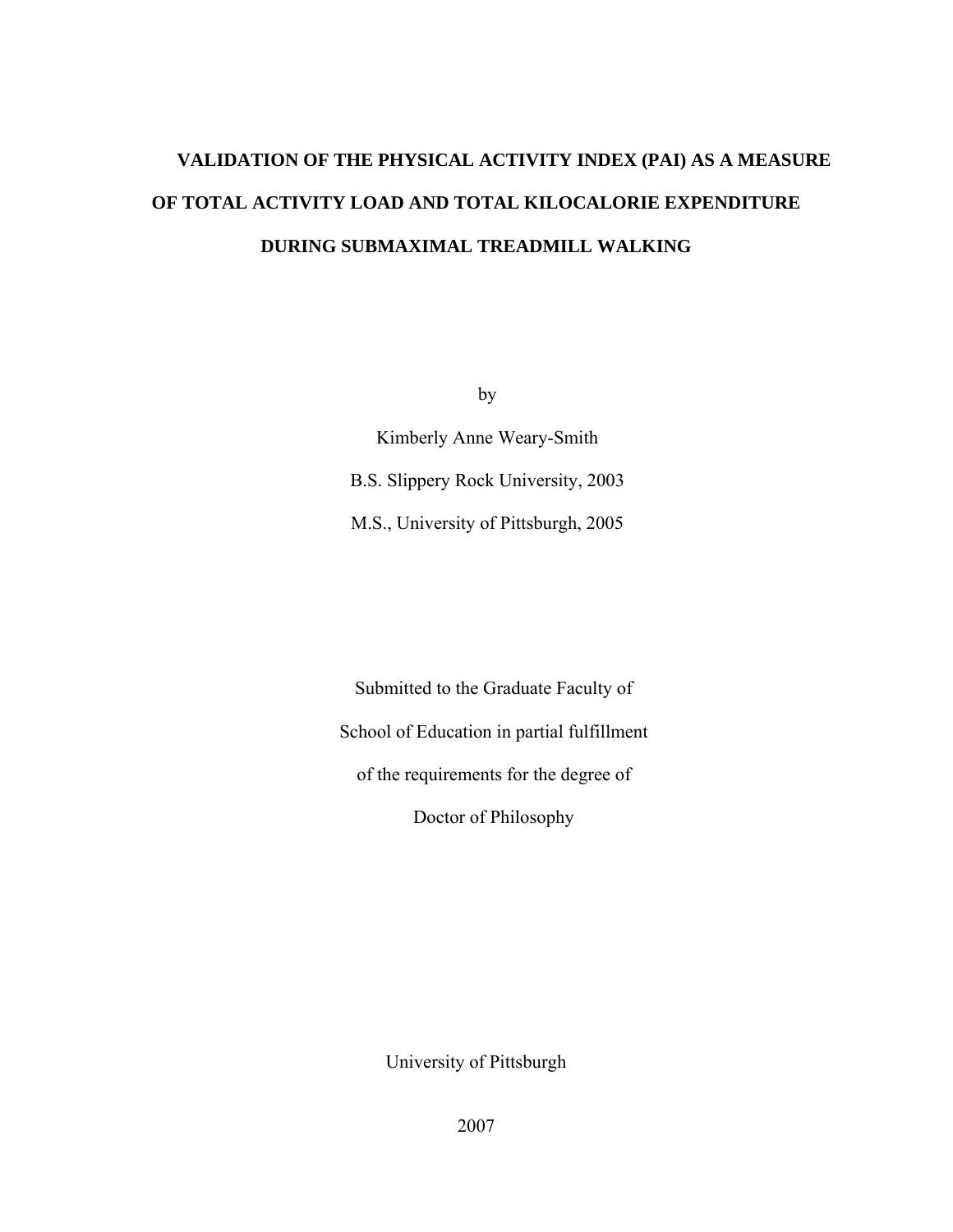# UNIVERSITY OF PITTSBURGH

# SCHOOL OF EDUCATION

This dissertation was presented

by

Kimberly Anne Weary-Smith, M.S.

It was defended on

August 1, 2007

and approved by

Fredric L. Goss, Ph.D., Department of Health and Physical Activity

Elizabeth E. Nagle, Ph.D., Department of Health and Physical Activity

Deborah J. Aaron, Ph.D., Department of Health and Physical Activity

Kevin H. Kim, Ph.D., Department of Psychology in Education

Dissertation Advisor: Robert J. Robertson, Ph.D., Department of Health and Physical Activity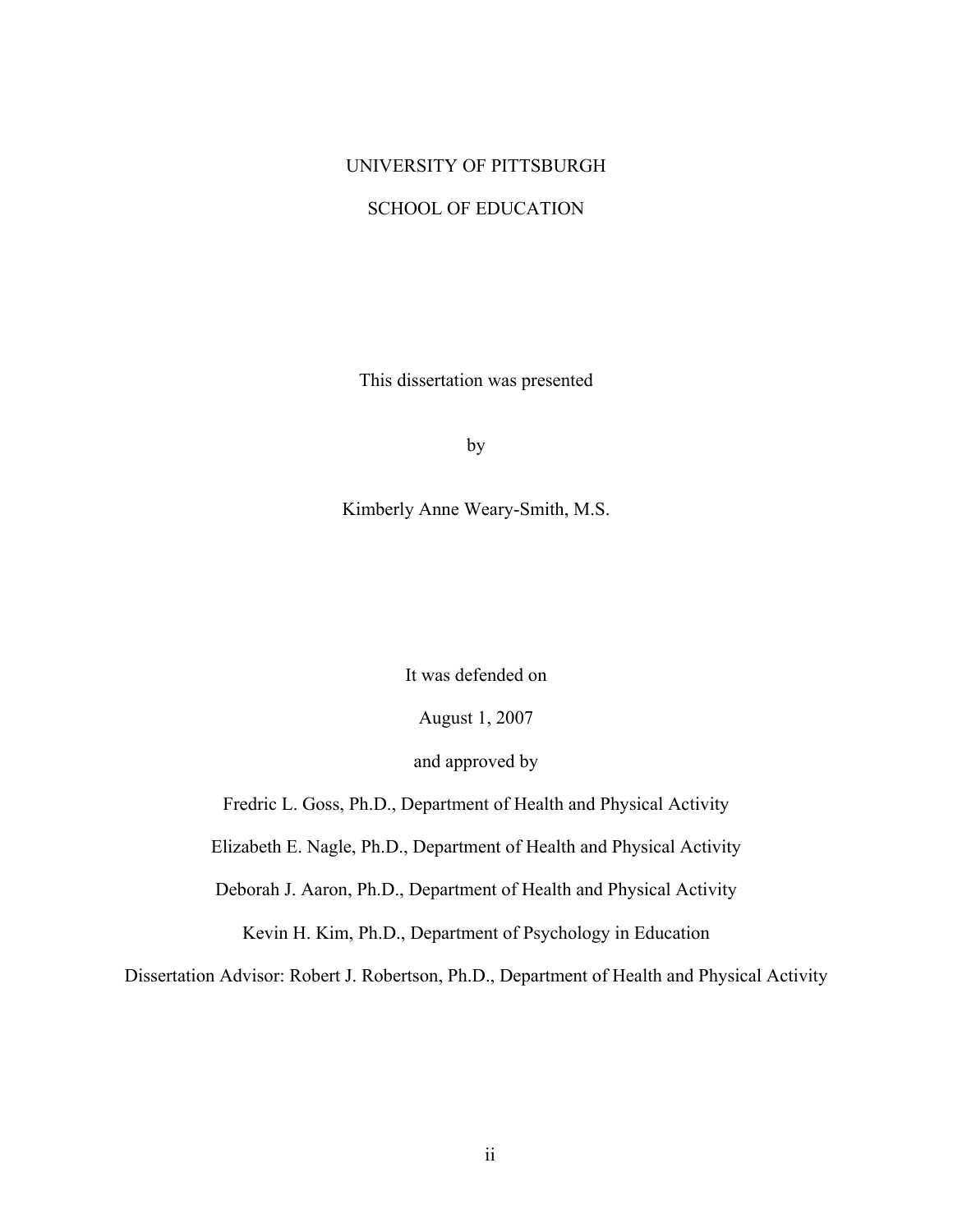# **VALIDATION OF THE PHYSICAL ACTIVITY INDEX (PAI) AS A MEASURE OF TOTAL ACTIVITY LOAD AND TOTAL KILOCALORIE EXPENDITURE DURING SUBMAXIMAL TREADMILL WALKING**

Kimberly Anne Weary-Smith, Ph.D.

University of Pittsburgh, 2007

**PURPOSE:** The primary purposes of this investigation were to examine the validity of the Physical Activity Index (PAI) as, (a) a measure of total activity load (intensity of exercise x volume of exercise) and (b) as an estimate of total kilocalorie (kcal) expenditure during submaximal treadmill walking. A secondary purpose was to compare estimated kcal expenditure determined by the PAI prediction model to the estimated kcal expenditure determined by the SenseWear Pro Armband™. **METHODS:** Thirty-two recreationally active females (20.36 + 1.27 years) participated in this study. Subjects participated in three counterbalanced submaximal walking bouts: low intensity  $(4.02 \text{ km/h}^{-1}, 0\% \text{ grade})$ , moderate intensity  $(5.63 \text{ km/h}^{-1}, 2.5\% \text{ m}^{-1})$ grade), and high intensity (7.24  $km\,hr^{-1}$ , 5% grade). Each bout was separated by five min of rest. During each of the three exercise bouts, oxygen consumption  $(VO<sub>2</sub>)$ , rating of perceived exertion (RPE), pedometer step count, and kcal expenditure were measured. The PAI was calculated as the product of RPE and pedometer step count for each of the three, 10 minute bouts of treadmill walking. **RESULTS:** Concurrent validation of the PAI was established using  $VO<sub>2</sub>$  and heart rate (HR) as the criterion variables. Multiple regression analyses revealed a strong, positive relation between PAI score and VO<sub>2</sub> ( $r = 0.92$ ) and HR ( $r = 0.84$ ). Data were then used to develop a statistical model to estimate kcal expenditure using the PAI score as the predictor variable.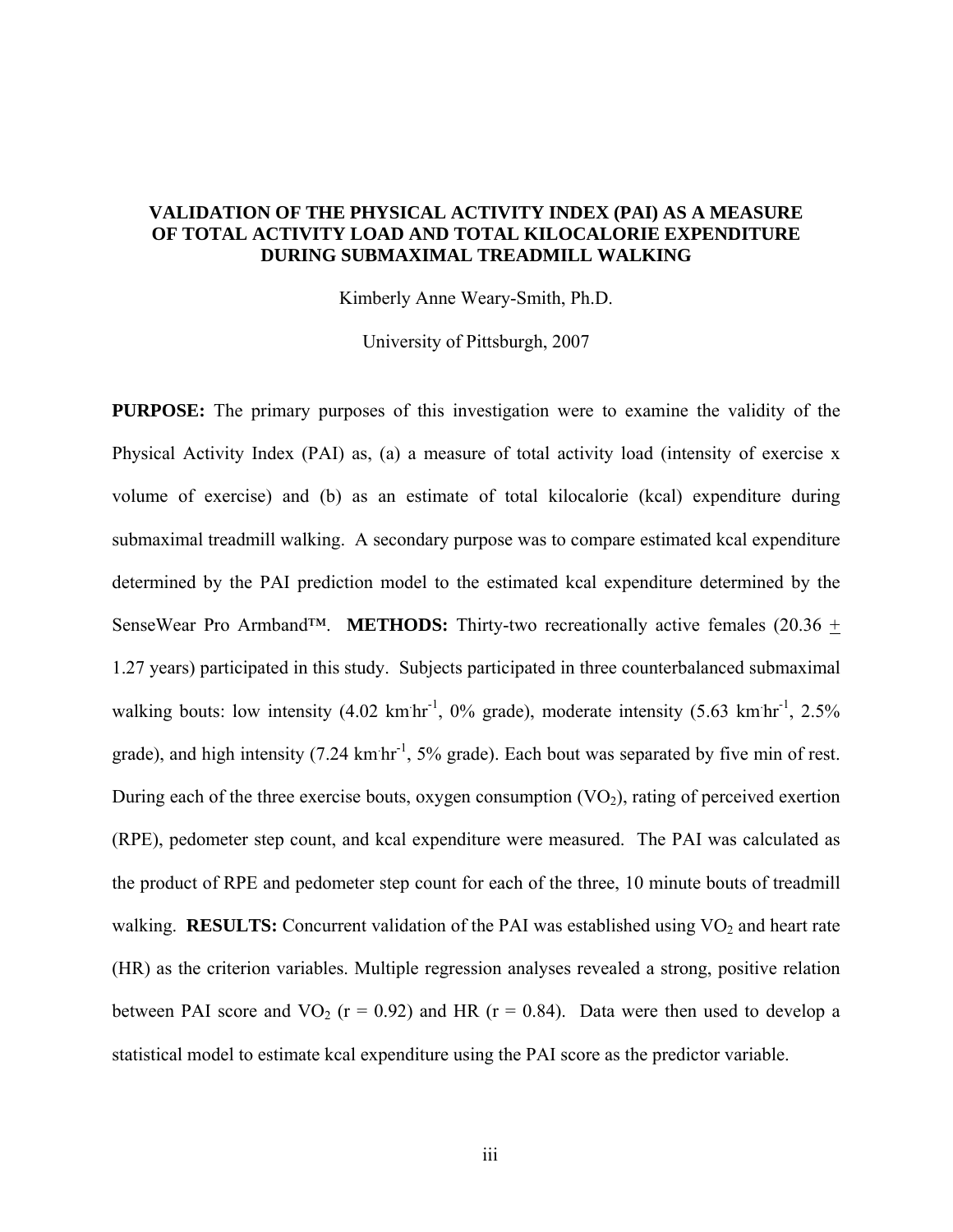# **Model III.**

#### **Predicted kcal =**  $28.056 + 0.006$  **(PAI score)**  $p < 0.05$ , SEE = 17.34, r = 0.80, r<sup>2</sup> = 0.64

Walking kcal expenditure predicted by Model III was highly correlated with measured kcal expenditure ( $r = 0.85$ ). Similarly, kcal expenditure estimated by the SenseWear Pro Armband<sup>TM</sup> evidenced a strong, positive correlation with measured kcal expenditure  $(r = 0.83)$  when calculated across the three walking intensities. **CONCLUSION:** The development of a PAI using RPE and pedometer step count to estimate kcal expenditure may have significant public health implications. The PAI was found to be more accurate then the Armband method of estimating kcal expenditure and is a simple, unobtrusive and inexpensive tool which may be used to assess kcal expenditure in public health, clinical, and/or rehabilitation settings.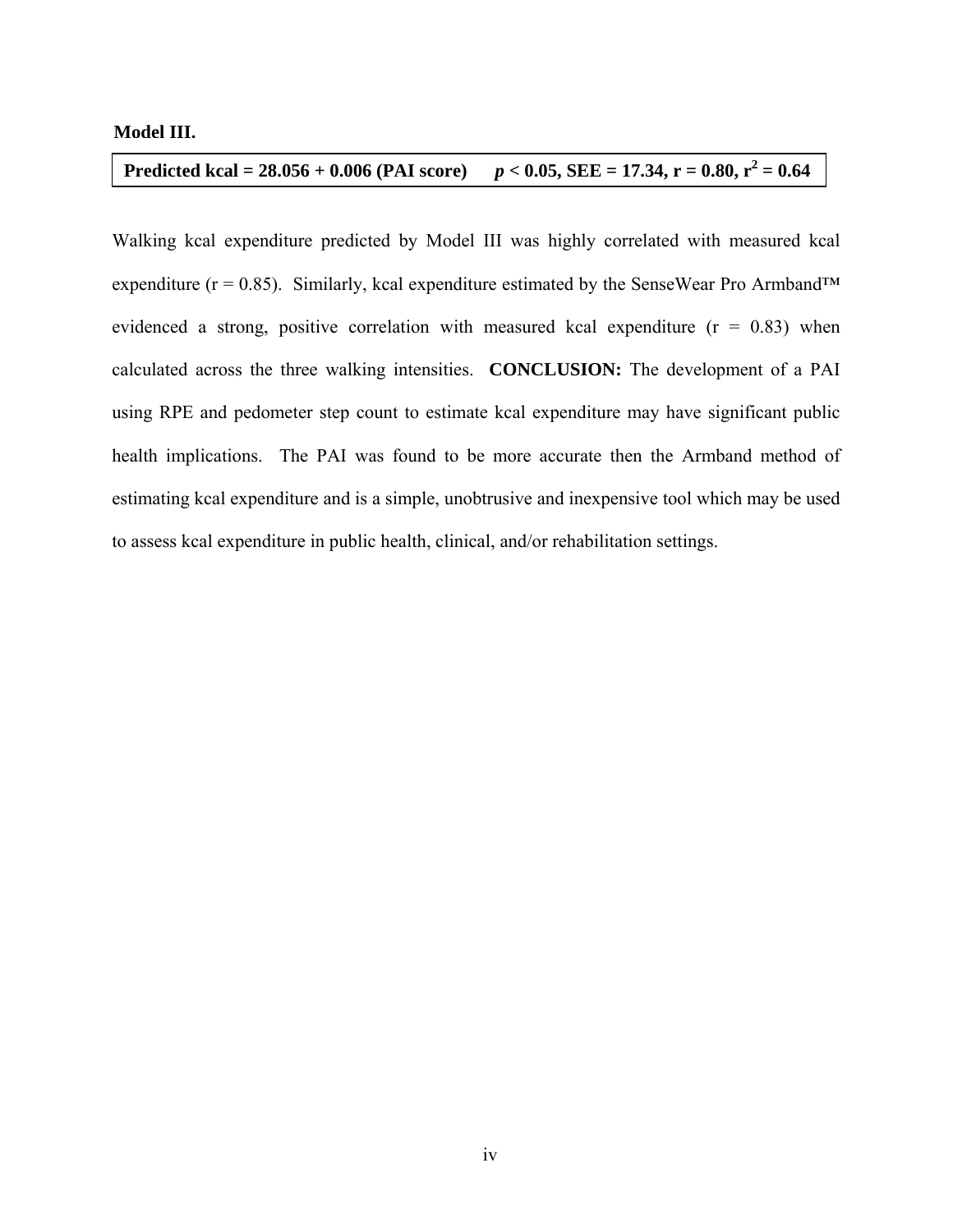# **TABLE OF CONTENTS**

|     | 1.7.1 |  |  |  |
|-----|-------|--|--|--|
|     | 1.7.2 |  |  |  |
| 2.0 |       |  |  |  |
|     |       |  |  |  |
|     |       |  |  |  |
|     |       |  |  |  |
|     |       |  |  |  |
|     |       |  |  |  |
|     |       |  |  |  |
|     |       |  |  |  |
|     |       |  |  |  |
|     |       |  |  |  |
|     | 2.9.1 |  |  |  |
|     | 2.9.2 |  |  |  |
|     | 2.9.3 |  |  |  |
|     | 2.10  |  |  |  |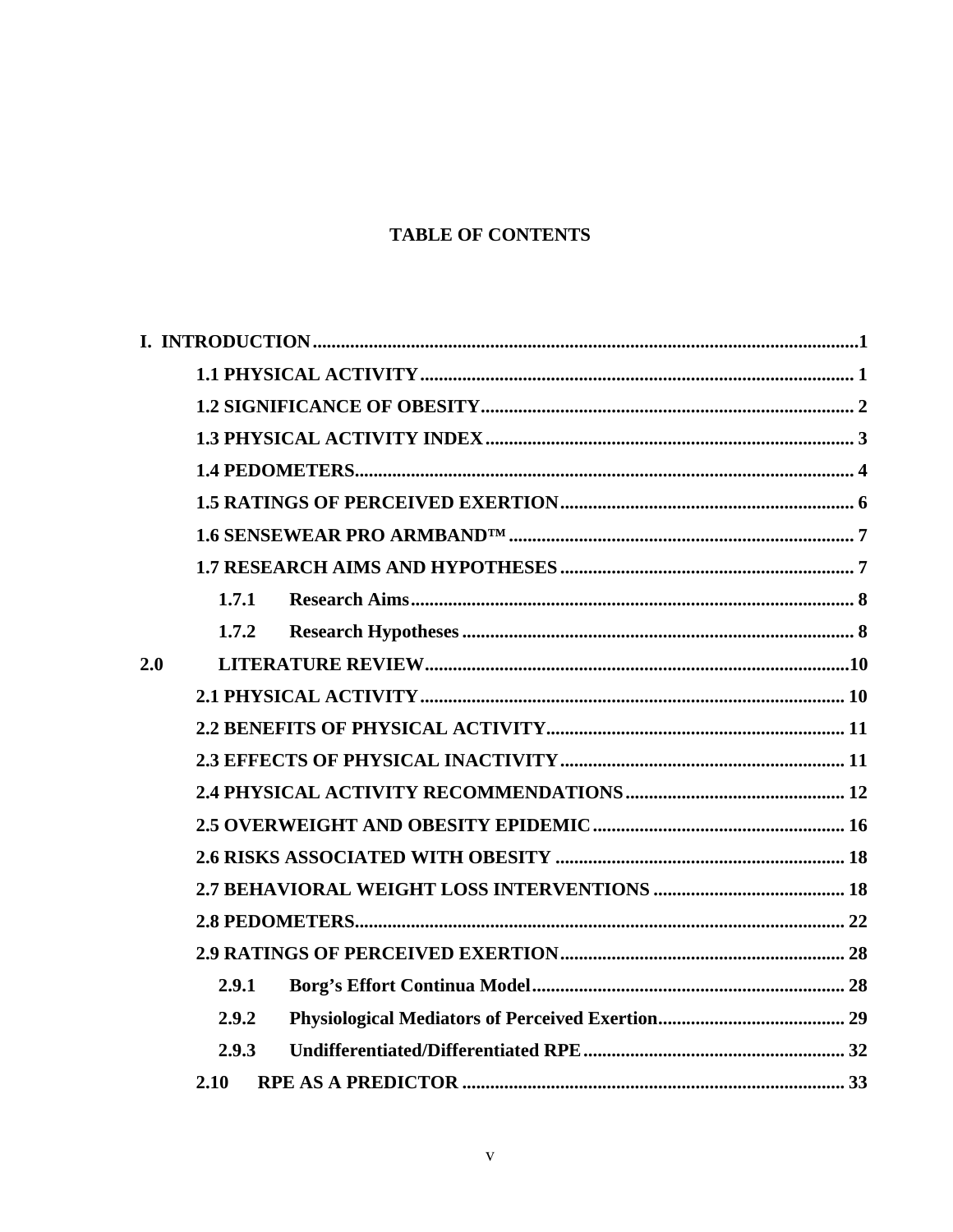|     | 2.11  |  |                                                              |  |  |
|-----|-------|--|--------------------------------------------------------------|--|--|
|     | 2.12  |  |                                                              |  |  |
| 3.0 |       |  |                                                              |  |  |
|     |       |  |                                                              |  |  |
|     |       |  |                                                              |  |  |
|     |       |  |                                                              |  |  |
|     |       |  |                                                              |  |  |
|     |       |  |                                                              |  |  |
|     |       |  |                                                              |  |  |
|     | 3.6.1 |  |                                                              |  |  |
|     | 3.6.2 |  |                                                              |  |  |
|     |       |  |                                                              |  |  |
|     |       |  |                                                              |  |  |
| 4.0 |       |  |                                                              |  |  |
|     |       |  |                                                              |  |  |
|     |       |  |                                                              |  |  |
|     |       |  |                                                              |  |  |
|     |       |  |                                                              |  |  |
|     |       |  |                                                              |  |  |
|     |       |  |                                                              |  |  |
| 5.0 |       |  |                                                              |  |  |
|     |       |  | 5.1 PHASE I: CONCURRENT VALIDATION AND MODEL DEVELOPMENT. 65 |  |  |
|     |       |  |                                                              |  |  |
|     | 5.2.1 |  |                                                              |  |  |
|     |       |  |                                                              |  |  |
|     | 5.3.1 |  |                                                              |  |  |
|     | 5.3.2 |  |                                                              |  |  |
|     | 5.3.3 |  |                                                              |  |  |
|     |       |  |                                                              |  |  |
|     | 5.4.1 |  |                                                              |  |  |
|     | 5.4.2 |  |                                                              |  |  |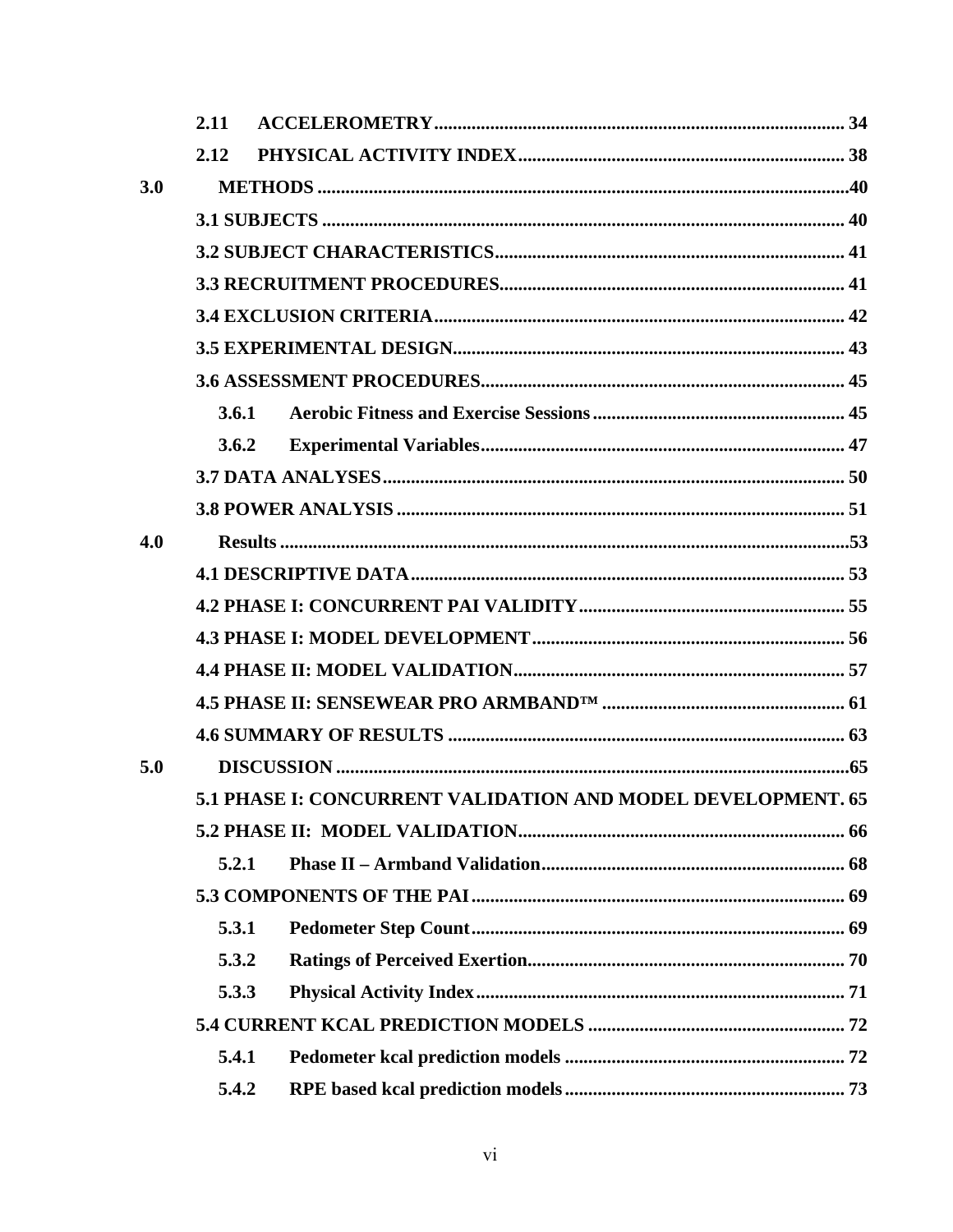| 5.4.3 |                                                              |  |
|-------|--------------------------------------------------------------|--|
| 5.4.4 |                                                              |  |
|       | 5.5 SENSEWEAR PRO ARMBAND IM VS. MEASURED KCAL EXPENDITURE76 |  |
| 5.5.1 |                                                              |  |
|       |                                                              |  |
|       |                                                              |  |
|       |                                                              |  |
|       |                                                              |  |
|       |                                                              |  |
|       |                                                              |  |
|       |                                                              |  |
|       |                                                              |  |
|       |                                                              |  |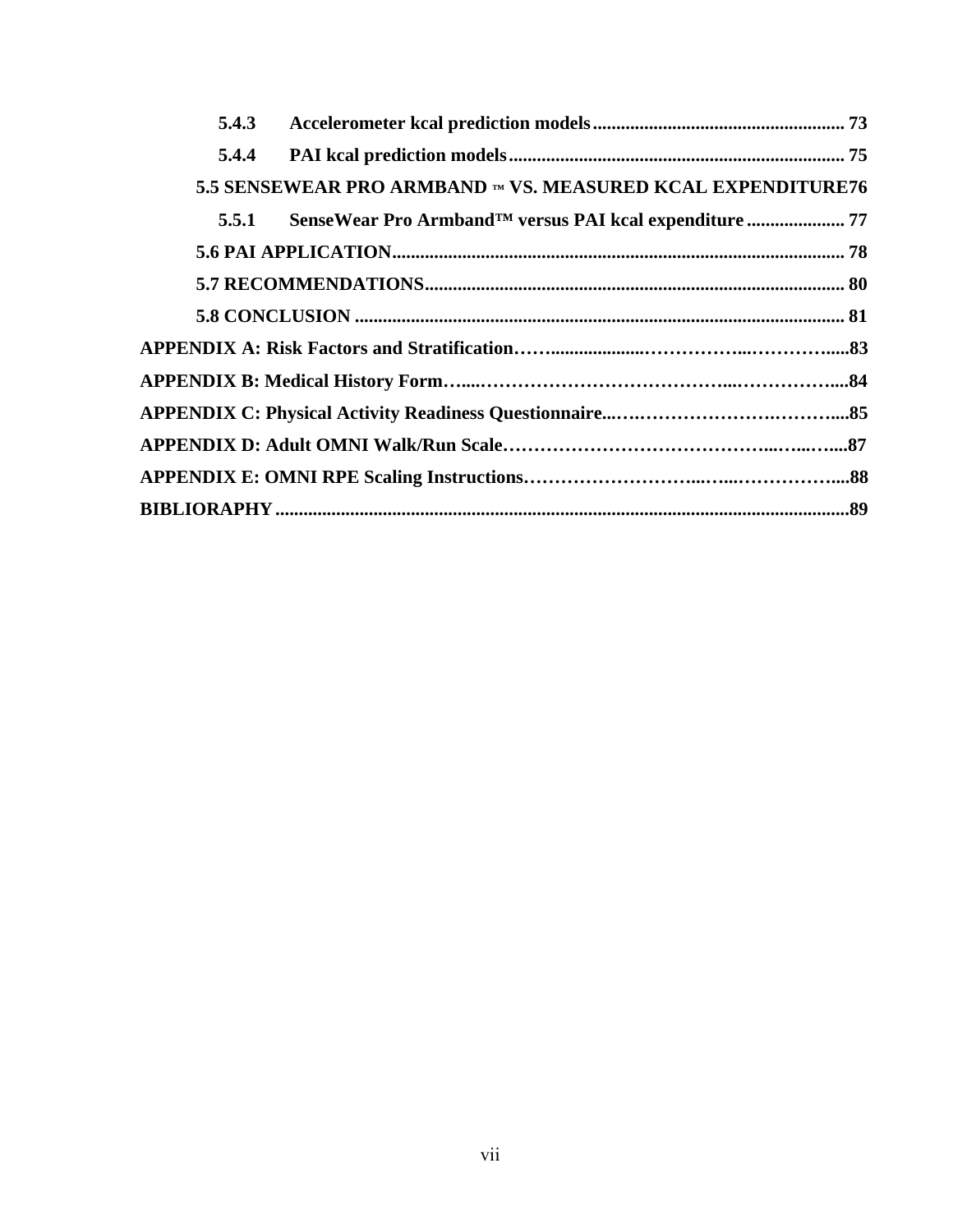# **LIST OF TABLES**

| <b>Table 4.1.</b> Means +/- SD for physiological and perceptual variables during low, |  |
|---------------------------------------------------------------------------------------|--|
|                                                                                       |  |
| <b>Table 4.2.</b> Regression Models for HR and $VO2$ as a function of PAI scores      |  |
|                                                                                       |  |
|                                                                                       |  |
|                                                                                       |  |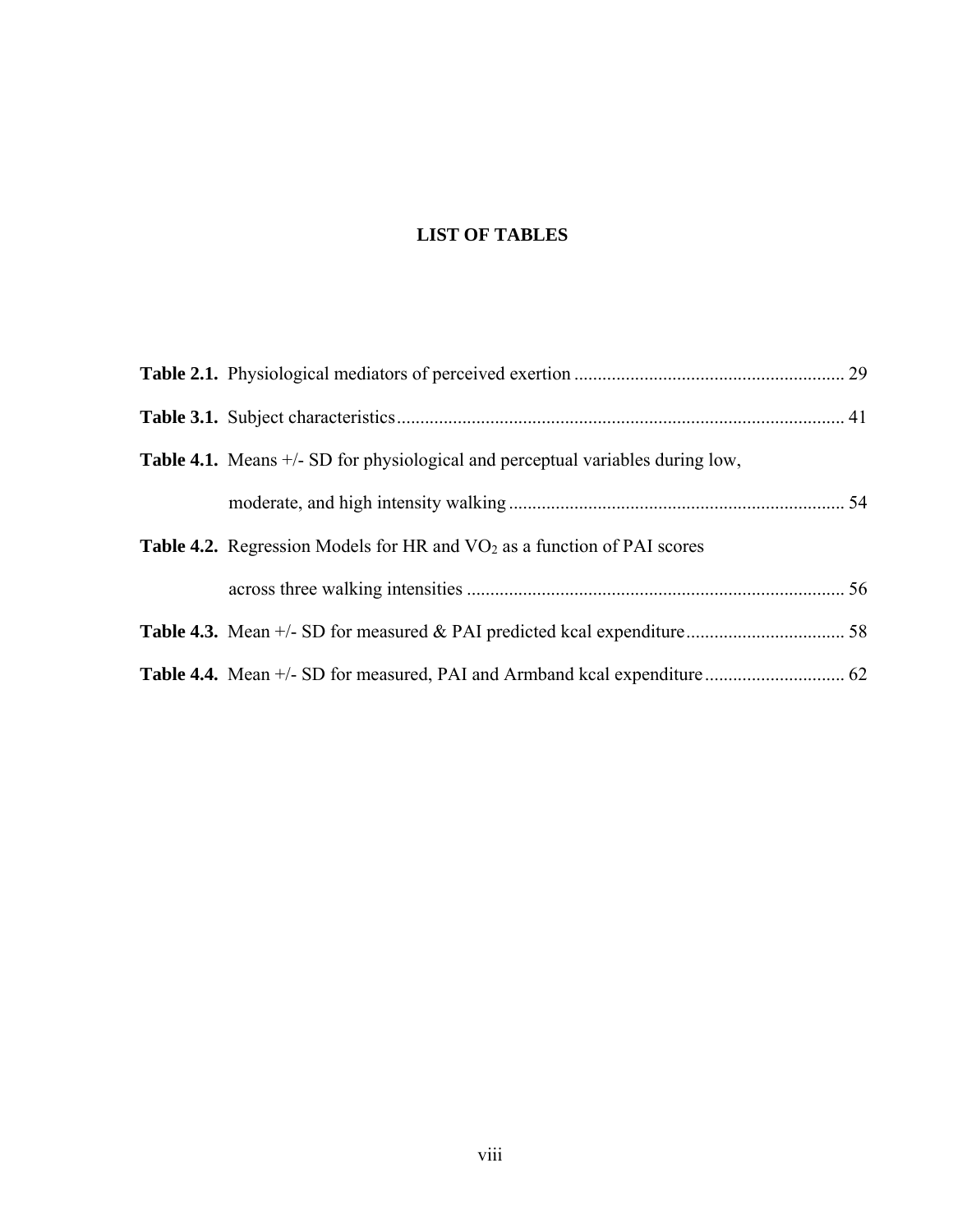# **LIST OF FIGURES**

| Figure 4.2. Relation between predicted kcal expenditure and PAI across low, moderate,<br>and    |
|-------------------------------------------------------------------------------------------------|
|                                                                                                 |
| Figure 4.3. Relation between kcal measured by indirect calorimetry and predicted using the PAI  |
|                                                                                                 |
| <b>Figure 4.4.</b> Bland-Altman plots depicting level of agreement between measured & predicted |
|                                                                                                 |
| Figure 4.5. Relation between estimated Armband kcal expenditure and both measured and           |
|                                                                                                 |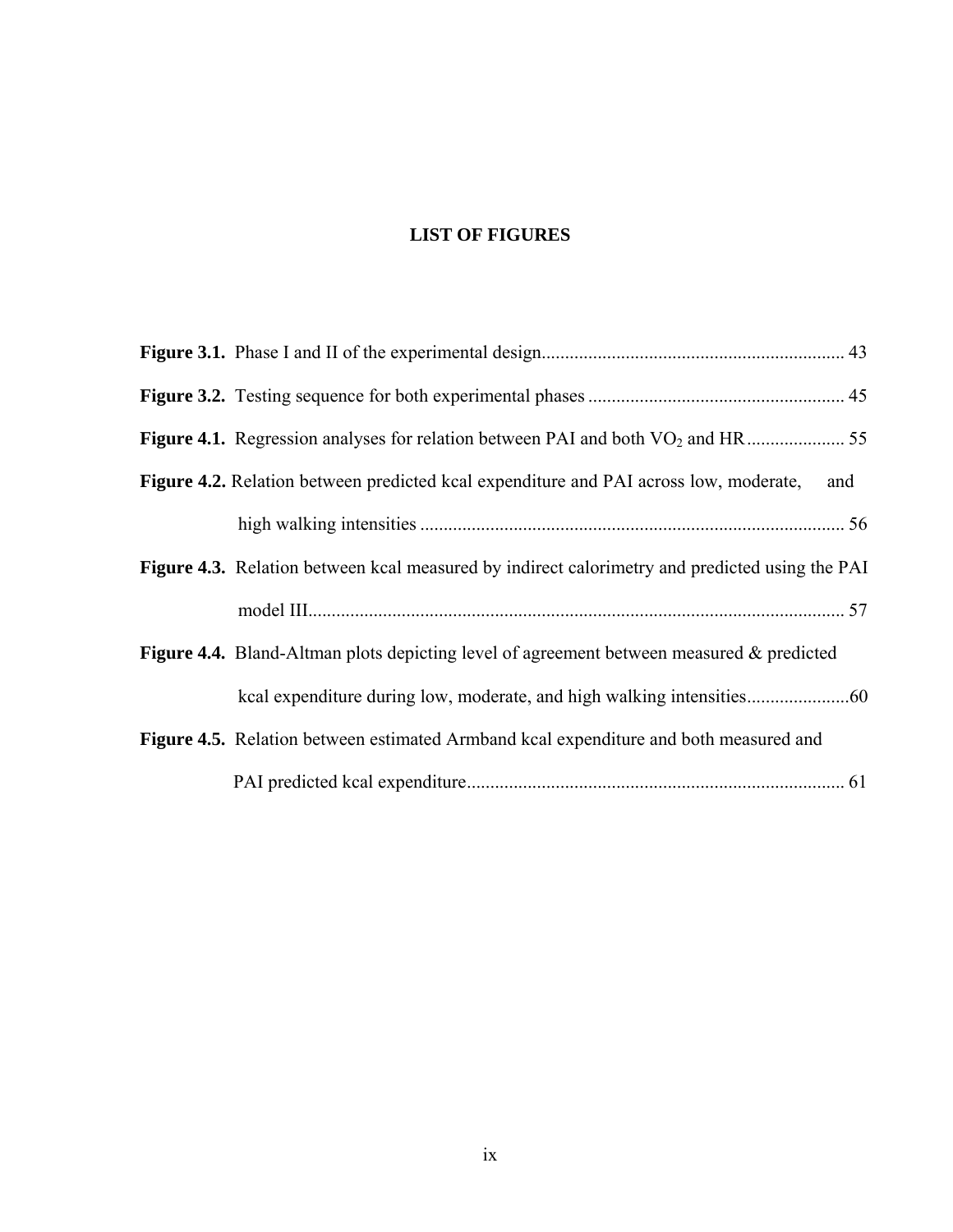### **I. INTRODUCTION**

<span id="page-9-0"></span>The purpose of this investigation was to develop and validate a Physical Activity Index (PAI) to estimate kilocalorie (kcal) expenditure during submaximal walking at varying intensities.

# **1.1 PHYSICAL ACTIVITY**

Physical activity for improved health and well-being has become increasingly important as the United States population continues to increase in age and body weight. Public health recommendations have evolved from primarily emphasizing vigorous activity for cardiorespiratory fitness to including more moderate levels of activity for long term health benefits. Research indicates that for improved health and well-being, individuals should perform physical activity for at least 30 minutes on most, if not all, days of the week (CDC, 2006). It is also acknowledged that for most individuals, greater health benefits can be obtained by engaging in physical activity of comparatively more vigorous intensity and/or of longer duration (CDC, 2006).

Low levels of physical activity are a major risk factor for morbidity and mortality from all causes (AIHW, 2006). According to the World Heart Federation, physical inactivity increases the risk of hypertension by 30 percent and coronary heart disease by 22 percent (WHF, 2002). Furthermore, physical inactivity is a significant contributor to overweight and obesity and is associated with conditions and diseases such as: aneurysms, angina pectoris,

1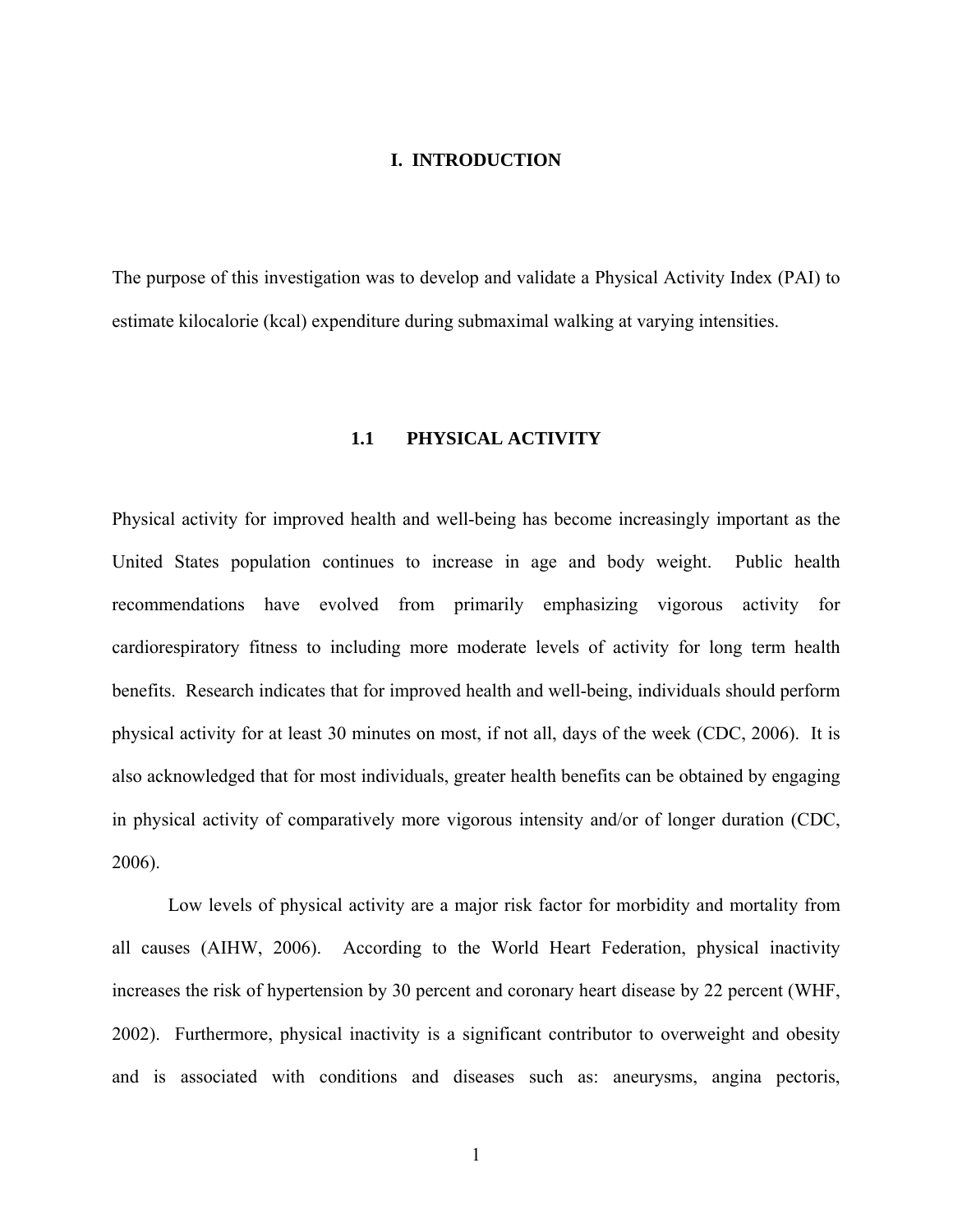<span id="page-10-0"></span>atherosclerosis, back pain, heart attack, hemorrhoids, hypertension, hypercholesterolemia, osteoarthritis, osteoporosis, and type II diabetes (WHF, 2002).

Daily physical activity can help prevent health complications such as heart disease and stroke by increasing cardiac stroke volume, decreasing blood pressure, increasing high-density lipoprotein levels and lowering low-density lipoprotein levels (CDC, 2006). Optimizing each of these factors can provide additional benefits in decreasing the risk of heart disease. Physical activity also helps to reduce excess body fat, preserve or increase muscle mass, and improve the body's ability to use energy. When physical activity is combined with proper nutrition, it can help control body weight and prevent obesity, a major risk factor for many diseases.

#### **1.2 SIGNIFICANCE OF OBESITY**

A significant public health problem in the United States involves excess body weight. It is estimated that greater than 60 percent of adults in the United States are overweight, which is defined as a body mass index (BMI) of a least 25 kg/m<sup>2</sup>. Moreover, in excess of 30 percent of adults are classified as obese (BMI  $\geq 30 \text{ kg/m}^2$ ) (Flegal et al., 2002). These percentages have risen significantly over the past few decades, despite the emergence of surgical, pharmacotherapy, and behavioral interventions to address overweight and obesity among American adults (Kuczmarski et al., 1994).

Epidemiological evidence indicates that excess amounts of body weight contribute to health complications that increase mortality (Flegal et al., 2002). It is estimated that overweight and obesity contribute to approximately 325,000 deaths per year (Allison et al., 1999). Although one of the national health objectives for the year 2010 is to reduce the prevalence of obesity and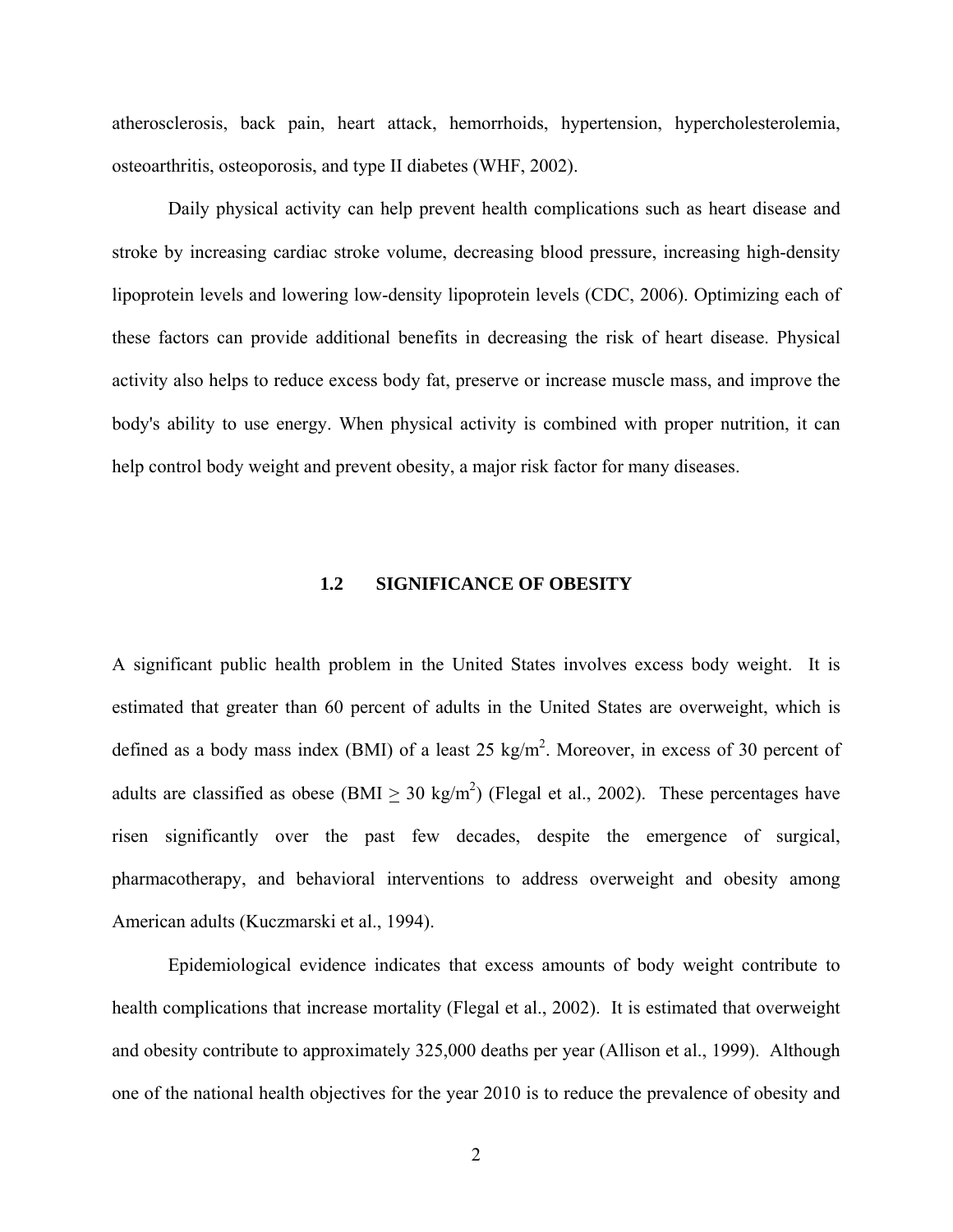<span id="page-11-0"></span>its comorbidities, current data indicate that the prevalence of obesity is worsening rather than improving. This is a major concern for public health officials.

The significant increase in overweight and obesity among American adults is primarily caused by an excess kilocalorie (kcal) intake and/or lack of kcal expenditure (Wing, 1999). With respect to the latter, many American adults do not participate in the recommended amount of daily physical activity (30 minutes/day on most days of the week), despite its proven health benefits. In fact, more than 60% of American adults do not acquire adequate physical activity to promote health benefits (CDC, 2003). Moreover, 40% of adults are not physically active at all in their leisure time (ACSM, 2006).

# **1.3 PHYSICAL ACTIVITY INDEX**

As a result of these population trends, several new physical activity intervention strategies have been created to address the issue of physical inactivity. Among these interventions is the use of pedometers to both promote physical activity adoption and adherence, as well as to track physical activity intervention outcomes. The present investigation focused on a proposed method to enhance the information provided by pedometers in assessing physical activity level. Specifically, the present research examined the development and validation of a Physical Activity Index (PAI) to measure the total activity load (i.e. volume of exercise x intensity of exercise) and associated kcal expenditure during varying walking intensities. For purposes of this investigation, the PAI was calculated as the product of pedometer step count and rating of perceived exertion (RPE) for a specific treadmill walking bout. This index score was then used as the predictor variable in a model that estimated kcal expenditure for walking exercise.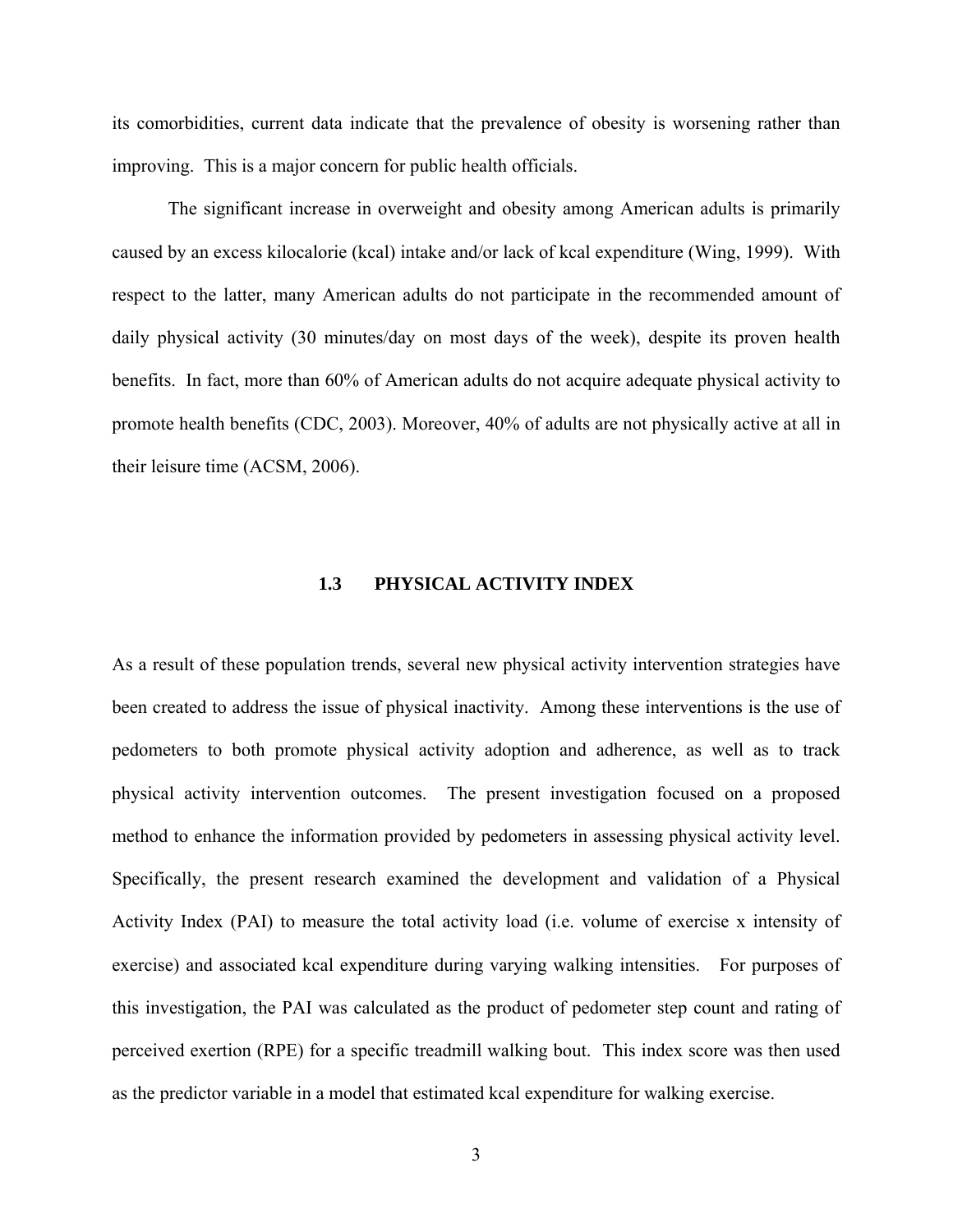<span id="page-12-0"></span>Current exercise recommendations suggest that to lose weight and to prevent weight regain, one should exercise approximately 300 minutes/week at a moderate intensity (Jakicic, 2001). This recommendation primarily focuses on the volume of physical activity undertaken. However, the influence of varying levels of walking intensity on kcal expenditure is more difficult to quantify in free-living environments. Thus, it was proposed that by monitoring both the volume (i.e. steps) and intensity (i.e. RPE) during walking exercise, one can more accurately measure the total activity load and from this index value estimate associated kcal expenditure. From preliminary research, this index score has been shown to have a positive relation with kcal expenditure ( $r = 0.69$ ) during selected walking and running treadmill speeds (Weary et al., 2006).

#### **1.4 PEDOMETERS**

Due to the increase in the number of physical activity recommendations, physical activity monitors, such as pedometers, have become increasingly popular. Pedometers are inexpensive, light-weight, and unobtrusive tools that measure physical activity by responding to vertical accelerations of the hip during gait cycles (Schneider, 2004). Pedometers typically include a horizontal, spring suspended lever arm that moves up and down with normal ambulation (i.e. walking or running). An electrical circuit closes with each movement detected and an accumulated step count is displayed digitally on a feedback screen. Pedometers do not however, record velocity or intensity of movement, restricting their use to measuring only total accumulated steps/day (President's Challenge Report, 2006).

Pedometers have been found to be a valid method for assessing ambulatory modes of physical activity such as walking and climbing stairs (Tudor-Locke et al., 2002). When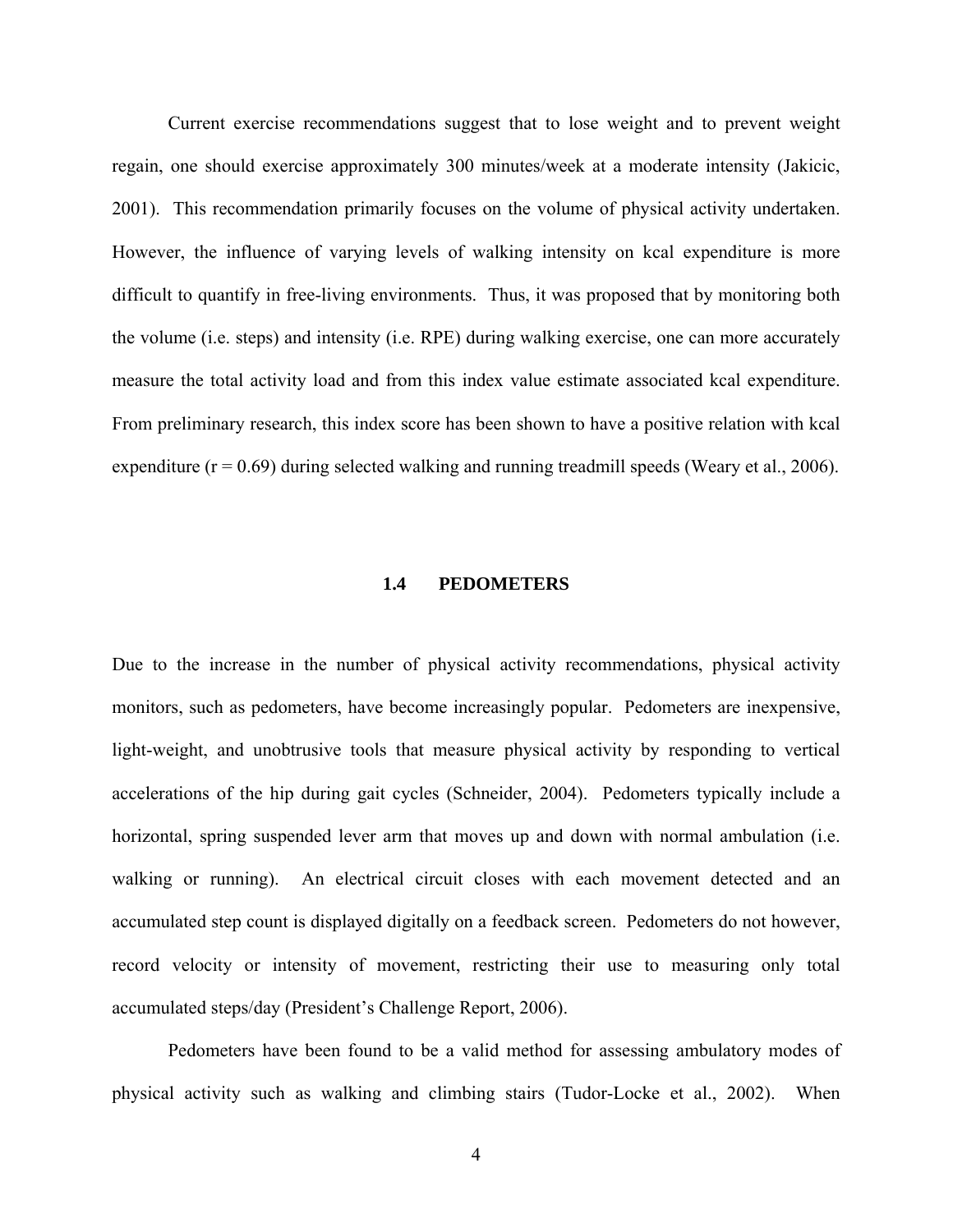comparing pedometers to others methods of physical activity monitoring, Tudor-Locke and colleagues (2002) found a high correlation between pedometer step counts and accelerometer counts ( $r = 0.86$ ), physical activity observation ( $r = 0.82$ ), energy expenditure ( $r = 0.68$ ), and self report physical activity questionnaires  $(r = 0.33)$ .

Studies have shown that pedometers are most accurate at measuring steps taken (Bassett et al., 1996; Hendelman, et al., 2000), less accurate at estimating distance traveled (Bassett et al., 1996; Hendelman et al., 2000) and even less accurate at estimating kcal expenditure (Bassett et al., 2000). For these reasons, it has been recommended that steps taken, or steps/day, be universally adopted as a standard unit of measurement for collecting, reporting, and interpreting pedometer data (Rowlands et al., 1997; Tudor-Locke & Myers, 2001).

Recent advances in technology and quality control have led to improvements in the reliability and validity of pedometers. In a review of five commercially available electronic pedometers, Bassett et al. (1996) reported acceptable results for most of the monitors examined, with the Yamax Digi-Walker (Yamax Inc., Tokyo, Japan) exhibiting the highest reliability and validity. The Digi-Walker model provided the most accurate assessment of step counts and distance walked for each of the walking paces tested (i.e.  $3.22$  to  $6.43$  km·hr<sup>-1</sup>). Thus, the Yamax Digi-Walker SW-701™ will be used in the present investigation to measure step counts.

The National Institutes of Health recommends the use of pedometers as a means to ensure 10,000 steps a day for optimal health (NIH, 2005). However, while pedometers accurately measure motion of the hip flexor, they do not accurately measure exercise intensity. So although pedometers can be useful tools, they do not account for differences in intensity of walking exercise, and thus do not accurately measure kcal expenditure. Because pedometers do not account for intra- and inter-individual differences in exercise intensity, it is proposed that an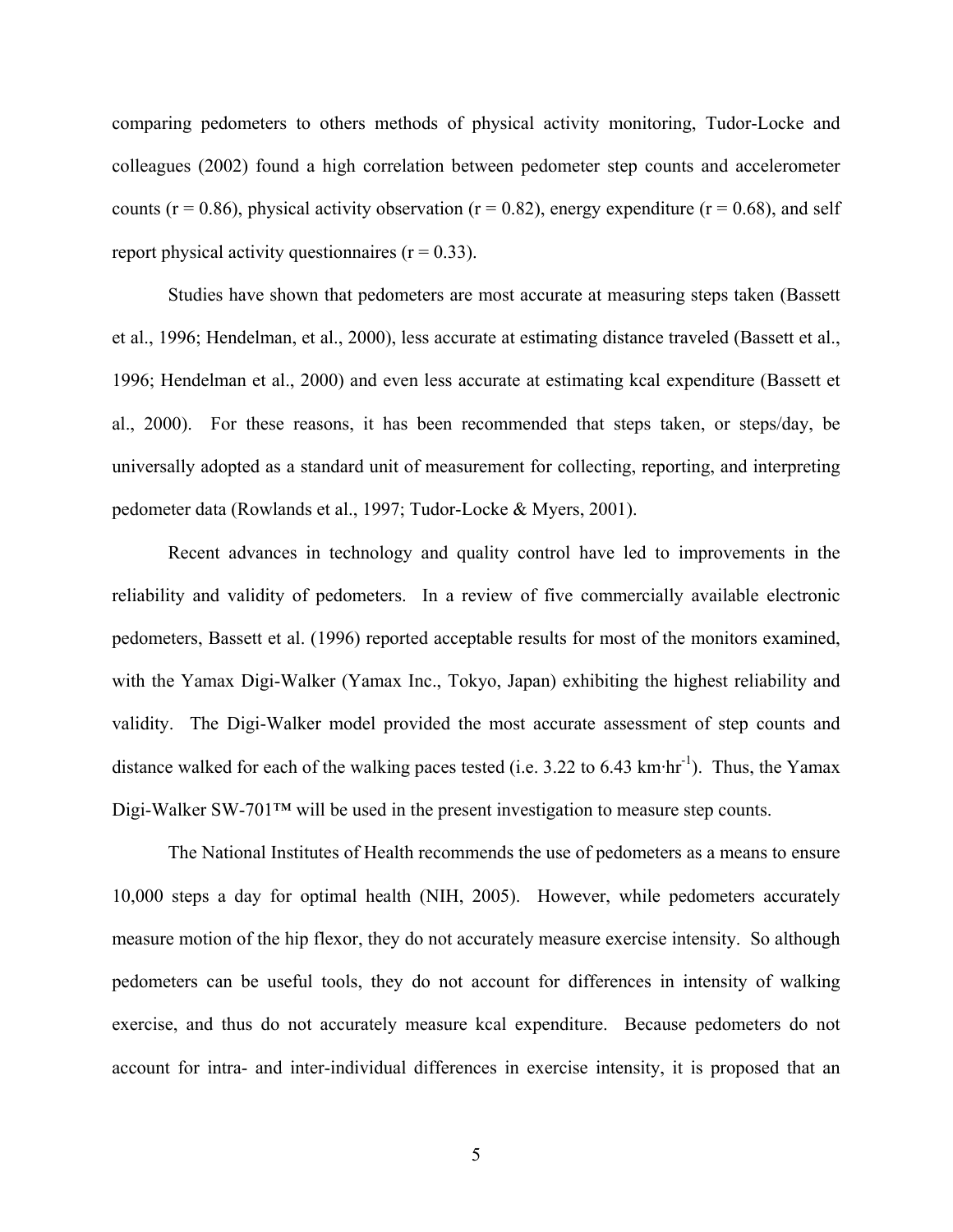<span id="page-14-0"></span>adaptation to the pedometer step count system is needed to account for this methodological limitation. As such, we propose to complement pedometer step counts with RPE. It is expected that the resultant PAI (pedometer step counts x RPE) will provide a more accurate measure of both volume and intensity of walking exercise. The index will in turn provide a more robust assessment of the total activity load that determines kcal expenditure during walking.

# **1.5 RATINGS OF PERCEIVED EXERTION**

The purpose of this investigation was to develop and validate a PAI to measure total activity load (i.e. pedometer step counts x RPE) and estimate kcal expenditure during submaximal walking exercise. The development and validation of this model will allow individuals to better estimate kcal expenditure during submaximal walking exercise without the use of expensive laboratory equipment. From preliminary research, this index score has been shown to have a positive relation with kcal expenditure  $(r = 0.69)$  during selected walking and running treadmill speeds (Weary et al., 2006).

To assess the exercise intensity component of the PAI, we proposed using RPE. A RPE is a valid and easily obtained perceptual measure of relative exercise intensity (Robertson, 2005). It has been demonstrated that a RPE derived from a pictorial-verbal category metric, such as the OMNI Walk/Run scale, provides an estimate of the relative intensity of a specified locomotor activity. The OMNI Walk/Run Scale contains rating categories from 0 to 10 (Appendix D). A zero (0) indicates no exertion at all, whereas a ten (10) indicates maximal exertion during a given type of exercise. This category scale was employed in the present investigation to measure the perceptual intensity component of the PAI.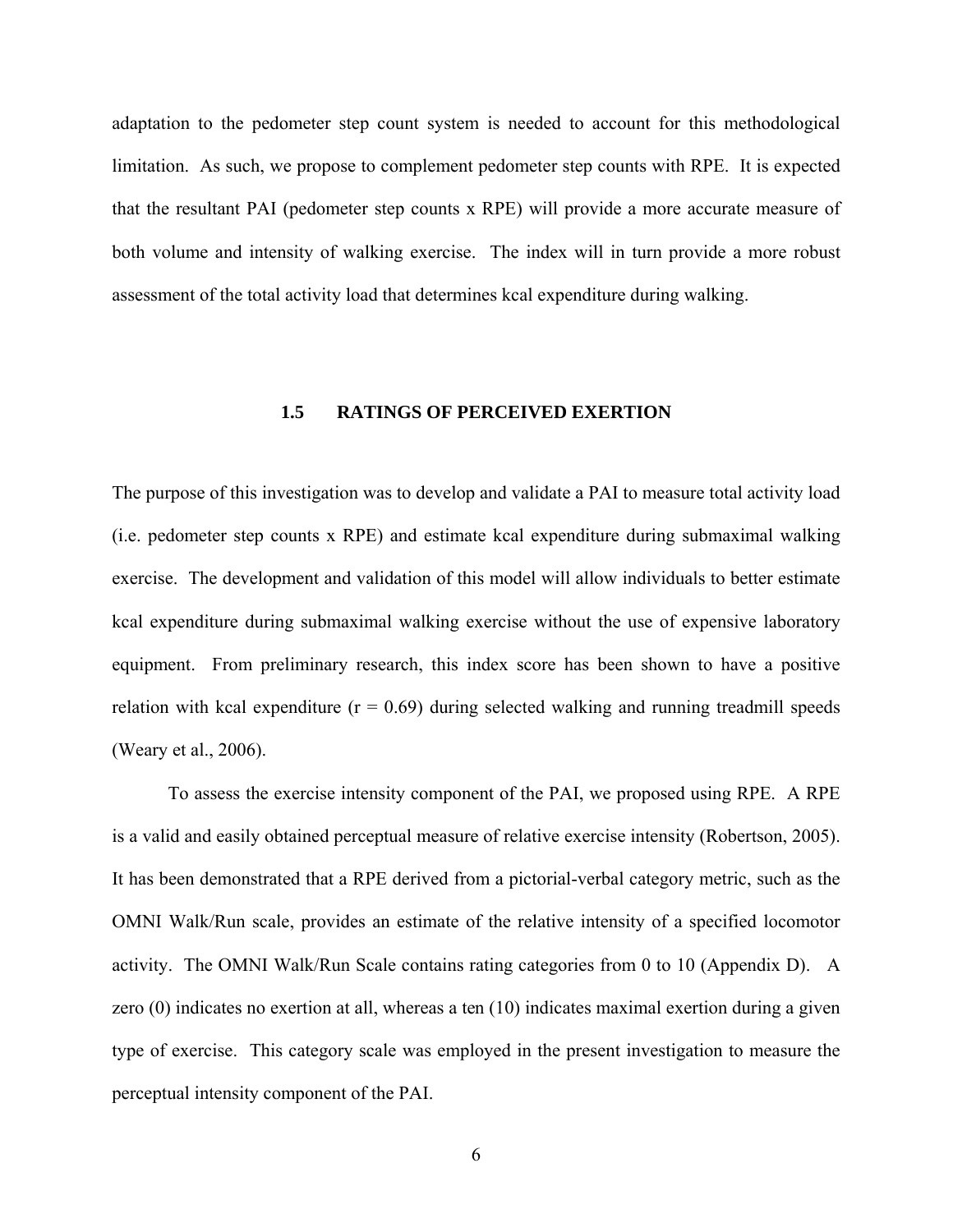#### **1.6 SENSEWEAR PRO ARMBAND™**

<span id="page-15-0"></span>As a secondary aim, it was expected that the kcal expenditure predicted from the PAI would correlate with the kcal expenditure determined by a commercially available product called the SenseWear Pro Armband™. The SenseWear Pro Armband™ is a motion sensor (accelerometer) that detects acceleration and deceleration in one or more directions of movement. Because acceleration increases in several dimensions with faster body movements, it was theorized that accelerometers should accurately determine kcal expenditure across a wide range of exercise intensities. The Armband has been found to accurately estimate kcal expenditure when exercisespecific algorithms are used (Jakicic et al., 2004). However, this tool is comparatively expensive and requires time consuming compliance regarding application and data monitoring (Van Coevering et al., 2005). Since the PAI is inexpensive and easy to use, it was compared to the Armband to determine comparative advantages in its application.

#### **1.7 RESEARCH AIMS AND HYPOTHESES**

This investigation developed a Physical Activity Index (PAI) that was calculated as the product of pedometer step count and RPE. The derived PAI was incorporated into a statistical model to predict kcal expenditure for a range of walking intensities. It was expected that the total activity load (i.e. pedometer step count x RPE) would provide an accurate estimate of energy expenditure during walking activities that vary in speed (i.e. intensity). The primary criterion measure to validate the PAI and develop associated kcal prediction models was oxygen consumption  $(VO<sub>2</sub>)$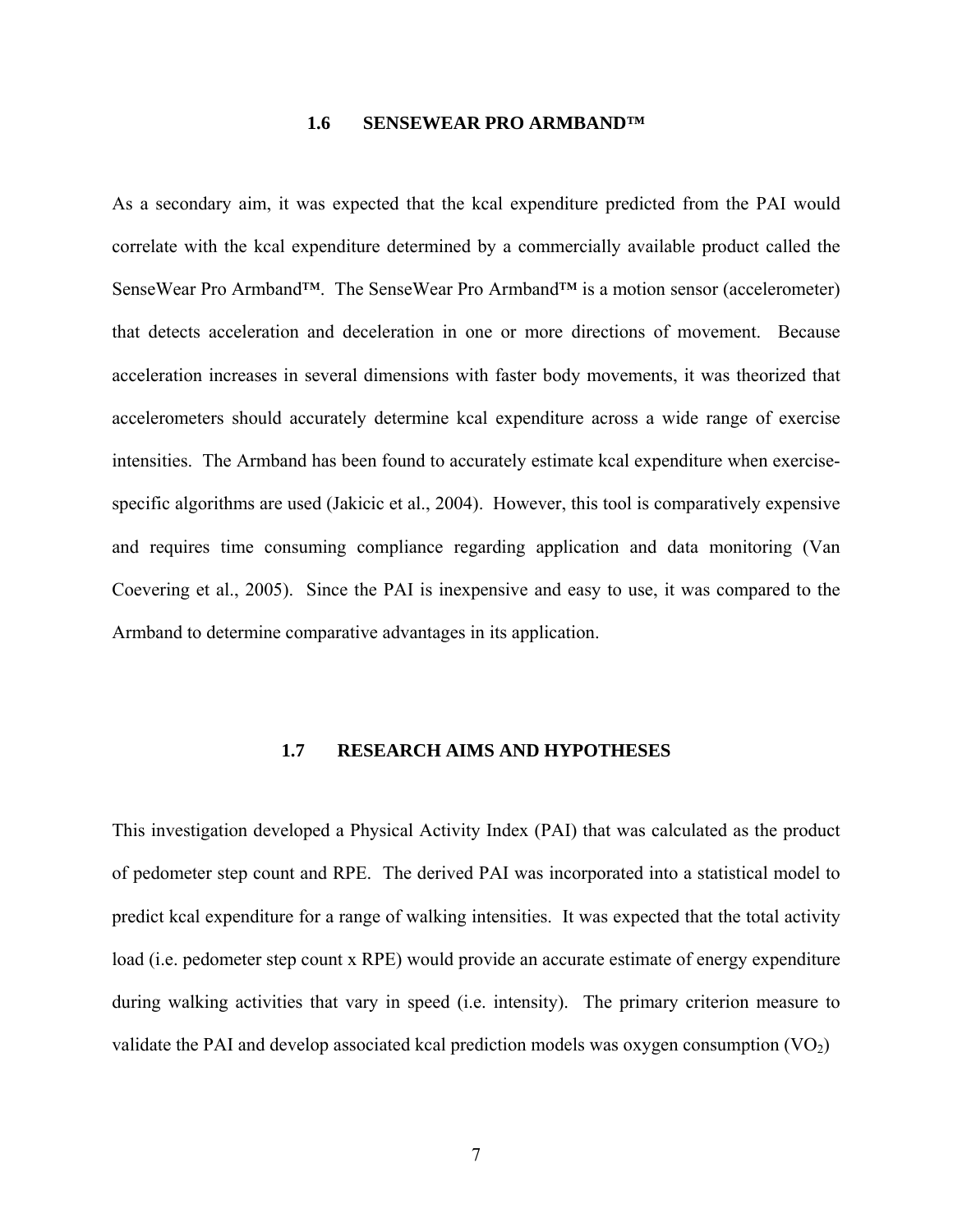<span id="page-16-0"></span>as determined by indirect calorimetry. In addition, after concurrent validation was established, the estimated kcal expenditure of the PAI was compared to the measured kcal expenditure of the SenseWear Pro Armband™.

## **1.7.1 Research Aims**

- 1. To determine the validity of the Physical Activity Index (PAI) as a measure of total activity load (i.e. volume of exercise x intensity of exercise) during treadmill walking using oxygen consumption  $(VO<sub>2</sub>)$  and heart rate (HR) as criterion variables.
- 2. To develop and validate a statistical model that uses PAI scores to predict walking kcal expenditure derived from indirect calorimetry.
- 3. To compare kcal expenditure estimated by the PAI with that estimated by the SenseWear Pro Armband™.

# **1.7.2 Research Hypotheses**

- 1. It was hypothesized that the PAI would evidence a strong positive correlation with  $VO<sub>2</sub>$  and HR during three different walking intensities, thus establishing concurrent measurement validity.
- 2. It was hypothesized that a statistical model using PAI as a predictor variable would explain significant variance in kcal expenditure as determined by indirect calorimetry during treadmill walking at varying intensities.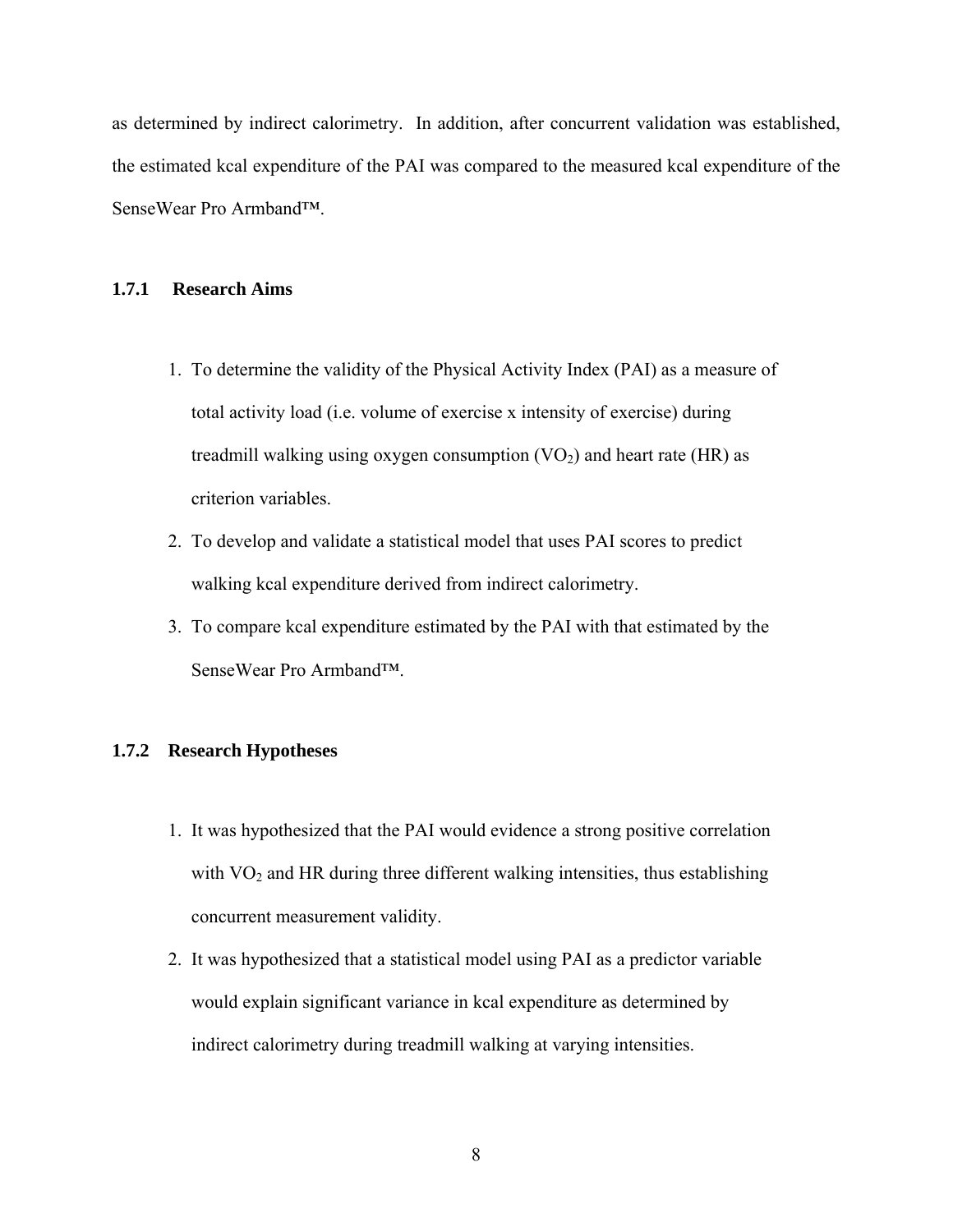3. It was hypothesized that there would be a significant positive correlation between kcal expenditure values estimated by the PAI model and the SenseWear Pro Armband™.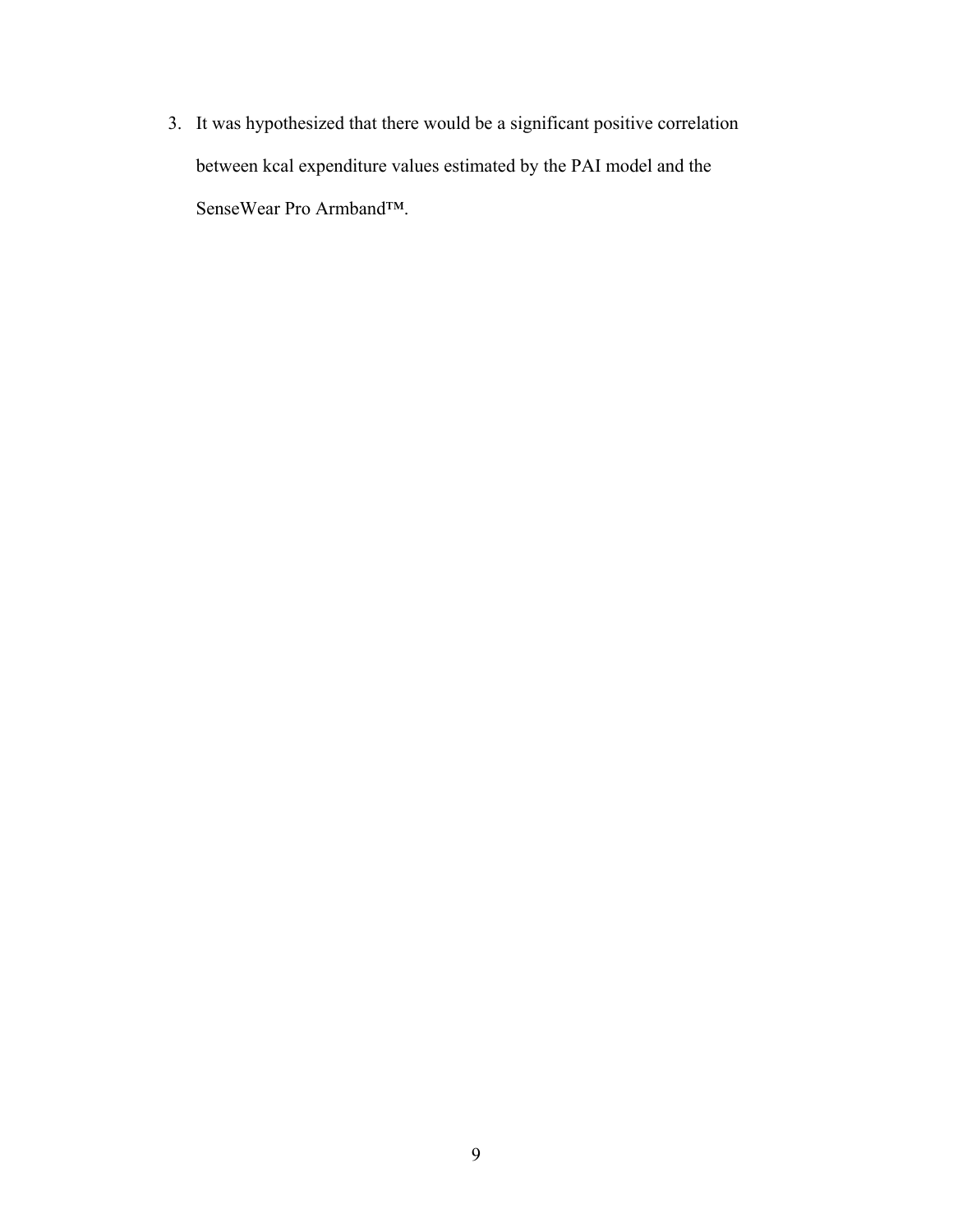# **2.0 LITERATURE REVIEW**

<span id="page-18-0"></span>The purpose of this investigation was to develop and validate a Physical Activity Index (PAI) to measure total activity load and estimate kcal expenditure during submaximal walking at varying intensities.

# **2.1 PHYSICAL ACTIVITY**

Physical activity for improved health and well-being has been an important theme throughout much of western history (CDC, 2006). Public health recommendations have evolved from emphasizing vigorous activity for cardiorespiratory fitness to including more moderate levels of activity to address numerous health benefits. Experts agree that for improved health and wellbeing, individuals should perform physical activity at least 30 minutes on most, if not all, days of the week (CDC, 2006). It is also acknowledged that for most individuals, greater health benefits can be obtained by engaging in physical activity of more vigorous intensity or of longer duration (CDC, 2006).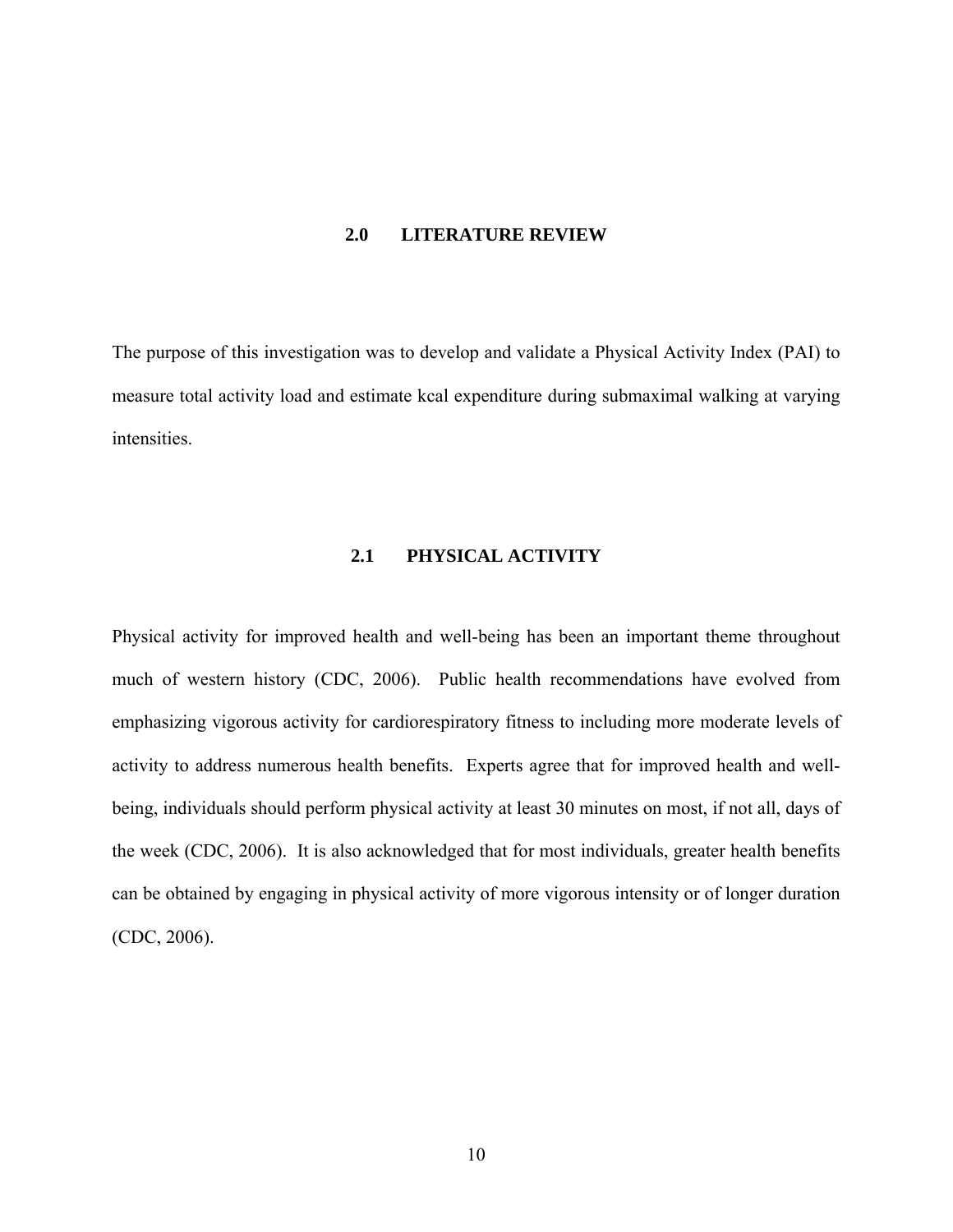# **2.2 BENEFITS OF PHYSICAL ACTIVITY**

<span id="page-19-0"></span>Physical activity has numerous beneficial physiological effects. Most widely appreciated are its influences on the cardiovascular and musculoskeletal systems, but benefits on the metabolic, endocrine, and immune systems are also considerable. Higher levels of regular physical activity are associated with lower mortality rates for both older and younger adults. Those who are at least moderately active on a regular basis have lower mortality rates than those who are less active (CDC, 2006). Physical activity has been shown to reduce the risk of the following diseases and/or conditions: cardiovascular disease, cancer, non-insulin-dependent diabetes mellitus, osteoarthritis, osteoporosis, and obesity.

## **2.3 EFFECTS OF PHYSICAL INACTIVITY**

Low levels of physical activity are a major risk factor for morbidity and mortality from all causes (AIHW, 2006). According to the World Heart Federation, physical inactivity increases the risk of hypertension by 30 percent and coronary heart disease by 22 percent (WHF, 2002). It has also been shown that the relative risk of coronary heart disease associated with physical inactivity ranges from 1.5 to 2.4. This is an increase in risk comparable to that observed for high blood cholesterol, high blood pressure, or cigarette smoking (JAMA, 1995). Furthermore, physical inactivity is a significant contributor to overweight and obesity (WHO, 2002) and is associated with conditions and diseases such as: aneurysms, angina, atherosclerosis, back pain, heart attack, hemorrhoids, hypertension, hypercholesterolemia, osteoarthritis, osteoporosis, and type II diabetes.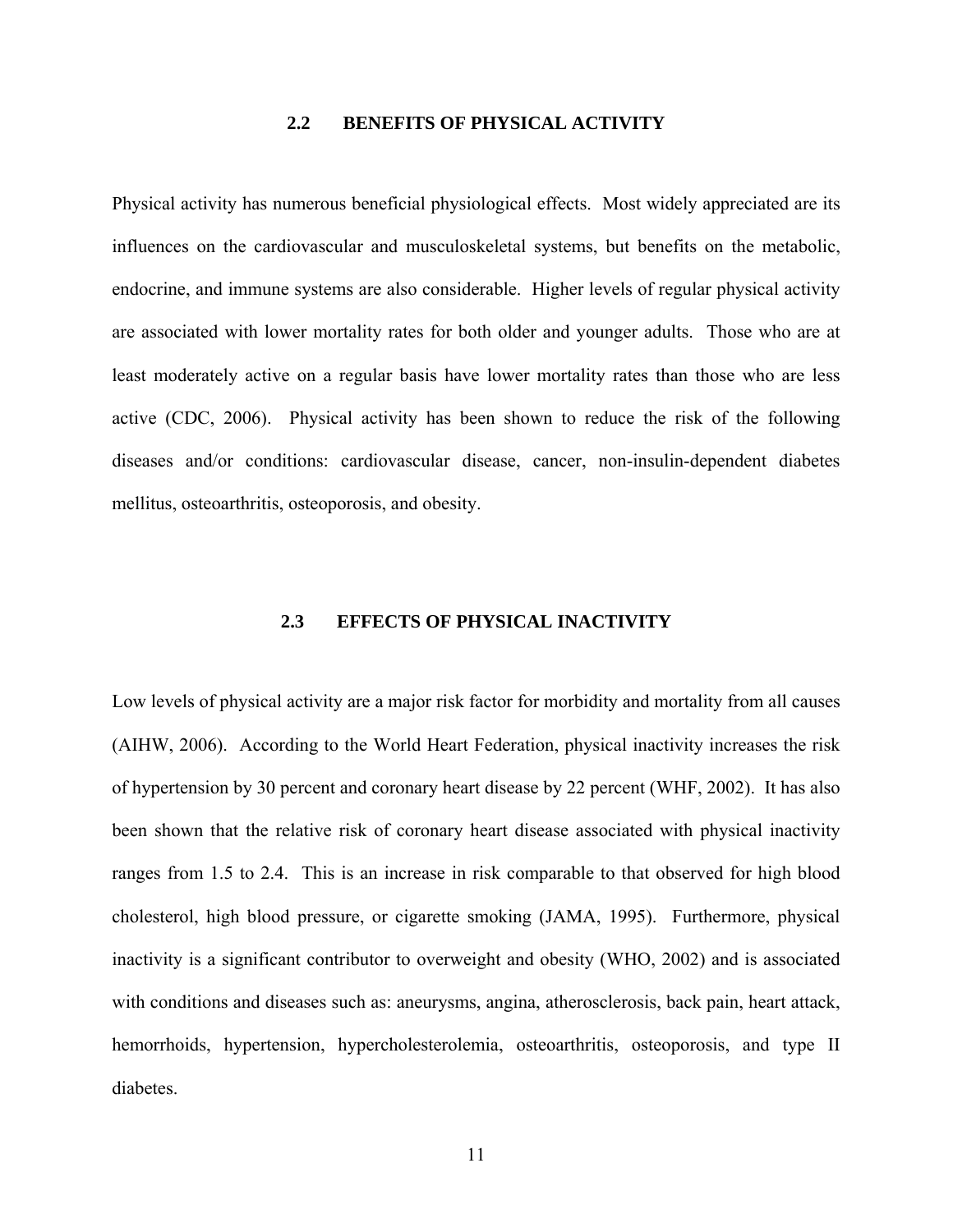# **2.4 PHYSICAL ACTIVITY RECOMMENDATIONS**

<span id="page-20-0"></span>Over the last three decades, the American College of Sports Medicine (ACSM) has recommended physical activity and exercise guidelines. While these guidelines have changed dramatically over the years, and while other groups have offered alternatives, the ACSM recommendations still remain the core for physical activity programming.

In 1978, the ACSM recommended that individuals exercise three to five days a week for 15 to 60 minutes, with an overall goal of expending 300 kcal per activity session. The next update of these guidelines occurred in 1990. ACSM retained the aerobic component of its original guidelines but added a strength training recommendation and underscored the importance of realistic, personalized exercise programming. The most recent ACSM recommendations for physical activity were published in 2006 in conjunction with the Centers for Disease Control and Prevention (CDC). At this time, several modifications were made to existing components of the ACSM guidelines. The aerobic component was increased to a minimum of 30 minutes of moderate intensity physical activity on most days of the week. Additionally, ACSM recognized that physical activity has an additive effect, and suggested that three 10-minute bouts of physical activity could provide health benefits similar to that obtained with one 30-minute session.

Currently, the 2006 ACSM guidelines remain in use. However, these physical activity guidelines are not uniformly agreed upon due to the introduction of recommendations from other well-regarded scientific groups. For example, the Institute of Medicine (IOM) recommends 60 minutes of moderate intensity physical activity each day. In addition, the President's Council on Physical Fitness and Sports (PCPFS) recommends 20 minutes of vigorous activity at least three times per week, whereas the American Heart Association recommends 30-60 minutes of physical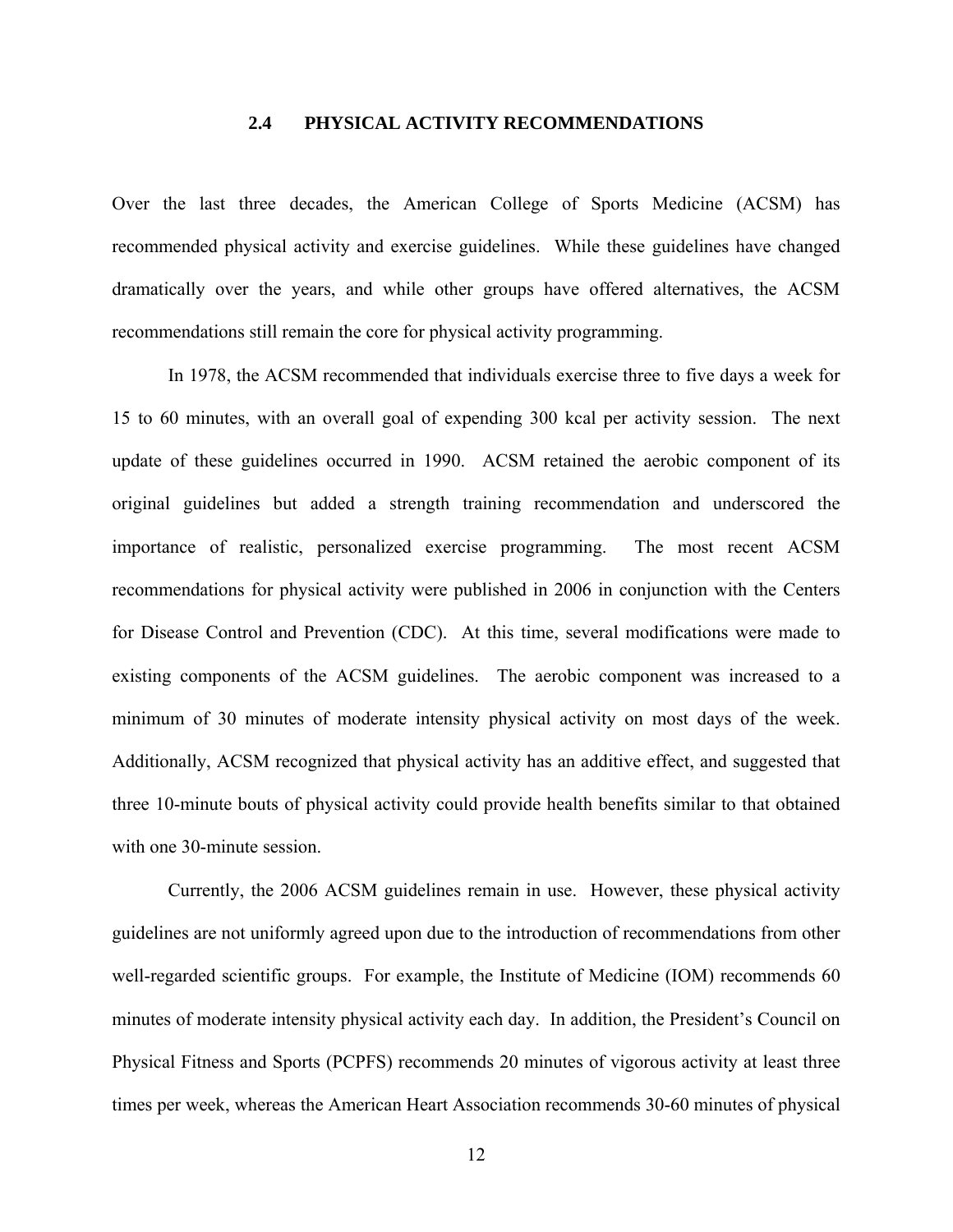activity five to seven days per week. These competing recommendations have created a debate as to which guidelines should be adopted for public health initiatives.

Regardless of the recommendation to be used, the health benefits of regular physical activity are well established (Welk & Blair, 2001; FITNESSGRAM®). In 1996, The Surgeon General of the United States issued a report titled "*Physical Activity and Health*" that summarized the contemporary consensus regarding the health benefits of physical activity (U.S. Department of Health and Human Services, 1996). The general conclusions from the report are listed below:

*● People of all ages, both male and female, benefit from regular physical activity.* 

*● Significant health benefits can be obtained by including a moderate amount of physical activity (e.g., 30 minutes of brisk walking or raking leaves, 15 minutes of running, or 45 minutes of playing volleyball) on most, if not all, days of the week. Through a modest increase in daily activity, most Americans can improve their health and quality of life.* 

*● Additional health benefits can be gained through greater amounts of physical activity. People who can maintain a regular regimen of activity that is of [comparatively] longer duration or of more vigorous intensity are likely to derive greater health benefits.* 

*● Physical activity reduces the risk of premature mortality in general, and of coronary heart disease, hypertension, colon cancer, and diabetes mellitus in particular. Physical activity also improves mental health and is important for the health of muscles, bones, and joints.* 

• More than 60 percent of American adults are not regularly physically active. In fact, *25 percent of all adults are not active at all.* 

13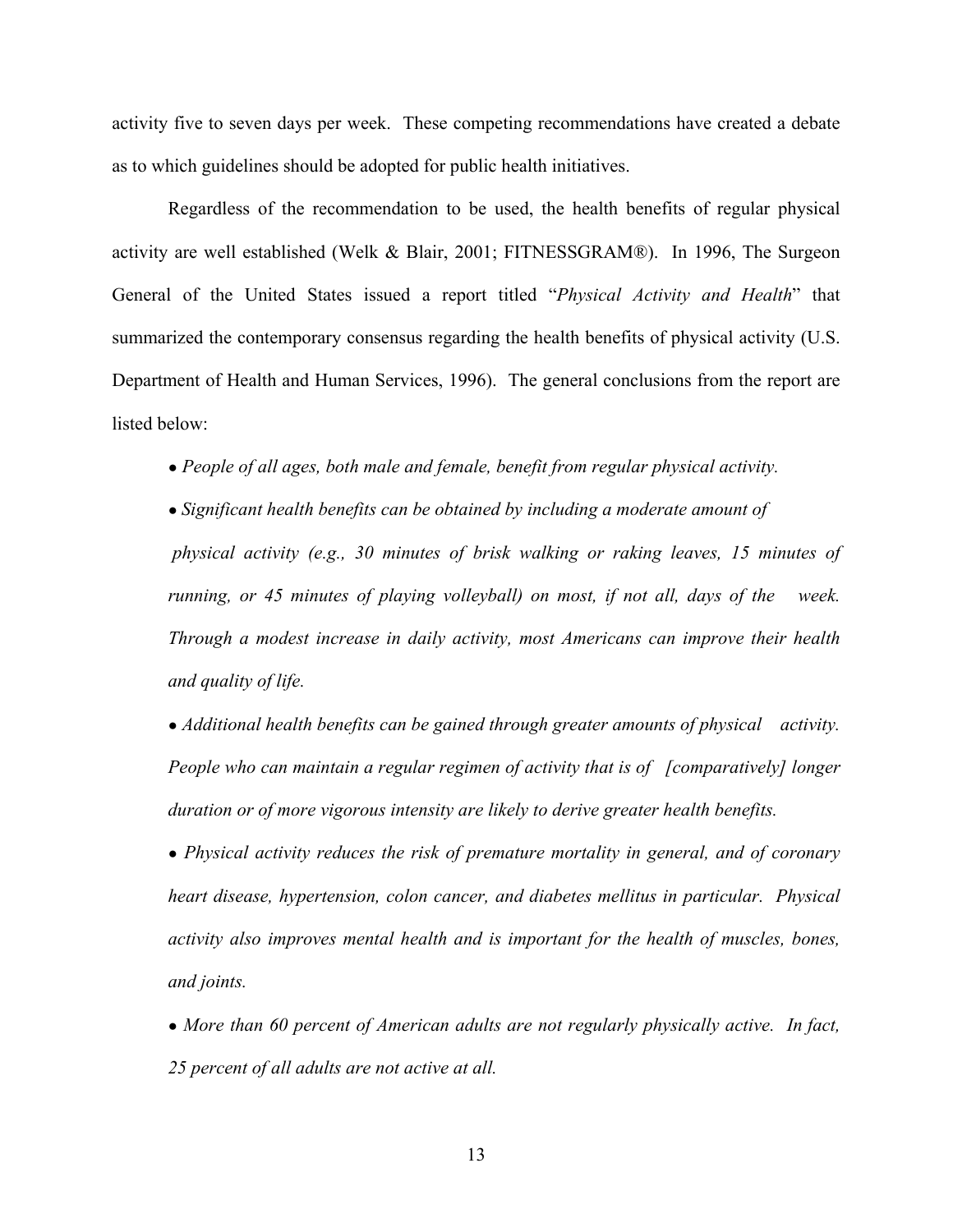*● Nearly half of American youths 12-21 years of age are not vigorously active on a regular basis. Moreover, physical activity declines dramatically during adolescence.* 

*● Daily enrollment in physical education classes has declined among high school students from 42 percent in 1991 to 25 percent in 1995.* 

*● Research on understanding and promoting physical activity is at an early stage, but some interventions to promote physical activity through schools, worksites, and health care settings have been evaluated and found to be successful.* 

These statements highlight the importance of physical activity for health. However, many American adults do not get the recommended amount of daily physical activity, despite its proven benefits. In fact, more than 60% of American adults do not attain adequate physical activity to provide health benefits (CDC, 2003). Moreover, 40% of adults are not physically active at all in their leisure time (ACSM, 2006). Physical inactivity is more prevalent among women than men, among blacks and Hispanics than whites, among older than younger adults, and among the less affluent than the more affluent. The statistical prevalence of inactivity also indicates that major public health efforts are needed to promote physical activity in the American population. This has led to the Healthy People 2010 national health objectives to combat two of the leading United States health indicators: 1) physical inactivity and 2) overweight and obesity. These health indicators, along with eight others, are being used to measure the health of the nation from the year 2000 to 2010. As a group, the leading health indicators reflect the major health concerns in the United States at the beginning of the 21<sup>st</sup> century (Healthy People 2010, May, 2006).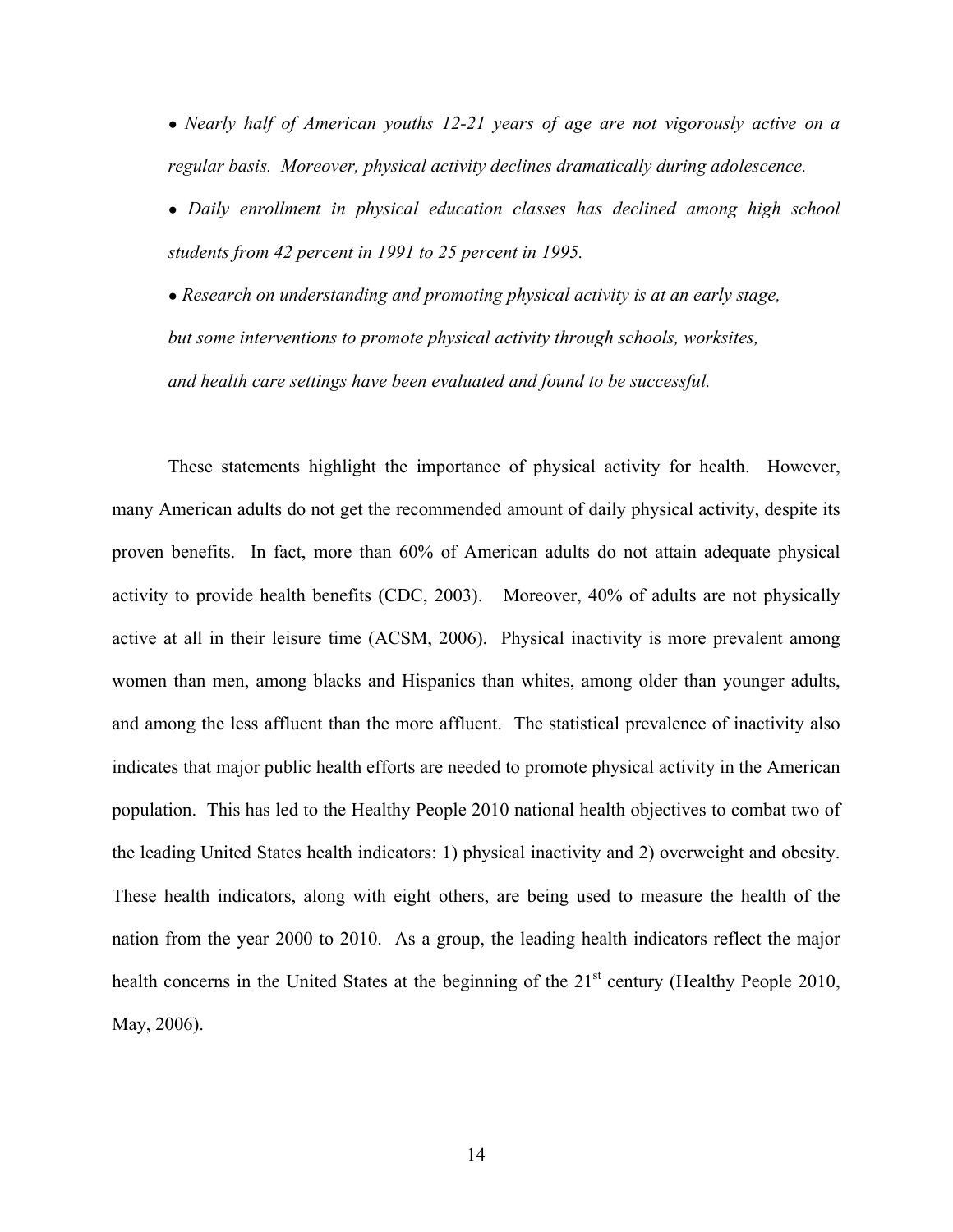Among the Healthy People 2010 national health objectives, physical activity is listed as the number one leading health indicator. Thus, public health goals have been developed to improve levels of physical activity among adults, adolescents, and children to reduce sedentary behavior. According to the 1997 National Health Interview Survey (NHIS), only 15% of American adults aged 18 years and older engaged in moderate physical activity for at least 30 minutes 5 or more days per week. A goal of Healthy People 2010 is to increase the proportion of adults who engage in regular, preferably daily, moderate physical activity for 30 minutes per day from 15% to 30% of the United States population. Another goal of Healthy People 2010 is to reduce the proportion of adults who do not engage in leisure-time physical activity from 40% to 20% of the United States population and to increase the proportion of adults who engage in vigorous physical activity (>20 min, three days per week) from 23% to 30% of the United States population.

In addition to the Healthy People 2010 initiatives, a recommendation originating in Tokyo, Japan, and adopted by United States public health agencies, involves accumulating 10,000 steps per day. The daily step count is typically recorded by a pedometer. This recommendation of 10,000 steps per day has become a popular means to both monitor and promote physical activity. Instead of engaging in physical activity for a specific duration (i.e. 30 min/day), this recommendation encourages individuals to walk 10,000 steps per day. For an adult, approximately 1,800-2,200 steps equals one mile. It has been found that on average, American adults walk approximately  $4,000 - 6,000$  steps a day  $(2-3 \text{ miles/day})$ . Thus Americans must, on average, walk an additional 4,000 steps (approximately 2 miles) each day to reach the 10,000 step goal. At a brisk pace, 4,000 steps could be achieved in approximately 30 minutes. This duration is equivalent to the physical activity level recommended by the Centers for Disease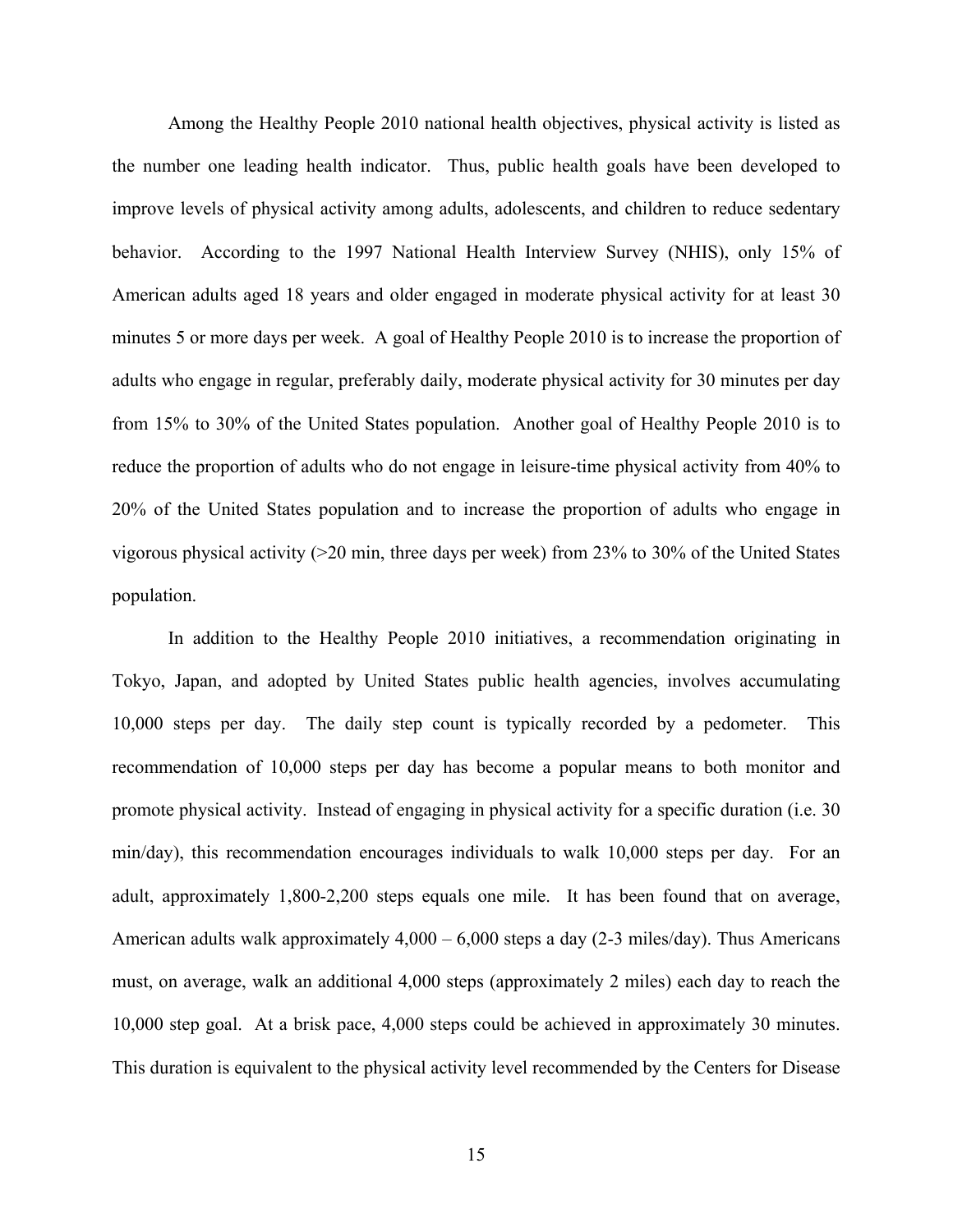<span id="page-24-0"></span>Control and Prevention and the American College of Sports Medicine. The use of pedometers to record the number of steps accumulated in a specified time period serves as a principal focus of the present investigation.

## **2.5 OVERWEIGHT AND OBESITY EPIDEMIC**

Physical inactivity and poor dietary choices have, in part, been associated with the recent increase in overweight and obesity in the American population. In the past 20 years, the average body weight of Americans has increased dramatically. After adjusting for age and height, mean body weights have increased by nearly 10% in the past two decades, and the prevalence of clinical obesity has approximately doubled (Jeffery & Utter, 2003). It is currently estimated that greater than 66 percent of adults in the United States are overweight (BMI  $\geq 25 \text{ kg/m}^2$ ) and greater than 33 percent of adults are classified as obese (BMI  $\geq$  30kg/m<sup>2</sup>) (CDC, 2004). Although not all segments of the population have experienced the same degree of increase in body weight, the obesity epidemic is affecting the entire United States population regardless of age, geographic region, social economic status, or ethnicity. The speed and magnitude of this epidemic are unprecedented and have signaled a need for a national public health agenda (Jeffery and Utter, 2003).

It is widely agreed that although there is individual (genetic) variability in susceptibility to obesity, the rapid increase in obesity among the United States population cannot be due to DNA determinants alone. In fact, changes in body weight have been shown to be caused by changes in behaviors that effect kilocalorie (kcal) intake and those that effect kcal expenditure. Many researchers believe that these behaviors are largely affected by the environment and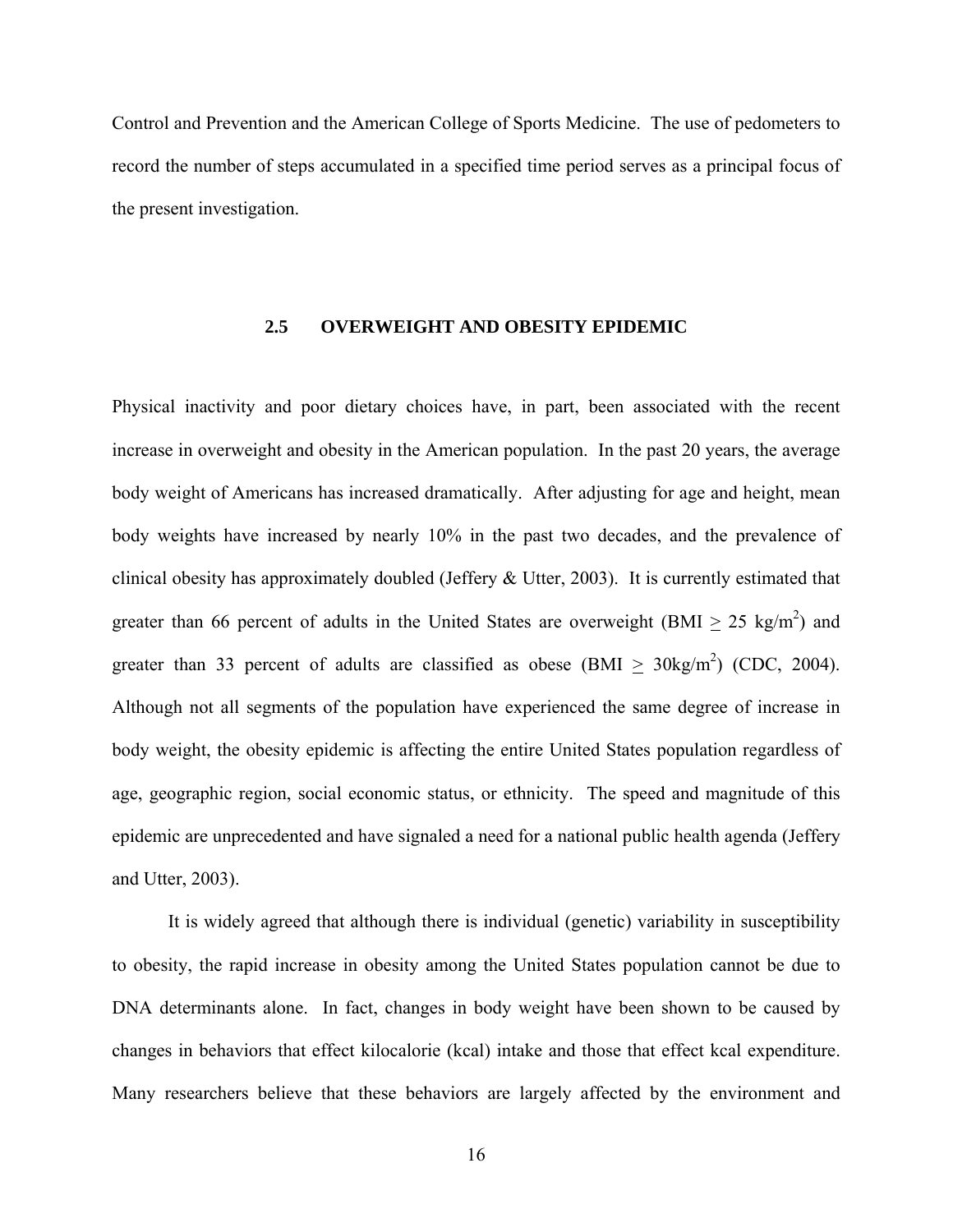evolving technology. For example, it has been shown that the 147% increase in fast food restaurants from 1972 to 1995 in the United States was associated with a significant increase in daily kcal intake (Harnack et al., 2000). In addition to more fast food restaurants, it was found that Americans eat at restaurants with greater frequency and the portion sizes are significantly larger as compared to 1972 levels. Both of these lifestyle factors potentially exacerbate the obesity epidemic (Harnack et al., 2000). Taken together, it is possible that the increase in fast food restaurants, portion sizes, and frequency of eating at restaurants could have contributed significantly to the increase in overweight and obesity during the past two decades.

In addition to the changing environment, technology is also thought to contribute to the obesity epidemic in the United States. For example, there has been a consistent trend in the last 20 years for use of private automobiles to commute to work, school, and leisure destinations. This increase in the use of private automobiles has led to a decrease in modes of transportation such as walking and biking. Furthermore, researchers have suggested that the participation in inactive entertainment such as television viewing and home computer use has also contributed to the obesity epidemic. For example, *Nielson Media Research* found that during the past three decades, the percentage of homes with multiple televisions increased from 35% in 1970 to 75% in 2000. In addition, *Nielsen* data estimated that persons over 12 years of age viewed television an average of 28 hours per week as compared to an estimate of 10.4 hours per week from a time use study of Americans conducted in 1965 (French et al., 2001). These technological advances, along with several others, have made it convenient for the American population to replace physical activity with sedentary pursuits. Combined, the changing environment and technology have played a significant role in the increase in overweight and obesity in the United States.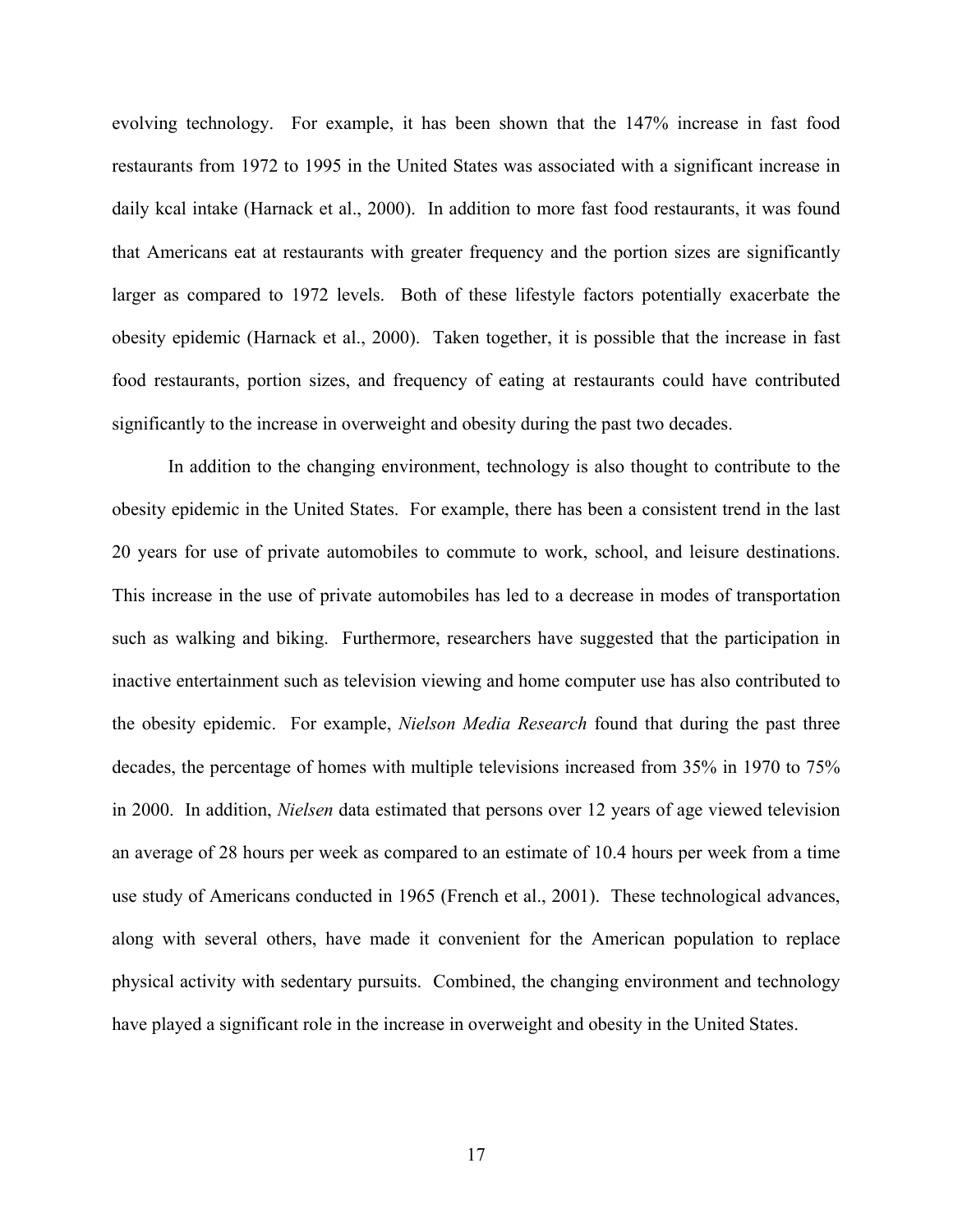# **2.6 RISKS ASSOCIATED WITH OBESITY**

<span id="page-26-0"></span>Research indicates that excess amounts of body weight can contribute to health complications that increase mortality. It is estimated that overweight and obesity contribute to approximately 325,000 deaths per year (Allison et al., 1999). In addition, obesity increases the risk of various chronic diseases such as heart disease and diabetes (Rimm et al., 1995; Wing et al., 1999), and is an independent risk factor for hypertension, hyperlipidemia and insulin resistance. Furthermore, overweight and obesity is associated with disability, decreased health-related quality of life and increased health care use, all of which translate into increased health care costs to the American public (Jackson, 2002). Obesity has also been linked to other serious health problems such as musculoskeletal disorders and cancer (Tsai et al., 2005). Since obesity is a demonstrated health risk factor for both men and women, interventions are needed to prevent and/or reduce the prevalence of this risk factor. In this regard, Leon (1987) suggests that obesity is a risk factor that is easier to avoid than to treat. Therefore, body fat weight gain should be monitored and controlled before it develops into unmanageable obesity.

One way of controlling or preventing body fat gain is through exercise intervention. Exercise training programs have been effective in reducing percent body fat because they increase the individual's kcal output above previously sedentary levels (Ross et al., 2004)*.* 

#### **2.7 BEHAVIORAL WEIGHT LOSS INTERVENTIONS**

Although physical activity has positive effects on several physiological factors, this section of the literature review will focus on the effect of physical activity on weight loss interventions.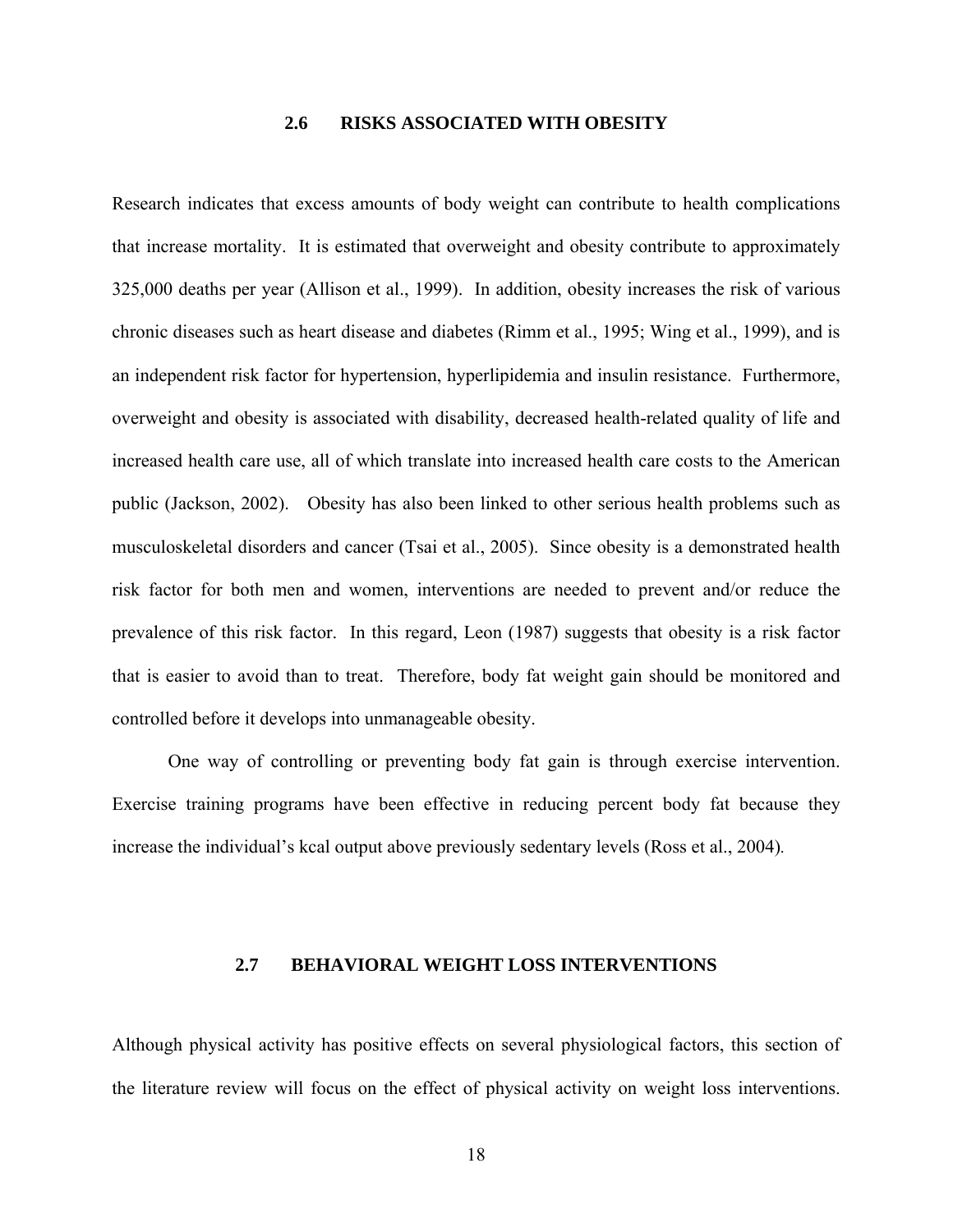Weight loss programs that include physical activity are particularly important because not only do they help prevent weight gain, but they also help to prevent several underlying risk factors associated with obesity.

In all weight loss programs, an energy deficit must be attained to lose weight. This energy deficit can be accomplished by either decreasing dietary kcal intake and/or by increasing exercise related kcal expenditure (Wing, 2001). This section of the literature review will focus on weight loss mechanisms specific to kcal expenditure via physical activity.

Williamson and colleagues (1993) examined the association between physical activity level and the 10-year change in body weight in 3,515 men and 5,810 women aged 25-74 years. At baseline and 10-year follow-up, participants indicated whether their level of recreational and non-recreational physical activity was of low, moderate, or high intensity. Participants' weights were measured at baseline and follow-up. The investigators found no relation between baseline activity levels and subsequent weight change in men or women. However, men whose activity levels were low at baseline and remained low at follow-up, and those with decreases in activity level from baseline to follow-up, gained 1.3 kg and 1.4 kg more, respectively, than men whose activity levels were high at both assessments. Women whose activity was low at both measurement periods, and those with decreases in activity from baseline to follow-up, gained 2.1 kg and 1.9 kg more, respectively, than women whose activity levels were high at both measurements. The relative risk of major weight gain  $(>13 \text{ kg})$  for people whose activity level was low at both the baseline and follow-up interviews was 2.3 times higher in men and 7.1 times higher in women than in individuals whose activity level was high at baseline and follow-up. These results suggest that individuals who maintain consistently high levels of physical activity experience less weight gain than people who do not exercise regularly.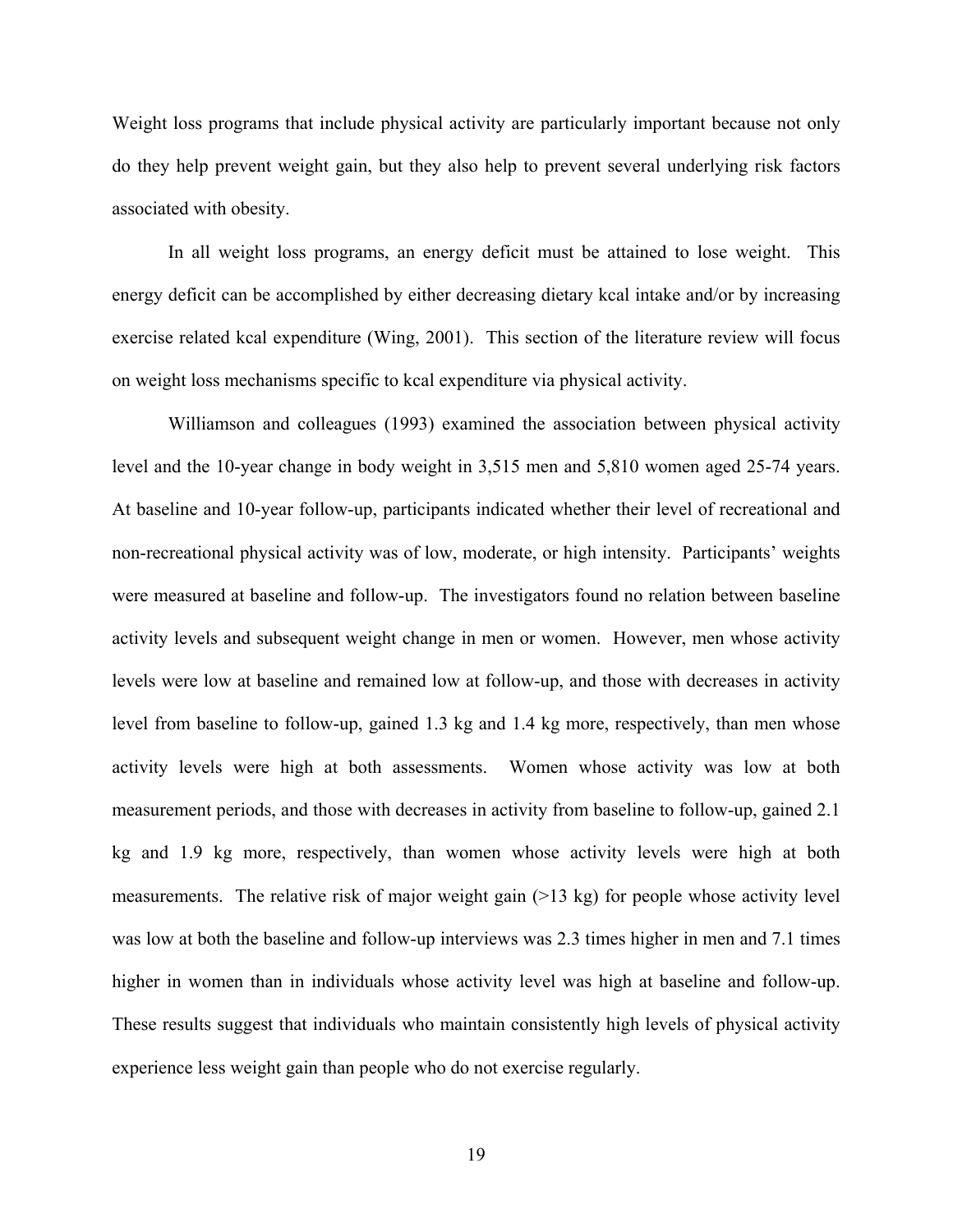French and colleagues (1994) examined predictors of weight change over a 2-year period in 1,639 male and 1,913 female employees from area worksites. Body weight was measured at baseline and 2-year follow-up. Physical activity was measured with a 13-item exercise frequency recall. Participants indicated how often they participated in leisure-time and occupational physical activities of varying intensity. The average weekly frequency of physical activity was calculated for each of four categories: (1) high-intensity activities; (2) moderateintensity activities; (3) group and racquet sports; and (4) occupational activity. Increases in physical activity from baseline to follow-up were associated with weight loss. Among women, an increase of one walking session per week was associated with a decrease in body weight of 0.79 kg, and an increase of one high-intensity exercise training session per week was associated with a decrease in body weight of 0.63 kg, over a 2-year period. For men, an increase of one walking session per week or one high-intensity activity was associated with a decrease of 0.39 or 1.59 kg, respectively, over the 2-year period.

DiPietro and colleagues (1997) followed 4,599 men and 724 women who were evaluated at the Cooper Clinic in Dallas, Texas, during the time between 1970 and 1994. This study assessed body weight and physical activity at three time points. The changes in fitness from the first to the second examination were used as a predictor of weight gain by the third examination. At each examination, weight, cardiorespiratory fitness, and other clinical variables were measured. The interval between the first and second examinations averaged 1.8 years, and the total observation period from the first to the third examination was about 7.5 years. Results showed that each 1-minute improvement in treadmill time from the first to the second examination was associated with a 9% decrease in the odds of a 5 kg weight gain for women and a 14% decrease for men. There was an even stronger reduction in the odds (21%) of a 10 kg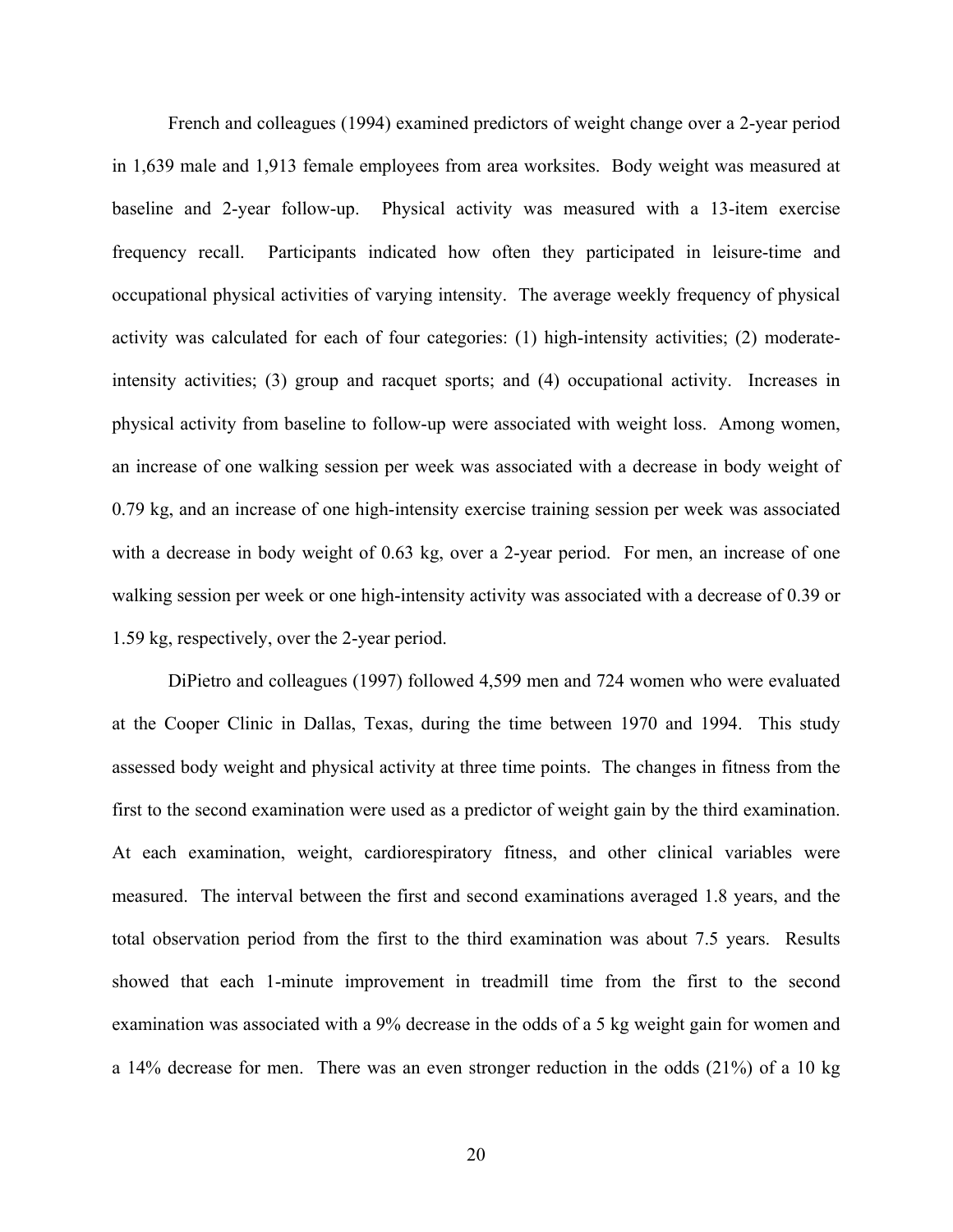weight gain in both women and men with each additional minute of performance on the treadmill test. The authors concluded that a physically active lifestyle may prevent weight gain later in life (DiPietro, 1997).

In addition to its effects on weight loss, physical activity appears to be crucial for maintaining weight loss. One study examined self-reported activity levels of obese women who regained weight after successful weight loss ("relapsers"), formerly obese women who maintained their weight loss ("maintainers"), and normal-weight women who maintained their weight (controls) (Kayman, Bruvold, & Stern, 1990). Regular physical activity (at least 30 minutes, 3 days/week) was reported by 90% of the maintainers and 82% of the controls, but by only 34% of the relapsers. These results suggest the importance of physical activity in maintaining weight, both among normal-weight individuals and formerly obese individuals who have lost weight.

The National Weight Control Registry identified a group of 1,047 women and men who lost at least 30 pounds of total body mass (13.6 kg) and maintained that loss for at least 1 year. The average weight loss in this group was 64 pounds (29.0 kg) over an average of 6.9 years. Those successful in maintaining weight averaged 1 hour or more of moderate to vigorous intensity physical activity per day. Similarly, Schoeller et al. (1986), using doubly-labeled water to determine energy expenditure, found high levels of physical activity among those successful in maintaining weight loss. The maintainers had an average daily energy expenditure of 1.9 metabolic equivalent tasks (METs), which requires about 80 minutes of moderate intensity physical activity or 35 minutes of vigorous activity per day.

Although the immediate effects of physical activity on weight reduction are limited, the long-term cumulative effect of small changes in activity level can be very beneficial. For

21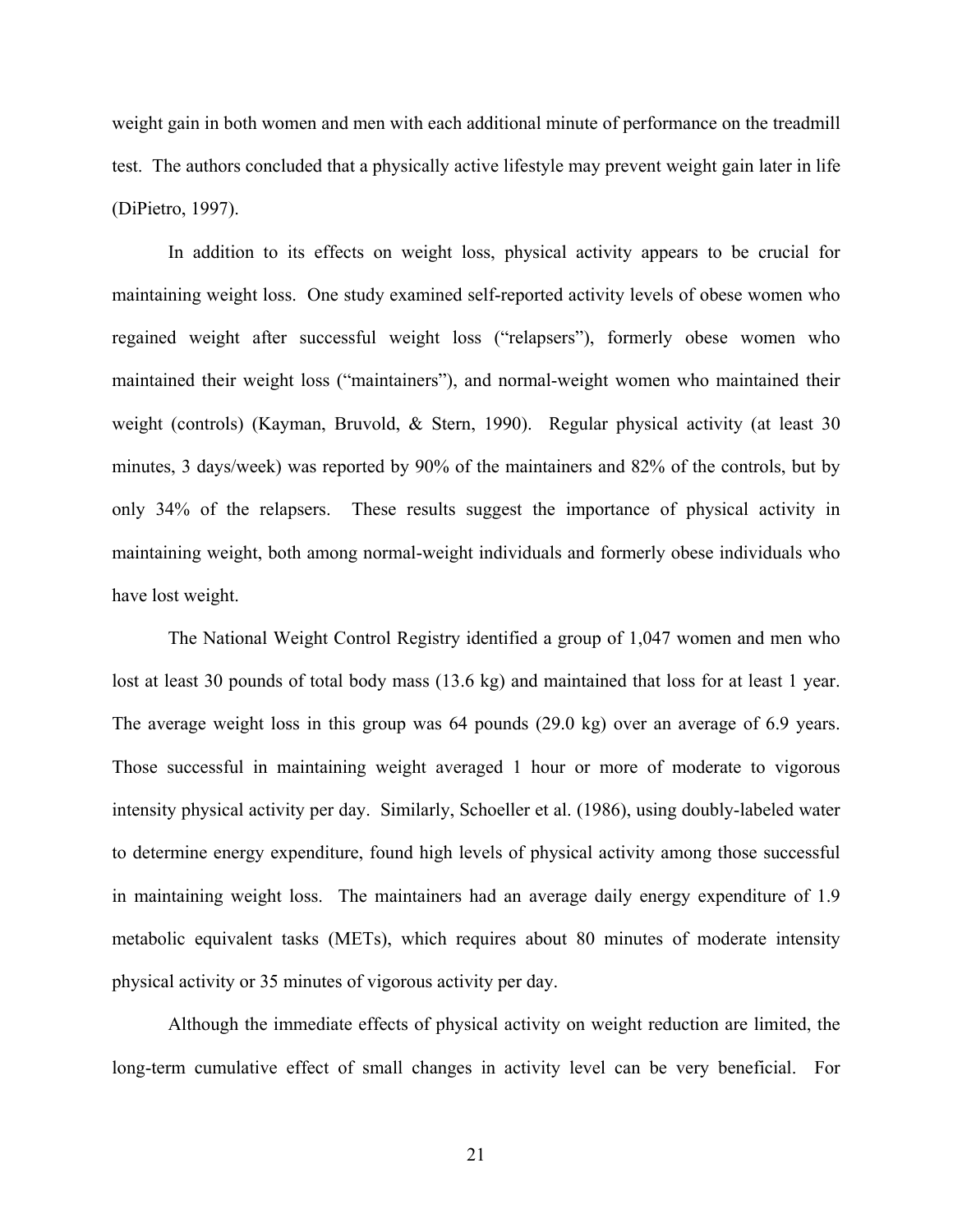<span id="page-30-0"></span>example, if a 100 pound person played golf only 2 hours per outing (an additional 350 kcal per outing), for 2 days a week (700 kcal), it would take about 5 weeks, or 10 golfing days, to lose 0.45 kg (1 pound) of fat (3,500 kcal). If the person played golf year-round, golfing 2 days per week would hypothetically produce a 4.5 kg loss of fat during the year, provided that dietary kcal intake remained fairly constant (Katch & McArdle, 1993).

It is speculated, based on the epidemiological studies reviewed above, that an individual who is regularly active throughout his or her lifetime would be approximately 13.6 kg (30 pounds) lighter by age 65 than someone who led a consistently sedentary lifestyle over this period. Jeffery and French (1997) found that sedentary men and women 20-45 years of age gained an average of 0.86 and 0.64 kg, respectively, each year compared to their active counterparts. Physical activity then, may play a very important role in long-term body weight regulation.

#### **2.8 PEDOMETERS**

The accurate measurement of free-living physical activity is essential for research studies in which physical activity is an outcome variable. According to Freedson (2005), "Physical activity surveillance and observational studies of the association between physical activity and health outcomes require a robust activity measure to establish accurate estimates of the dose of activity needed for specific outcomes" (Freedson, 2005). In addition, physical activity interventions require an accurate measure of activity dosage in order to establish dose-response relations that explain intervention effectiveness. Such accurate assessments of physical activity are necessary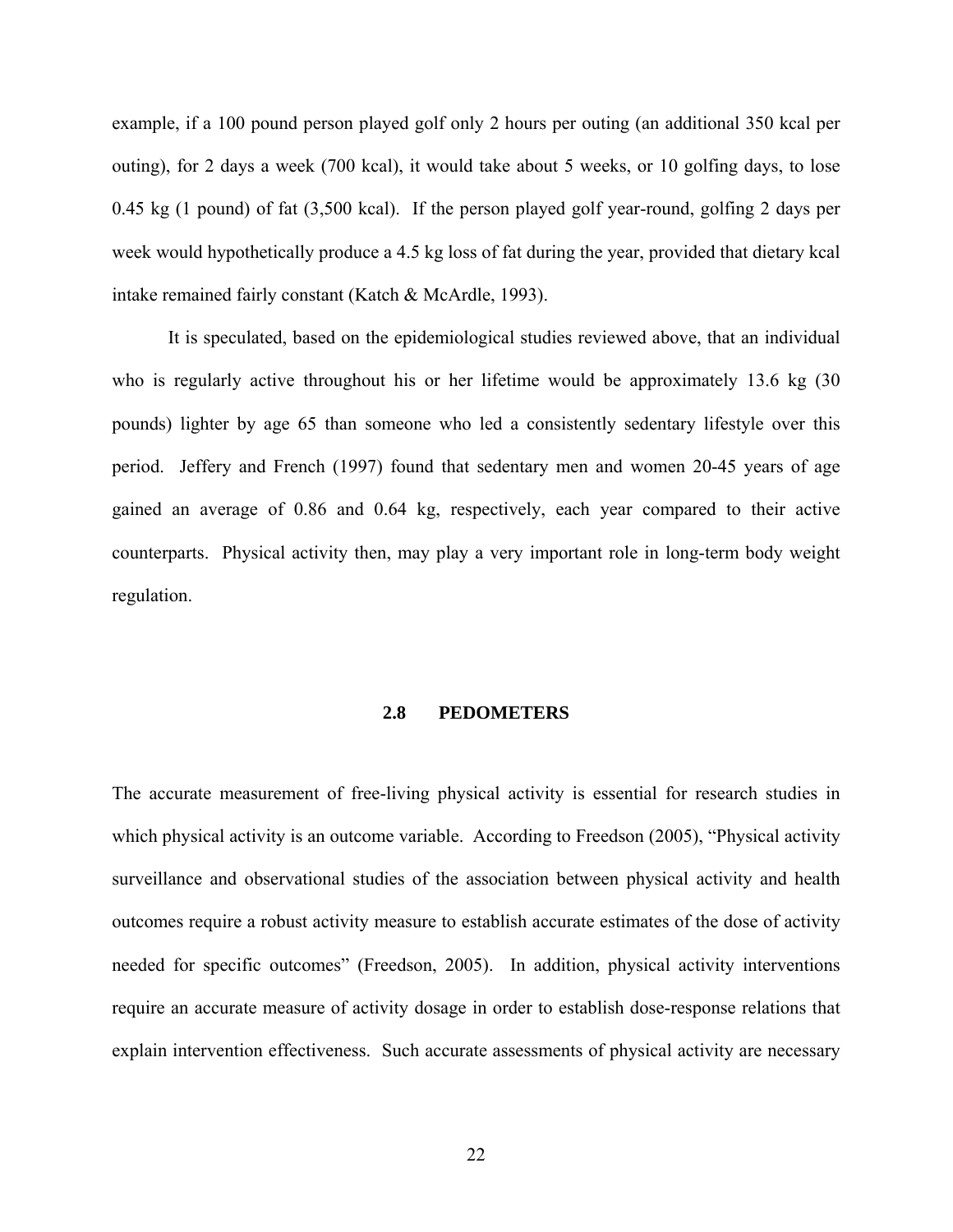if the physiologic mechanisms linking physical activity and health are to be completely understood (Freedson, 2005).

Due to the public health input in developing physical activity recommendations, physical activity monitors have become increasingly popular. It is recognized that the most common form of physical activity assessment uses self-reported recall questionnaires. However, there are limitations regarding the individuals' ability to accurately recall all physical activity performed over a specified period of time. Thus, physical activity monitors, such as pedometers, are now being used to objectively measure physical activity.

Pedometers are inexpensive, light-weight, and unobtrusive tools that measure physical activity by responding to vertical accelerations of the hip during gait cycles (Schneider, 2004). Pedometers typically include a horizontal, spring suspended lever arm that moves up and down with normal ambulation (i.e. walking or running). An electrical circuit closes with each movement detected and an accumulated step count is displayed digitally on a feedback screen. Pedometers do not, however, record velocity or intensity of movement, restricting their use to measure total accumulated steps/day and associated kcal expenditure (President's Challenge Report, 2006).

According to manufacturers' recommendations, pedometers should be worn on a waistband or placed horizontally in a pocket midway between the umbilicus and the hip. Most pedometer models provide data on the quantity of steps taken, distance traveled, and estimated energy expended. Typically, the pedometer user must manually enter a number of variables including gender, stride length, weight, and/or age in order to derive estimated kcal expenditure from accumulated step counts.

23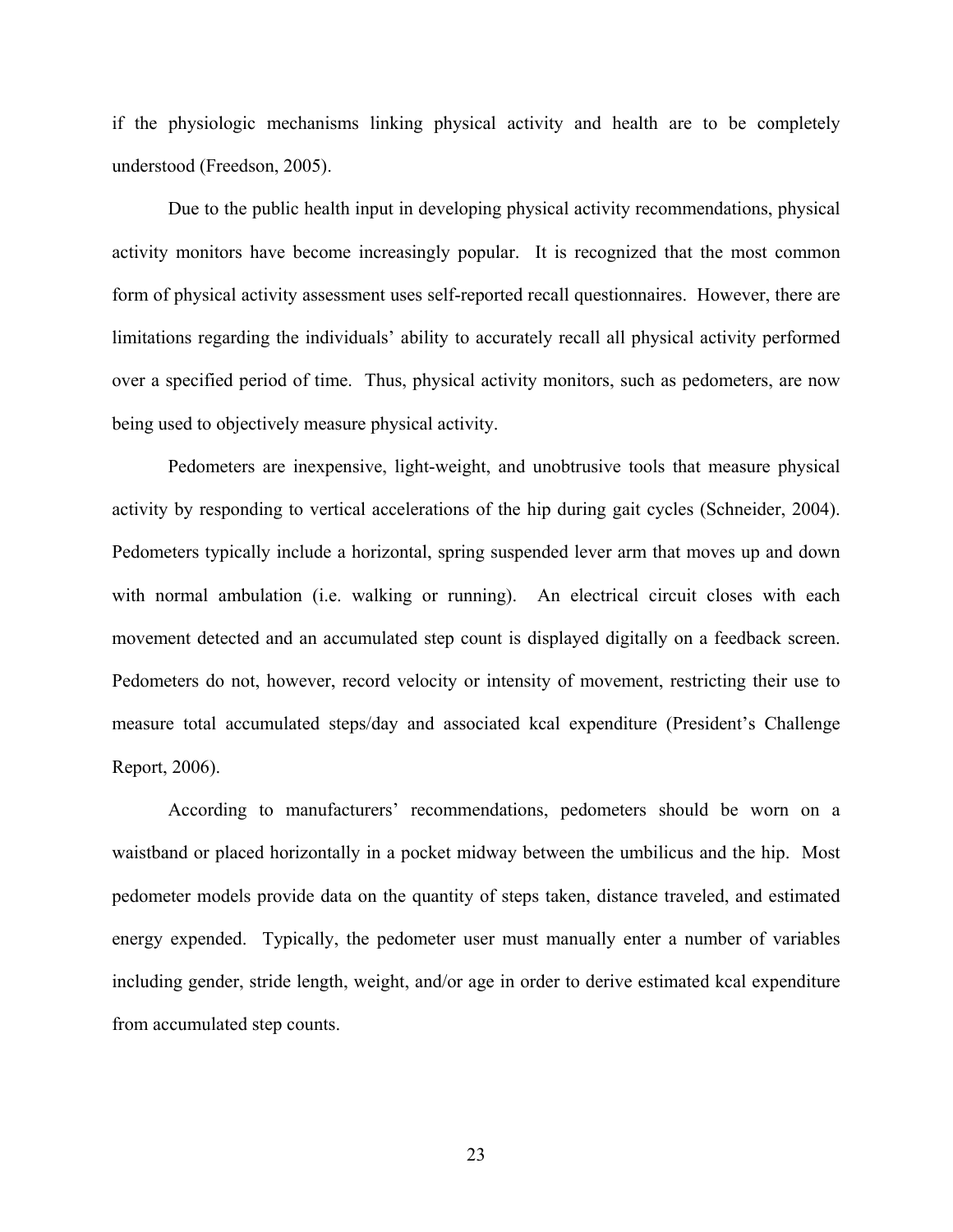Pedometers have been found to capture changes in lifestyle ambulatory behaviors that are not typically considered exercise, but in fact help to increase energy expenditure. Significant improvements have been noted in weight management, insulin sensitivity, blood pressure, and lipid profiles, as a result of participation in physical activity interventions using pedometers as motivational tools (Tudor-Locke et al., 2002; Talbot et al., 2003; Moreau et al., 2001). Although most research to date has involved physical activity assessment, pedometers may also serve to motivate increased activity levels by increasing cognitive awareness (U.S. Dept. of Health and Human Services, 1996) and self efficacy (Tudor-Locke et al., 2002). For example, a pedometer can be used as a tracking device, a feedback tool, and as an environmental cue for physical activity participation. Used in combination with written physical activity tracking logs, pedometers have been found to be an effective way to increase daily physical activity (Tudor-Locke, Myers, & Rodger, 2001).

For example, Croteau (2003) examined the effects of an 8-week, pedometer-based intervention on lifestyle activity. Participants were 37 college employees who volunteered to participate in the study. The intervention consisted of goal setting, pedometer use, selfmonitoring, and weekly e-mail reminders. Physical activity measures (pedometer, survey) were taken at baseline and immediately following the intervention. Results indicated a significant increase in average daily steps from  $8,565$  (SD + 3121) steps at baseline to  $10,538$  (SD + 3,681) steps at the end of the program. This study indicates that a pedometer-based lifestyle intervention is effective in increasing the daily physical activity of adults.

Furthermore, Speck and Looney (2001) examined the effect of a minimal intervention (daily records of physical activity) on activity levels in a community sample of working women. Using a longitudinal, pretest-posttest design, 49 working women were randomly assigned to the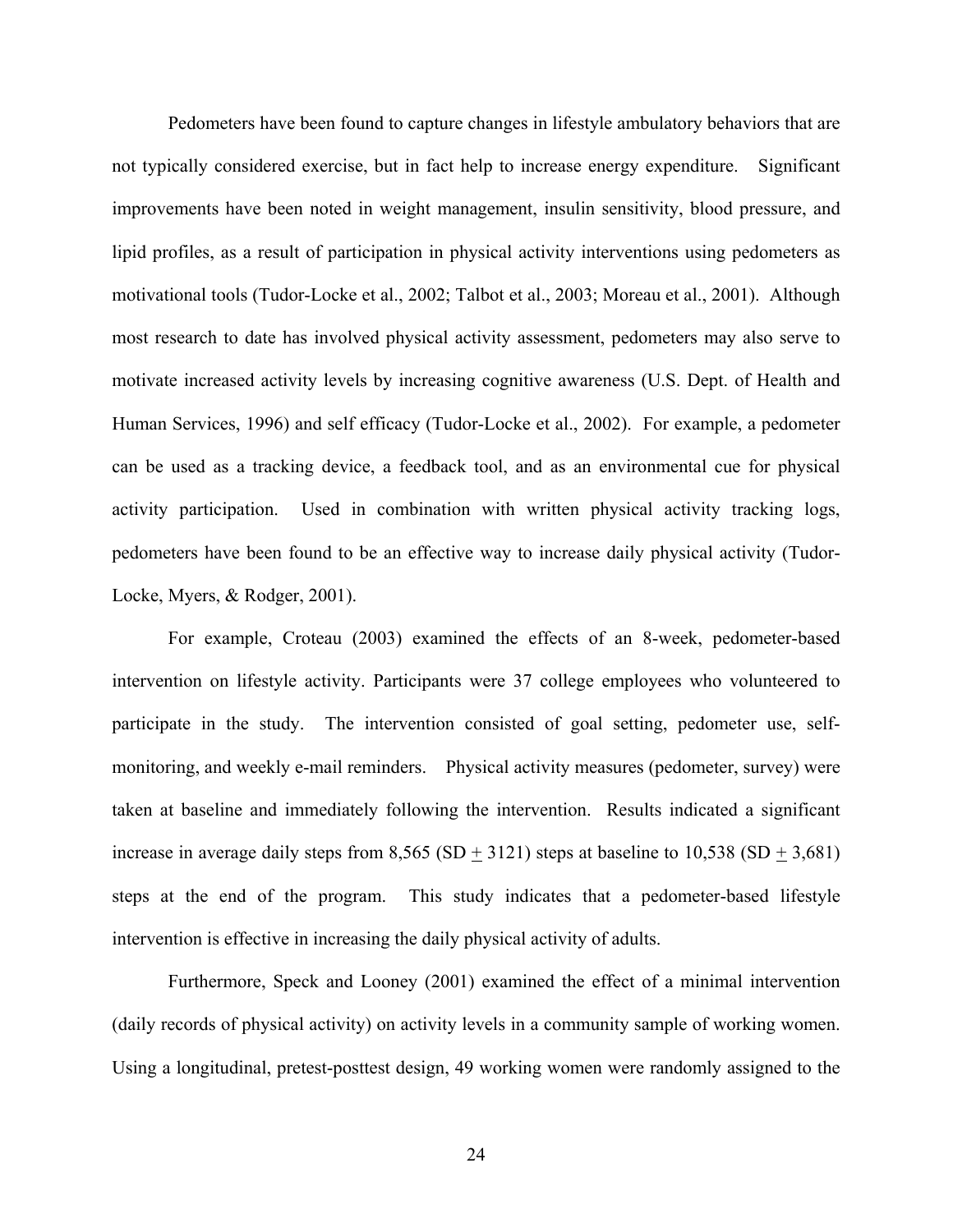control ( $n = 25$ ) or intervention group ( $n = 24$ ). At pretest and posttest, subjects completed selfreport questionnaires that measured psychological, social-environmental, physical activity, and demographic variables. Subjects in the intervention group kept daily records of their activities during the 12-week study, while those in the control group kept no records. In order to compare activity in the two groups, all subjects wore pedometers that recorded number of steps taken daily. The control subjects were blinded to the digital display of their daily step count. In contrast, the intervention group was informed of their daily step counts. Results indicated that the step count was significantly higher in the intervention than control group  $(2,147 + 636$  steps). It was concluded that pedometer step count monitoring is a cost-effective and acceptable intervention that may increase activity levels in women.

Pedometers have been found to be a valid method for assessing ambulatory modes of physical activity such as walking and climbing stairs (Tudor-Locke et al., 2002). In a systematic review of twenty five published articles, Tudor-Locke and colleagues (2002) compared pedometers to other methods of physical activity monitoring and found a high correlation between pedometers and accelerometers ( $r = 0.86$ ), physical activity observation ( $r = 0.82$ ), energy expenditure ( $r = 0.68$ ), and self report questionnaires ( $r = 0.33$ ).

Studies have shown that pedometers are most accurate at measuring steps taken (Bassett et al, 1996; Hendelman, Miller, Baggett, Debold, and Freedson, 2000), less accurate at estimating distance traveled (Bassett et al., 1996; Hendelman et al., 2000) and even less accurate at estimating energy expenditure (Bassett et al., 2000). For these reasons, researchers have recommended that steps taken, or steps/day, be universally adopted as a standard unit of measurement for collecting, reporting, and interpreting pedometer data (Rowlands et al., 1997; Tudor-Locke & Myers, 2001).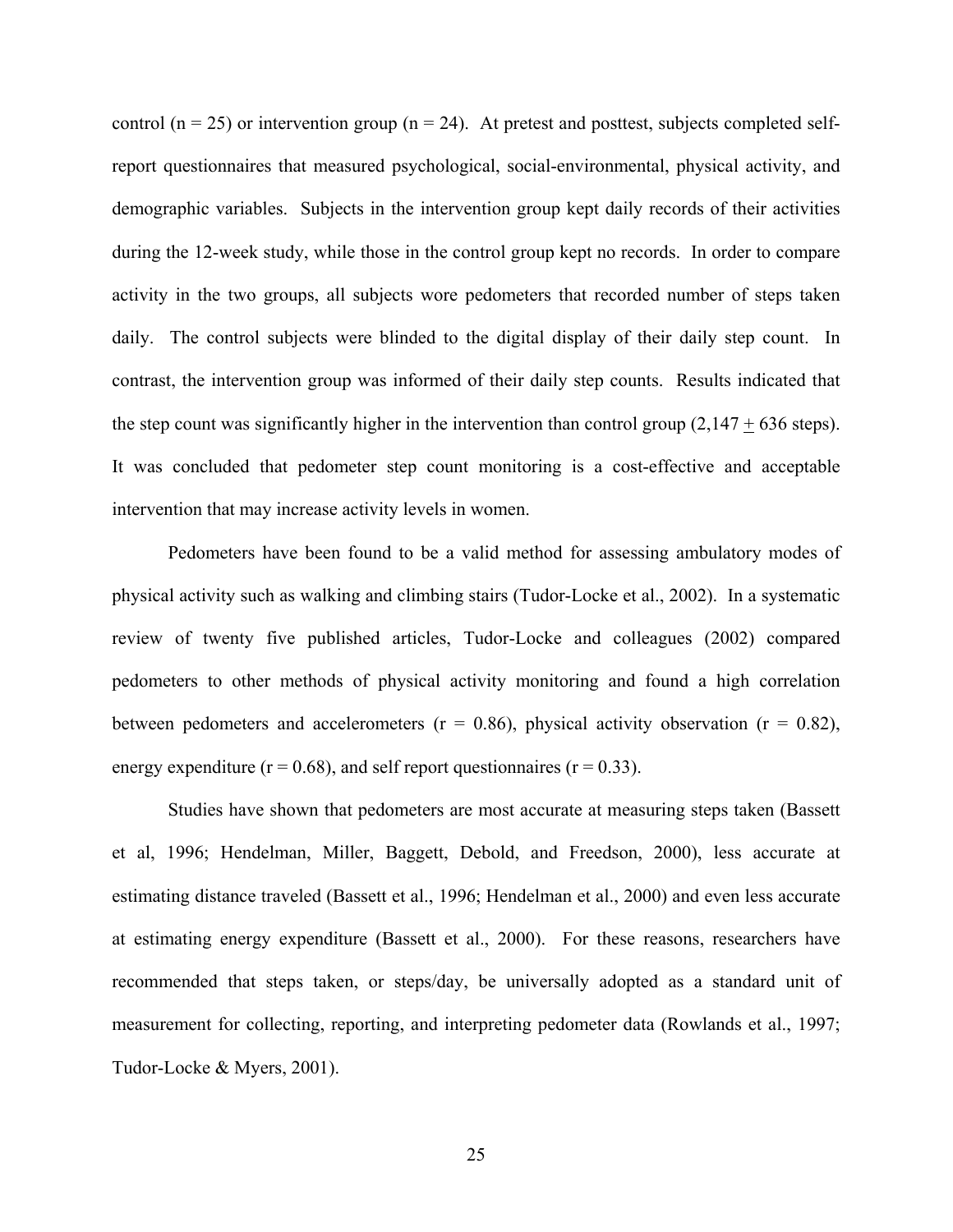Studies have also indicated that walking speed may have an effect on the accuracy of pedometer counts, distance covered, and kcal expenditure. Crouter et al. found that pedometers were less accurate at slower speeds (54 m/min) than at faster speeds (80 m/min) due to the less pronounced vertical accelerations of the waist at slow walking speeds (Crouter, 2003). It was also found that pedometers tend to overestimate distance traveled at slower speeds and underestimate distance traveled at faster speeds, with 80 m/min being the most accurate speed for most pedometers (Crouter et al., 2003). Furthermore, Crouter suggests that electronic pedometers underestimate kcal expenditure during lifestyle activity (i.e. gardening, housework) (Crouter et al., 2003).

Advances in technology and quality control have led to improvements in the reliability and validity of pedometers. In a recent review of five contemporary electronic pedometers, Bassett et al. (1996) reported acceptable results for most of the monitors, with exceptional reliability and validity exhibited by the Yamax Digi-Walker (Yamax Inc., Tokyo, Japan). The Digi-Walker model provided the most accurate assessment of step counts and distance walked for each of the walking paces tested. In a field-based evaluation using a 4.88 km sidewalk, the Digi-Walker measured the number of steps and distance traveled within 1% of actual values (Bassett et al., 1996). In addition, Schneider et al. (2004) compared 13 models of pedometers, finding the Yamax Digi-Walker to be superior. Based on the results regarding the models examined by Bassett et al. (2004), the criterion pedometer selected for the present investigation will be the Yamax Digi-Walker SW-200. Overall, the Yamax SW series pedometers have consistently been shown to be among the most accurate pedometers available on the commercial market (Bassett, 2002). Specifically, the Yamax SW-701 was the only pedometer out of the 13 pedometers tested by Schneider et al. whose step count measure did not differ significantly from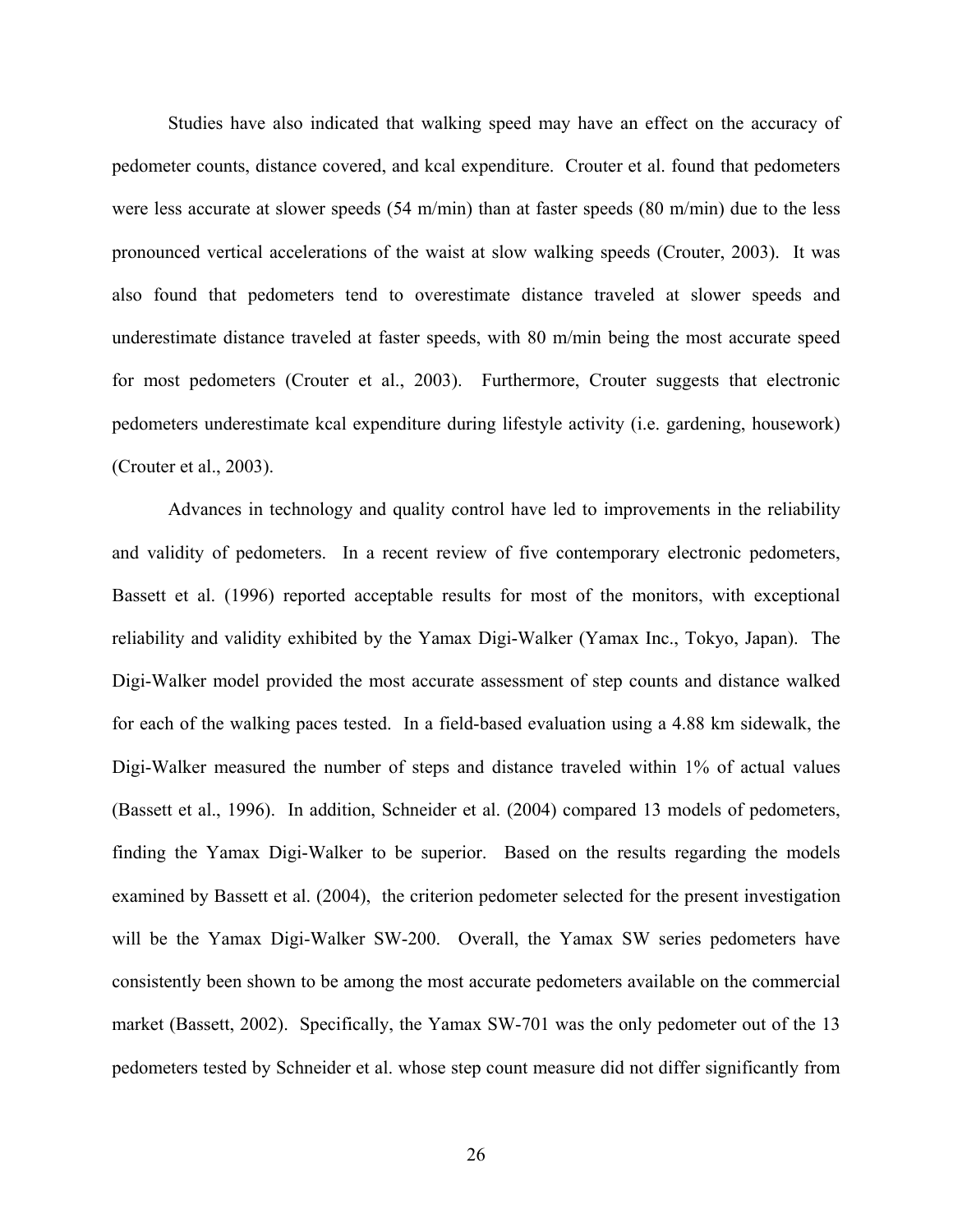the actual steps taken (Schneider et al., 2004). Schneider concluded that of the 13 pedometers tested, 4 pedometers seemed to be suitable for applied physical activity research: Kenz Lifecorder, Yamax 200, New-Lifestyles-2000, and Yamax 701 (Schneider et al., 2004).

Because of these findings, several investigators have recently compared the Yamax Digi-Walker to other, more established assessments of physical activity to examine convergent validity of the unit (Welk, 2000). Eston and colleagues (1998) reported correlations of 0.92 between step counts and a scaled  $VO<sub>2</sub>$  measure during unstructured, low-intensity activity in children. For adult subjects, Differding et al. (1998), observed average correlations of  $r = 0.76$ between the Tritrac and the Yamax Digi-Walker pedometers across 7 days of monitoring. These two studies provide preliminary evidence for the validity of the Digi-Walker step counter as an objective indicator of habitual physical activity (Welk et al., 2000). Since the Yamax pedometers have been examined in controlled experimental settings and have been found to be valid and reliable through test, re-test reliability studies (Welk et al., 2000), the Yamax SW-701 pedometer was chosen for the present study. In the present investigation, the Yamax SW-701 Digi-Walker was chosen over the criterion pedometer (Yamax SW-200) used in Schneider's study because it provides additional information regarding estimated kcal expenditure and distance traveled.

The National Institutes of Health recommends the use of pedometers as a means to achieve 10,000 steps a day for optimal health. However, while pedometers accurately measure motion of the hip flexor, they do not accurately measure exercise intensity and associated kcal expenditure. For example, it is known that an individual who walks 500 steps on a 5% grade will use more kcal than an individual who walks 500 steps on a 0% incline. In addition, it is also known that an individual who runs 500 steps will use more kcal than an individual who walks 500 steps. So although pedometers can be useful tools, they do not account for the differences in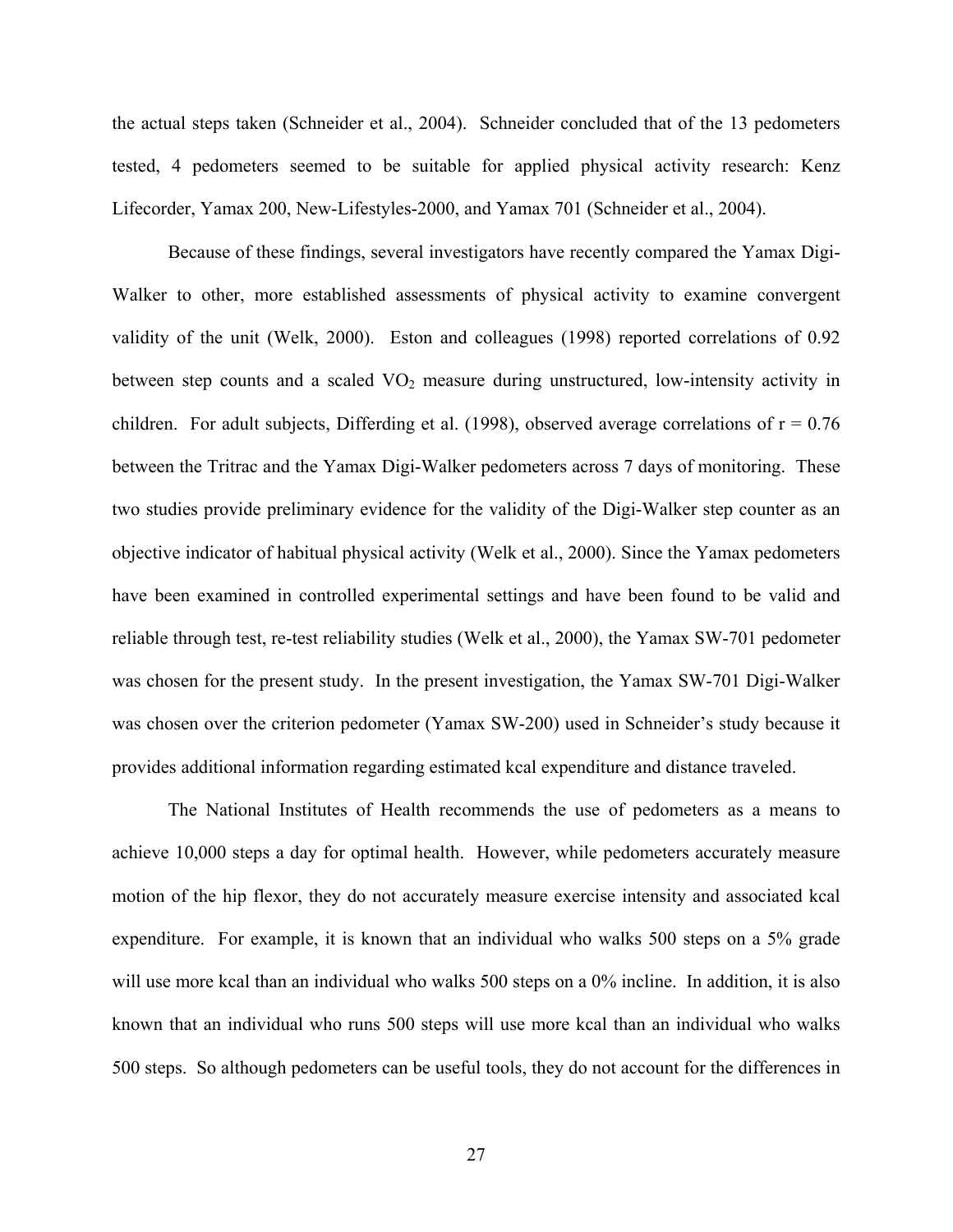intensity of exercise, and thus do not accurately measure kcal expenditure. Because pedometers do not account for intra- and inter-individual differences in exercise intensity, it is proposed that an adaptation to the pedometer step count system is needed to account for this methodological limitation. As such, we propose to compliment pedometer step counts with RPE to provide a more accurate measure of exercise intensity and associated kcal expenditure.

# **2.9 RATINGS OF PERCEIVED EXERTION**

Ratings of perceived exertion (RPE) are indicators of the physical strain and associated subjective fatigue and discomfort experienced during dynamic and resistance exercise. They provide a quantitative measure to assess exertional tolerance, prescribe physical activity intensity, and track exercise conditioning outcomes (Robertson, 2004; Welk, 2002; Noble, 1996). The concept of and methods to measure exertional perceptions were developed and validated by Gunnar Borg, a Swedish experimental psychologist (Noble, 1996; Borg, 1998). Borg's work in the late 1950's and early 1960's demonstrated a consistent positive relation between heart rate, oxygen consumption and RPE during load incremented protocols involving various modes of aerobic exercise. This perceptual-physiological congruence formed the conceptual basis of "Borg's Effort Continua Model".

#### **2.9.1 Borg's Effort Continua Model**

The Effort Model proposes that the responses to exercise follow along inter-related physiological, perceptual, and performance continua. The relation between the physiological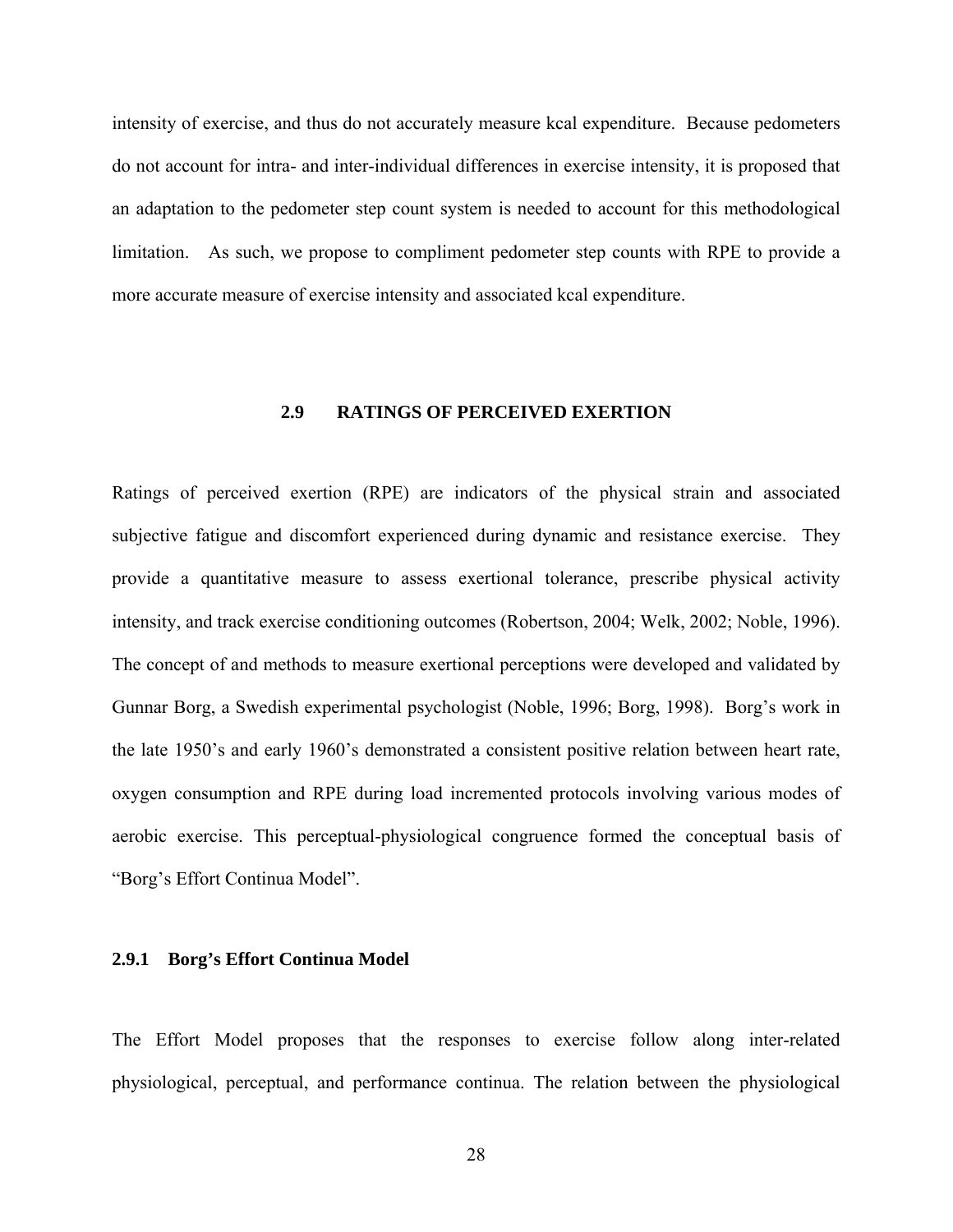demands of exercise performance and the perception of exertion associated with the exercise performance forms a functional linkage that serves as the rationale for Borg's Effort Continua Model. As intensity of the exercise performance increases, there is a corresponding and interdependent change in both the perceptual and physiological responses (Borg, 1998; Noble, 1996; Robertson, 2004). In this context, an RPE provides much of the same information regarding exercise tolerance, intensity self-regulation and activity preference as do traditional physiological responses (i.e. heart rate and oxygen consumption). It is important to note that the validation of the perceptual-physiological link described by the Effort Continua Model is essential for the application of ratings of perceived exertion in sport, clinical, and public health settings.

# **2.9.2 Physiological Mediators of Perceived Exertion**

There are three classes of perceptual signals associated with physiological mediators: respiratory-metabolic, peripheral, and non-specific (See Table 2.1). Respiratory-metabolic mediators include aerobic metabolic, and in particular, ventilatory drive during exercise. Peripheral mediators are localized in the limbs and the trunk and involve alterations in energy production and contractile properties of skeletal muscle. Non-specific mediators include general or systemic physiological responses associated with exercise (Table 2.1) (Robertson, 2004).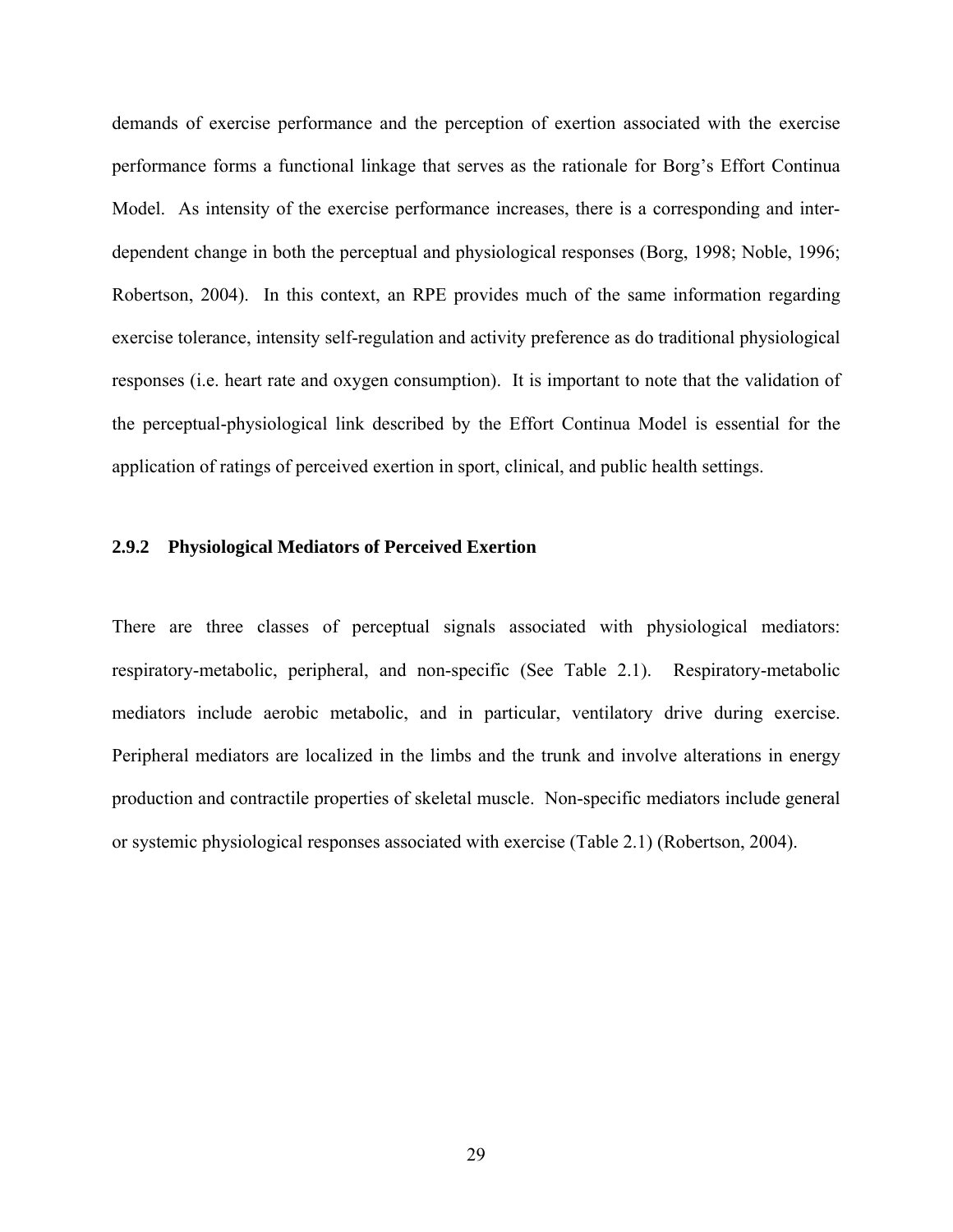| <b>Respiratory-Metabolic</b> | Peripheral                  | <b>Non-Specific</b>            |
|------------------------------|-----------------------------|--------------------------------|
| <b>Pulmonary Ventilation</b> | Metabolic Acidosis          | <b>Hormonal Regulation</b>     |
|                              | (pH, Lactic Acid)           | (catecholamines,               |
|                              |                             | $\beta$ -endorphins)           |
| Oxygen Uptake                | <b>Blood Glucose</b>        | <b>Temperature Regulation</b>  |
|                              |                             | (core and skin)                |
| CarbonDioxide Production     | <b>Blood Flow to Muscle</b> | Pain                           |
| <b>Heart Rate</b>            | Muscle Fiber Type           | Cortisol and Serotonin         |
| <b>Blood Pressure</b>        | Free Fatty Acids            | Cerebral Blood Flow and Oxygen |
|                              | Muscle Glycogen             |                                |

**Table 2.1. Physiological Mediators of Perceived Exertion** 

Robertson RJ. Perceived Exertion for Practitioners: Rating Effort with the OMNI Picture System. Champaign, IL: Human Kinetics. 2004

One of the proposed physiological mediators of the respiratory-metabolic perceptual signal of exertion is total body oxygen uptake measured in absolute (i.e. L/min) and relative (i.e.  $\%VO_{2max}$ ) units. As previously mentioned in conjunction with Borg's Effort Continua Model, there is a functional link between the physiological demands of exercise and perceptual signals of exertional intensity. The perceptual signals associated with oxygen uptake, are in part mediated through ventilatory drive required to support aerobic metabolism (Robertson, 2004). As the ventilatory drive increases in response to greater aerobic energy requirements, the increase in developed inspiratory muscle tension is consciously perceived as a signal of respiratory-metabolic exertion (Robertson, 2004; Noble, 1996). During dynamic exercise, the correlation between  $VO_2$  and RPE ranges from  $r = 0.76$  to  $r = 0.97$  (Robertson, 2004; Noble, 1996).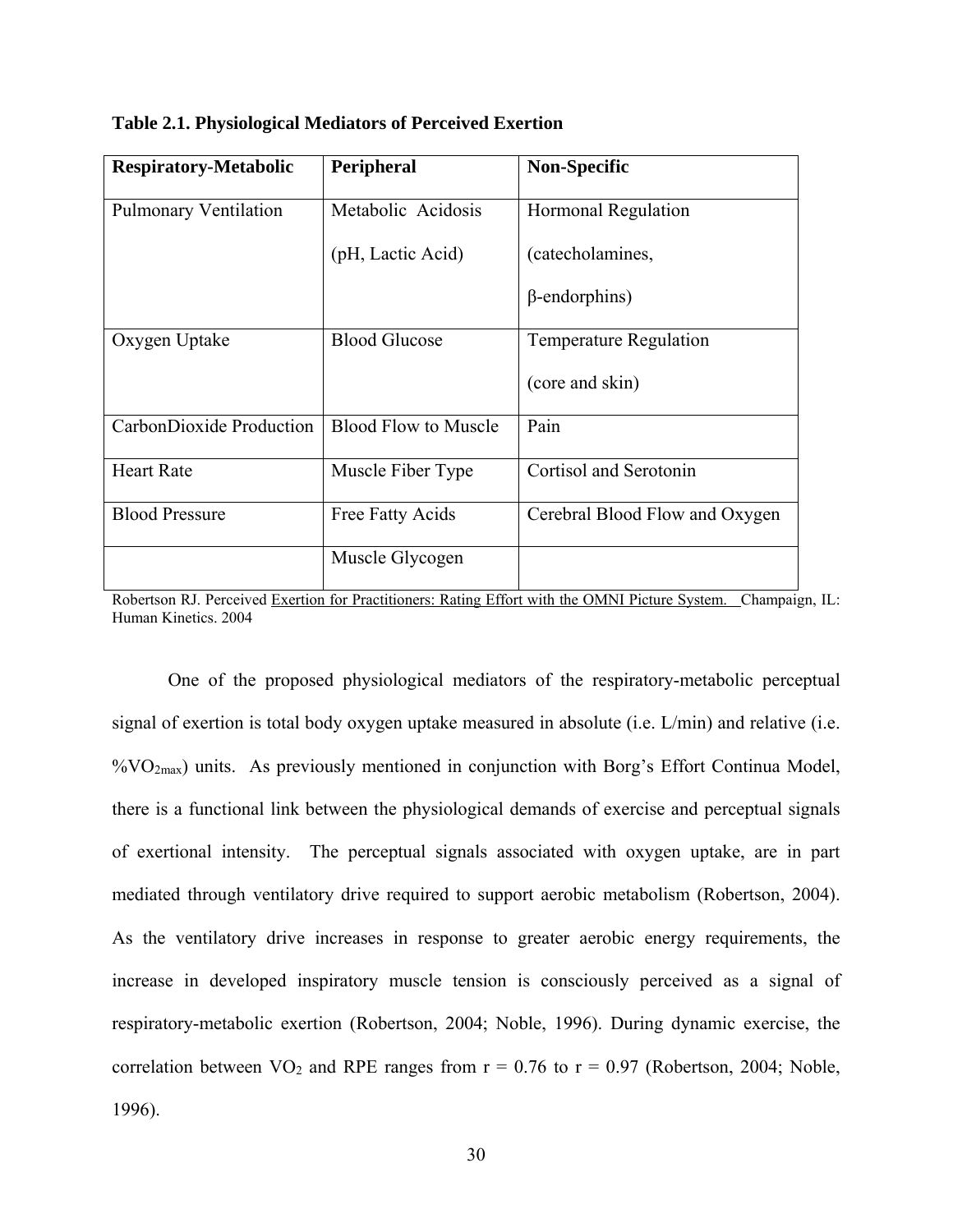The increase in  $VO<sub>2</sub>$  yields a corresponding and parallel increase in RPE. Low intensity exercise results in a lower  $VO<sub>2</sub>$  with RPEs in the lower response zone (OMNI-RPE = 1 to 3). High intensity exercise results in a higher  $VO<sub>2</sub>$  with RPEs in the higher response zone (OMNI- $RPE = 7/8$  to 10). Numerous reports established that RPE and  $VO<sub>2</sub>$  have a parallel and interdependent correspondence during dynamic exercise (Robertson, 2006). Because kcal expenditure can be calculated from  $VO<sub>2</sub>$ , we propose that by using RPE as a measure of relative exercise intensity, it is possible to develop a comparatively more accurate estimate of kcal expenditure for walking exercise. Such a psychophysiological mechanism will more precisely link measured physical activity with estimations of kcal expenditure.

Because pedometers do not accurately measure kcal expenditure, one of the purposes of this study is to develop and validate the PAI. The PAI combines pedometer step count and RPE, the latter measure taken as an indication of the relative exercise intensity. The proposed PAI calculates a total activity load (i.e. pedometer step count x RPE) that will be used to develop a model to predict kcal expenditure during varying intensities of walking exercise.

Lee et al. (2003) reported that the beneficial health outcomes of physical activity were positively related to the relative intensity (i.e. percent of maximum) of the exercises that were performed. Normally, determination of the relative exercise intensity requires measurement of an individual's maximal oxygen consumption  $(VO_{2max})$ , a procedure not practical in field-based settings. RPE was chosen to serve as the measure of relative intensity in this current investigation because it has been shown to linearly relate to  $VO<sub>2</sub>$  during most dynamic exercise modes (Noble & Robertson, 1996). In fact, perceptual signals associated with  $VO<sub>2</sub>$  are mediated by the ventilatory drive required to support aerobic metabolism (Noble & Robertson, 1996). Correlation coefficients for the relation between  $VO<sub>2</sub>$  and RPE range from  $r = 0.76$  to  $r = 0.97$  for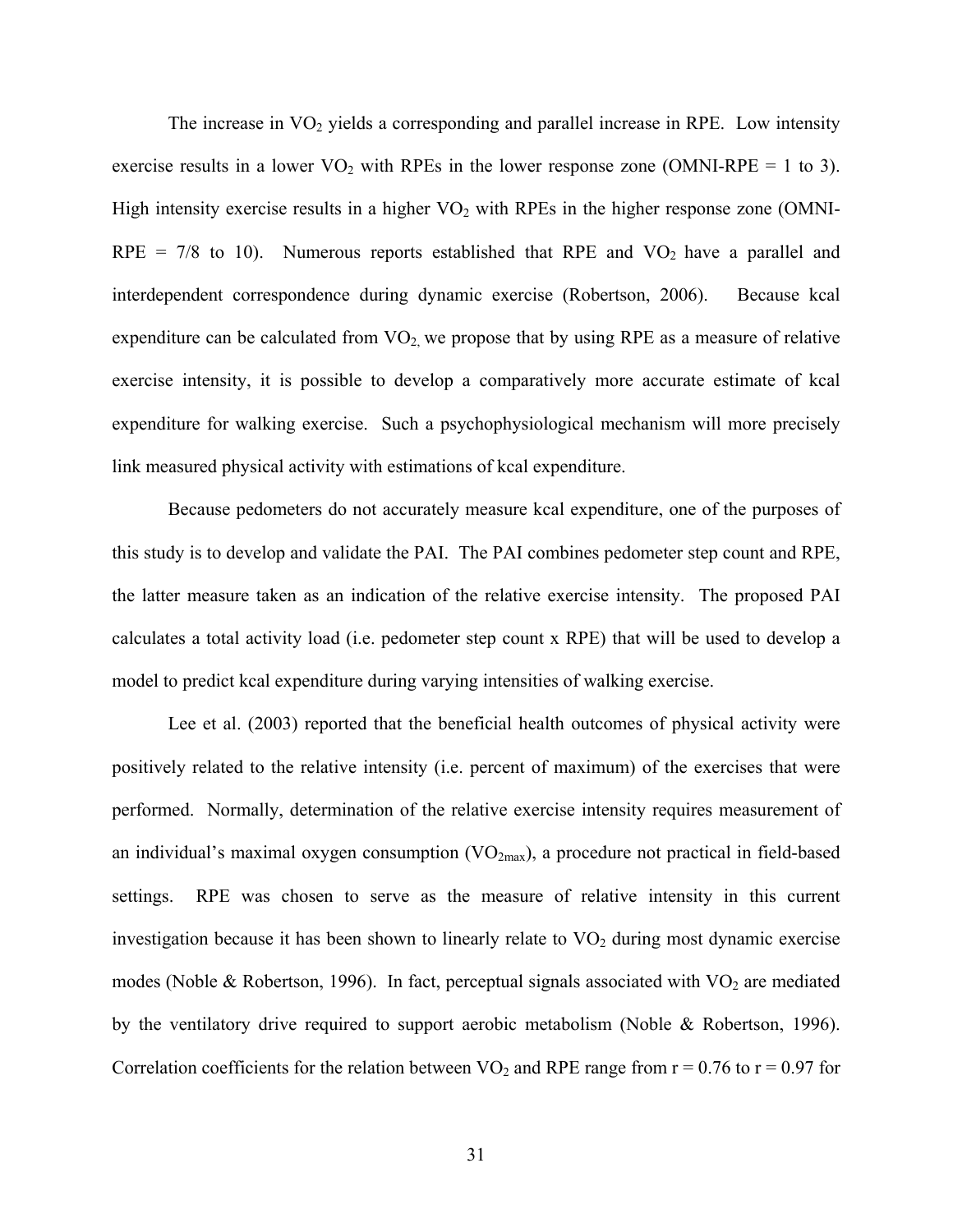both intermittent and continuous arm and leg exercise (Edwards et al., 1972). Furthermore, RPE is applicable over a wide range of clinical, recreational, and athletic settings (Noble  $\&$ Robertson, 1996). Thus, RPE will serve as the relative intensity component of the PAI energy cost prediction model.

Borg's scales of perceived exertion have been validated for weight bearing and nonweight bearing aerobic exercise in a number of ambient environmental conditions (Robertson, 2004). They have also stimulated the design of new category RPE scales (Robertson, 2004). These new scales not only rely on verbal descriptors but also on pictorial descriptors to provide visual "cognitive text" for perceptual responses (Robertson, 2004). The majority of these pictorial-verbal metrics are known as the OMNI Scales, having various formats specific to children and adults. The OMNI Scales are valid for different modes of exercise such as walking/running, cycling, stepping, and resistance exercise. Each one of these scales has undergone experimental validation using the same, or similar, physiological correlates that Borg used in developing the original RPE scales (Robertson, 2004). Concurrent validity coefficients for the interrelations between OMNI Scale RPE and both  $VO<sub>2</sub>$  and HR during walk-run exercise range from  $r = 0.67$  to  $r = 0.88$  for both males and females (Utter et al., 2004).

# **2.9.3 Undifferentiated/Differentiated RPE**

RPE measurements can be undifferentiated for the overall body (RPE-O) or they can be anatomically differentiated to specific body regions (i.e. RPE-Leg and RPE-Chest). The differentiated RPE distinguishes between anatomically regionalized perceptual signals, whereas the undifferentiated RPE serves as a global indicator of general exertion and often approximates the mathematical average of the differentiated RPE values (Robertson, 2004; Noble, 1996).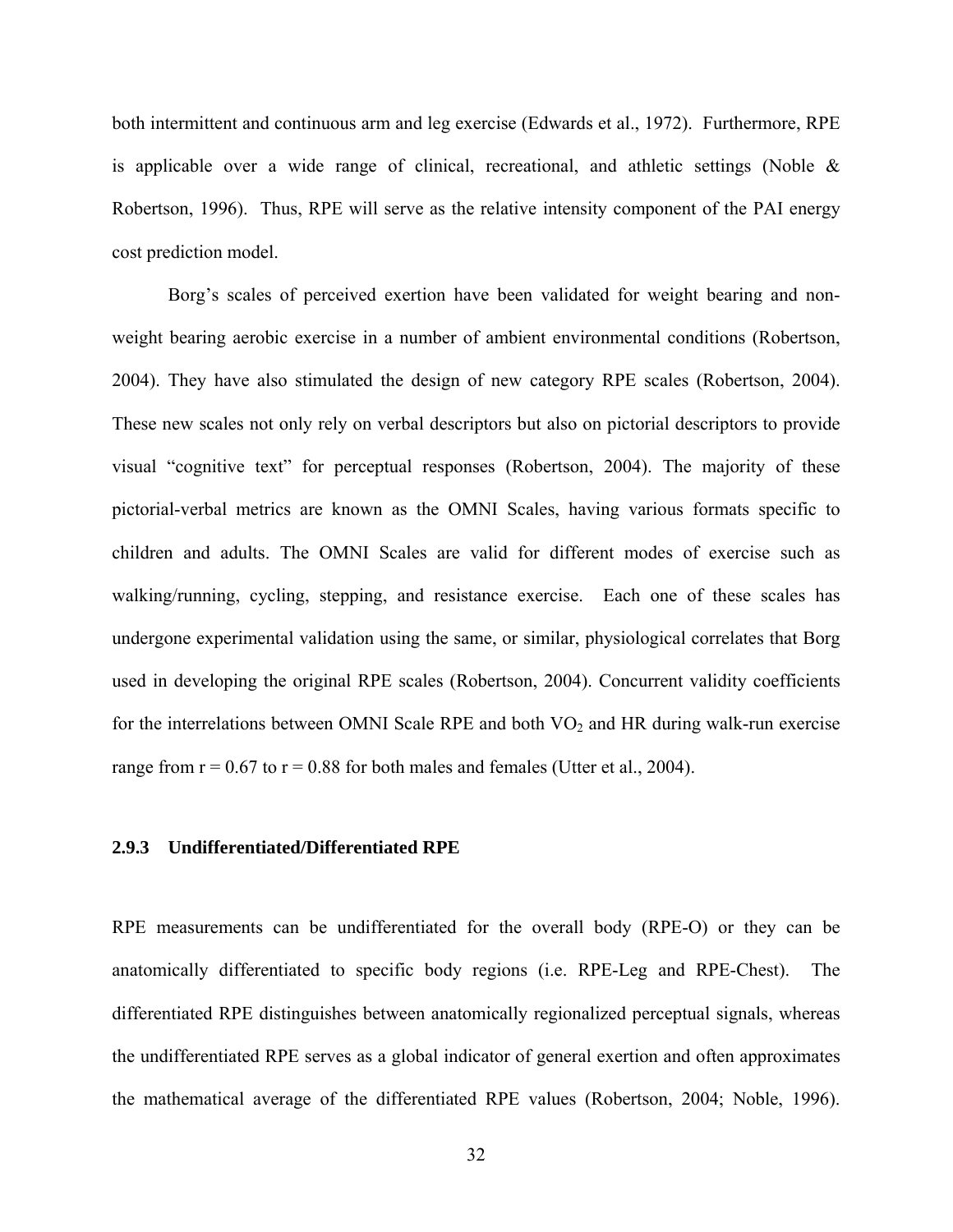Because the undifferentiated perceptual signal for the overall body is an integration of aerobic metabolic inputs from various body regions, it will be used in the present investigation, presenting as a robust measure to determine relative walking intensity and predict associated kcal expenditure.

# **2.10 RPE AS A PREDICTOR FOR VO2, ENERGY COST, AND PERFORMANCE**

RPE can be used as the principle measurement during both laboratory and field-based tests to estimate aerobic fitness and energy cost. One such test that can be used to predict  $VO<sub>2max</sub>$  is the RPE run test (Robertson, 2004). The RPE run test is a submaximal evaluation that can be easily administered as part of a daily training program to assess clients' progress and classify aerobic fitness (Borg 1998). During the RPE run test, subjects are asked to run a specific distance (i.e. 220-660 yds) at a slow, moderate, and fast pace. After completion of each of the run tests (slow, moderate, and fast), the amount of time required for the individual to complete the test and RPE are recorded. The evaluator then converts time taken to complete the test and distance covered into speed (mph). Next, a plot using RPE and speed (mph) is created to estimate aerobic fitness. Robertson has shown that the results of this plot correlate strongly with treadmill  $VO<sub>2max</sub>$  (r = 0.92) (Robertson, 2004).

RPE can also be used to estimate energy expenditure during exercise. As an example, a chart created by Moyna et al. (2001) lists the length of time required to expend 200 kcal of energy for each of six exercises (treadmill, ski simulator, stair stepper, rower, rider, and cycle) according to three different RPE zones. The OMNI RPE zones used in this chart are 4, 5, and 7. As RPE increases, the time it takes to use 200 kcal decreases. For example, it takes 21 minutes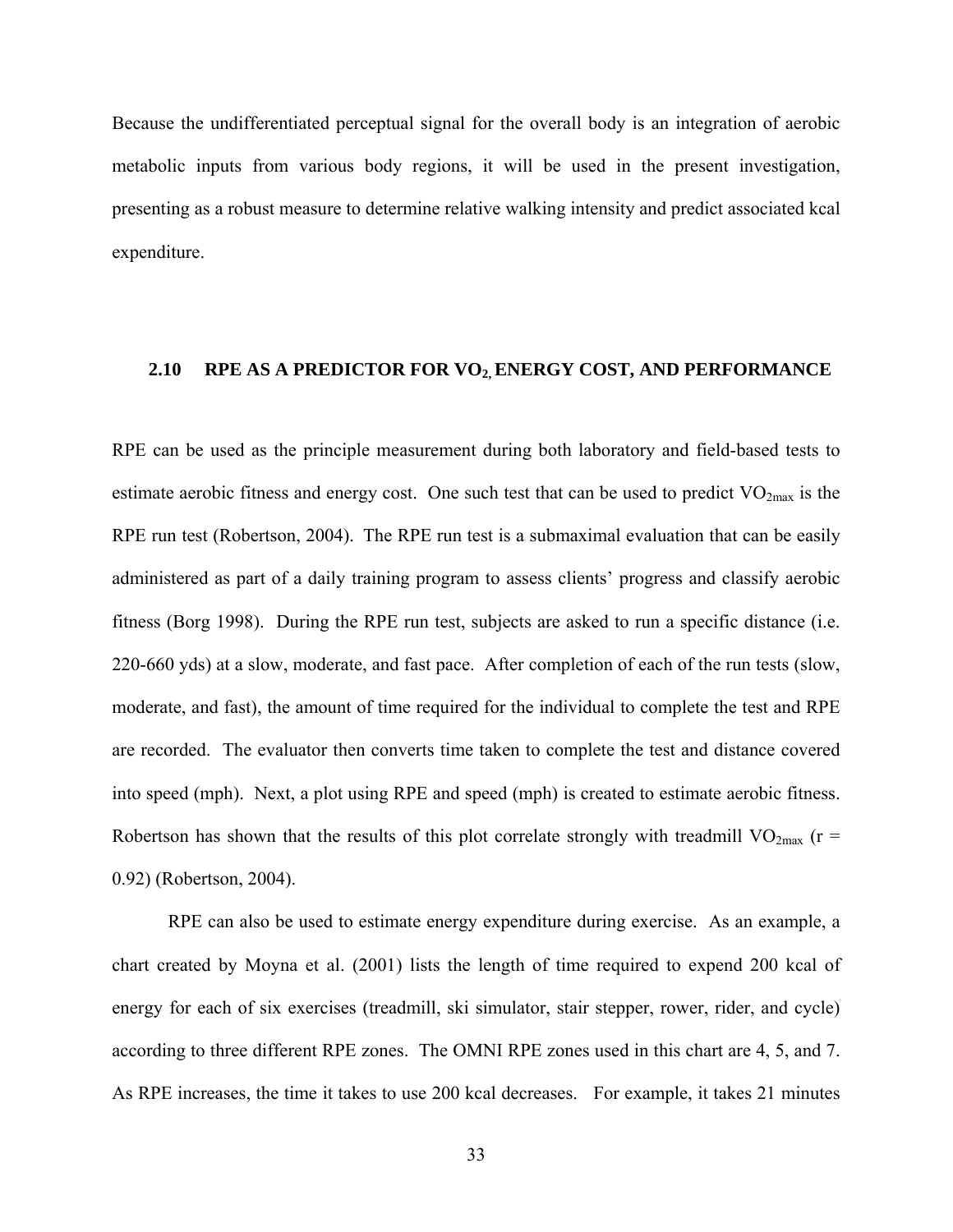for a female to use 200 kcal when walking on a treadmill at a target RPE of 4. If the same female walks on a treadmill at a target RPE of 7, it takes only 17 minutes for her to use 200 kcal.

In many settings, it is practical to use a prediction technique (model) to estimate a client's capacity for exercise performance (Noble & Robertson, 1996). This can be done rather easily with equations that use RPE responses to short-duration, low-intensity tests. Prediction models based on RPE can be used to estimate a client's VO<sub>2</sub>, heart rate, peak power output, and endurance time (Robertson, 2004). Such models can be found in Table 4.4 of R. J. Robertson's book entitled, *Perceived Exertion for Practitioners: Rating Effort With the OMNI Picture System.* The tests that employ these prediction models are typically easy to administer and require very little time to complete (Robertson, 2004).

## **2.11 ACCELEROMETRY**

A secondary purpose of this present investigation was to compare kcal expenditure estimated by the PAI with that estimated by an accelerometer. Portable devices such as accelerometers are used to estimate energy expenditure in physical activity intervention trials intended to decrease excess body weight. One such accelerometer is the SenseWear Pro Armband™ that calculates energy expenditure for a range of aerobic activities. The SenseWear Pro Armband<sup>™</sup> is a noninvasive device that is worn on the right posterior triceps (Body Media, 2005). This accelerometer acquires physiological measures of heat dissipation-flux, galvanic skin response, skin and ambient temperature and also two axes acceleration-movement (Feo et al., 2005). The instrument takes into consideration gender, age, height, and weight of the subject and uses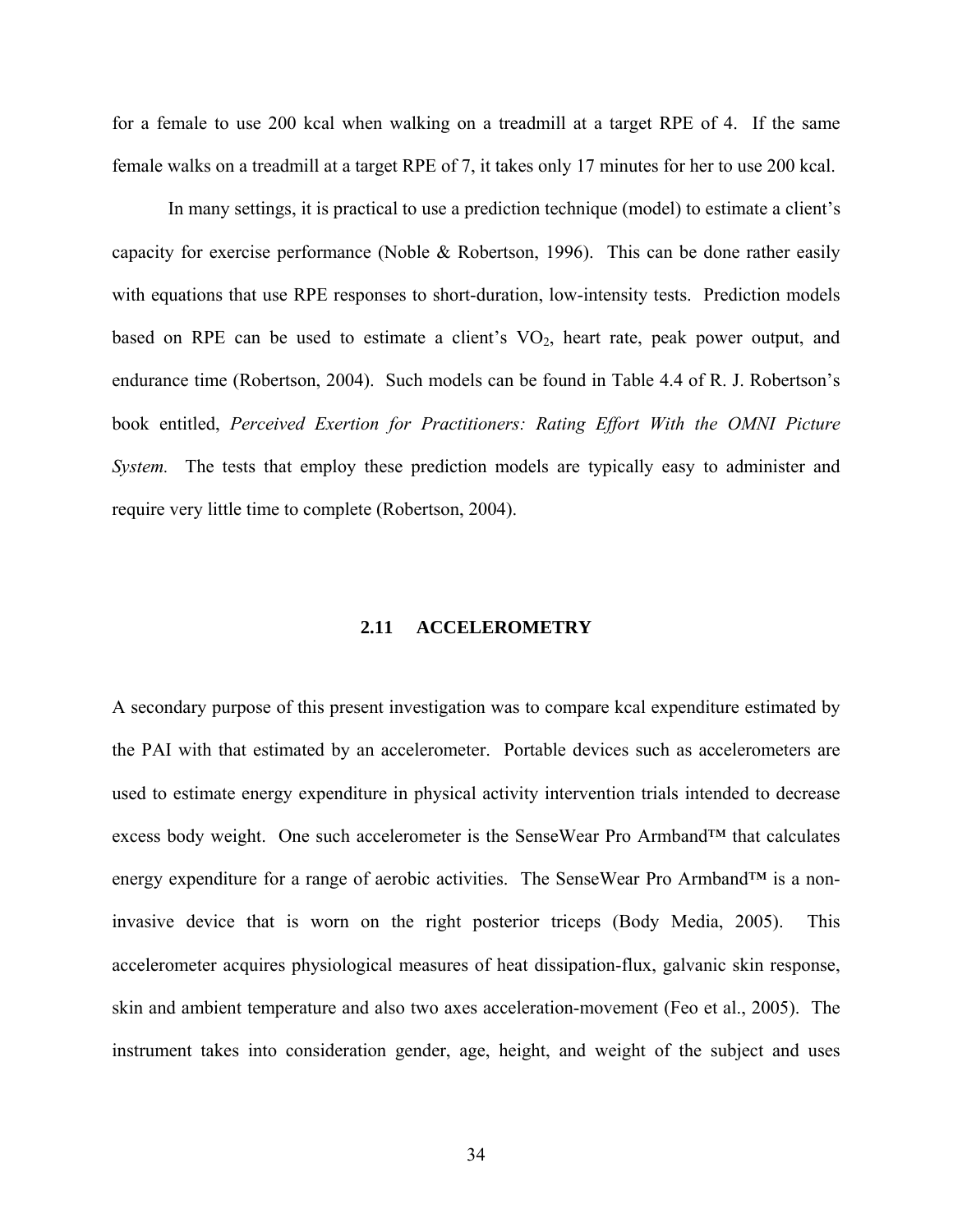proprietary algorithms developed by the manufacturer to calculate estimated energy expenditure (Feo et al., 2005).

A study conducted by Jakicic et al. demonstrated the accuracy of the SenseWear Pro Armband™. Forty subjects performed four exercises (walking, cycling, stepping, and arm ergometry) with exercise lasting 20-30 min and intensity increasing at 10 min intervals. Subjects wore the SenseWear Pro Armband™ on the right arm, and energy expenditure (EE) was estimated using proprietary equations developed by the manufacturer. Estimated energy expenditure from the SenseWear Pro Armband™ was compared with energy expenditure determined form indirect open-circuit calorimetry, which served as the criterion measure. When a generalized proprietary algorithm was applied to the data, the SenseWear Pro Armband™ significantly underestimated total energy expenditure by (mean  $+$  SD) 14.9  $+$  17.5 kcal (6.9  $+$ 8.5%) during walking exercise,  $32.4 \pm 18.8$  kcal ( $28.9 \pm 13.5$ %) during cycle ergometry,  $28.2 \pm 13.5$ %) 20.3 kcal  $(17.7 + 11.8%)$  during stepping exercise, and overestimated total energy expenditure by 21.7  $\pm$  8.7 kcal (29.3  $\pm$  13.8%) during arm ergometer exercise ( $P \le 0.001$ ). At the request of the investigators, exercise-specific algorithms were developed by the manufacturer and applied to the data. The newly formulated calculations resulted in non-significant differences in total energy expenditure between indirect calorimetry and the SenseWear Pro Armband™. Differences between indirect calorimetry and the SenseWear Pro Armband™ for the walk, cycle ergometer, step, and arm ergometer exercises were as follows:  $4.6 \pm 18.1$  kcal (2.8  $\pm$  9.4%), 0.3  $\pm$  11.3 kcal (0.9  $\pm$  10.7%), 2.5  $\pm$  18.3 kcal (0.9  $\pm$  11.9%), and 3.2  $\pm$  8.1 kcal (3.8  $\pm$  9.9%), respectively. Jakicic et al. concluded that when exercise-specific algorithms are used, the SenseWear Pro Armband™ provides an accurate estimate of energy expenditure when compared to indirect calorimetry for exercise of the types examined (Jakicic et al., 2004).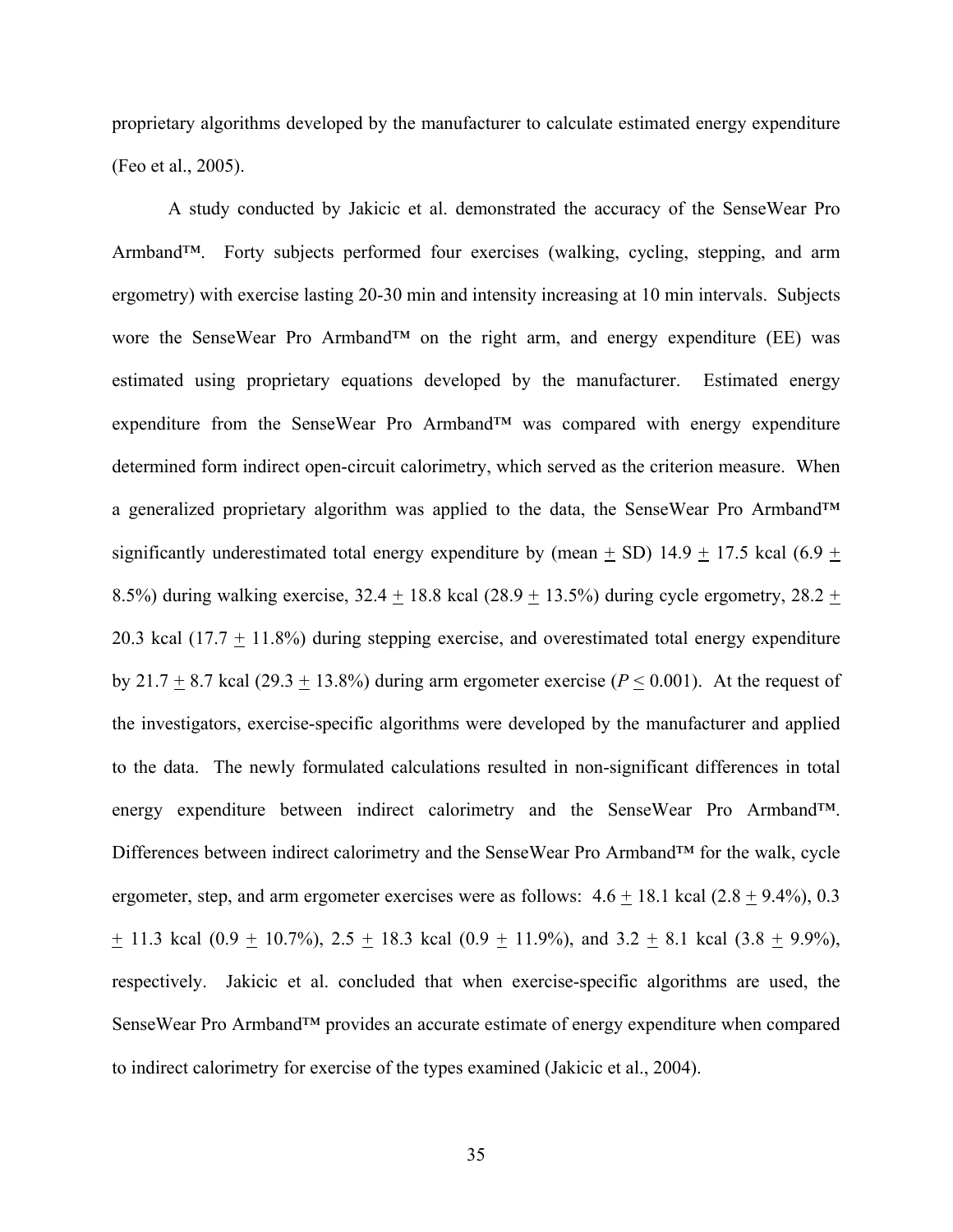In another study, King et al. (2004) evaluated the validity of five physical activity monitors: the Computer and Science Application (CSA) Actigraph, TriTrac-R3D, RT3, SenseWear Pro Armband™, and BioTrainer-Pro. Ten healthy men and 11 healthy women performed 10 min of treadmill walking at 54, 80, and 107 m/min and treadmill running at 134, 161, 188, and 214 m/min. The CSA, TriTrac-R3D, RT3, and the BioTrainer-Pro accelerometers were placed side by side bilaterally at the waist in the axillary position and the SenseWear Pro Armband™ monitors were placed bilaterally on the posterior portion of each arm in the midhumeral position. Simultaneous measurements of body motion and indirect calorimetry were continuously recorded during all exercise. There was no significant difference in the mean energy expenditure recorded bilaterally (i.e. placement of monitor on left hip/arm vs. right hip/arm) by any of the monitors ( $p < 0.05$ ) at any treadmill speed. The SenseWear Pro Armband™, TriTrac-R3D, and RT3 recorded significantly higher increases in mean energy expenditure (EE) across all walking and running speeds ( $p < 0.05$ ) as compared to EE measured via indirect calorimetry. Below the speed of 161 m/min, the mean EE recorded by the BioTrainer-Pro and the CSA increased significantly  $(p < 0.001)$  as compared to EE measured via indirect calorimetry. However, there was no significant difference  $(p > 0.10)$  in mean EE recorded by either monitor for speeds above 161 m/min as compared to EE measured via indirect calorimetry. In general, all monitors overestimated EE at most treadmill speeds when compared to indirect calorimetry  $(p < 0.001)$ , except for the CSA, which underestimated EE at the lowest and highest speeds. King et al. (2004) concluded that the CSA provided the best estimate of total EE at walking and jogging speeds, the TriTrac-R3D provided the best estimate of total EE at running speeds, and the SenseWear Pro Armband™ provided the best estimate of total EE for the greatest number of walking and running speeds examined.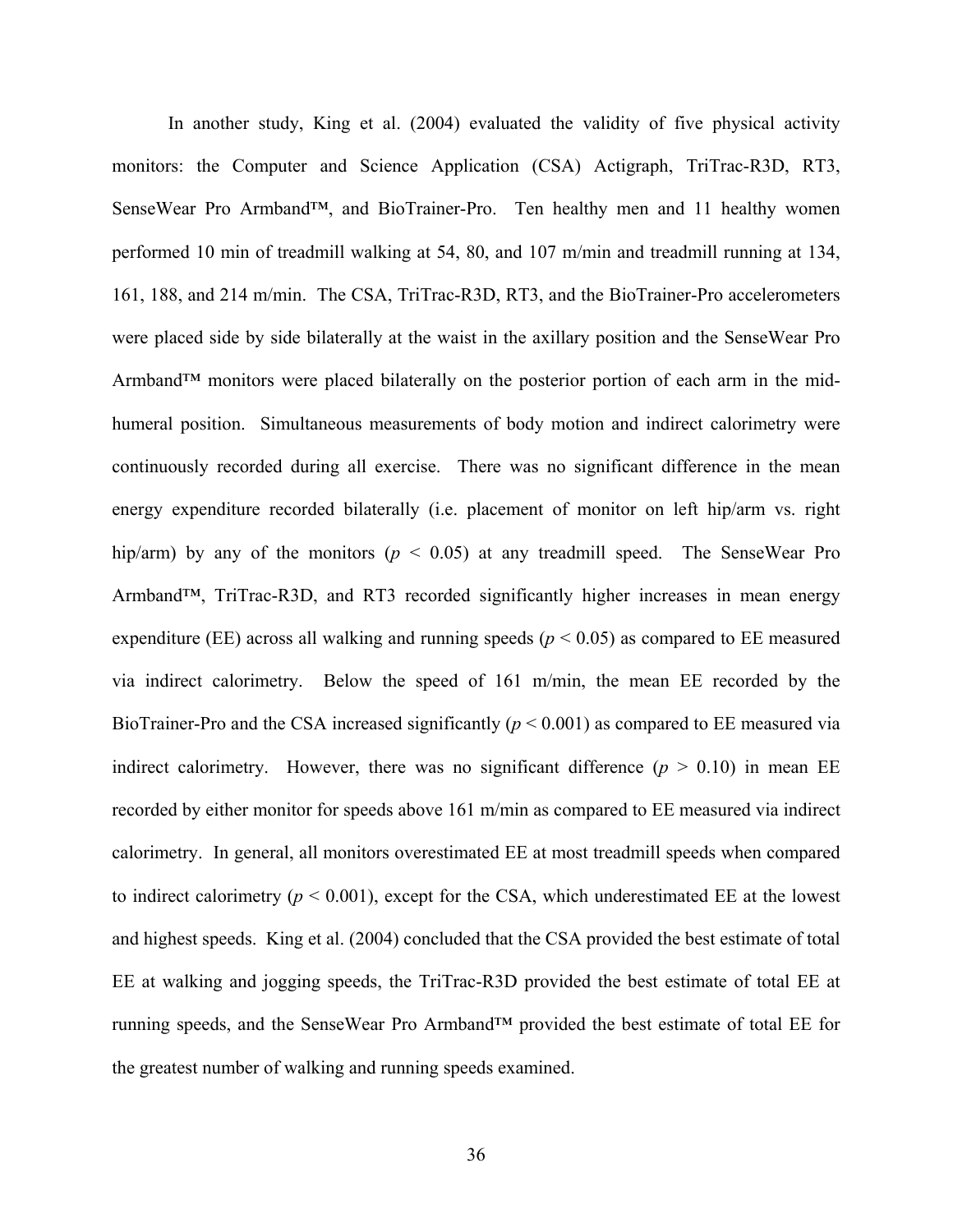The methods to predict energy expenditure from accelerometer output have also undergone technological advancement in recent years. Crouter et al., (2005) examined 48 subjects performing various activities chosen to represent sedentary, light, moderate, and vigorous intensities. The purpose of the study was to develop a regression model that predicted energy expenditure from accelerometer counts for a wide range of physical activities. Eighteen activities were divided into three routines with each routine being performed by 20 individuals, for a total of 60 tests. Forty-five tests were randomly selected for the development of the new equation, and 15 tests were used to cross-validate the new equation and compare it against already existing equations. During each routine, the participant wore an Actigraph accelerometer on the hip, while oxygen consumption was simultaneously measured by a portable metabolic system. For each activity, the coefficient of variation (CV) for the accelerometer counts per 10 seconds was calculated to determine prediction models specific to walking/running or some form of lifestyle/leisure activity. If the CV was < 10, then a walk/run regression equation was used, whereas if the CV was  $> 10$ , a lifestyle/leisure time physical activity regression was used. In the cross-validation group, the mean estimates using the new algorithm (2-regression model) were within 0.75 metabolic equivalents (METs) of measured METs for each of the activities performed ( $p > 0.05$ ), which was a substantial improvement over the extant single-regression models (Crouter et al., 2005).

Although accelerometers, specifically the SenseWear Pro Armband™, generally provide valid and reliable measures of energy expenditure, the cost of these instruments is approximately \$950 per unit (Body Media; year of costing 2007). This cost is prohibitive for most practical large-scale applications and their use requires technical expertise and additional hardware and software to calibrate, input, distil, and analyze data (Eston, 1998). Researchers are beginning to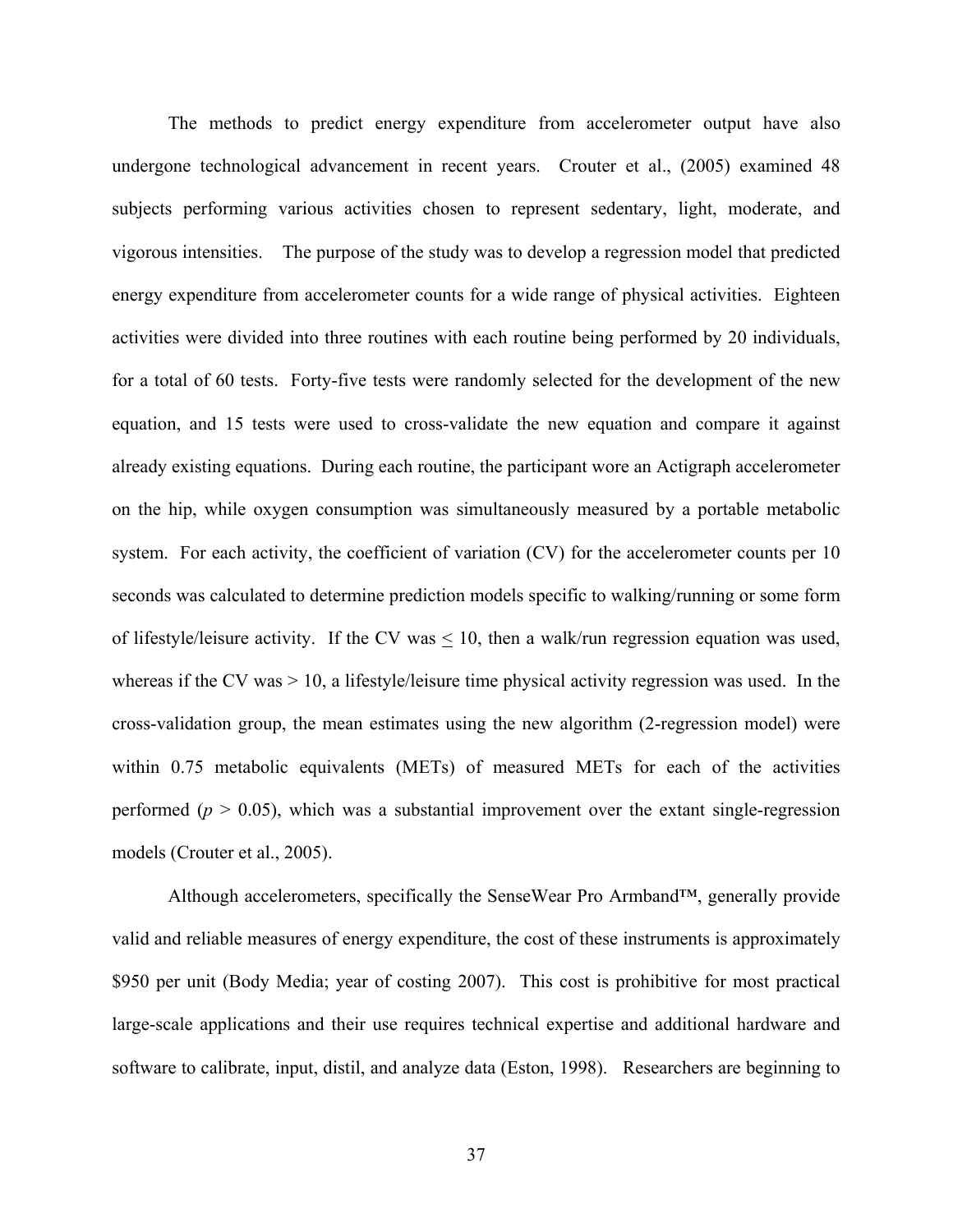acknowledge that, in terms of practicality, pedometers currently offer a better choice for a low cost (\$5 to 50 per unit; year of costing 2007), objective monitoring tool.

#### **2.12 PHYSICAL ACTIVITY INDEX**

The purpose of this study was to develop and validate a physical activity index (PAI) as a measure of total activity load (i.e. pedometer step count x RPE). Pedometer step counts and RPE were multiplied to create an index score. From preliminary research, this index score has been shown to have a strong positive relation with kcal expenditure ( $r = 0.69$ ) during selected walking and running treadmill speeds (Weary et al., 2006).

More specifically, pilot data was collected on sixteen recreationally active male  $(n = 7)$  and female  $(n = 9)$  subjects to determine the relation between PAI and kcal expenditure measured via indirect calorimetry. All subjects performed an intermittent treadmill test consisting of the following 5 min counterbalanced exercise intensities: Level Walk (LW; 4.02 km·hr<sup>-1</sup>, 0% grade), Hill Walk (HW; 5.63 km·hr<sup>-1</sup>, 5% grade), and Run (R; 8.04 km·hr<sup>-1</sup>, 2.5% grade). Each bout was separated by five min of rest. During each of the three exercise bouts, VO2, overall body RPE (RPE-O), pedometer step count, and kcal expenditure were measured. There was a significant difference  $(p < .05)$  between each exercise intensity for RPE, pedometer step count, and kcal expenditure indicating three distinct training volume zones. The PAI was then determined by multiplying the RPE-O by the corresponding pedometer step count for each exercise intensity. A paired sample correlation demonstrated a significant  $(p < .05)$  positive relationship ( $r = .69$ ) between the PAI and kcal expenditure (Weary et al., 2006).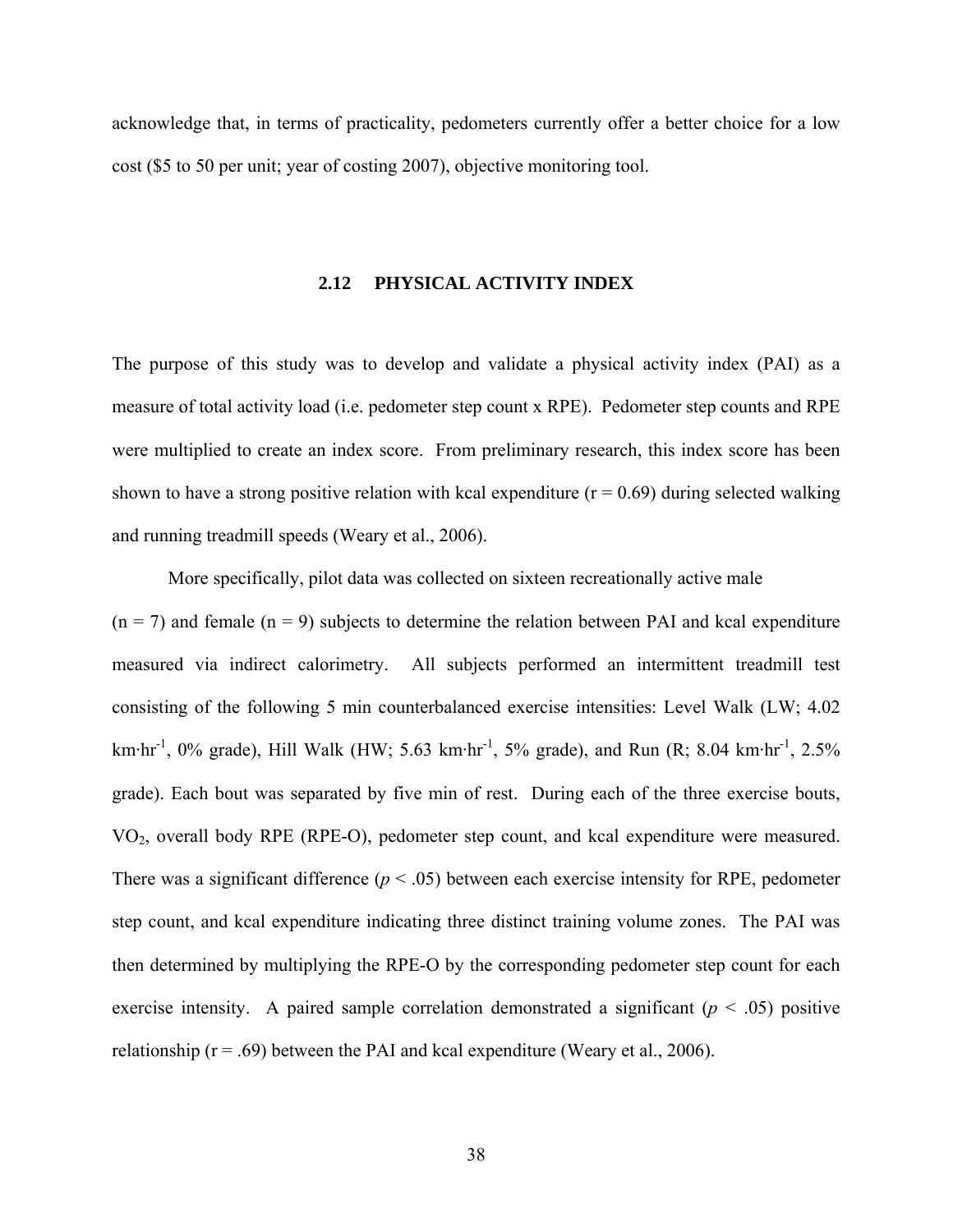It was anticipated that the PAI would serve as an easy and inexpensive means to estimate kcal expenditure during walking exercise. Other tools, such as the SenseWear Pro Armband™ have been shown to be accurate measures of kcal expenditure (Jakicic, 2004), however, these instruments are comparatively expensive and require technical knowledge for computer-based data entry and interpretation. Thus, the PAI can serve as an inexpensive and easily applied public health tool which can assist the lay individual in estimating kcal expenditure during varying intensities of walking exercise.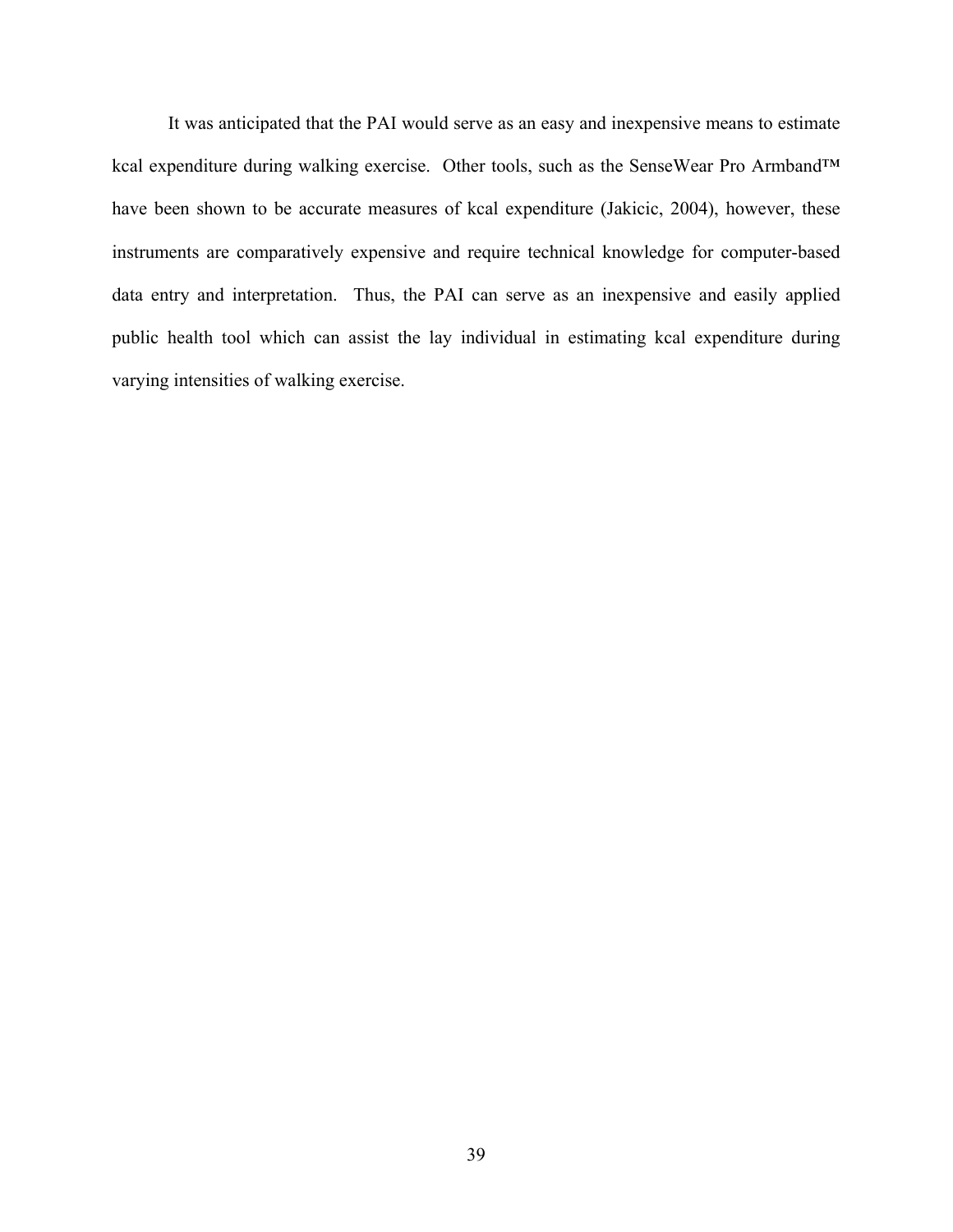#### **3.0 METHODS**

The primary purposes of this study were to examine the validity of the Physical Activity Index (PAI) as (a) a measure of total activity load (i.e. volume of exercise x intensity of exercise) and (b) as an estimate of total kcal expenditure during submaximal treadmill walking. A secondary purpose was to compare estimated kcal expenditure determined by the PAI model to the estimated kcal expenditure determined by the SenseWear Pro Armband™. All procedures were approved by the Institutional Review Board (IRB) at Slippery Rock University. Written informed consent was obtained from all participants prior to their participation in this study.

## **3.1 SUBJECTS**

Thirty two recreationally active females ranging in age from 18 to 24 years participated in this study. Recreationally active individuals were those who performed aerobic and/or resistance training exercise for 30-60 min on 2-3 days/week, but who did not participate in collegiate or professional sport. At the time of recruitment and prior to exercise testing, potential subjects were eliminated from participation owing to pre-existing conditions that would place them in the "high risk" stratification for non-physician supervised exercise testing according to the American College of Sports Medicine (Appendix A). Descriptive statistics are shown in Table 3.1.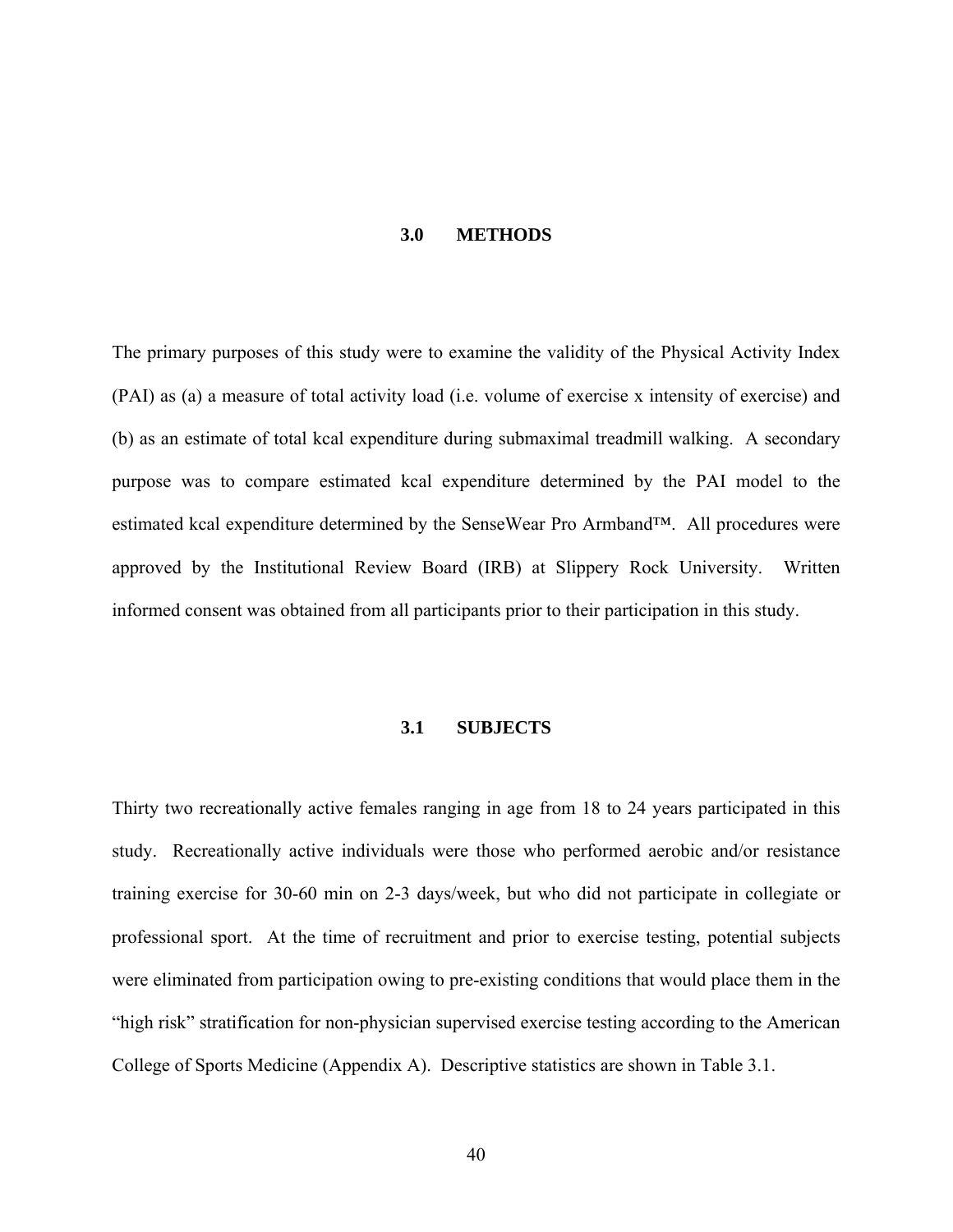# **3.2 SUBJECT CHARACTERISTICS**

Descriptive data for physical and physiological variables were calculated as mean  $\pm$  SD using SPSS 14.0 for Windows (Chicago, IL) (Table 3.1). Thirty two female subjects with a mean age of 20.36  $\pm$  1.27yrs participated in this study. There were no significant differences in height, weight, BMI, and  $VO<sub>2max</sub>$  between subjects in Phase I and Phase II. However, subjects were significantly younger ( $p \le 0.05$ ) in Phase I (19.88  $\pm$  1.41 yrs) than those in Phase II (20.81  $\pm$  0.98 yrs) (See Table 3.1).

| <b>Table 3.1 Subject Characteristics</b> |                  |                   |                                |  |
|------------------------------------------|------------------|-------------------|--------------------------------|--|
| <b>Variable</b>                          | Phase I $(n=16)$ | Phase II $(n=16)$ | Combined Phase I & II $(n=32)$ |  |
| Age (years)                              | $19.88 + 1.41*$  | $20.81 + 0.98*$   | $20.36 + 1.27$                 |  |
| Height $(m)$                             | $1.63 + 0.06$    | $1.64 + 0.07$     | $1.63 + 0.06$                  |  |
| Weight (kg)                              | $61.24 + 7.05$   | $59.20 + 8.09$    | $60.53 + 7.63$                 |  |
| BMI $(kg/m^2)$                           | $23.10 + 2.65$   | $22.06 + 2.27$    | $22.78 + 0.46$                 |  |
| $VO_{2max}$ (ml/kg/min)                  | $39.91 + 4.58$   | $42.21 + 5.47$    | $40.66 + 5.52$                 |  |

\* Indicates statistically significant difference between Phase I and Phase II at  $p \le 0.05$ 

# **3.3 RECRUITMENT PROCEDURES**

Potential subjects were recruited using informational flyers that were posted in the Stoner Complex, Aebersold Recreation Center, and the Student Union on Slippery Rock University's campus. Potential subjects who responded to the flyer had the nature, risk, and potential benefits of the investigation, as well as their rights as a research subject, explained to them. If a potential subject agreed to participate in the study and met the inclusion criteria, she was scheduled for a test date.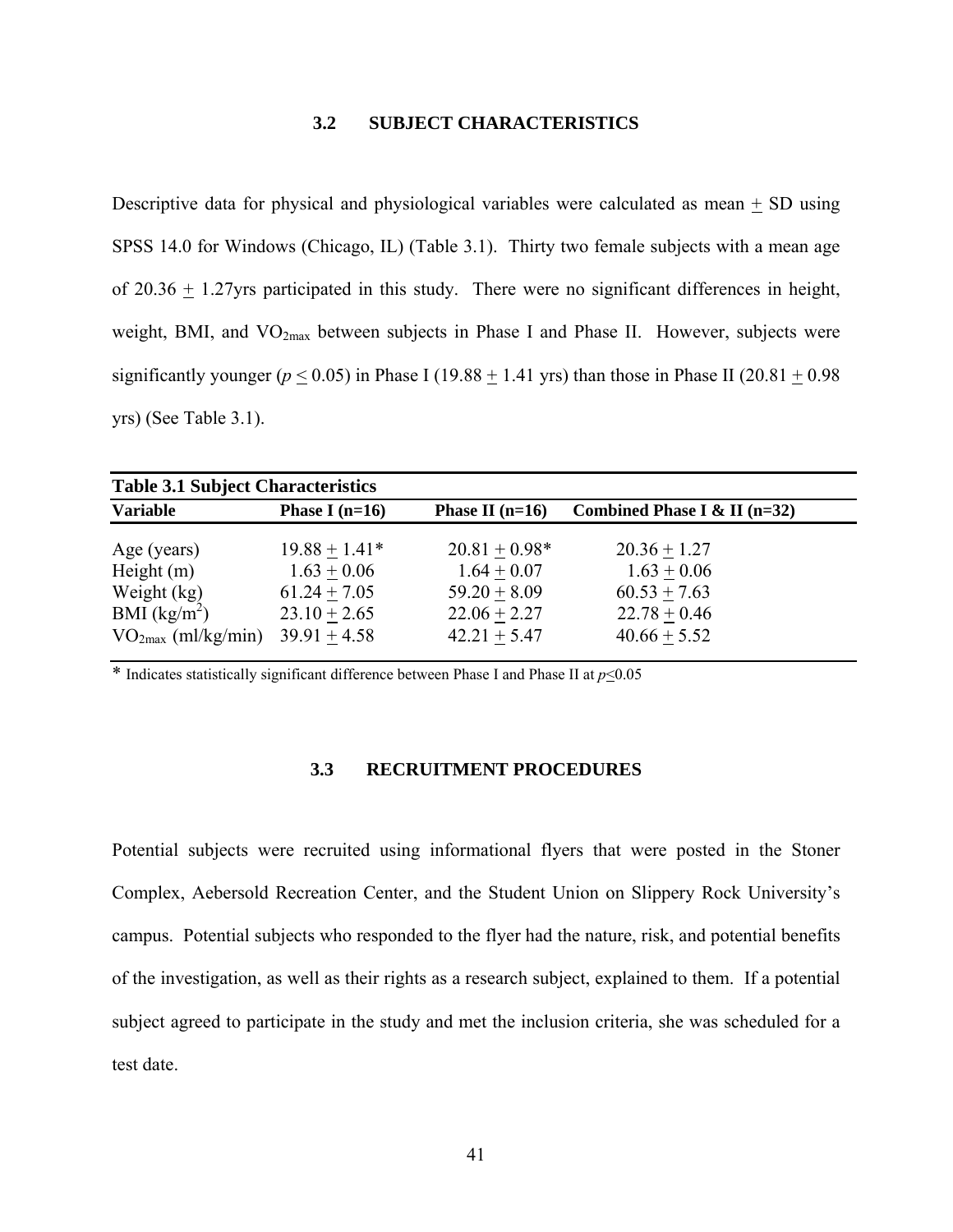# **3.4 EXCLUSION CRITERIA**

Subjects were excluded from participation if there was a contraindication to exercise testing as described by the American College of Sports Medicine Guidelines for Exercise Testing and Prescription (Appendix A). In addition, subjects were excluded for any of the following reasons:

- 1. Reporting regular exercise, including recreational sport, of greater than 60 min/day on more than 3 days per week during the previous six months.
- 2. Reporting previous perceived exertion scaling experience.
- 3. History of diabetes, hypothyroidism, or other medical conditions that would affect energy metabolism.
- 4. Women who were currently pregnant or those who were pregnant within the previous six months.
- 5. Non-medicated resting systolic blood pressure >160mmHg or non-medicated resting diastolic blood pressure >100mmHg, or taking medication that would affect blood pressure.
- 6. Taking medication that would affect resting heart rate or the heart rate response during exercise (e.g. beta blockade).
- 7. History of myocardial infarction or valvular disease.
- 8. History of orthopedic complications that would prevent complete participation in the exercise tests (e.g. heel spurs, severe arthritis).
- 9. Body Mass Index (BMI)  $>30$  kg/m<sup>2</sup>.
- 10. Male gender.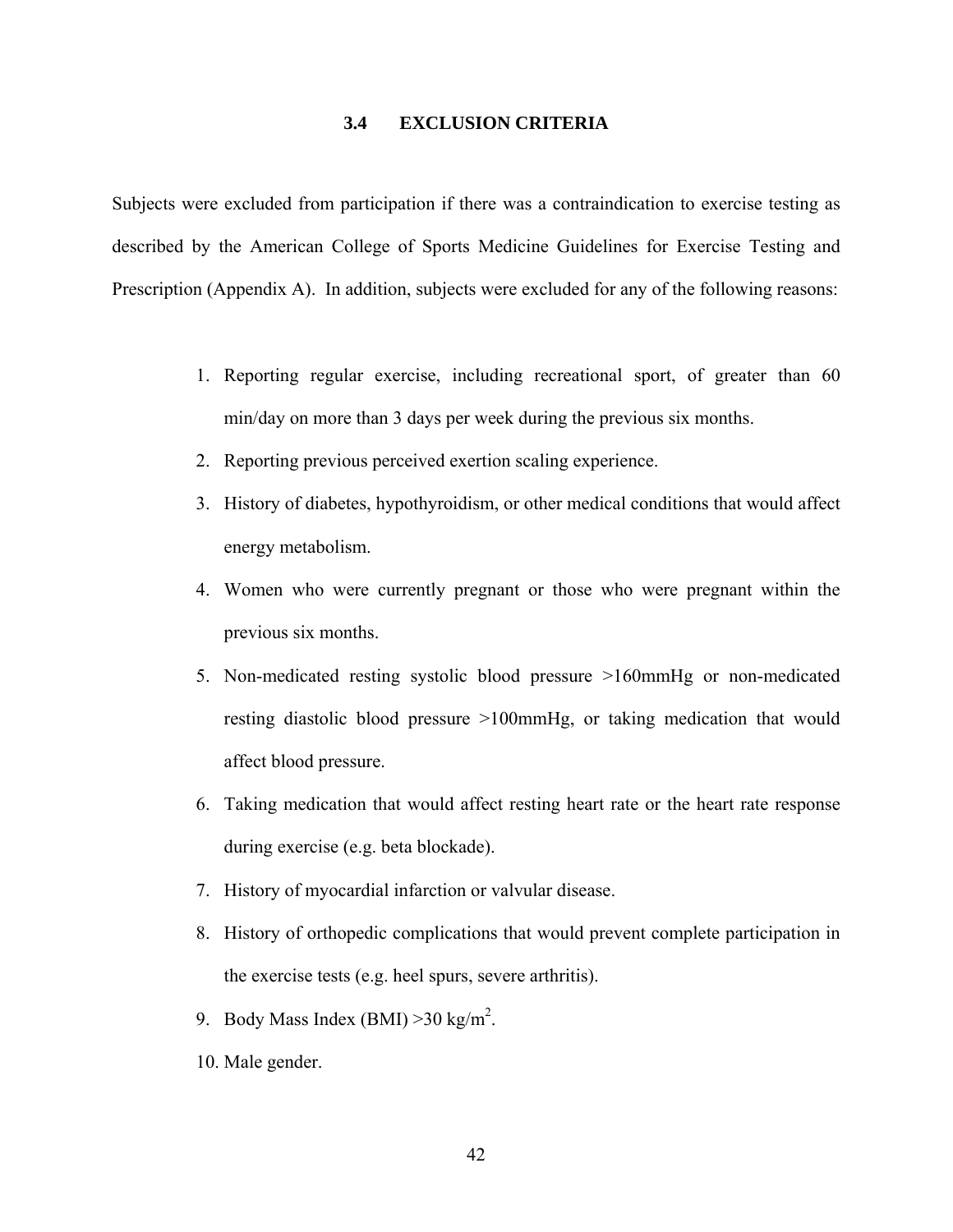All participants completed a detailed medical history form (Appendix B) and the Physical Activity Readiness Questionnaire (PAR-Q) (Appendix C) prior to participating in this study. If the medical history indicated any contraindications to exercise testing or if the subject answered YES to any of the PAR-Q questions, the subject was excluded from this study. Subjects received \$20.00 for their participation.

## **3.5 EXPERIMENTAL DESIGN**

This investigation employed a two phase multiple observation, cross-sectional experimental design. Sixteen subjects from a primary pool were randomly assigned to experimental Phase I and 16 subjects were randomly assigned to experimental Phase II. The purpose of Phase I ( $n =$ 16) was to (a) determine the concurrent validity of the Physical Activity Index (PAI) and (b) develop a model to estimate walking kcal expenditure using the PAI score as a predictor variable. The purpose of Phase II ( $n = 16$ ) was to (a) validate the PAI kcal prediction model and (b) compare kcal estimated by the PAI model to kcal estimated by the SenseWear Pro Armband™.

| Phase I ( $n = 16$ ):                                            |
|------------------------------------------------------------------|
| 1) PAI vs. $VO2$ and heart rate                                  |
| • Concurrent validation across walking intensities               |
| 2) PAI vs. kcal expenditure                                      |
| • Develop model to predict kcal expenditure from PAI             |
| Phase II ( $n = 16$ ):                                           |
| 1) PAI <sub>kcal</sub> vs. Respiratory Metabolic <sub>kcal</sub> |
| • Validation of model from Phase I                               |
| 2) $PAI_{kcal}$ vs. Armband <sub>kcal</sub>                      |
| • Comparison between kcal prediction procedures                  |
|                                                                  |

**Figure 3.1. Phase I and II of the Experimental Design**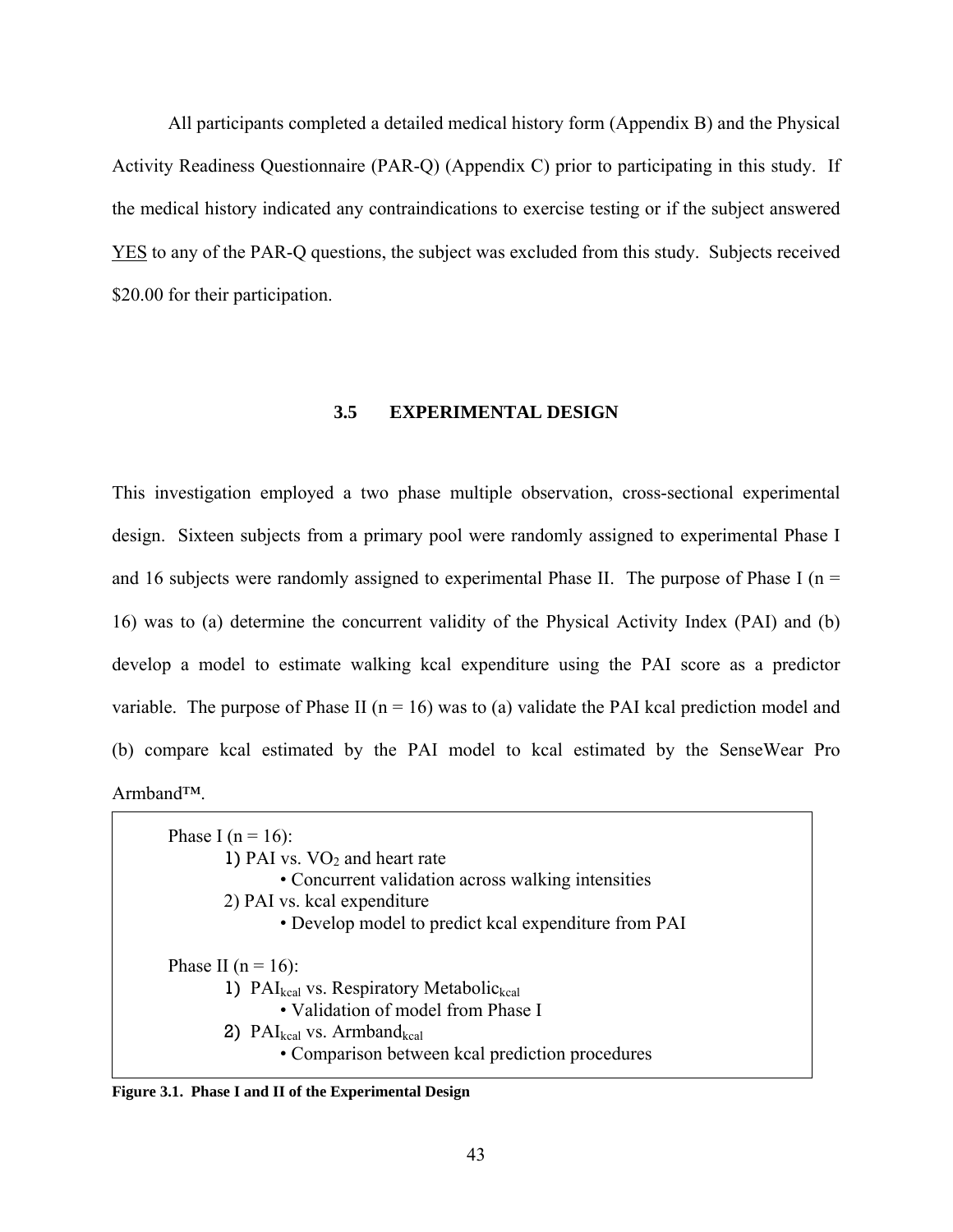In step one of Phase I, concurrent validation was established by determining the relation between PAI score and  $VO<sub>2</sub>$  and HR for three walking intensities. It was hypothesized that as VO2 and HR increased, so would the PAI score. In step two of Phase I, a statistical model was developed to predict kcal expenditure using the PAI score as the predictor variable (See Figure 3.1).

In step one of Phase II, the model was validated by determining the relation between the predicted kcal from the PAI model (developed in Phase I) and measured kcal determined by indirect calorimetry for each of the three walking intensities. Once validity of the PAI was established, step two of Phase II compared kcal expenditure predicted from the PAI model with kcal expenditure predicted from the Armband (See Figure 3.1).

Phase I of this investigation employed a within subject experimental paradigm consisting of one Aerobic Fitness Session (day 1) and one Exercise Session (day 2) (See Figure 3.2). The Aerobic Fitness Session was conducted first and consisted of a single load-incremented treadmill test to determine maximal oxygen consumption  $(VO_{2max})$ . The Exercise Session (day 2) consisted of three separate treadmill exercise bouts of varying walking intensities presented in counterbalanced order. Phase II used a separate cohort of subjects who performed the same Aerobic Fitness Session and Exercise Session as Phase I. During the Exercise Session (day 2) in Phase II, the SenseWear Pro Armband™ was used to estimate kcal expenditure. The Aerobic Fitness and Exercise Sessions of both phases lasted approximately one hour and were separated by five to seven days to allow adequate recovery. All testing was undertaken at the same time of day for each subject. All data collection took place in the Exercise Physiology Laboratory at Slippery Rock University.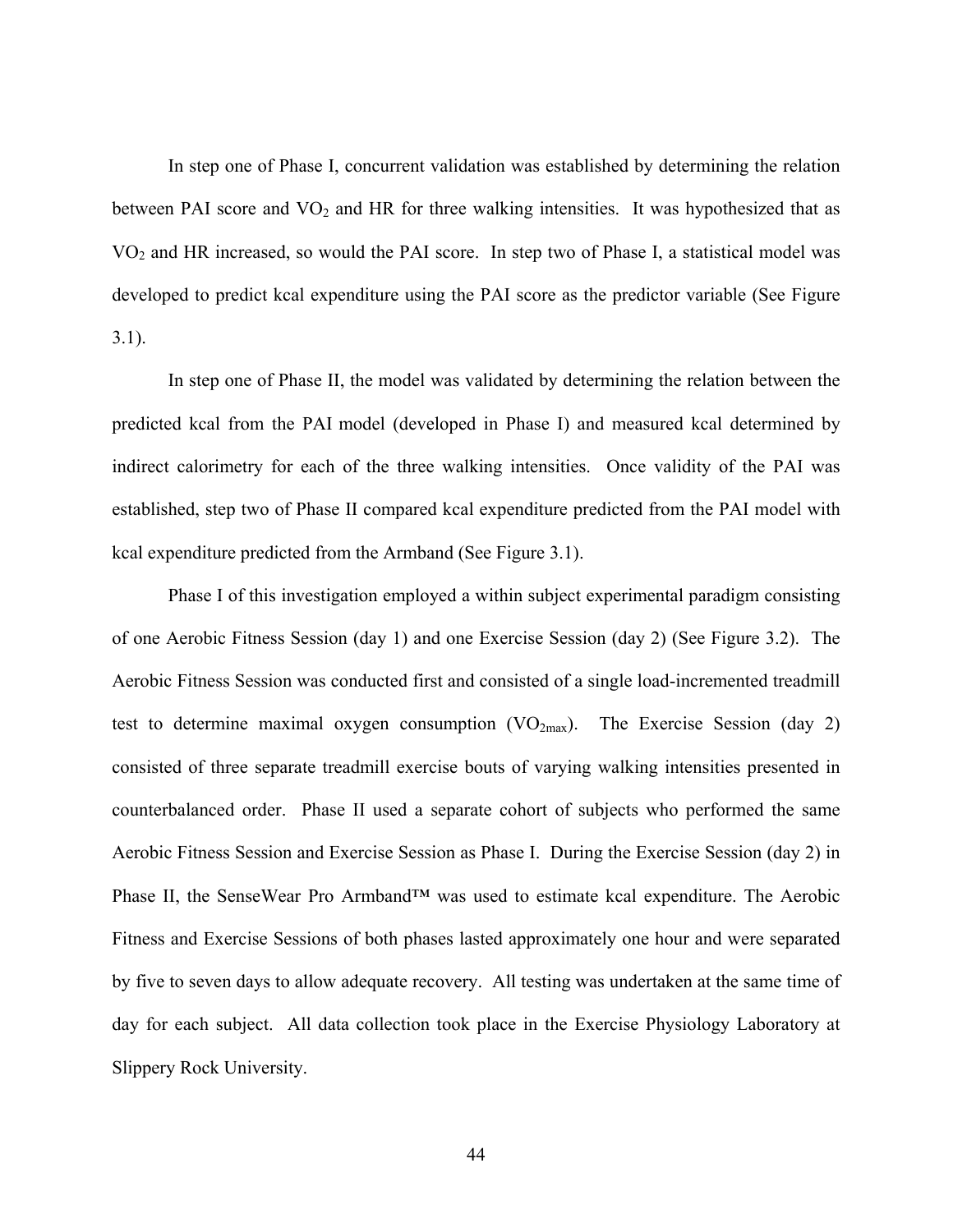

**Figure 3.2. Testing Sequence for both experimental phases** 

#### **3.6 ASSESSMENT PROCEDURES**

## **3.6.1 Aerobic Fitness and Exercise Sessions**

All subjects participated in an Aerobic Fitness Session and an Exercise Session. During the initial portion of the Aerobic Fitness Session, anthropometric measurements including height (cm) and weight (kg) were obtained. Following these measurements, each subject underwent OMNI-RPE scale orientation including a definition of perceived exertion, rating instructions and anchoring procedures using a memory technique (Appendix E). Lastly, maximal oxygen consumption (VO<sub>2max</sub>) was determined via treadmill exercise testing using indirect calorimetry. This maximal test was administered on a Trackmaster TMX 425C treadmill (Newton, KS). A load-incremented Bruce treadmill protocol was employed which consisted of progressive three minute stages. Treadmill speed and grade were as follows: Stage 1, 2.73 km hr<sup>-1</sup> at 10% grade;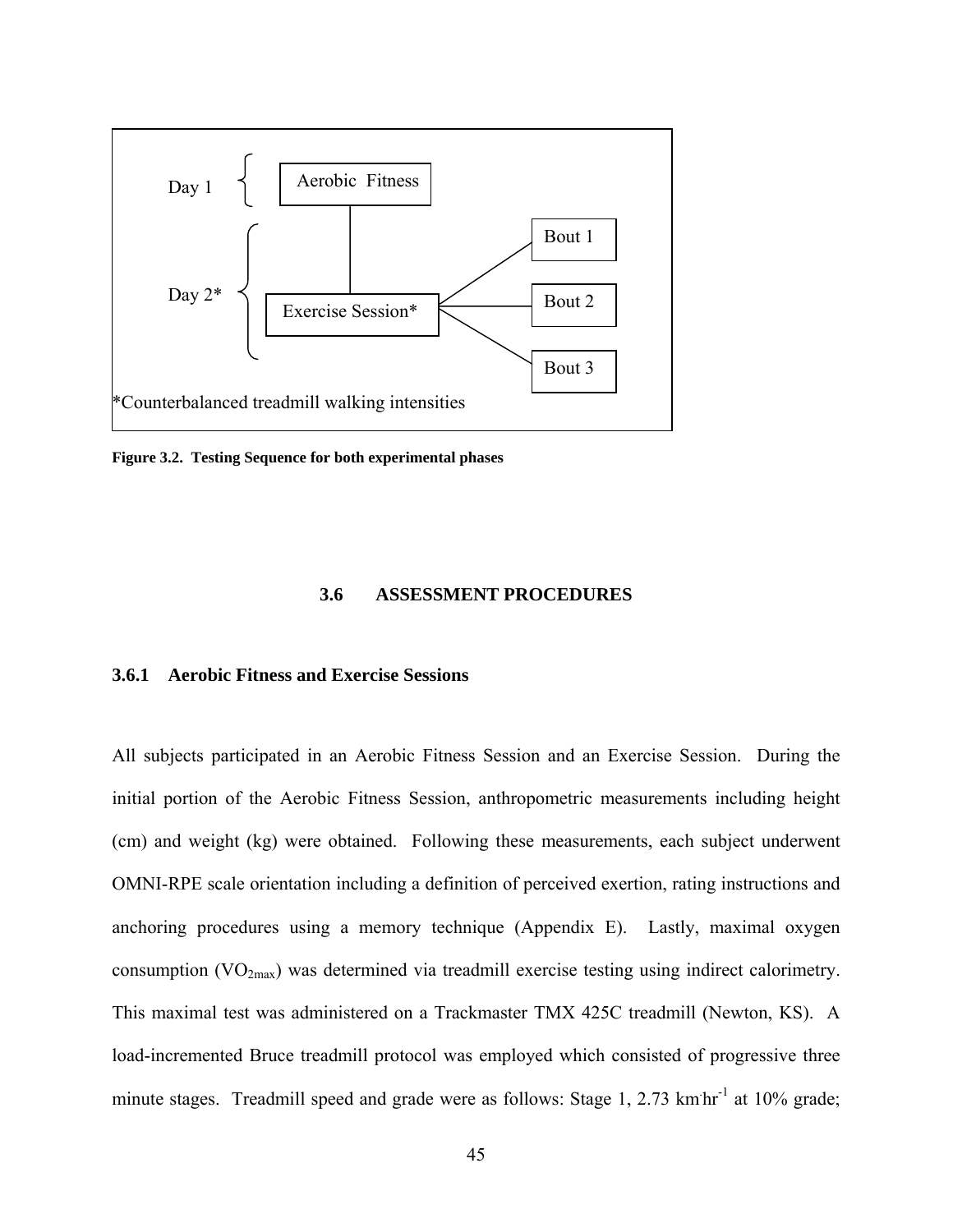Stage 2, 4.03 km hr<sup>-1</sup> at 12% grade; Stage 3, 5.47 km hr<sup>-1</sup> at 14% grade, Stage 4, 6.76 km hr<sup>-1</sup> at 16% grade; Stage 5, 8.05 km. hr-1 at 18% grade.

Criteria to establish  $VO_{2max}$  included any three of the following:

- 1. Plateau in VO<sub>2</sub>, where there was <2.1 ml ·  $kg^{-1}$ · min<sup>-1</sup> change in VO<sub>2</sub> with increasing exercise intensity at or near maximal treadmill stages.
- 2. Respiratory Exchange Ratio of >1.10.
- 3. Heart rate within  $+5$  beats/min of age predicted maximal heart rate.
- 4. Volitional termination on part of the subject owing to fatigue.
- 5. OMNI Scale RPE-Overall of 9 or 10.

Following termination of the maximal treadmill test, subjects underwent a cool down period consisting of treadmill walking at  $3.22 \text{ km}\cdot\text{hr}^{-1}$  at 0% grade, continuing until heart rate decreased to  $\leq$ 110 beats/min. During the treadmill test, heart rate, VO<sub>2</sub>, and RPE-Overall (RPE-O) were recorded. This information was used to determine the aerobic fitness level of each subject and established the relative metabolic intensity (i.e.  $\%$  VO<sub>2max</sub>) for each of the three walking bouts.

Five to seven days following the Aerobic Fitness session, the subject participated in the Exercise Session which consisted of three counterbalanced bouts of walking exercise on a Trackmaster TMX 425C treadmill (Newton, KS). Each walking bout was 10 minutes in duration, separated by 5 minutes of rest. During the rest period, subjects were seated on a bench, which was straddled across the treadmill, and heart rate was monitored. The three bouts of exercise consisted of the following speeds and grades: (a)  $4.02 \text{ km/h}^{-1}$  at  $0\%$  grade, (b)  $5.63$ km hr<sup>-1</sup> at 2.5% grade, and (c) 7.24 km hr<sup>-1</sup> at 5% grade. Previous research in the Center for Exercise and Health-Fitness Research indicated that these exercise bouts are approximately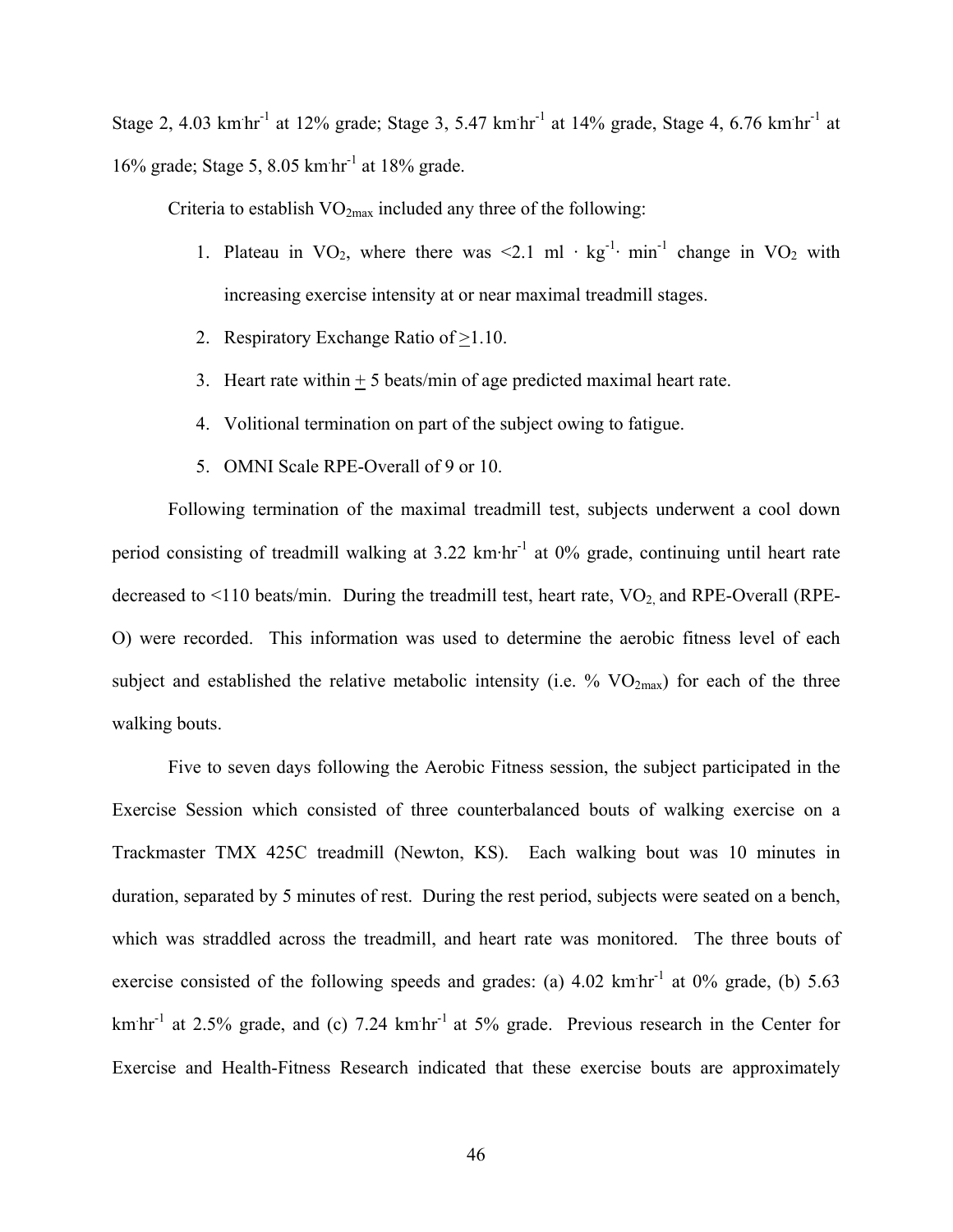equivalent to 30%, 55%, and 80% of  $VO_{2max}$  for female subjects having age, physical, and exercise characteristics similar to those that were involved in this investigation (Weary et al., 2006). These percentages of  $VO_{2max}$  were chosen because they elicited significant physiological and perceptual differences between low intensity (30%), moderate intensity (55%), and high intensity (80%) bouts of walking exercise (Weary et al., 2006). During each exercise minute for Phases I and II testing, HR, VO<sub>2</sub> pedometer step count, and RPE-Overall were recorded. During Phase II, SenseWear Pro Armband™ kcal expenditure was computed at one minute intervals and was recorded as the total kcal expended during each of the three 10 minute bouts of walking exercise.

## **3.6.2 Experimental Variables**

The following variables were measured:

Weight: Body weight (kg) was assessed using the standard mode on an electronic Tanita bioelectrical impedance analyzer. This measure was taken during the Aerobic Fitness Session. Subjects wore light-weight exercise clothes consisting of shorts and a T-shirt. Shoes were not worn. Weight was recorded to the nearest 0.5 kg.

Height: Height (cm) was measured using a Detect-Medic Stadiometer (Detecto Sales Inc., New York), at the beginning of the Aerobic Fitness Session. Height was recorded to the nearest 0.25 cm.

Pedometer Step Count: During each walking bout of the Exercise Session, the Yamax Digi-Walker SW-701™ pedometer was positioned on the subject's waistband at the level of the umbilicus and in line with the anterior, vertical midline of the right thigh, consistent with the manufacturers' recommendations. Immediately at the termination of each of the three 10 minute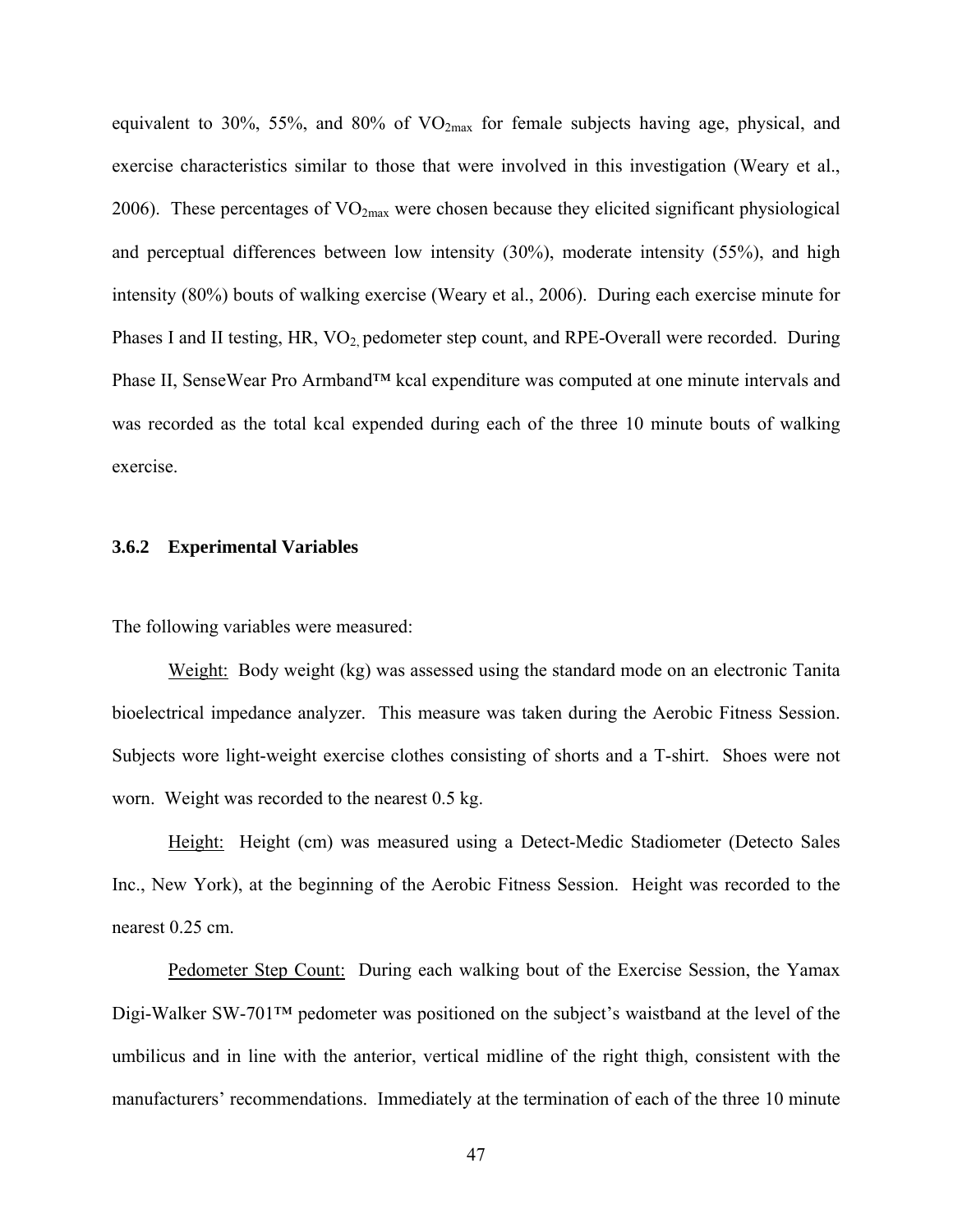walking bouts, the total number of steps taken was recorded. The pedometer was reset to zero prior to the start of each walking bout. The subjects were not informed of their pedometer step counts during the Exercise Session.

Ratings of Perceived Exertion (RPE): The adult version of the OMNI Walk/Run Perceived Exertion Scale (0-10) (Appendix D) was used to assess the subjects' rating of perceived exertion for the overall body (RPE-O) during each exercise bout. The RPE was reported as a whole number from 0-10, with 0 indicating no exertion and 10 indicating maximal exertion. RPE was measured for the last 15 seconds of each minute of exercise during both the Aerobic Fitness Session and the Exercise Session. Prior to exercise, the subjects were oriented to the OMNI Walk/Run Perceived Exertion Scale (Categories 0-10) using standardized instructions and anchoring procedures (Appendix E). These instructions were short, easily understood, and specific to the mode of exercise the subject performed. The instructions satisfied the basic requirements of Borg's Range Model for category rating scales. The instructions identified the lowest verbal and pictorial descriptors and numerical category on the scale and linked each to the subject's memory of the exertion associated with a very low exercise intensity. If the subject felt like the level of exertion indicated by the lowest verbal and pictorial descriptor, she pointed to a zero (0). The instructions then identified the highest verbal and pictorial descriptors and numerical category on the scale and linked each to the subject's memory of the exertion associated with a maximal exercise intensity. If the subject felt like the level of exertion indicated by the highest verbal and pictorial descriptor, she pointed to a ten (10). If the subject felt somewhere between 0 and 10, she pointed to a number between 0 and 10 indicating her perceived exertion.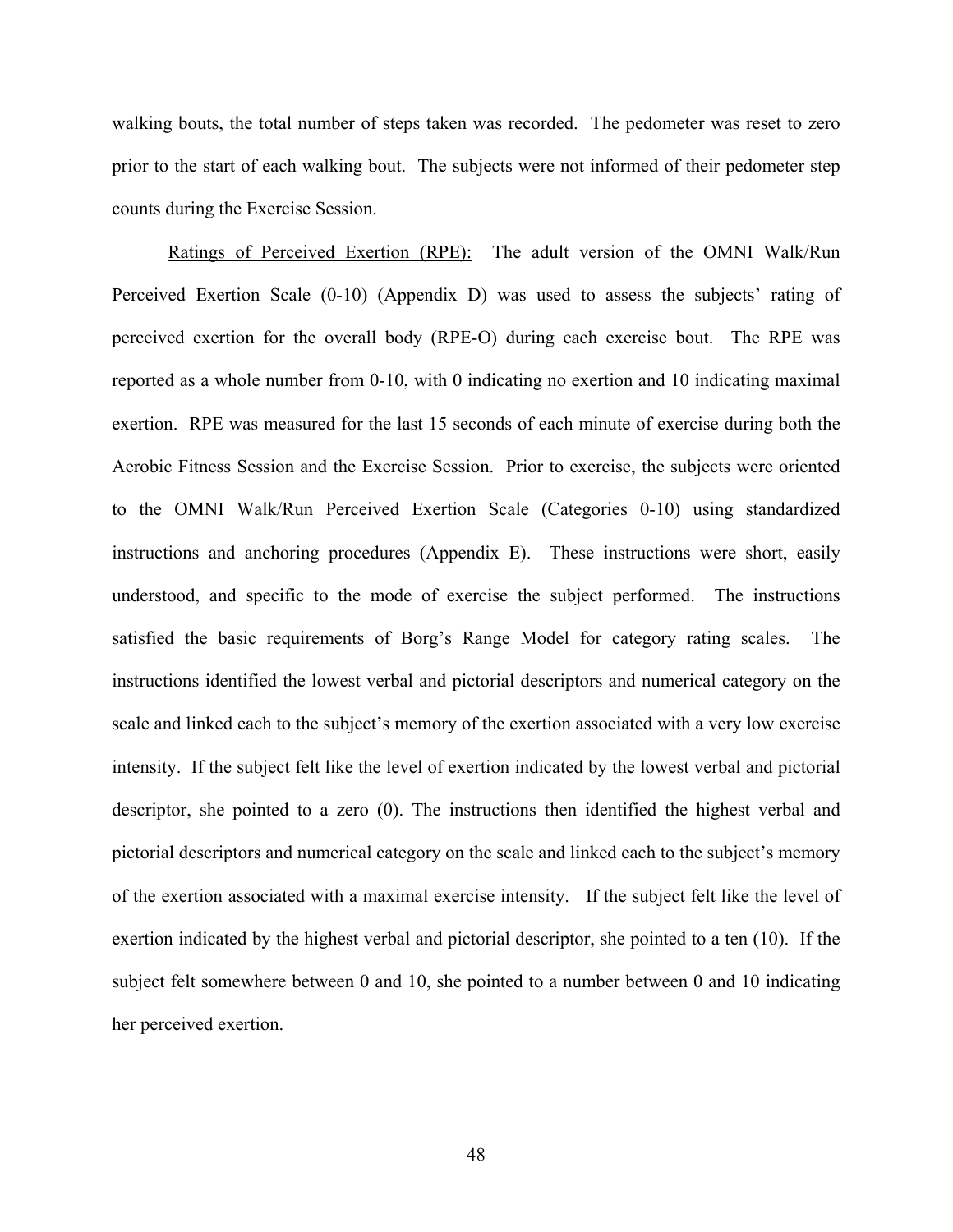The following memory anchoring procedures were used to reinforce the subject's ability to link exertional intensity with low and high OMNI scale categories. With the OMNI scale in full view, the subject was asked to recall a time when she felt no exertion at all (i.e. sitting). This exertion was assigned a "0" on the OMNI scale. Next, the subject was asked to recall a time when she experienced maximal exertion (i.e. the most strenuous walking and/or running exercise ever performed). This exertion was assigned a "10" on the OMNI scale.

Physical Activity Index (PAI): The PAI score was determined for each walking bout of the Exercise Session. The subject was asked to point to a numerical scale category for the overall body (RPE-O) during each minute of each walking bout. The mean of the minute-byminute RPE for each walking bout was calculated. The PAI score was then calculated by multiplying total pedometer step counts for 10 minutes and mean RPE-O obtained for each walking bout. These indices indicated the total exercise load [i.e. volume (steps) x intensity (RPE)] undertaken during each bout.

SenseWear Pro Armband™ Kcal Expenditure: Kcal expenditure was also estimated using a calibrated SenseWear Pro Armband™ during each bout of the Exercise Session for subjects in Phase II of the experiment. As recommended by the manufacturer, the SenseWear Pro Armband<sup>™</sup> was worn on the right arm over the triceps muscle at the midpoint between the acromion and olecronon processes. Upon entering the laboratory, the armband was placed on the subject's arm, according to specifications. The armband was worn with the subject in a seated position for 15 minutes prior to data collection. This was a manufacturer's requirement to equilibrate skin temperature with the unit's thermal sensor. Armband estimates of kcal expenditure during exercise were computed at one minute intervals during each of the three walking bouts in the Exercise Session. Kilocalories were summed over the ten minutes to yield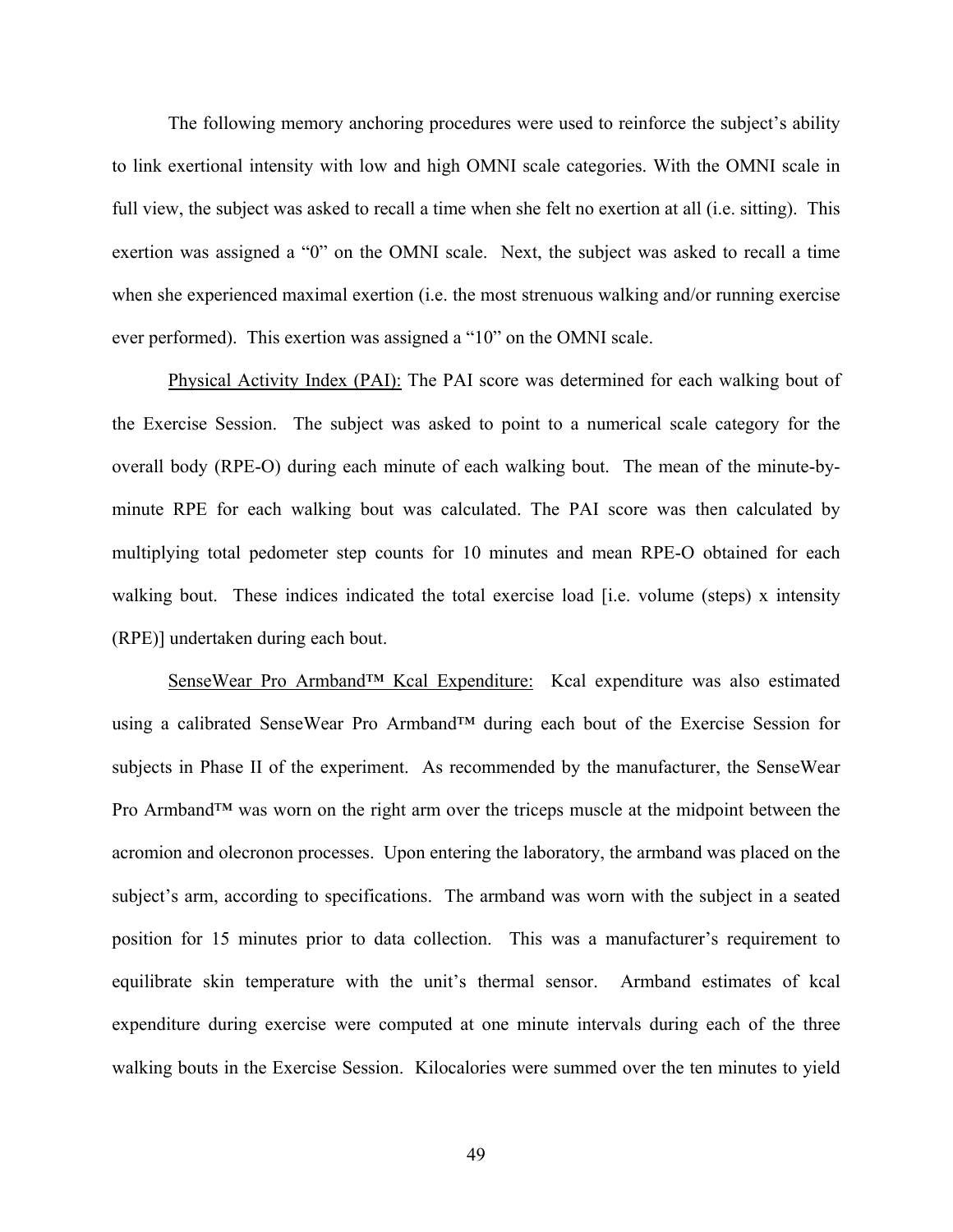the total number of kcal expended during each of the three walking bouts. Kcal expenditure of each walking bout was estimated using a generalized proprietary algorithm developed by the manufacturer. This estimated measurement of energy expenditure was compared with the estimated energy expenditure calculated using the PAI model developed in Phase I.

Heart Rate and Oxygen Consumption: Heart rate (beats/min) was measured with a Polar Monitoring System (Woodbury, NY) from 45-60 seconds of each minute during the Aerobic Fitness Session and during each minute of the three submaximal walking bouts of the Exercise Session. An open-circuit respiratory metabolic system (True Max 2400, Parvo Medics, Salt Lake City, UT) was used to measure total body  $VO<sub>2</sub>$  during each exercise minute of the Aerobic Fitness Session and Exercise Session. The respiratory-metabolic system was calibrated prior to each data collection session. Total kcal expenditure for each walking bout was determined from VO2 by using a non-protein respiratory exchange ratio conversion table for energy substrate utilization (Zuntz, 1901).

## **3.7 DATA ANALYSES**

Data analysis was conducted using SPSS statistical software, with probability of significance set at  $p \leq 0.05$ . The data was initially analyzed using descriptive statistics, including mean, standard deviation, range, and tests for normal distribution. In Phase I, Pearson correlations were used to analyze the relation between the PAI score and both HR and  $VO<sub>2</sub>$  determined by indirect calorimetry for each walking bout. The bivariate correlation analyses examined concurrent validity of the PAI. In addition, a multiple regression analysis was used to develop a model to predict walking kcal expenditure from each PAI score (i.e. for low, moderate, and high walking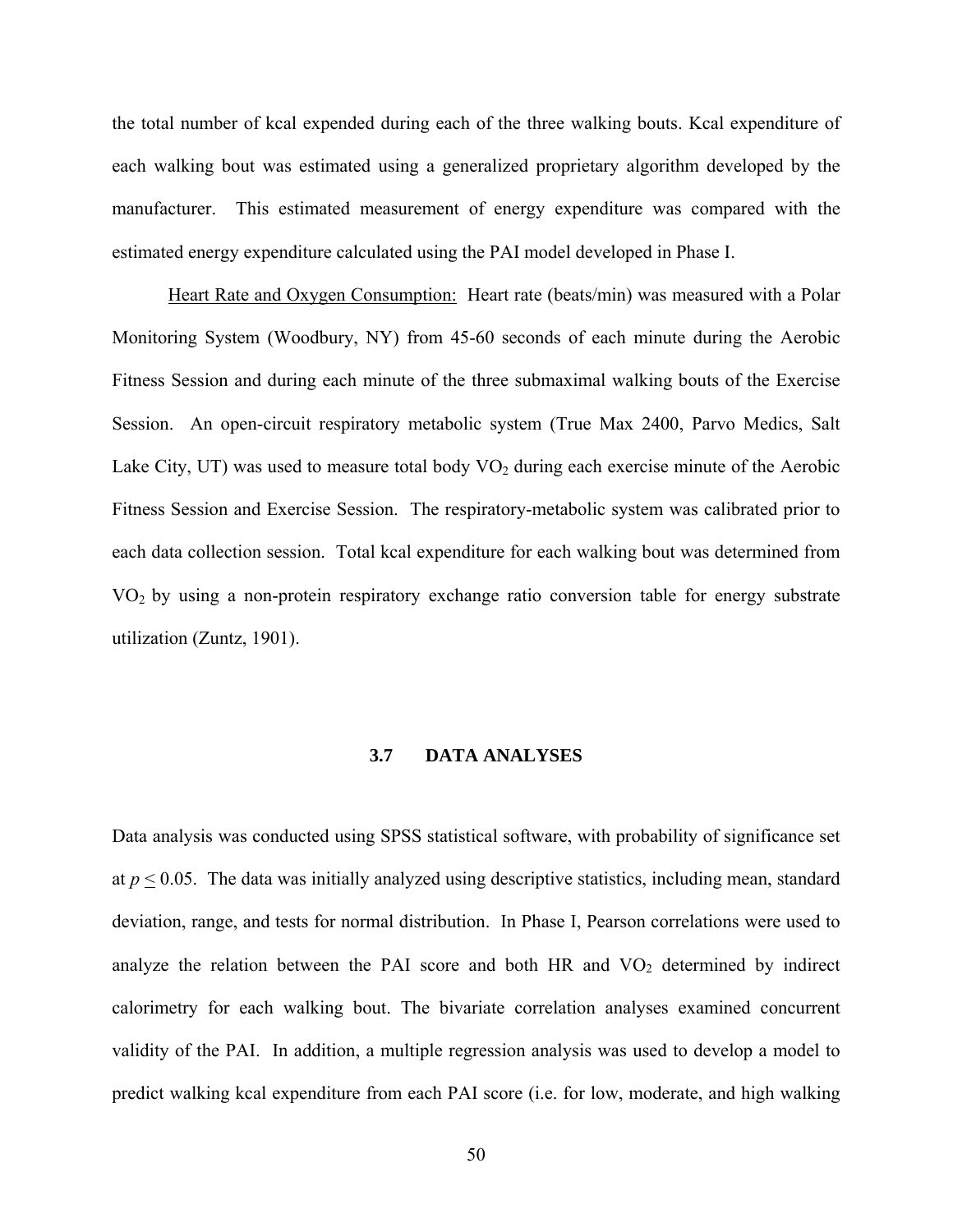intensities). In Phase II, data was analyzed using a two-factor repeated measures ANOVA with total kcal expenditure serving as the dependent variable. The main effects in the factorial analysis were method of kcal measurement (indirect calorimetry, PAI, SenseWear Pro Armband™) and walking intensity (low, moderate, high). Significant main and interaction effects were decomposed with a simple effects *post hoc* procedure. Also in Phase II, a Pearson correlation was used to determine the relation between estimated PAI kcal expenditure (using the PAI model developed in Phase I) and actual kcal expenditure measured via indirect calorimetry. A Bland-Altman plot was constructed to show the distribution of the individual (criterion – comparison) scores around zero. The mean difference (criterion – comparison) is illustrated in these plots and the 95% prediction interval (confidence interval) is also shown (Figure 4.4). A second Bland-Altman plot was constructed to examine differences on the individual level between the PAI model and the Armband (Figure 4.4). Lastly, a Pearson correlation was used to determine the relation between estimated PAI kcal expenditure and estimated SenseWear Pro Armband™ kcal expenditure.

## **3.8 POWER ANALYSIS**

Power analysis was conducted to determine sample size based on the ability to detect significant interactions within the ANOVA as determined by previous pilot data (Weary et al., 2006). Using a power of 0.80, an α of 0.05, and an effect size of 0.8, it was determined that a minimum of 16 females were required to test the main effects within a factorial analysis. A factorial analysis was run for Phase I and Phase II, thus 32 subjects were required. In addition, using a power of 0.80,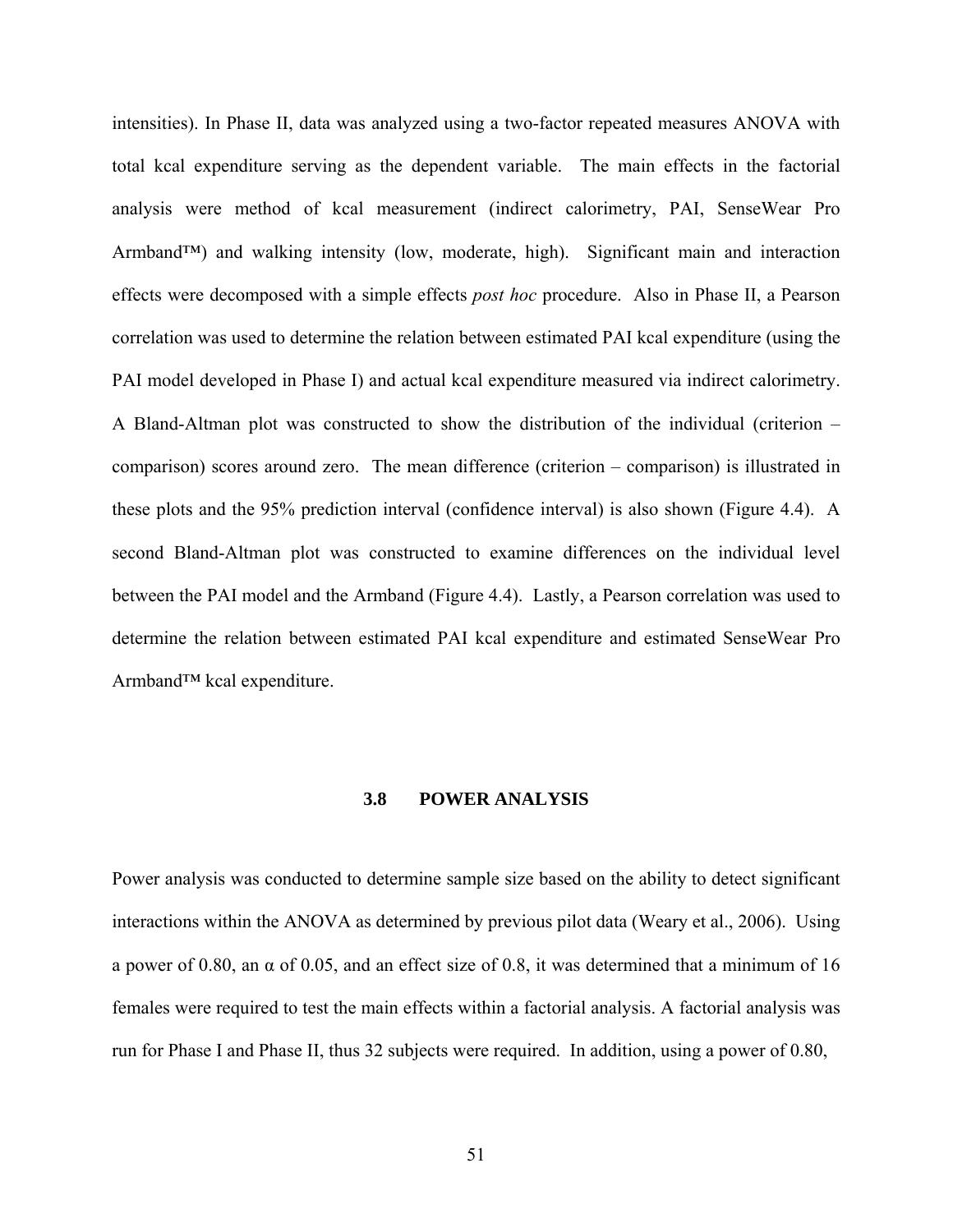an  $\alpha$  of 0.05, and an effect size of 0.8, it was determined that a minimum of 13 subjects were required for the regression analysis to be used in Phase I. As such, a total of 32 females were tested in this investigation.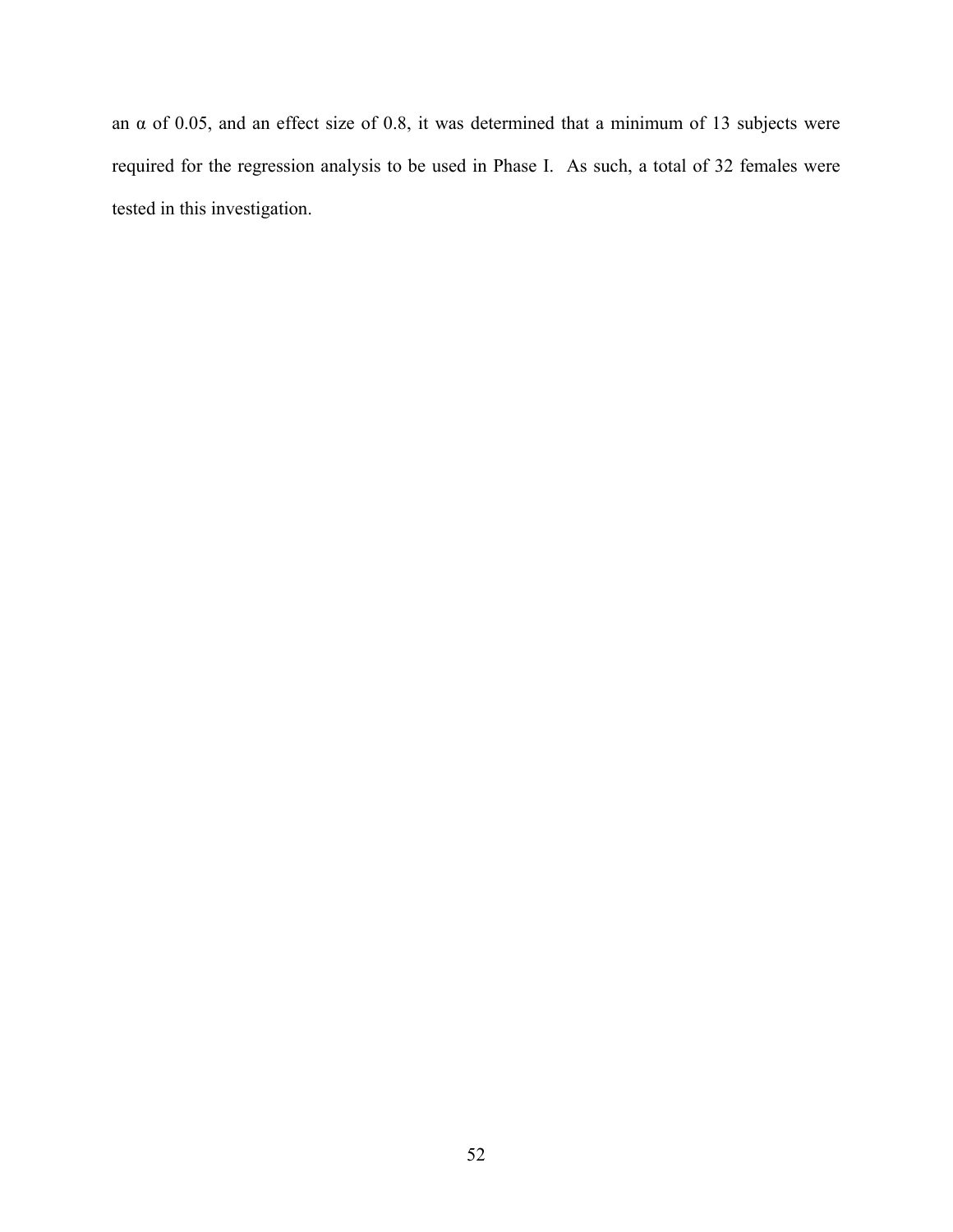#### **4.0 RESULTS**

The primary purposes of this investigation were to examine the validity of the Physical Activity Index (PAI) as (a) a measure of total activity load (i.e. volume of exercise x intensity of exercise) and (b) as an estimate of total kcal expenditure during submaximal treadmill walking. A secondary purpose was to compare estimated kcal expenditure determined by the PAI prediction model to the estimated kcal expenditure determined by the SenseWear Pro Armband™.

This investigation employed a two phase multiple observation, cross-sectional experimental design. Thirty two females comprised the primary subject pool. Sixteen subjects were randomly assigned to experimental Phase I and 16 subjects were randomly assigned to experimental Phase II. The purpose of Phase I ( $n = 16$ ) was to (a) determine the concurrent validity of the Physical Activity Index (PAI) and (b) develop a model to estimate walking kcal expenditure using the PAI score as a predictor variable. The purpose of Phase II ( $n = 16$ ) was to (a) validate the PAI kcal prediction model that had been developed in Phase I and (b) compare kcal estimated by the PAI model to kcal estimated by the SenseWear Pro Armband™.

## **4.1 DESCRIPTIVE DATA**

Descriptive data for HR,  $VO_2$ , and RPE were calculated as mean  $\pm$  SD for low, moderate, and high walking intensities in each of the two phases. Two-factor (Intensity x Phase) ANOVAs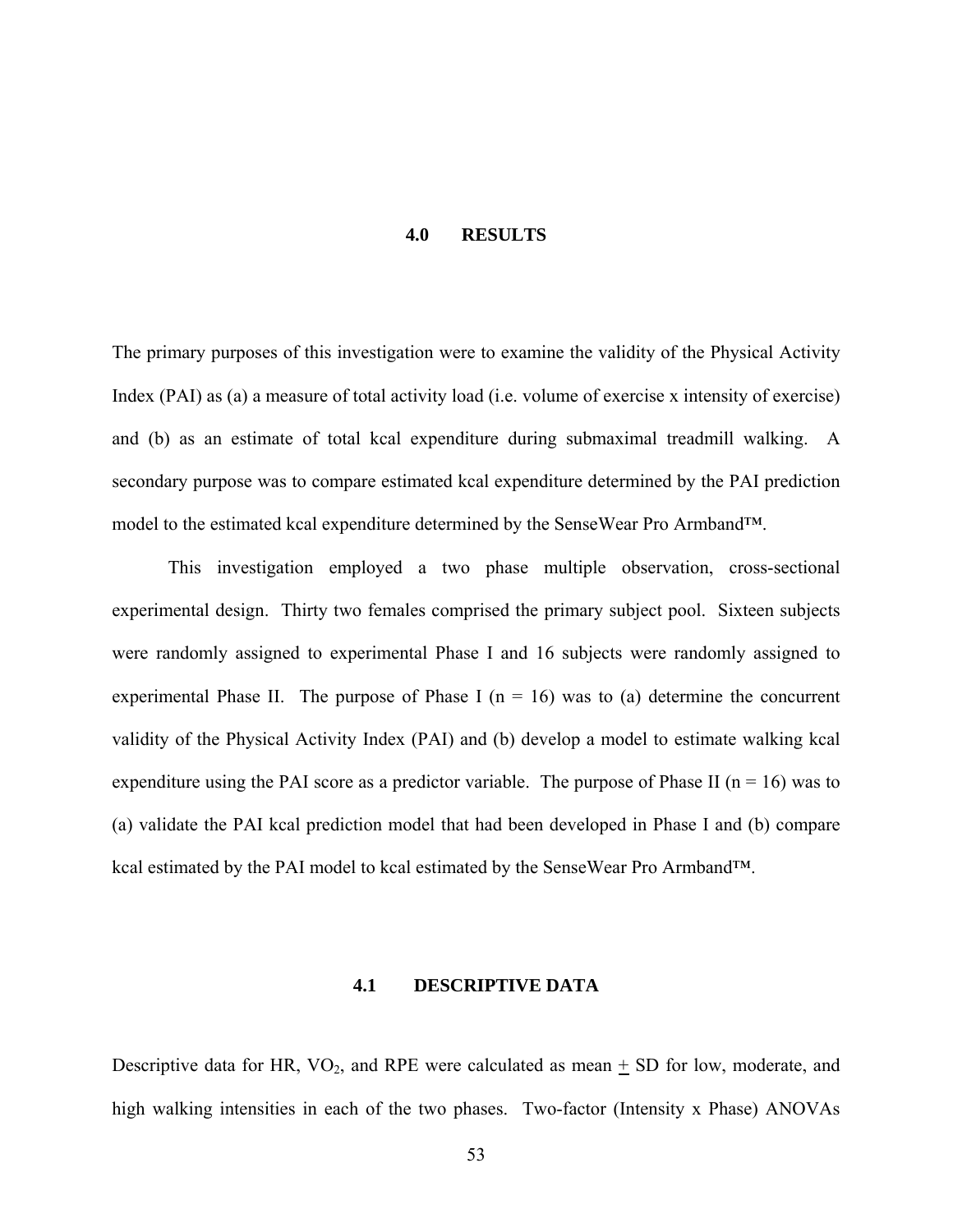were performed on HR,  $VO<sub>2</sub>$ , and RPE. The ANOVA indicated significant main effects of intensity for HR ( $F_{2,30}$  = 51.318,  $P < 0.01$ ), VO<sub>2</sub> ( $F_{2,30}$  = 131.876,  $p < 0.01$ ) and RPE ( $F_{2,30}$  = 34.82,  $p < 0.01$ ). The main effect of Phase was not significant for HR ( $F_{1,15} = 1.013$ ,  $p = 0.33$ ), VO<sub>2</sub> ( $F_{1,15} = 0.11$ ,  $p = 0.92$ ), or RPE ( $F_{1,15} = 0.29$ ,  $p = 0.60$ ). The Intensity x Phase interaction effects were not significant for HR ( $F_{2,30} = 235.79$ ,  $p < 0.01$ ), VO<sub>2</sub> ( $F_{2,30} = 0.14$ ,  $p = 0.87$ ) or RPE ( $F_{2,30}$  = 1.37,  $p = 0.27$ ). Mauchly's tests of sphericity for repeated measures of Intensity within Phase were not significant. The factorial analysis indicated that (a) there was a significant difference between each exercise intensity for HR,  $VO<sub>2</sub>$ , RPE, and step count with the four variables increasing as walking intensity increased (Table 4.1) and (b) there were no significant differences in HR, VO<sub>2</sub>, RPE, and Step Count between Phase I and Phase II within each exercise intensity level. This later analysis indicated that the perceptual and physiological responses at each walking intensity were similar for subjects used in experimental Phase I and Phase II.

| <b>Table 4.1 Means CD Toll physiological and perceptual variables during low,</b><br>moderate and high intensity walking |                         |                                   |                                  |                               |
|--------------------------------------------------------------------------------------------------------------------------|-------------------------|-----------------------------------|----------------------------------|-------------------------------|
|                                                                                                                          |                         | Low Intensity*                    | <b>Moderate Intensity*</b>       | <b>High Intensity*</b>        |
|                                                                                                                          |                         | $(26\% \text{ VO}_{2\text{max}})$ | $(47\% \text{VO}_{2\text{max}})$ | $(88\% \overline{VO_{2max}})$ |
| <b>Phase I</b>                                                                                                           | HR(bpm)                 | $120.80 + 12.14$                  | $144.93 + 14.74$                 | $186.25 + 7.67$               |
|                                                                                                                          | $\rm{VO}_2$ (ml/kg/min) | 1.62<br>$11.56 +$                 | $19.54 + 1.88$                   | $36.31 + 3.92$                |
|                                                                                                                          | <b>RPE</b> (0-10)       | $1.59 +$<br>0.64                  | $3.37 + 0.88$                    | $6.71 + 0.92$                 |
|                                                                                                                          | <b>Step Count</b>       | $971.44 + 142.62$                 | $1214.19 + 99.25$                | $1426.13 + 164.21$            |
| <b>Phase II</b>                                                                                                          | HR(bpm)                 | $113.94 + 14.86$                  | $139.25 + 12.72$                 | $183.25 +$<br>8.61            |
|                                                                                                                          | $\rm VO_2$ (ml/kg/min)  | $11.40 +$<br>0.96                 | $18.84 + 1.90$                   | $35.62 + 4.75$                |
|                                                                                                                          | <b>RPE</b> (0-10)       | $1.66 +$<br>0.64                  | $3.13 + 1.18$                    | $6.14 + 1.41$                 |
|                                                                                                                          | <b>Step Count</b>       | $972.69 + 237.66$                 | $1212.75 + 58.73$                | $1429.44 + 143.79$            |

| Table 4.1 Means $\pm$ SD for physiological and perceptual variables during low, |
|---------------------------------------------------------------------------------|
| moderate and high intensity walking                                             |

\* Indicates a significant difference between intensities at  $p \le 0.05$  for HR (heart rate), VO<sub>2</sub> (oxygen uptake), and RPE (rating of perceived exertion – overall body).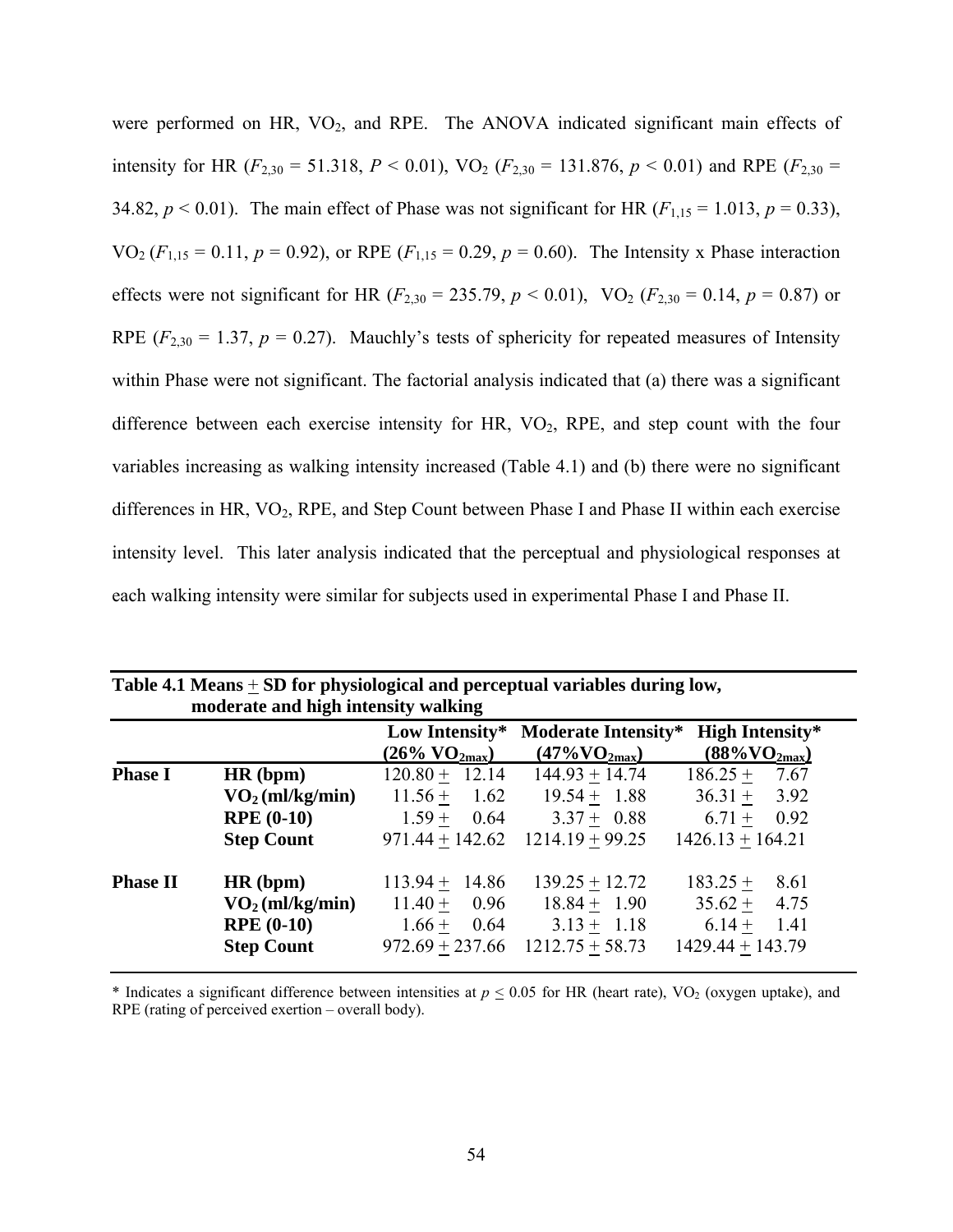## **4.2 PHASE I: CONCURRENT PAI VALIDITY**

The Physical Activity Index was calculated as the product of pedometer step count and RPE for each of the three walking intensities. To determine concurrent validity of the PAI, VO<sub>2</sub> and HR were used as criterion variables in Phase I (n=16). Multiple regression analysis revealed a strong, positive relation between PAI and both  $VO_2$  ( $r = 0.92$ ) and heart rate ( $r = 0.84$ ) when responses to all three intensities were entered into the regression models (See Figure 4.1 and Table 4.2). These responses established concurrent validity for the PAI during treadmill walking using both  $VO<sub>2</sub>$  and HR as criterion variables.



**Figure 4.1. Regression analyses for relation between PAI (Physical Activity Index) and both oxygen uptake (VO<sub>2</sub>) and heart rate (HR).**  $* p < 0.05$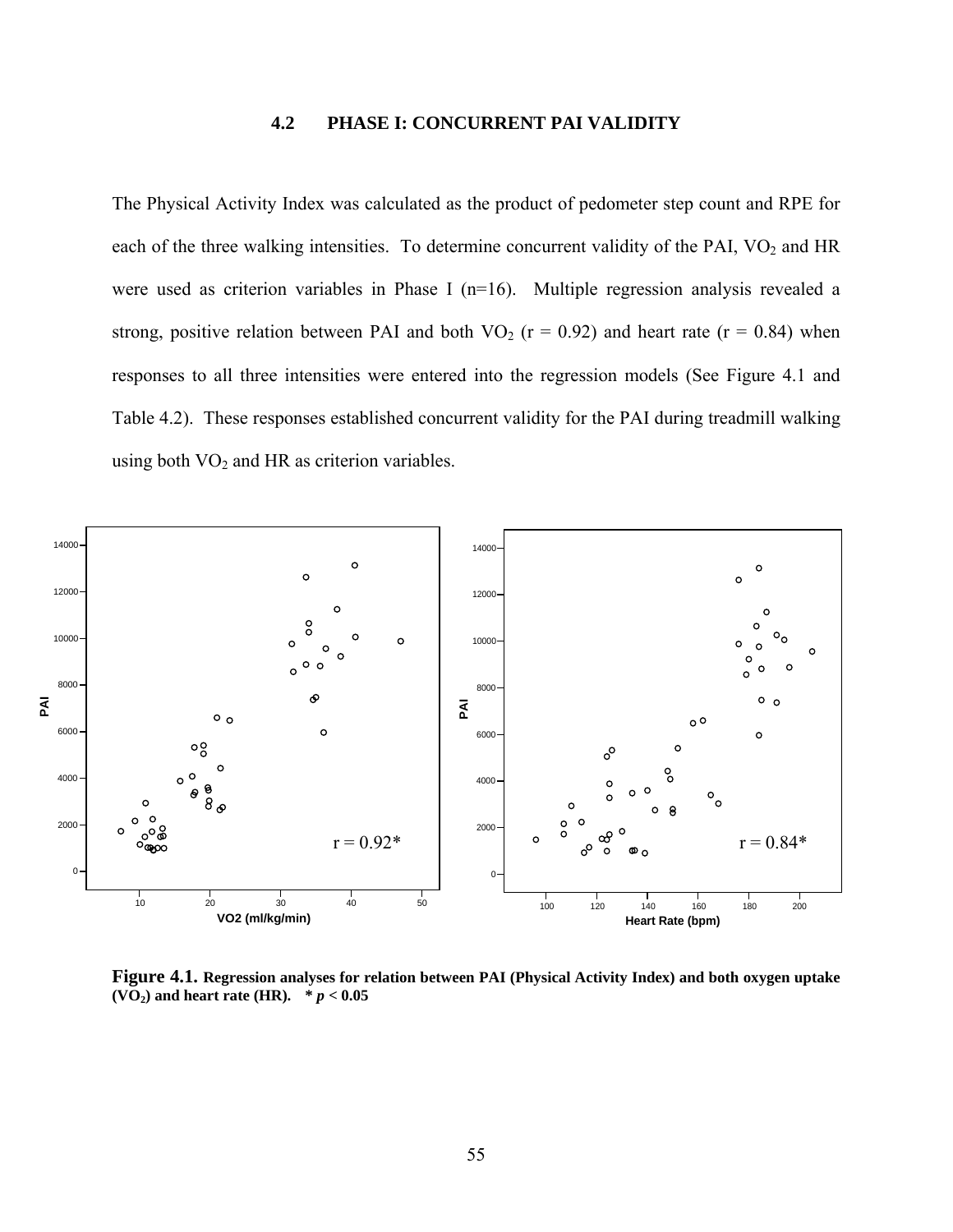| Table 4.2 Regression models for oxygen uptake $(VO2)$ and heart rate (HR) as a<br>function of PAI scores across three walking intensities. |                 |           |              |      |      |            |  |
|--------------------------------------------------------------------------------------------------------------------------------------------|-----------------|-----------|--------------|------|------|------------|--|
| <b>Model</b>                                                                                                                               | Variable        | Intercept | <b>Slope</b> |      |      | <b>SEE</b> |  |
|                                                                                                                                            | VO <sub>2</sub> | 8.70      | 0.003        | 0.92 | 0.84 | 4.30       |  |
| $\mathbf{I}$                                                                                                                               | HR              | 115 77    | 0.007        | 0.84 | 0.71 | 16 11      |  |

#### **4.3 PHASE I: MODEL DEVELOPMENT**

A statistical model (III) to estimate kcal expenditure was developed using Phase I PAI scores (n=16) from the three separate 10 minute walking bouts. Model III was calculated using PAI data (steps x RPE) from the low, moderate, and high walking intensities where the relative metabolic was 28%, 47%, and 88% of  $VO_{2max}$  respectively.

#### **Model III.**

**Predicted kcal = 28.056 + 0.006 (PAI score)**  $p < 0.05$ , SEE = 17.34, r = 0.80, r<sup>2</sup> = 0.64

The regression analysis for Model III is also depicted in Figure 4.2.



**Figure 4.2 Relation between predicted kcal (kilocalorie) expenditure and PAI (Physical Activity Index) across low, moderate and high walking intensities. \*** *p* **< 0.05**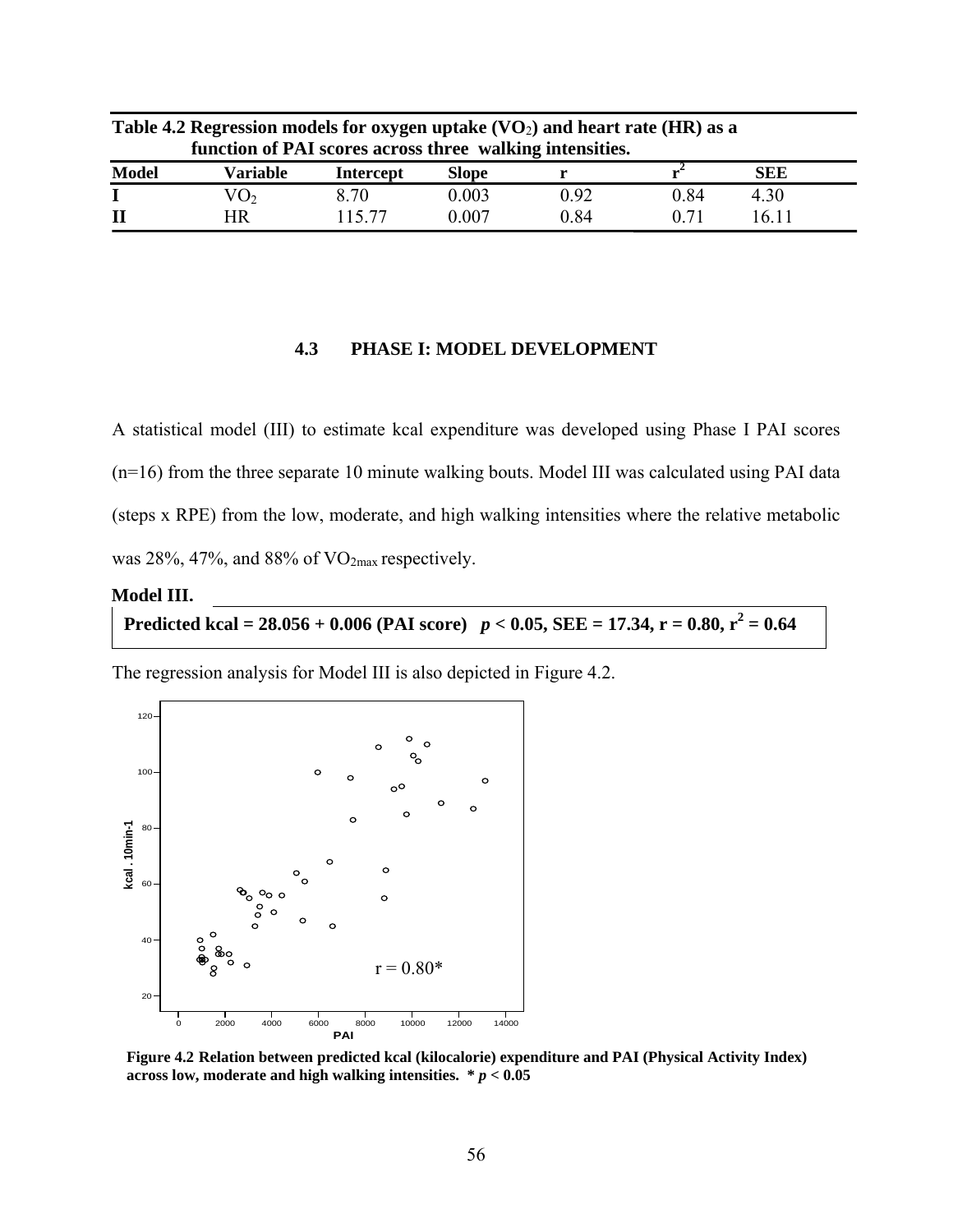## **4.4 PHASE II: MODEL VALIDATION**

The PAI scores of Phase II subjects  $(n=16)$  were individually entered into Model III. In this procedure, Model III was used to predict kcal expenditure for 10 minute periods of walking at low, moderate and high intensities for each Phase II subject. Next, to determine the accuracy of Model III, predicted kcal expenditure (i.e. from Model III) was regressed against kcal expenditure actually measured using indirect calorimetry (Model IV). Measured kcal expenditure was determined from oxygen consumption adjusted for energy substrate metabolism using the respiratory exchange ratio. Kcal expenditure was calculated for each individual at one minute intervals and then summed for each of the three 10 minute bouts of walking exercise. The regression analysis (Model IV) revealed a strong, positive correlation ( $r = 0.85$ ;  $p < 0.01$ ) between measured kcal expenditure and predicted kcal expenditure from Model III (Figure 4.3).

**Model IV.**

**Measured Kcal = 20.659 + 0.596 (Predicted kcal)**  $p < 0.01$ **, SEE = 10.69, r = 0.85, r<sup>2</sup> = 0.72** 



**Figure 4.3 – Relation between kilocalorie (kcal) measured by indirect calorimetry and predicted using the PAI model III**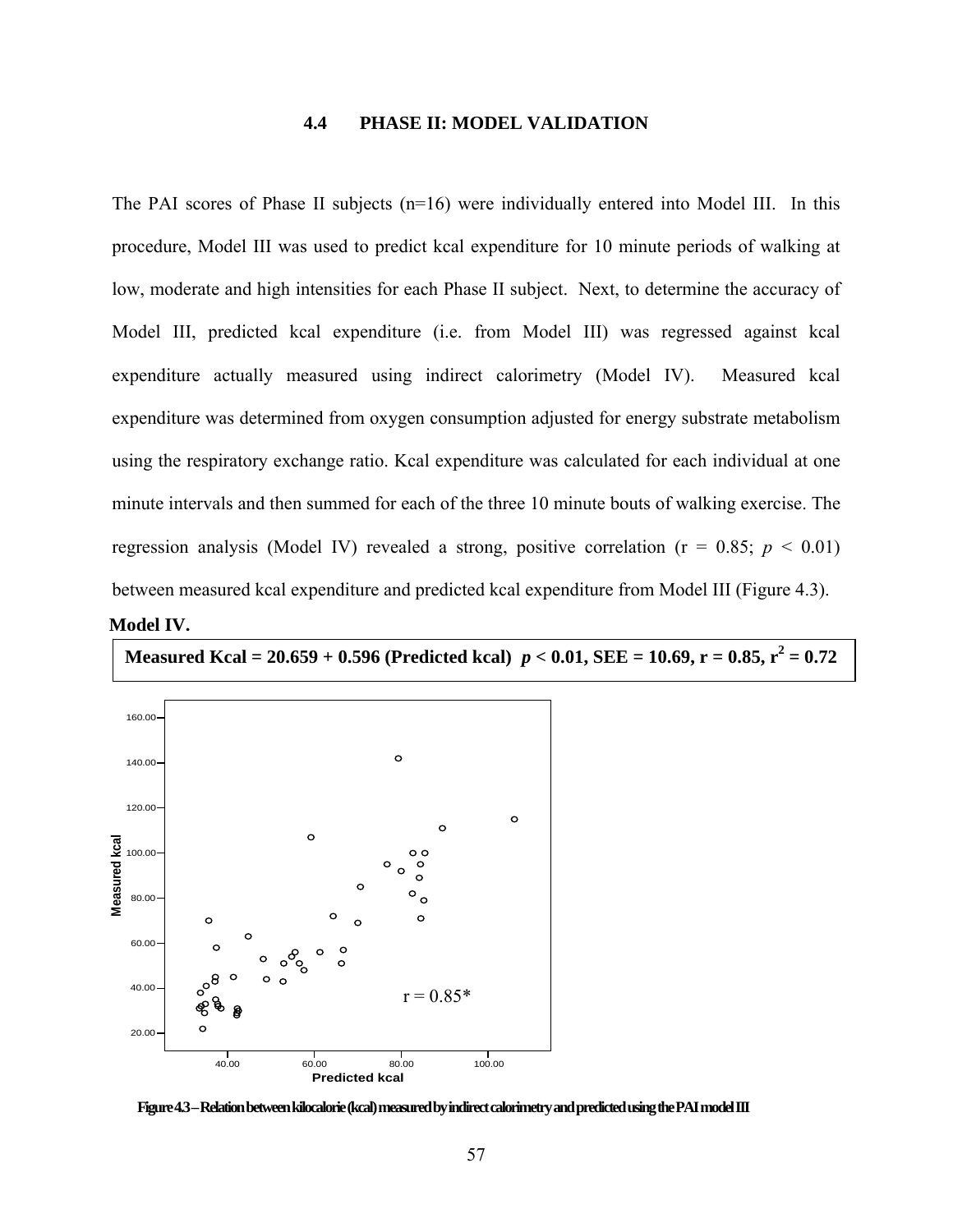Means and standard deviations for kcal expenditure measured by indirect calorimetry and predicted by Model III are shown in Table 4.3.

| Table 4.3 Mean + SD for measured and PAI predicted kilocalorie (kcal) expenditure<br>for low, moderate, and high intensity walking exercise. |                 |                        |                    |  |
|----------------------------------------------------------------------------------------------------------------------------------------------|-----------------|------------------------|--------------------|--|
| <b>Method</b>                                                                                                                                | Low (kcal)      | <b>Moderate (kcal)</b> | <b>High</b> (kcal) |  |
| Measured                                                                                                                                     | $32.38 + 5.08$  | $52.81 + 7.28$         | $94.00 + 18.96$    |  |
| Predicted                                                                                                                                    | $37.34 + 3.32*$ | $51.12 + 9.84$         | $80.31 + 10.87*$   |  |

\* Indicates a significant difference  $(p < 0.05)$  from measured kcal expenditure using indirect calorimetry.

A two-factor (Intensity: low, moderate, high x Method: measured, predicted) ANOVA was calculated for kcal expenditure. The ANOVA indicated significant main effects for intensity  $(F_{2,30} = 191.82, p \le 0.01)$ , and non-significant main effects for method of kcal measurement  $(F_{1.15} = 1.42, p = 0.25)$  (Table 4.3). The Intensity x Method interaction effect was significant for kcal expenditure  $(F_{2,30} = 14.52, p \le 0.01)$ . Mauchly's tests of sphericity for repeated measure of Intensity within Method were not significant. The *post hoc* analysis indicated that (a) there was a significant increase in kcal expenditure from low to moderate to high walking intensities when determined with both methods, (b) there were no significant differences in kcal expenditure between measured and predicted methods when examined at the moderate walking intensity and (c) PAI predicted kcal expenditure was greater than measured at low intensity and less than measured at high intensity. A dependent t-test compared the combined kcal expenditure (low, moderate, high) between the measured and predicted methods. The analysis indicated that there was no significant difference in combined kcal expenditure between measured (60.21 + 27.39) and predicted values  $(57.40 + 20.89)$  ( $p = 0.06$ ).

Bland-Altman plots were generated to assess the agreement between the two methods (Measured vs. Predicted) of determining kcal expenditure using data from the low, moderate and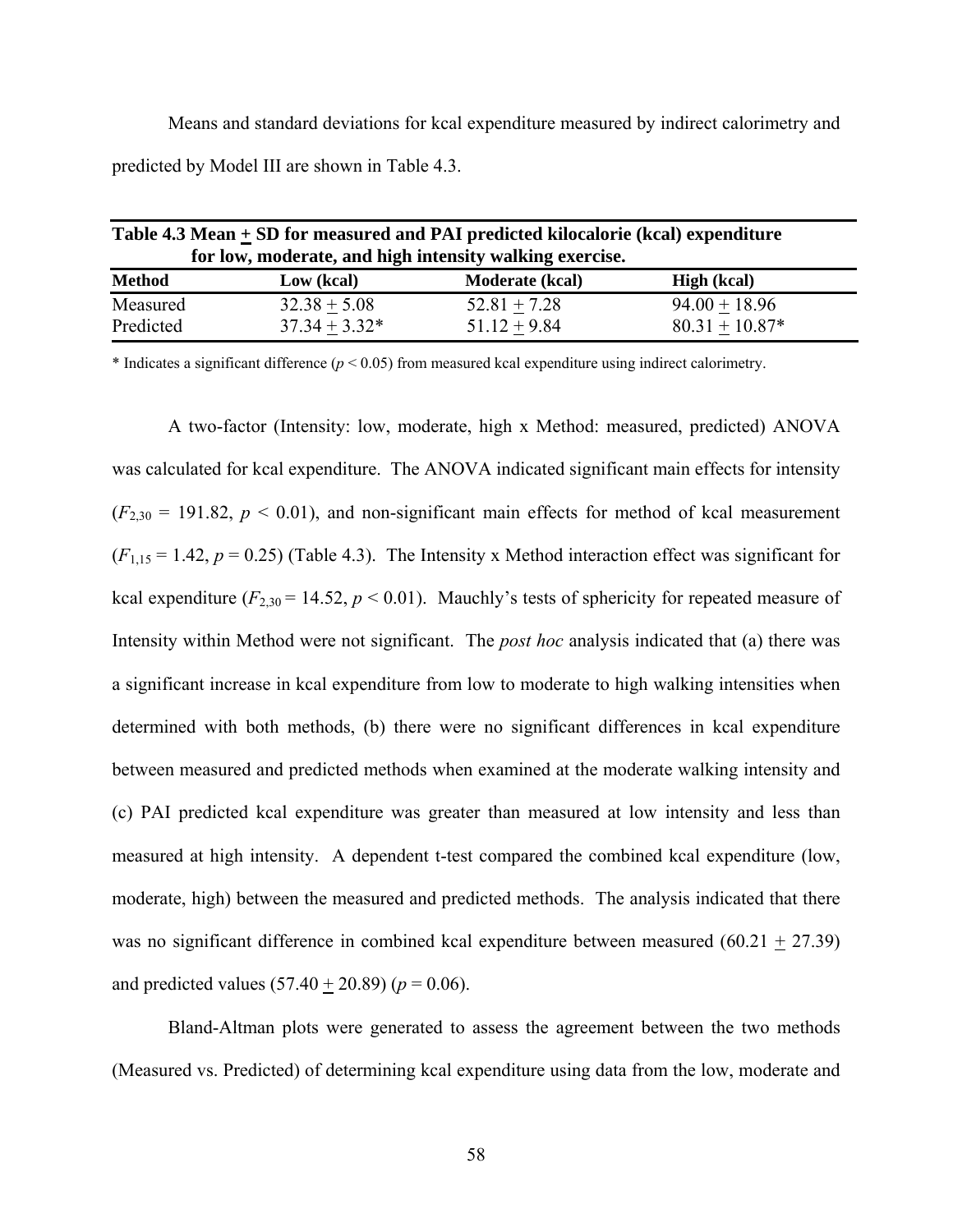high walking intensities (See Figure 4.4). The *x* axis shows the mean of the responses from the two methods (Measured + Predicted / 2) for each subject. The *y* axis presents the absolute difference between the two methods ([Predicted - Measured]) for each subject. The confidence intervals were set at 95% (Mean + 2 standard deviations).

The Bland-Altman plots indicated that Model III generally over-predicted kcal expenditure during low intensity walking exercise and under-predicted kcal expenditure during high intensity walking exercise (Figure 4.4). The Bland-Altman plots for moderate intensity walking indicated an approximately equal amount of over and under-predications of kcal expenditure using Model III (Figure 4.4).



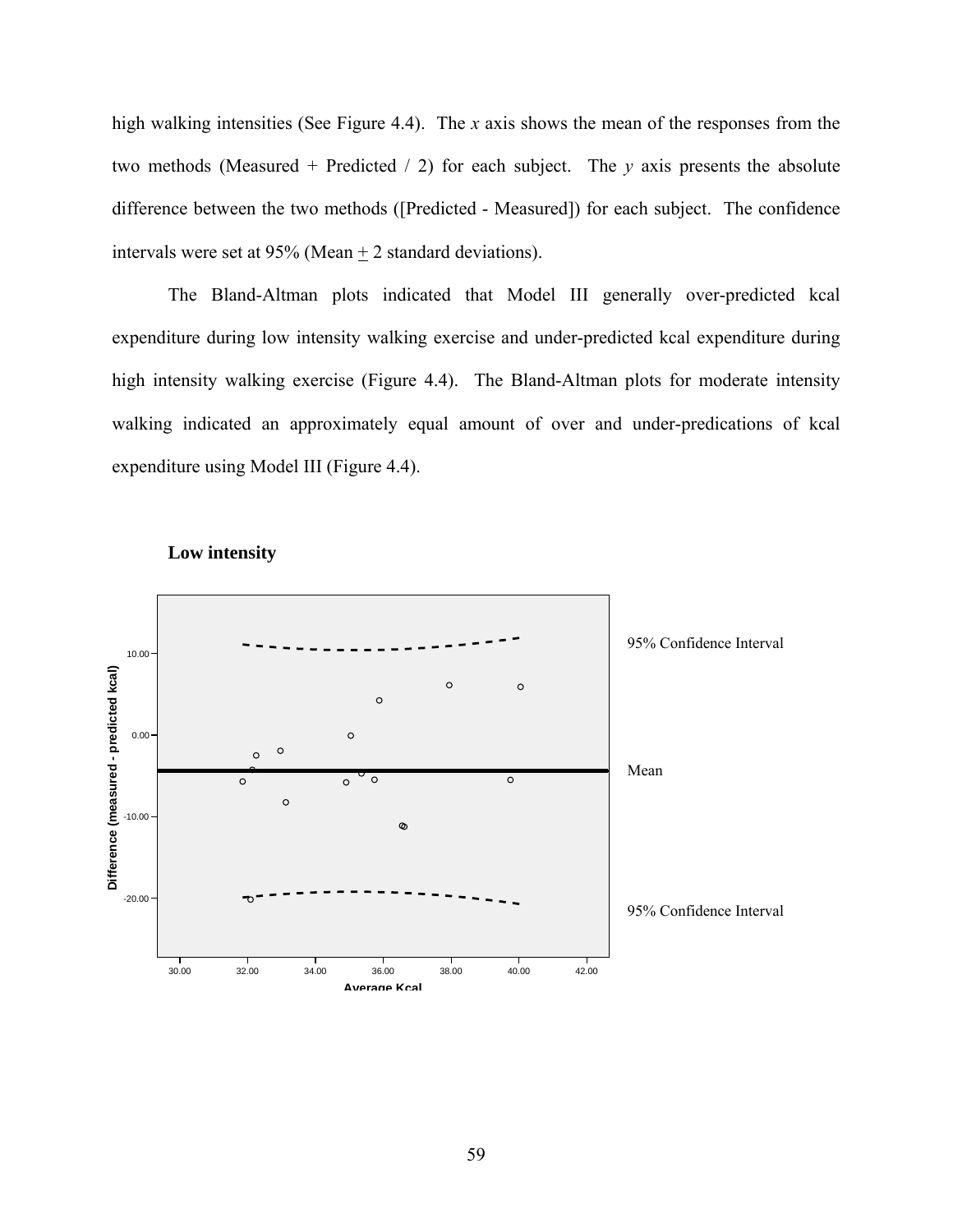





**Figure 4.4 Bland-Altman plots depicting level of agreement between measured and predicted kilocalorie (kcal) expenditure during low, moderate, and high walking intensities**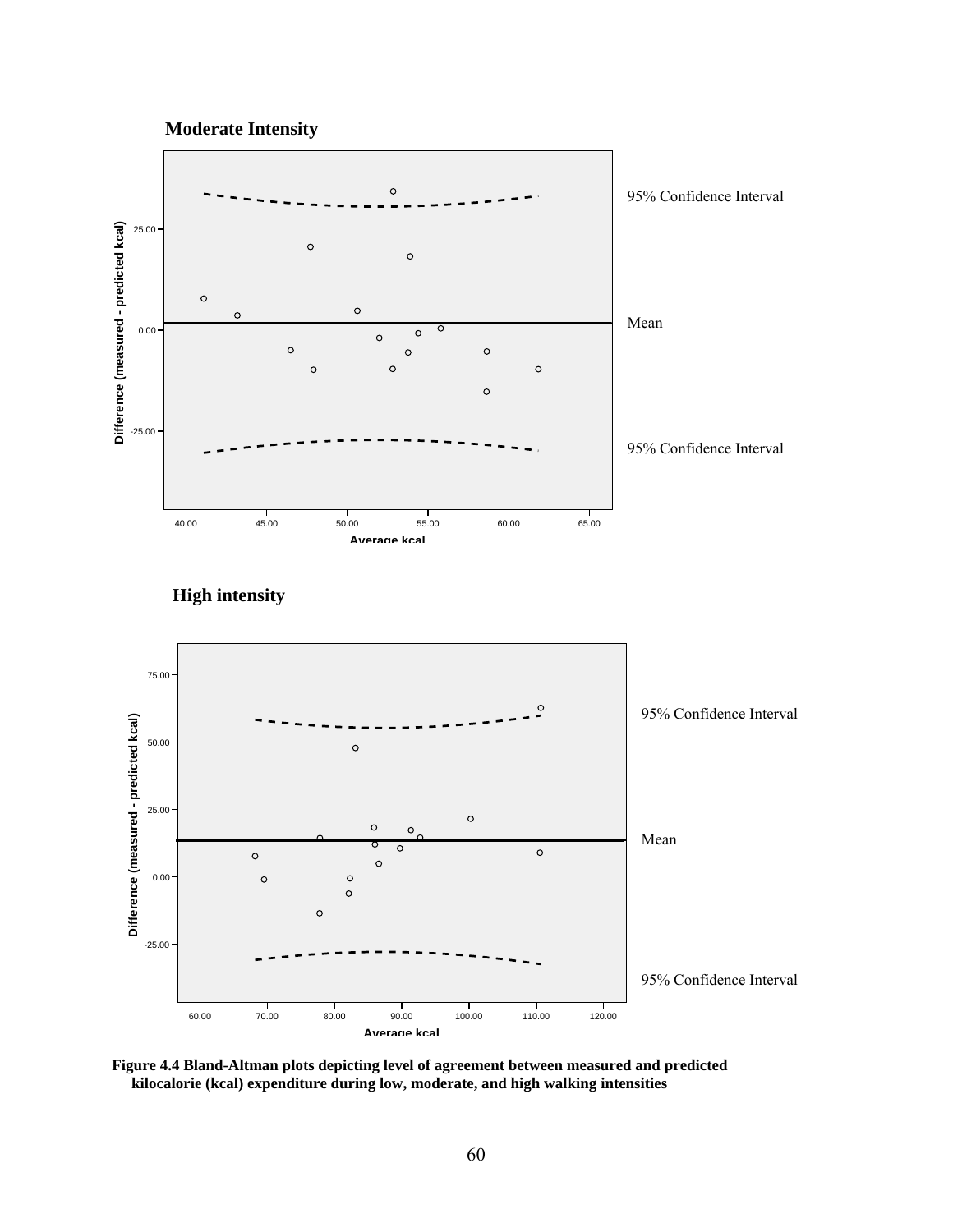# **4.5 PHASE II: SENSEWEAR PRO ARMBAND™ VERSUS MEASURED AND PAI PREDICTED KCAL**

Kcal expenditure was estimated by the SenseWear Pro Armband™ for the low, moderate, and high intensity exercise conditions. Multiple regression analysis revealed a strong, positive relation between estimated Armband kcal expenditure and measured kcal expenditure ( $r = 0.83$ ;  $p < 0.01$ ) using repeated measures data across the three walking intensities. Multiple regression analysis also indicted a strong, positive relation between estimated Armband kcal expenditure and PAI predicted kcal expenditure  $(r = 0.71; p = 0.01)$  (Figure 4.5).



**Figure 4.5 Relation between (A) estimated Armband kilocalorie (kcal) expenditure and measured kcal expenditure and (B) estimated Armband kcal expenditure and PAI predicted kcal expenditure. \****p* **< 0.05** 

A two-factor (Intensity: low, moderate, high x Method: Armband and measured) ANOVA was performed for kcal expenditure. The means + SD for these data are presented in Table 4.4. The ANOVA indicated significant main effects for intensity  $(F_{2,28} = 289.83, p < 0.01)$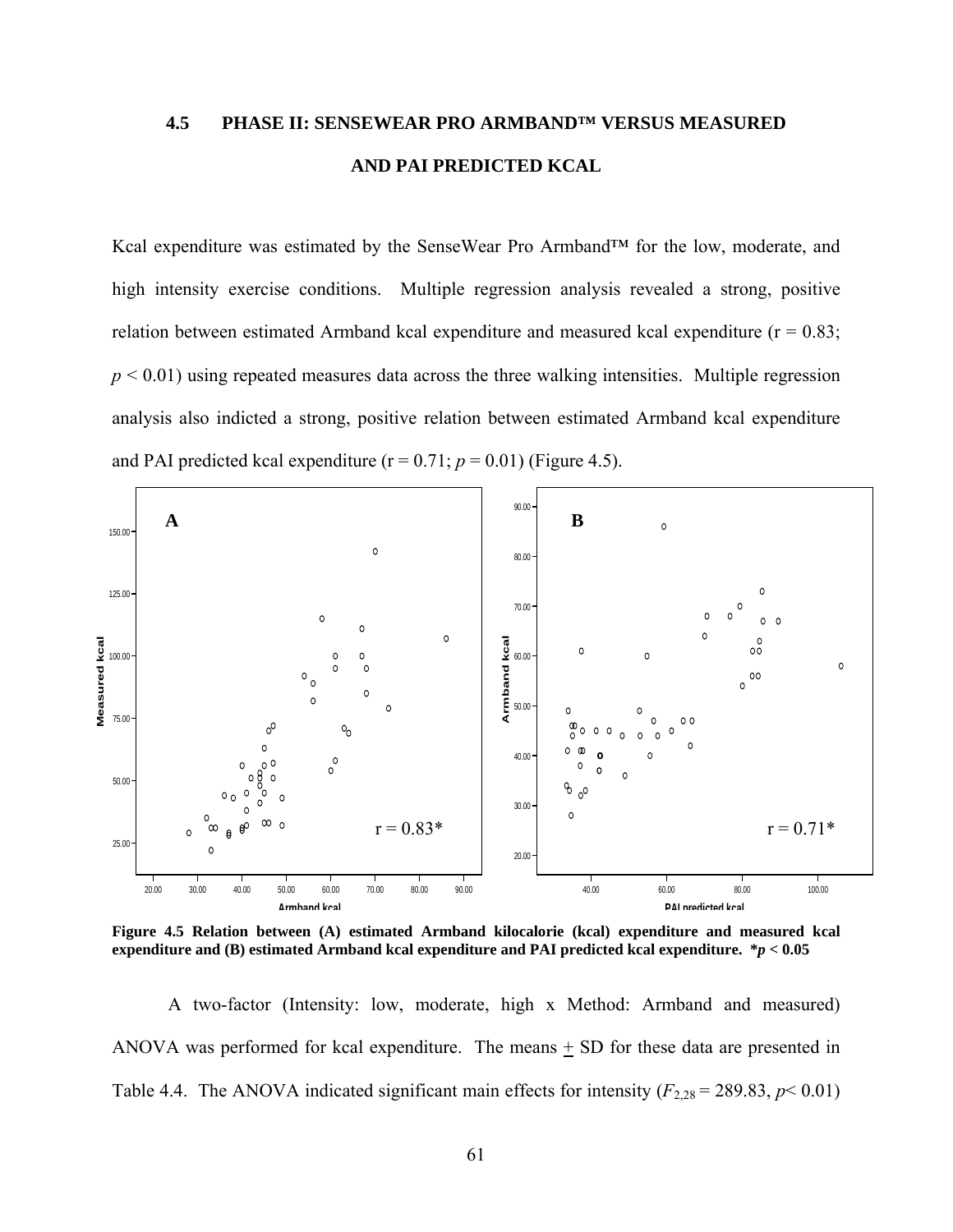and method ( $F_{1,14} = 18.85$ ,  $p < 0.01$ ). The Intensity x Method interaction effect ( $F_{2,28} = 45.71$ ,  $p$  $<$  0.01) was also significant for kcal expenditure. Mauchly's tests of sphericity for repeated measures of Intensity within Method were not significant. The *post hoc* analysis of the intensity main effect indicated that kcal expenditure increased from low to moderate to high walking intensities when measured by both indirect calorimetry and the Armband. *Post hoc* analysis of the Intensity x Method interaction indicated that (a) kcal expenditure was significantly higher for Armband than measured methods at low intensity and (b) kcal expenditure was significantly lower for Armband than measured methods at the moderate and high walking intensities (Table 4.4).

| Table 4.4 Mean $\pm$ SD for measured and Armband kcal expenditure across low,<br>moderate and high walking intensities. |                 |                        |                    |  |
|-------------------------------------------------------------------------------------------------------------------------|-----------------|------------------------|--------------------|--|
| <b>Method</b>                                                                                                           | Low (kcal)      | <b>Moderate (kcal)</b> | <b>High</b> (kcal) |  |
| Measured                                                                                                                | $32.38 + 5.08$  | $52.81 + 7.28$         | $94.00 + 18.96$    |  |
| <b>PAI</b> Predicted                                                                                                    | $37.34 + 3.32*$ | $51.12 + 7.28$         | $80.31 + 10.87*$   |  |
| Armband                                                                                                                 | $37.93 + 5.20*$ | $46.67 + 6.08*$        | $64.80 + 8.12*$    |  |

\* Indicates a significant difference (p<0.05) from measured kcal expenditure using indirect calorimetry.

A two-factor (Intensity: low, moderate, high x Method: Armband and PAI) ANOVA was performed for kcal data derived from Phase II subjects. The means  $\pm$  SD for these data are presented in Table 4.4. The ANOVA indicated significant main effects for Intensity ( $F_{2,30}$  = 92.85,  $p < 0.01$ ) and Method ( $F_{1,15} = 12.29$ ,  $p = 0.01$ ). The Intensity x Method interaction effect  $(F_{2,30} = 231.41, p < 0.01)$  was also significant for kcal expenditure. Mauchly's tests of sphericity for repeated measures of Intensity within Method were not significant. The *post hoc* analysis indicated that (a) kcal expenditure increased from low to moderate to high walking intensities when measured by both the PAI and Armband and (b) kcal expenditure did not differ between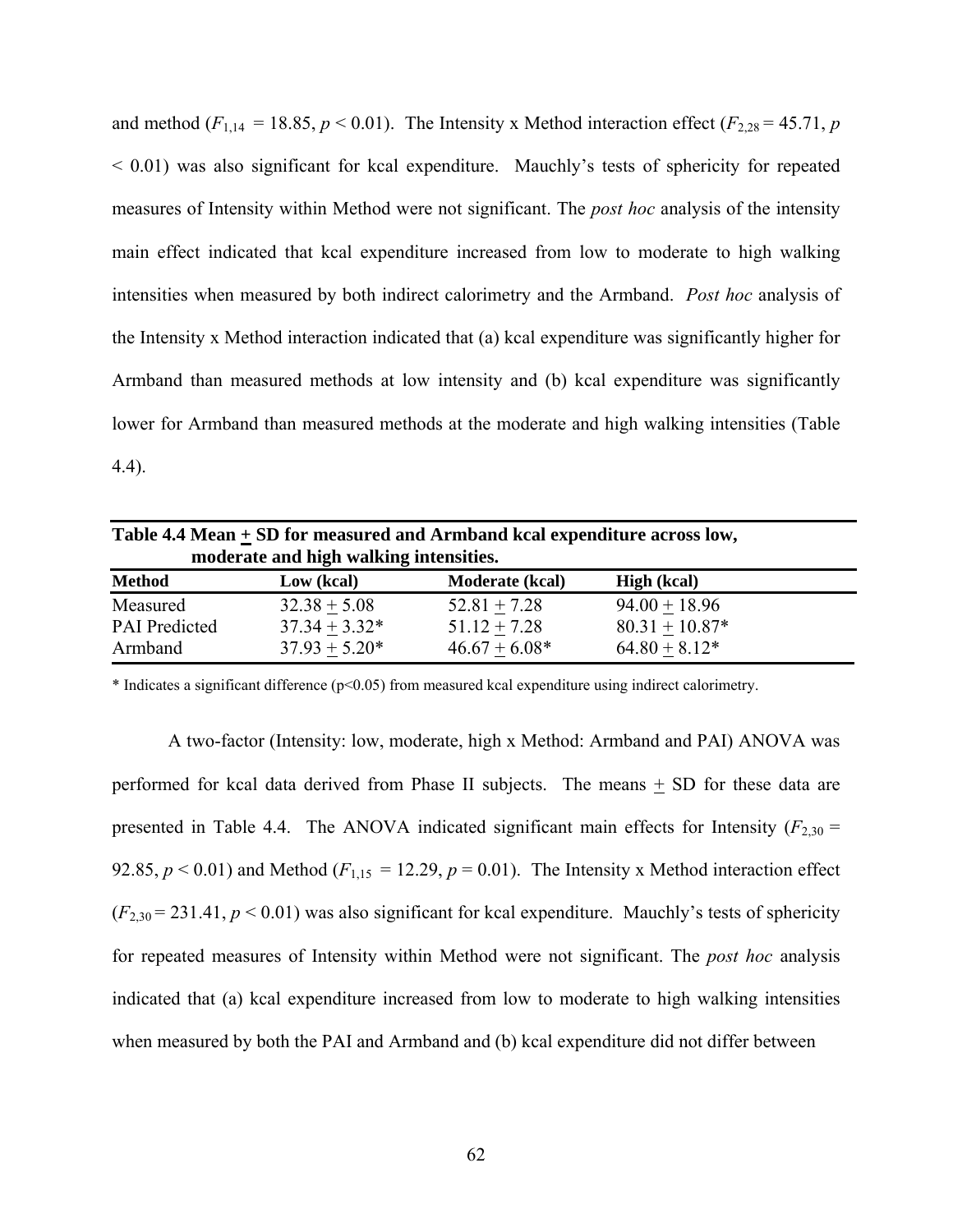Armband and PAI methods at the low and moderate intensities but was significantly lower for Armband than PAI at the high walking intensity (Armband 64.80 + 8.13 kcal; PAI 80.03 + 11.19 kcal;  $p < 0.01$ ) (Table 4.4).

## **4.6 SUMMARY OF RESULTS**

In Phase I, concurrent validation of the PAI was established using  $VO<sub>2</sub>$  and HR as the criterion variables. Multiple regression analyses revealed a strong, positive relation between PAI score and  $VO<sub>2</sub>$  (r = 0.92) and HR (r = 0.84) when data from all three walking intensities were entered into the prediction equations. Data derived from Phase I were then used to develop a statistical model to estimate kcal expenditure using the PAI score as the predictor variable. This regression equation (Model III) estimated kcal expenditure for a 10 minute bout of treadmill walking using PAI scores from Phase I subjects. The model to predict kcal expenditure from PAI score was:

#### **Model III.**

Predicted kcal = 
$$
28.056 + 0.006
$$
 (PAI score)  $p < 0.05$ ,  $SEE = 17.34$ ,  $r = 0.80$ ,  $r^2 = 0.64$ 

Phase II validated the use of Model III to predict kcal from PAI scores. Using Model III, kcal expenditure was predicted for individual subjects and regressed against the corresponding measured kcal values using data for the three walking intensities. Walking kcal expenditure predicted by Model III was highly correlated with measured kcal expenditure  $(r = 0.85)$ . Armband predicted kcal expenditure also evidenced a strong, positive correlation with measured kcal expenditure  $(r = 0.83)$  when calculated across the three walking intensities. The kcal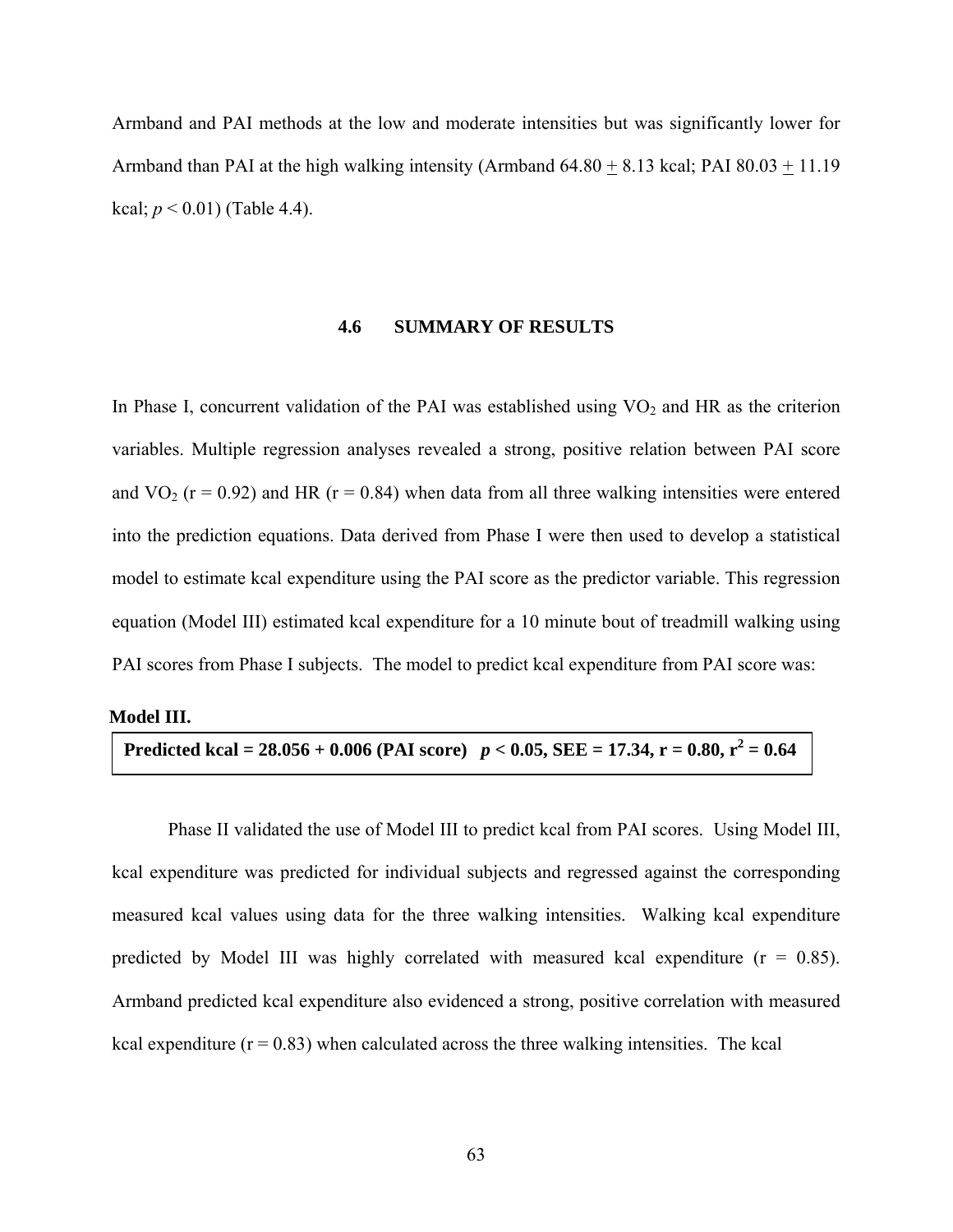expenditure derived from the SenseWear Pro Armband™ was signficantly higher than that measured by indirect calorimetry for the low walking intensity and lower than that measured by indirect calorimetry for the moderate and high walking intensities.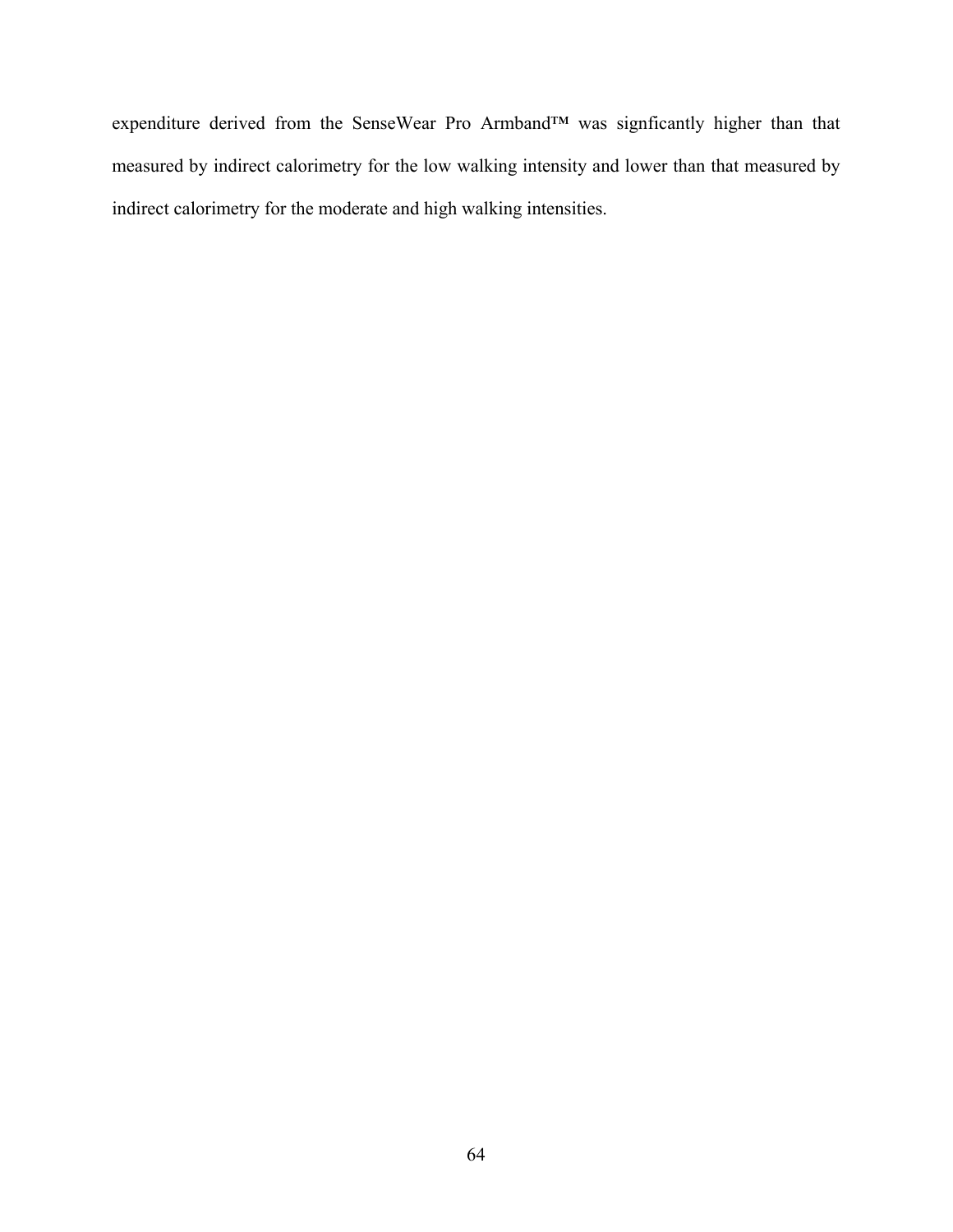#### **5.0 DISCUSSION**

The primary purposes of this investigation were to examine the validity of the Physical Activity Index (PAI) as, (a) a measure of total activity load (i.e. volume of exercise x intensity of exercise) and (b) as an estimate of total kcal expenditure during submaximal treadmill walking. A secondary purpose was to compare estimated kcal expenditure determined by the PAI prediction model to the estimated kcal expenditure determined by the SenseWear Pro Armband™.

# **5.1 PHASE I: CONCURRENT VALIDATION AND MODEL DEVELOPMENT**

The purpose of Phase I of the investigation was to establish concurrent validity of the PAI for young, adult females performing treadmill walking that varied from low to high intensities. The PAI was calculated as the product of RPE and pedometer step count for each of three, 10 minute bouts of treadmill walking. Concurrent validity was established by determining the relation between PAI score and both  $VO<sub>2</sub>$  and HR for the three treadmill walking intensities. It was expected that as  $VO<sub>2</sub>$  and HR increased, so too would the PAI score. Concurrent validity of the PAI was evidenced by strong, positive correlations for both the VO<sub>2</sub> ( $r = 0.92$ ) and HR ( $r = 0.84$ ) criterion variables. Therefore, as the aerobic metabolic and circulatory demands of treadmill walking increased, so too did the PAI. These findings provided physiological validity evidence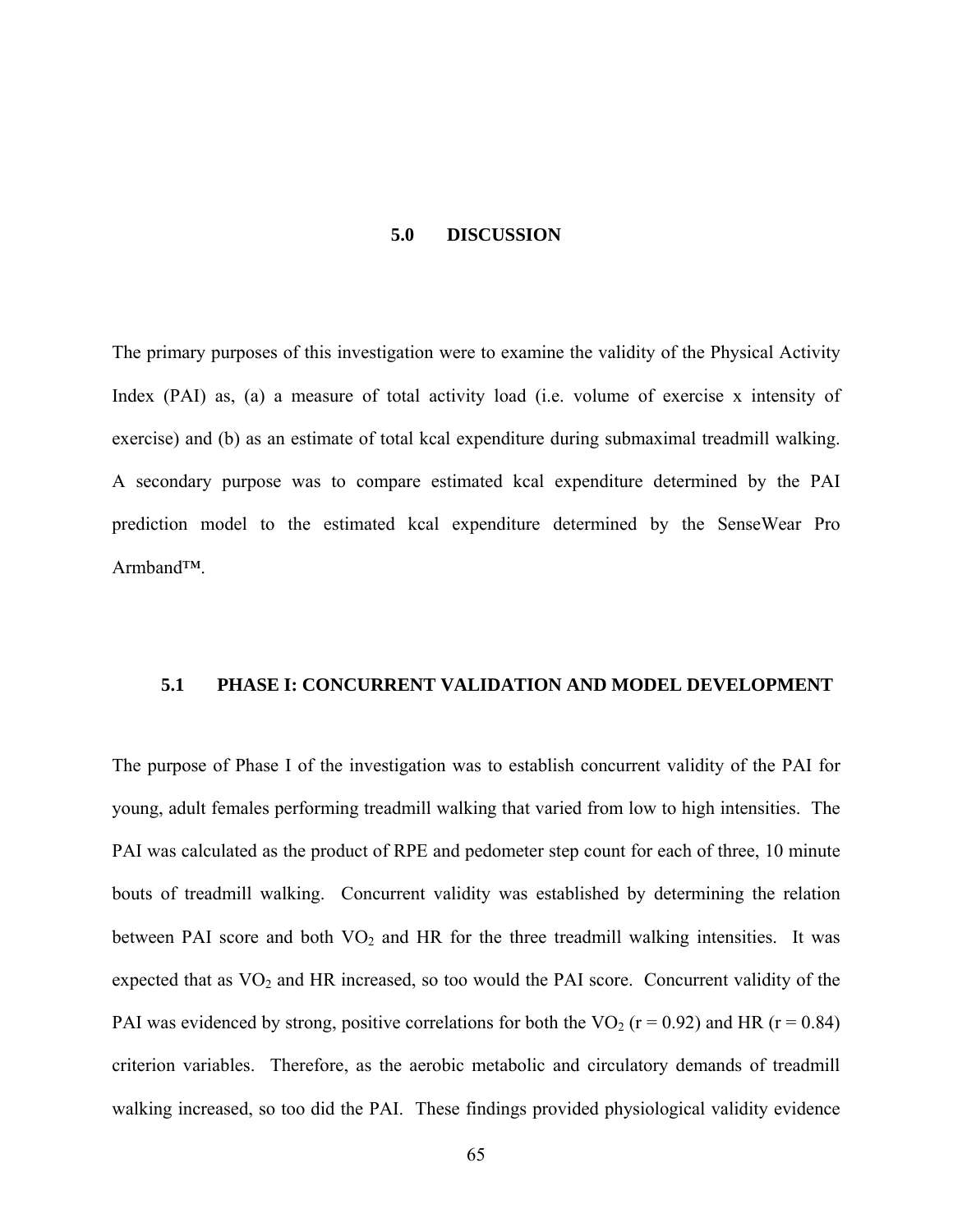for the PAI as a measure of the total activity load (i.e. volume x intensity) for treadmill walking speeds that varied from low to high intensities.

Data derived from Phase I were also used to develop a statistical model to estimate kcal expenditure using the PAI score as the predictor variable. This regression equation (Model III; Chapter IV) estimated kcal expenditure for a 10 minute bout of treadmill walking using PAI scores from Phase I subjects.

### **Model III:**

| Predicted kcal = $28.056 + 0.006$ (PAI score) | $p < 0.05$ , SEE = 17.34, r = 0.80, r <sup>2</sup> = 0.64 |
|-----------------------------------------------|-----------------------------------------------------------|
|-----------------------------------------------|-----------------------------------------------------------|

The model demonstrated a positive and statistically significant correlation  $(r = 0.80)$ between PAI and kcal expenditure across treadmill walking intensities. The model explained 64% of the variance in kcal expenditure for treadmill walking at low, moderate, and high intensities.

# **5.2 PHASE II: MODEL VALIDATION**

The purpose of Phase II of the investigation was to validate kcal prediction using Model III in an independent sample of young adult women. The individual PAI scores from Phase II subjects were entered into Model III to predict kcal expenditure. It was hypothesized that Model III would explain statistically significant amounts of variance in kcal expenditure for treadmill walking. To determine the accuracy of Model III, predicted kcal expenditure (i.e. from Model III) was regressed against corresponding kcal expenditure actually measured using indirect calorimetry (Model IV) for the 16 subjects in Phase II. The regression analysis (Model IV) revealed a strong, positive correlation  $(r = 0.85)$  between measured kcal expenditure and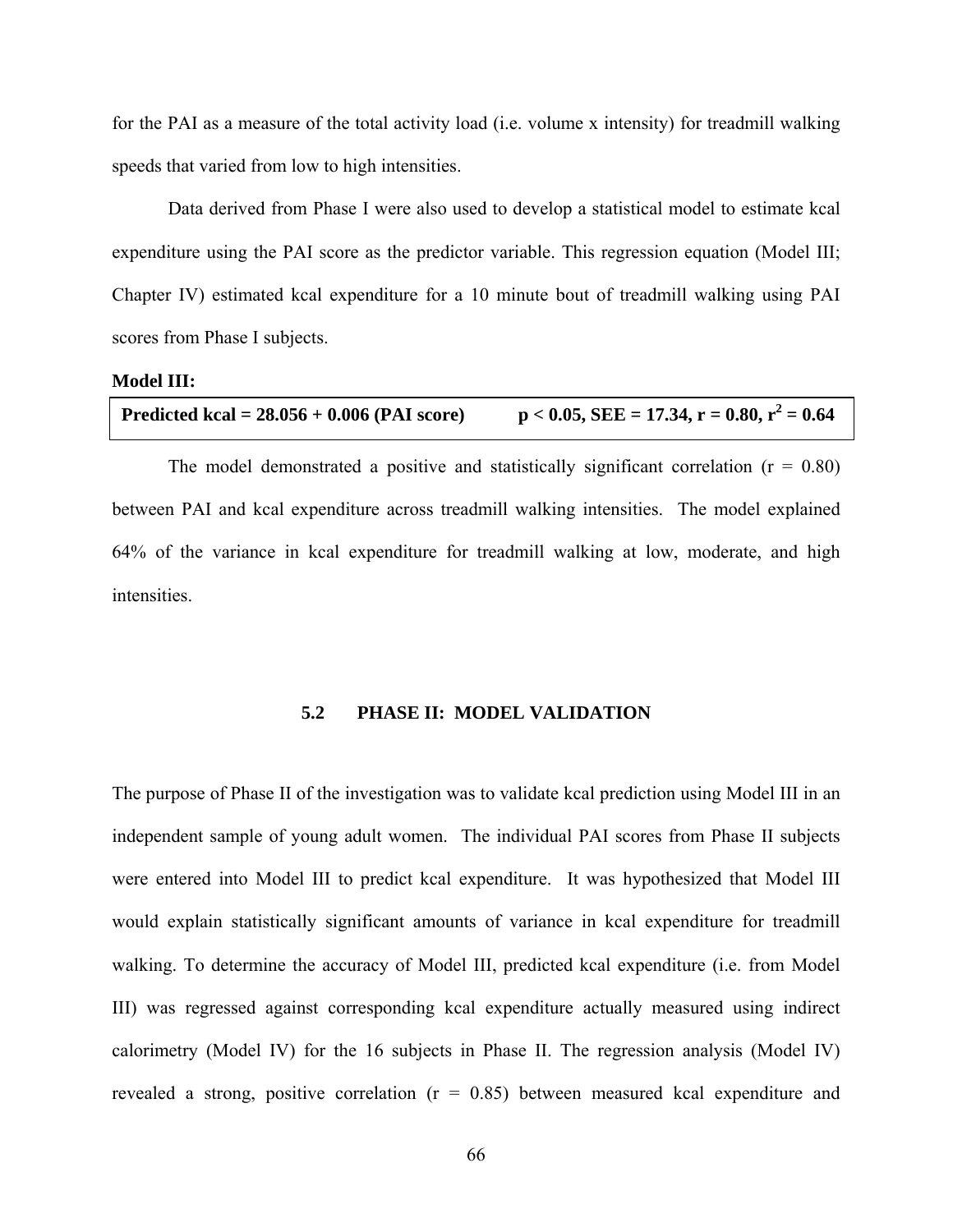predicted kcal expenditure from Model III. The findings are generally consistent with those from a preliminary investigation that demonstrated a positive relation between PAI scores and measured kcal expenditure ( $r = 0.69$ ) for selected walking and running treadmill speeds (Weary et al., 2006).

Bland-Altman plots were used to depict the level of agreement between measured and predicted kcal expenditure during low, moderate, and high walking intensities. The Bland-Altman plots indicated that Model III generally over-predicted kcal expenditure during low intensity walking and under-predicted kcal expenditure during high intensity walking. The plots for moderate intensity walking indicated an equal amount of over and under-predications of kcal expenditure using Model III. These results support the hypothesis that the PAI could be used to predict kcal expenditure for young women performing varying treadmill walking intensities. In summary, Model III was found to provide an accurate estimate of energy expenditure during treadmill walking at a moderate intensity. Prediction variability was somewhat greater at the lower and higher walking intensities.

Model III was calculated using combined data for the three walking intensities. Recognizing a tendency for such data to "regress to the mean", the Model was more reflective of kcal expenditure at the moderate intensity than at the extremes of the intensity range studied. Although Model III was not as accurate at the low and high intensities, the findings indicated that the PAI provides a single valid measure to predict kcal expenditure over a range of walking intensities normally encountered in every day activities. These findings point to ecological application of the PAI for both health-fitness programming and public health assessment.

Energy expenditure derived from the PAI may have been over- and under-predicted at the low and high intensities respectively, due to limitations of the pedometer in detecting inter and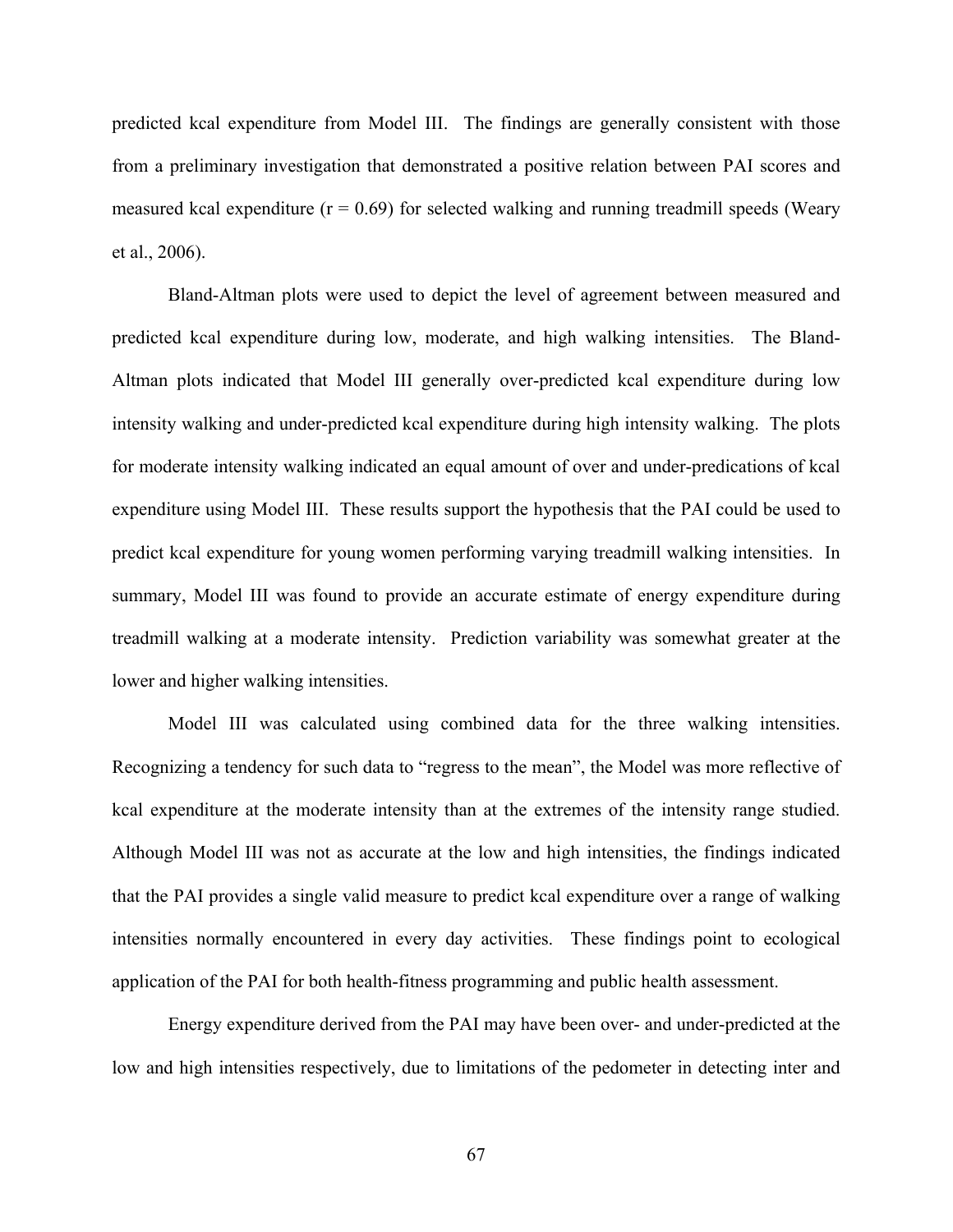intra-individual differences in gait cycles and stride length. Previous investigations have indicated that walking speed may have an effect on the accuracy of pedometer counts, distance covered, and predicted kcal expenditure. Crouter et al. (2003) found that pedometers were less accurate in measuring step counts at slower speeds (54 m/min) than at faster speeds (80 m/min). This inaccuracy of waist-mounted pedometers was due to less vertical acceleration of the waist at slow walking speeds (Crouter, 2003). For similar reasons, Crouter et al. suggests that electronic pedometers underestimate kcal expenditure during lifestyle activity such as gardening and housework (Crouter et al., 2003).

Step counts derived from pedometers generally evidence only moderate accuracy in estimating kcal expenditure during locomotor activity (Tudor-Locke, 2002). Thus, the current investigation employed an index that combined pedometer step counts with a perceptual measure of relative exercise intensity (i.e. RPE). It was expected that the calculated PAI would accurately predict kcal expenditure during treadmill walking when examined for young adult women. This was the case. The PAI computed as the product of pedometer step count and RPE provided a more accurate estimate of kcal expenditure  $(r = 0.85)$  than reported previously for pedometer step count alone  $(r = 0.68; \text{ Tudor-Locke}, 2002)$ .

# **5.2.1 Phase II – Armband Validation**

In Phase II of the investigation, it was hypothesized that kcal expenditure estimated by the SenseWear Pro Armand<sup>™</sup> would significantly correlate with measured and PAI predicted kcal expenditure. Armband predicted kcal expenditure evidenced strong, positive correlation with measured kcal expenditure ( $r = 0.83$ ) and PAI predicted kcal expenditure ( $r = 0.71$ ) using pooled data from the three walking intensities. These results supported the hypothesis that there would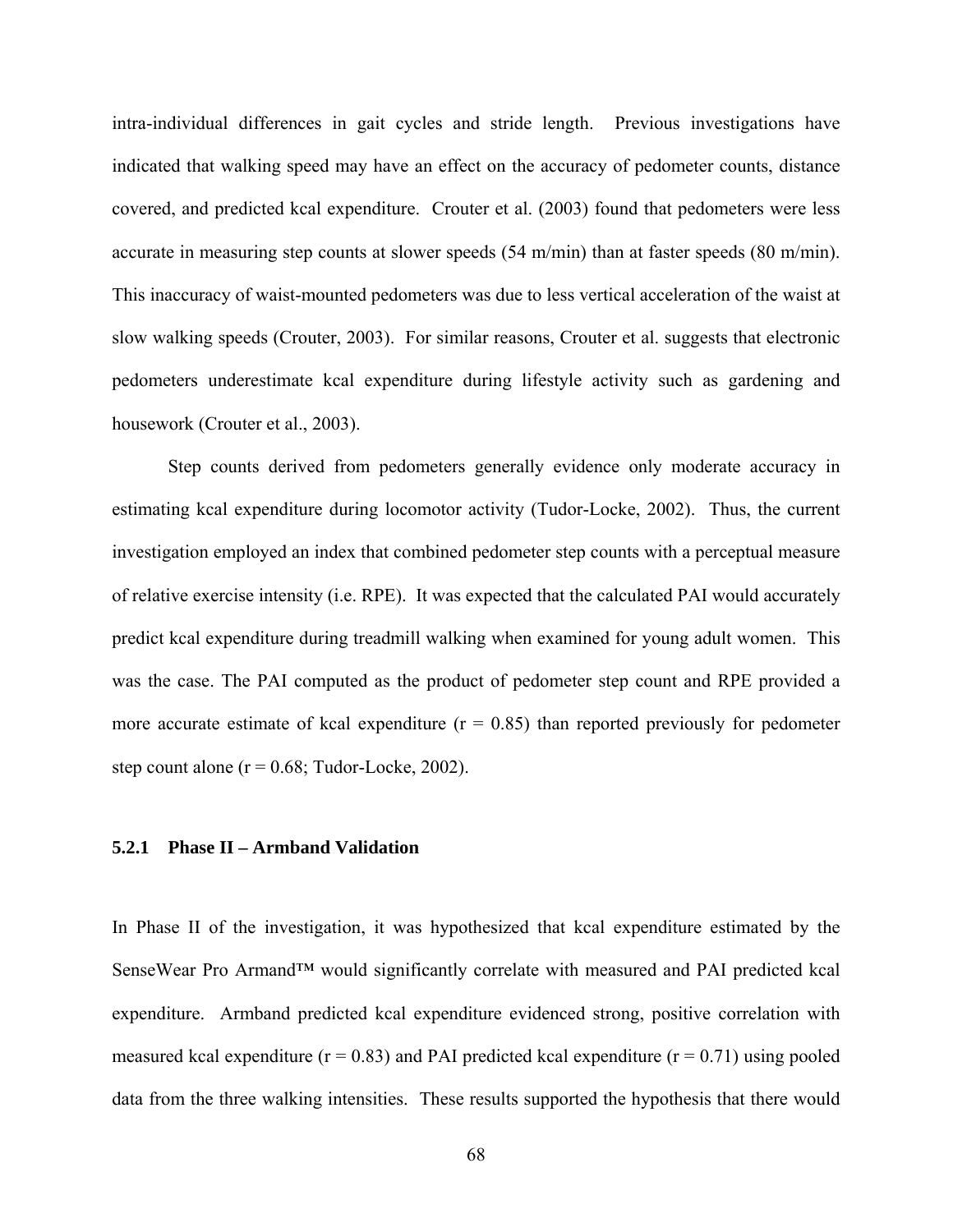be a strong, positive correlation between kcal expenditure estimated by the SenseWear Pro Armband™ and both measured kcal expenditure and PAI predicted kcal expenditure. However, the ANOVA indicated that the SenseWear Pro Armband™ was slightly less accurate in predicting kcal expenditure than the PAI (i.e. Model III) for low, moderate, and high walking intensities.

# **5.3 COMPONENTS OF THE PAI**

## **5.3.1 Pedometer Step Count**

Pedometers provide a measure of the volume of physical activity for such ambulatory modes as walking and climbing stairs (Tudor-Locke et al., 2002). Tudor-Locke et al. (2002) reviewed twenty five published articles in which pedometers were compared to other methods of physical activity monitoring. Modest to high correlations were found between pedometer step counts and accelerometer step counts ( $r = 0.86$ ), physical activity observation ( $r = 0.82$ ), energy expenditure  $(r = 0.68)$ , and self report questionnaires  $(r = 0.33)$ .

Studies have shown that pedometers are most accurate at measuring steps taken (Bassett et al, 1996; Hendelman, Miller, Baggett, Debold, and Freedson, 2000), less accurate at estimating distance traveled (Bassett et al., 1996; Hendelman et al., 2000) and even less accurate at estimating kcal expenditure (Bassett et al., 2000). In addition, walking speed may have an effect on the accuracy of pedometers to measure step counts and distance covered, and to estimate kcal expenditure (Crouter et al., 2003).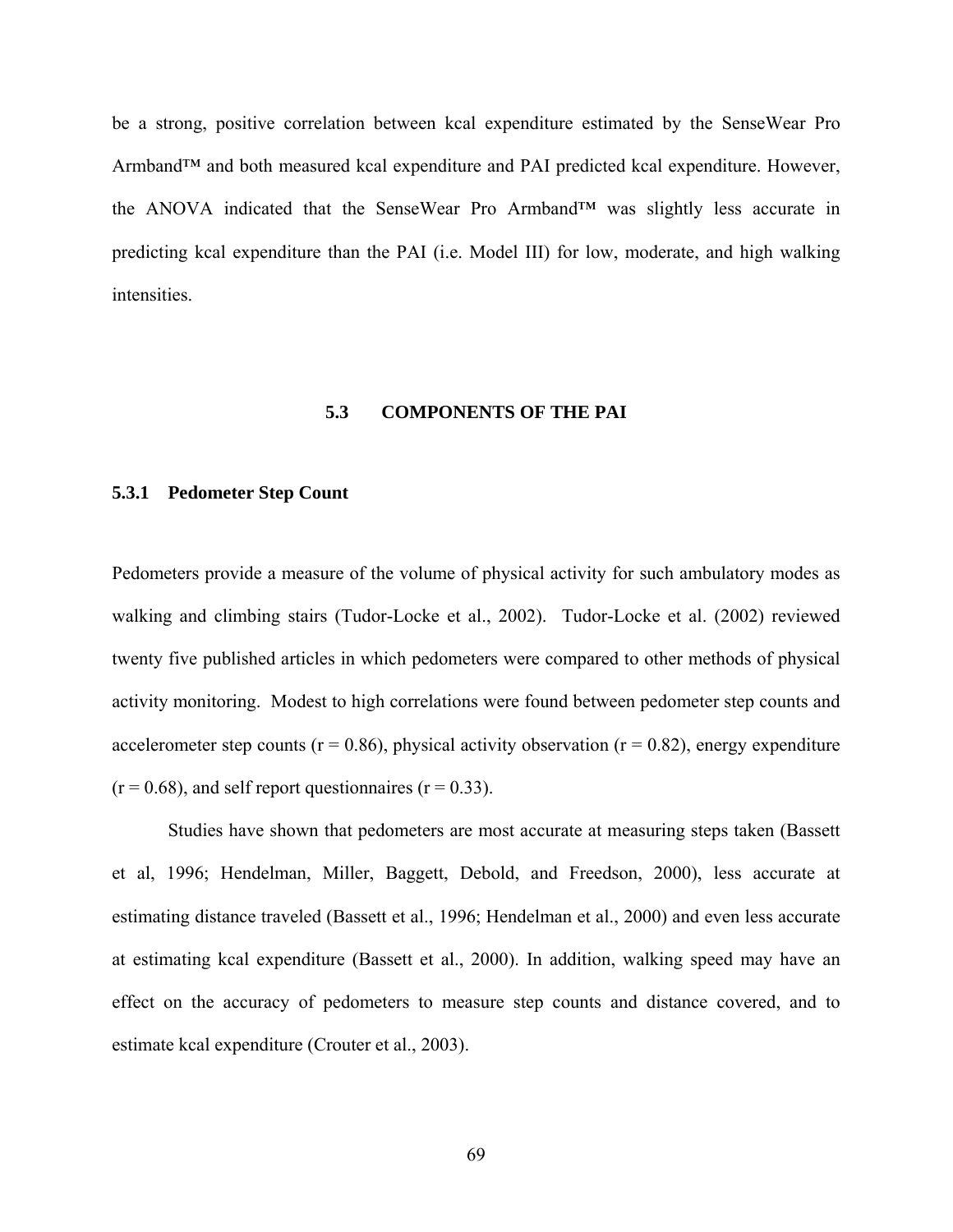Pedometers are comparatively less accurate at estimating kcal expenditure because they do not record velocity or intensity of movement. This restricts their use to measuring total accumulated steps/day for a given locomotor mode (President's Challenge Report, 2006). Although pedometers can be useful tools in promoting physical activity participation, they do not account for differences in exercise intensity and thus, do not accurately estimate kcal expenditure of locomotor activities. Because pedometers do not account for intra- and inter-individual differences in exercise intensity, it was proposed presently that the pedometer step count system be modified to include a measure of relative intensity. As such, the present investigation combined pedometer step counts with RPE to provide a more accurate measure of total activity load and associated kcal expenditure. The high correlations between PAI score and both aerobic metabolic and circulatory responses to variations in walking intensities supported the validity of this new procedure.

# **5.3.2 Ratings of Perceived Exertion**

Ratings of perceived exertion (RPE) are indicators of the physical strain and associated subjective fatigue and discomfort experienced during dynamic and resistance exercise (Robertson, 2004). Borg's work in the late 1950's and early 1960's demonstrated a consistent positive relation between HR,  $VO<sub>2</sub>$  and RPE during load incremented protocols involving various modes of aerobic exercise. During dynamic exercise, the correlation between  $VO<sub>2</sub>$  and RPE ranges from  $r = 0.76$  to  $r = 0.97$  (Robertson, 2004; Noble, 1996).

Increases in  $VO<sub>2</sub>$  during most forms of aerobic exercise are associated with a corresponding increase in RPE (Robertson, 2004). Low intensity aerobic exercise results in a lower  $VO<sub>2</sub>$  with RPEs in the lower response zone (OMNI-RPE = 1 to 3). High intensity exercise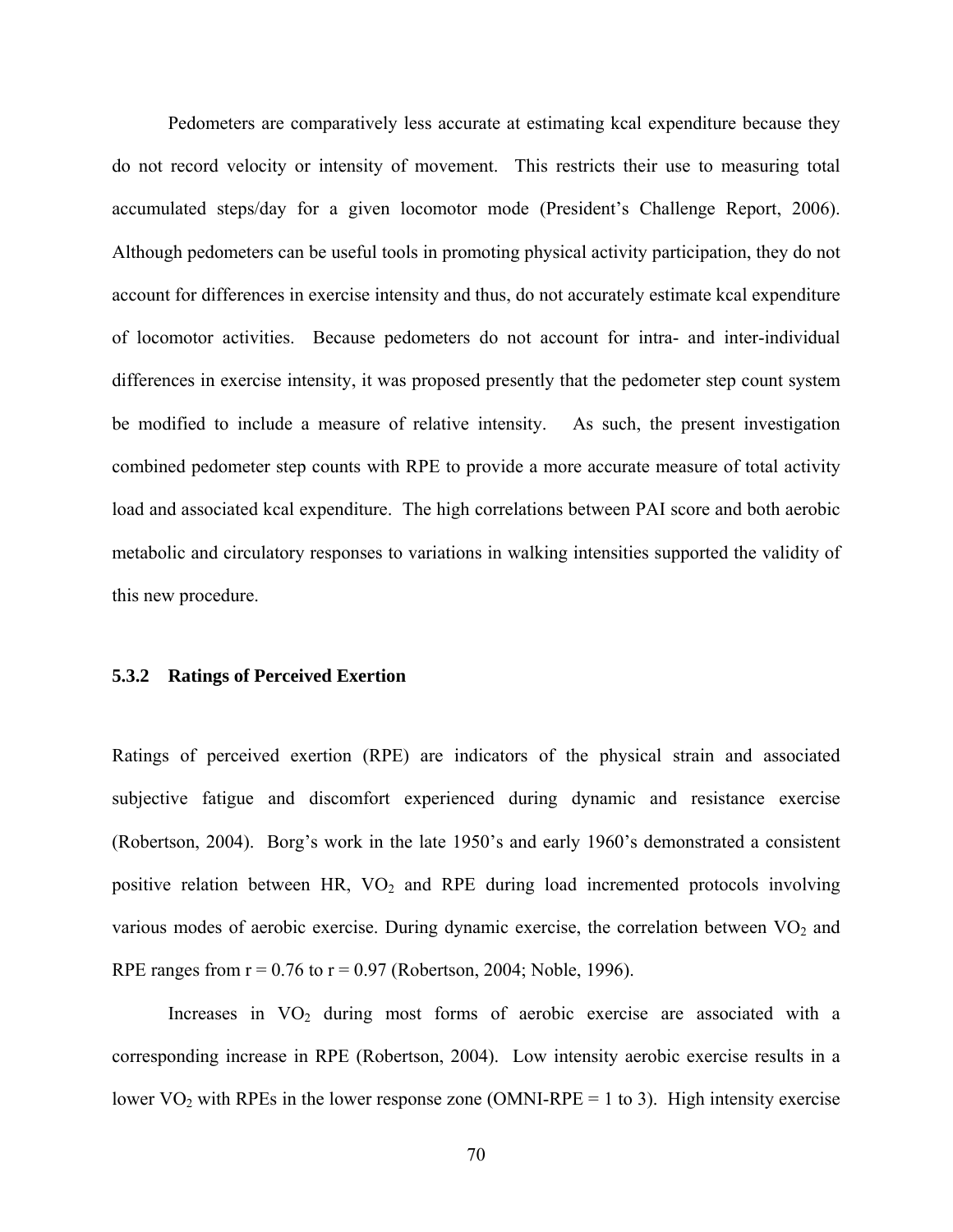results in a comparatively higher  $VO<sub>2</sub>$  with RPEs in the higher response zone (OMNI-RPE = 7/8 to 10). Numerous reports established that RPE and the percent of maximal oxygen uptake evidence a parallel and interdependent correspondence during dynamic exercise (Robertson et al., 2006). These findings support the basic premise of the present investigation that RPE provides a measure of the relative metabolic intensity of aerobic activities such as walking. As such, the present investigation employed RPE as a measure of relative exercise intensity when computing the PAI. The PAI score was then entered into a statistical model that estimated kcal expenditure for various walking intensities. It was concluded that such a psychophysiological tool allowed more precise estimations of kcal expenditure during treadmill walking with application to young adult women who were recreationally active.

# **5.3.3 Physical Activity Index**

To more accurately estimate kcal expenditure, the current investigation proposed multiplying pedometer step count x RPE to calculate a PAI score. This PAI score was then used to develop a model to predict kcal expenditure using pooled data from three separate walking intensities. Previous research in the Center for Exercise and Health-Fitness Research indicated that these three walking intensities approximated 30%, 55%, and 80% of  $VO<sub>2max</sub>$  for female subjects having age, physical, and exercise characteristics similar to those that participated in the present investigation (Weary et al., 2006). Weary et al. employed these relative metabolic rates because they elicited significant physiological and perceptual differences between walking intensities (Weary et al., 2006). In the present investigation, the oxygen consumption was 28% of VO<sub>2</sub>max at low intensity, 67% at moderate, and 88% at the high walking intensity. It would be expected that most daily activities involving walking fall within this relative metabolic range. As such,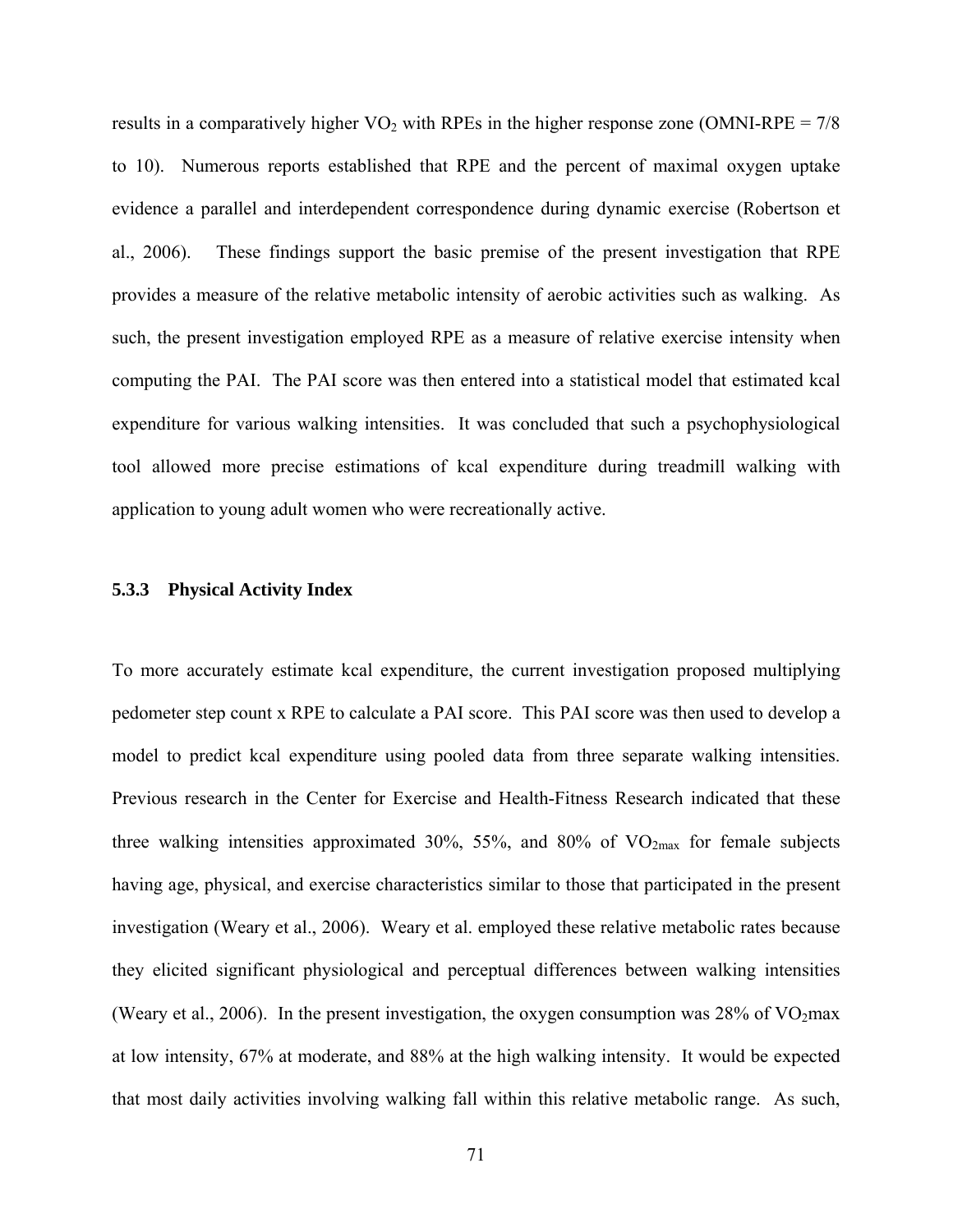the PAI provided a practical and inexpensive means to estimate kcal expenditure during walking exercise at metabolic rates that ranged from comparatively low to high levels.

# **5.4 CURRENT KCAL PREDICTION MODELS**

Equations to estimate kcal expenditure have been created using pedometer step counts, accelerometer values, and RPE as predictor variables. It was hypothesized presently that an index calculated as the product of step count and RPE would provide a comparatively more accurate estimate of kcal expenditure during treadmill walking at varying intensities. The strong, positive correlation between PAI scores and measured kcal expenditure for Model III ( $r = 0.80$ ) supported this expectation.

# **5.4.1 Pedometer kcal prediction models**

Tudor-Locke et al. (2002) reported a moderate relation ( $r = 0.68$ ) between pedometer estimated kcal expenditure and kcal expenditure measured via indirect calorimetery. Welk et al. (2000) found moderate correlations between Digi-Walker pedometer step counts and measured kcal expenditure when data were analyzed for thirty-one adults. It was concluded that pedometers provide a useful indicator of daily step counts, however variability in exercise intensity and movement patterns make it difficult to establish step count guidelines that correspond with public health guidelines regarding the energy expenditure of health-related physical activity (Welk et al., 2000).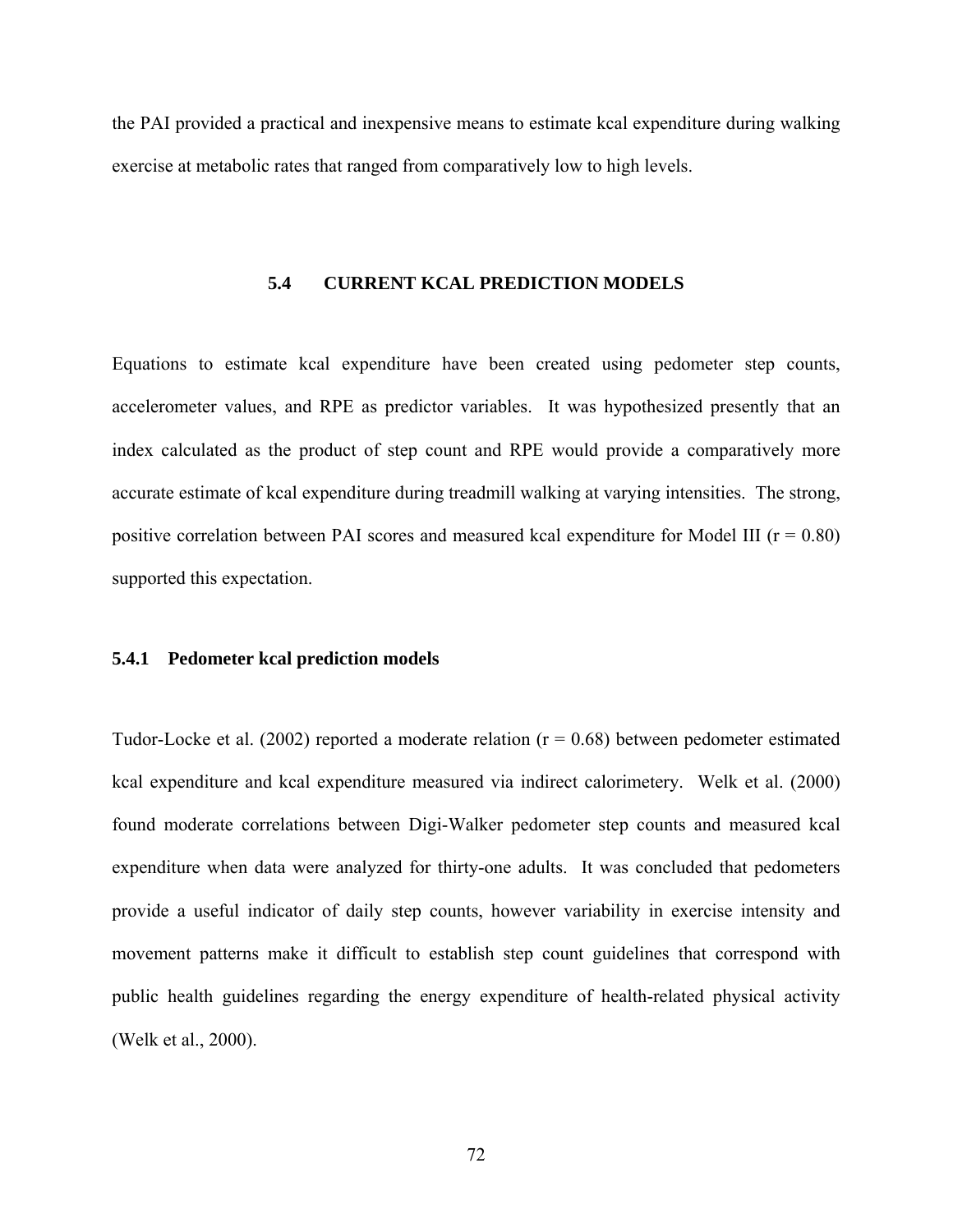In the present investigation, the PAI (i.e. Model III) provided an accurate estimate of kcal expenditure by accounting for both the volume of activity (i.e. step count) and the relative walking intensity (i.e. RPE). The current investigation found a strong, positive relation ( $r =$ 0.85) between PAI estimated kcal expenditure and measured kcal expenditure for an independent group of young adult women. This correlation is higher than the moderate relation ( $r = 0.68$ ) between pedometer estimated kcal expenditure and measured kcal expenditure reported by Tudor-Locke (2002). These findings indicate that an adaptation to the pedometer step count system that employs RPE provides a comparatively more accurate estimate of kcal expenditure during walking at low, moderate, and high intensities.

# **5.4.2 RPE based kcal prediction models**

Intensity is an important factor in estimating kcal expenditure of physical activity. Because RPE is related to the relative aerobic metabolic rate (Robertson, 2004), it has been used in both single and multivariate regression equations to estimate energy expenditure during various types of aerobic exercise. However, no known kcal prediction equation has been published that validates RPE as a primary predictor of kcal expenditure during walking at various intensities. As such, the present investigation combined RPE with pedometer step counts to more accurately predict kcal expenditure in young, adult women performing various walking intensities.

# **5.4.3 Accelerometer kcal prediction models**

Bassett et al. (2000) reported a low to moderate relation ( $r = 0.33$  to  $r = 0.62$ ) between kcal estimated by three models of the CSA accelerometer and kcal expenditure measured via indirect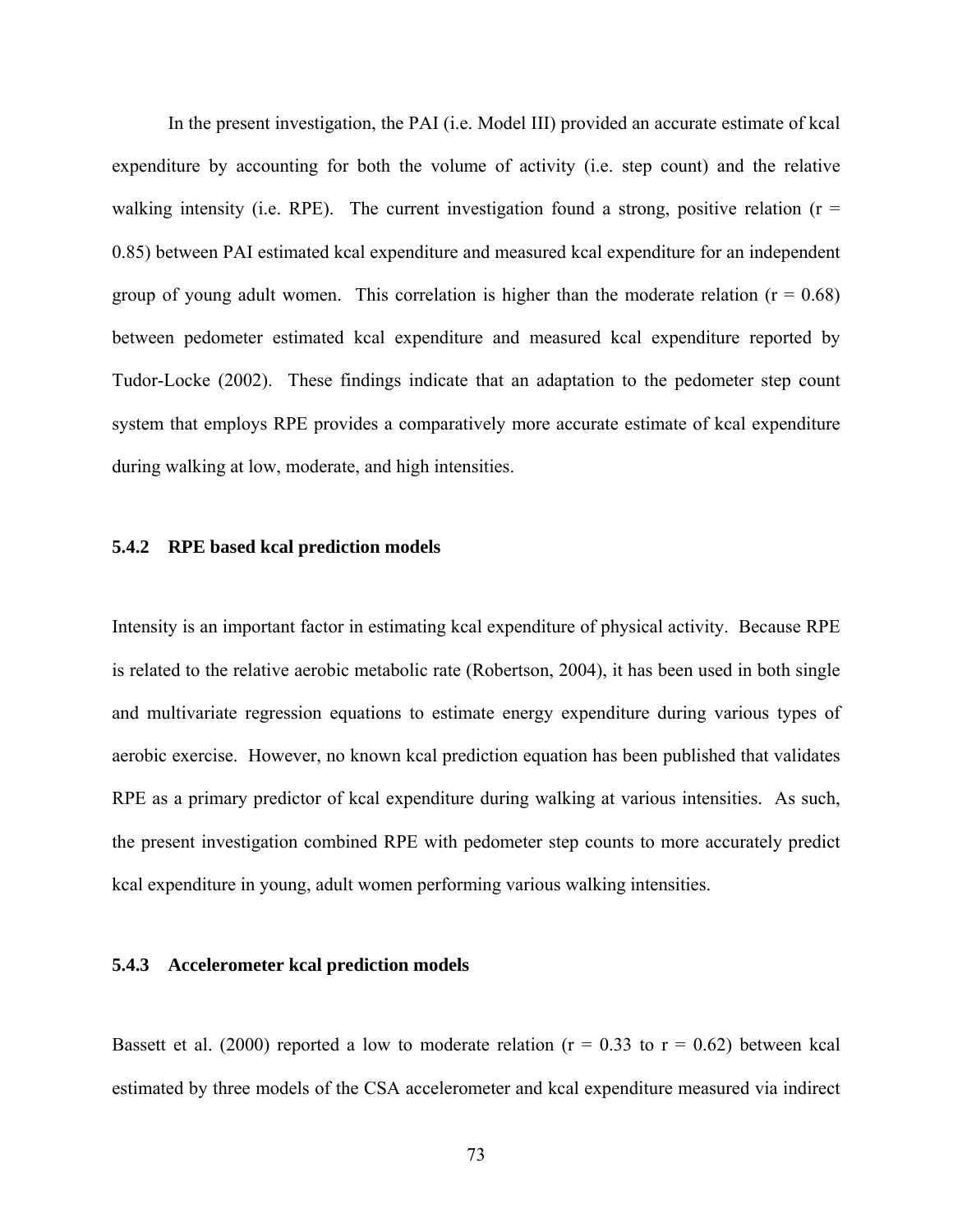calorimetery. In general, the accelerometers tended to overpredict kcal expenditure during most walking speeds (Bassett et al., 2000). However, accelerometers underpredicted the energy cost of many other activities such as lawn mowing and household sweeping (Bassett et al., 2000). It was speculated that this inaccuracy was because of an inability of a waist-positioned accelerometer to detect arm movements, thereby limiting measures of external work performed (Bassett et al., 2000). In addition, Crawford et al., (2004) examined the validity of the SenseWear Pro Armband<sup>™</sup> to assess energy expenditure during various modes of aerobic exercise. Crawford et al. (2004) reported that the Armband significantly underestimated kcal expenditure during low and moderate intensities of cycle and treadmill exercise in male and female adolescents.

The current investigation reported findings similar to those of Bassett et al. (2002) and Crawford et al. (2004). The pairwise comparisons indicated that the SenseWear Pro Armband™ was less accurate in predicting kcal expenditure than the PAI (Model III) for low, moderate, and high walking intensities. Previous investigations illustrate the limitations of using accelerometers such as the SenseWear Pro Armband™ to predict kcal expenditure in free-living environments (Crawford, 2004, Bassett, 2000, King 2004). Possible mechanisms underlying the over- and underestimation of energy expenditure by the Armband are complex but may include: the use of generalized exercise algorithms to predict all types of physical activity; the delay in body heat transfer to the skin; and the inability to account for variability in walking gait, lean body mass and fat mass. All of these factors impact the accuracy of the Armband to estimate kcal expenditure (Crawford, 2004; Bassett, 2000; King 2004).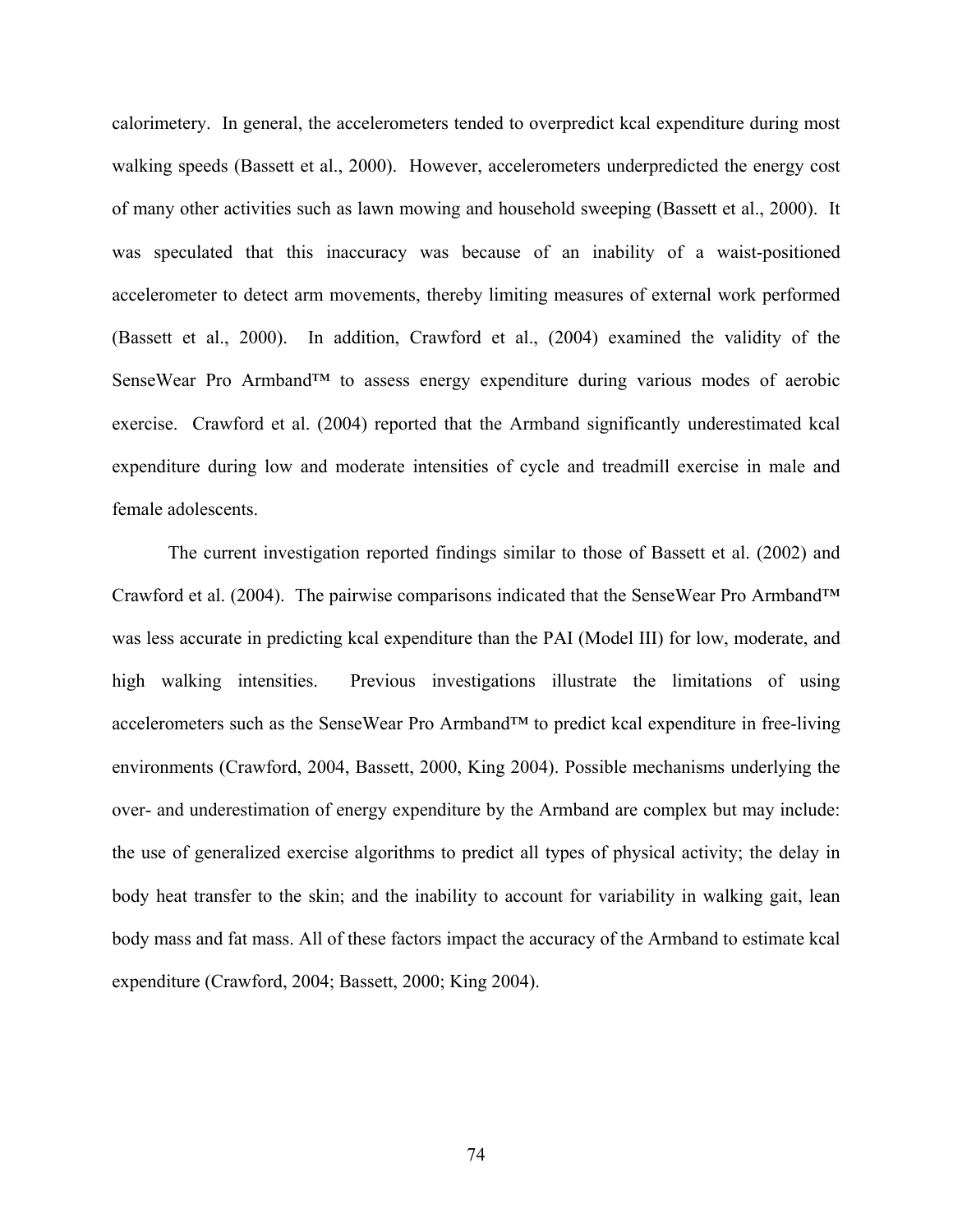# **5.4.4 PAI kcal prediction models**

Only one previous investigation has examined the validity of a kcal prediction equation using the PAI (Steps x RPE) (Weary et al., 2006). In this previous pilot investigation, a moderately strong positive relation was found between PAI score and measured kcal expenditure  $(r = 0.69)$  for selected walking and running treadmill speeds (Weary et al., 2006). Similarly, the current investigation demonstrated a strong positive relation  $(r = 0.85)$  between kcal expenditure predicted from the PAI score (Model III) and kcal expenditure measured via indirect calorimetry. This finding indicates that the PAI accurately predicts kcal expenditure for recreationally active young adult women during varying walking intensities.

The PAI method of predicting kcal expenditure evidenced a stronger relation ( $r = 0.85$ ) to measured kcal expenditure than has been reported previously for the pedometer method  $(r =$ 0.68; Tudor-Locke et al., 2002). These findings indicate that statistical models to estimate energy requirements of walking should take into consideration both volume and intensity of exercise. The PAI method of estimating kcal expenditure uses a multiplicative format consisting of a measure of activity volume (i.e. step count) and relative intensity (i.e. RPE). Because the calculated PAI represents the total work being performed (volume x intensity), it more accurately estimates kcal expenditure. Based on the present findings, this conclusion is generalizable to young adult women walking on a treadmill at varying intensities.

In addition to its accuracy, the PAI method of estimating kcal expenditure is inexpensive, unobtrusive and has low subject and investigator burden. These measurement attributes make the PAI an easily applicable public health tool that will assist the lay individual in estimating walking kcal expenditure.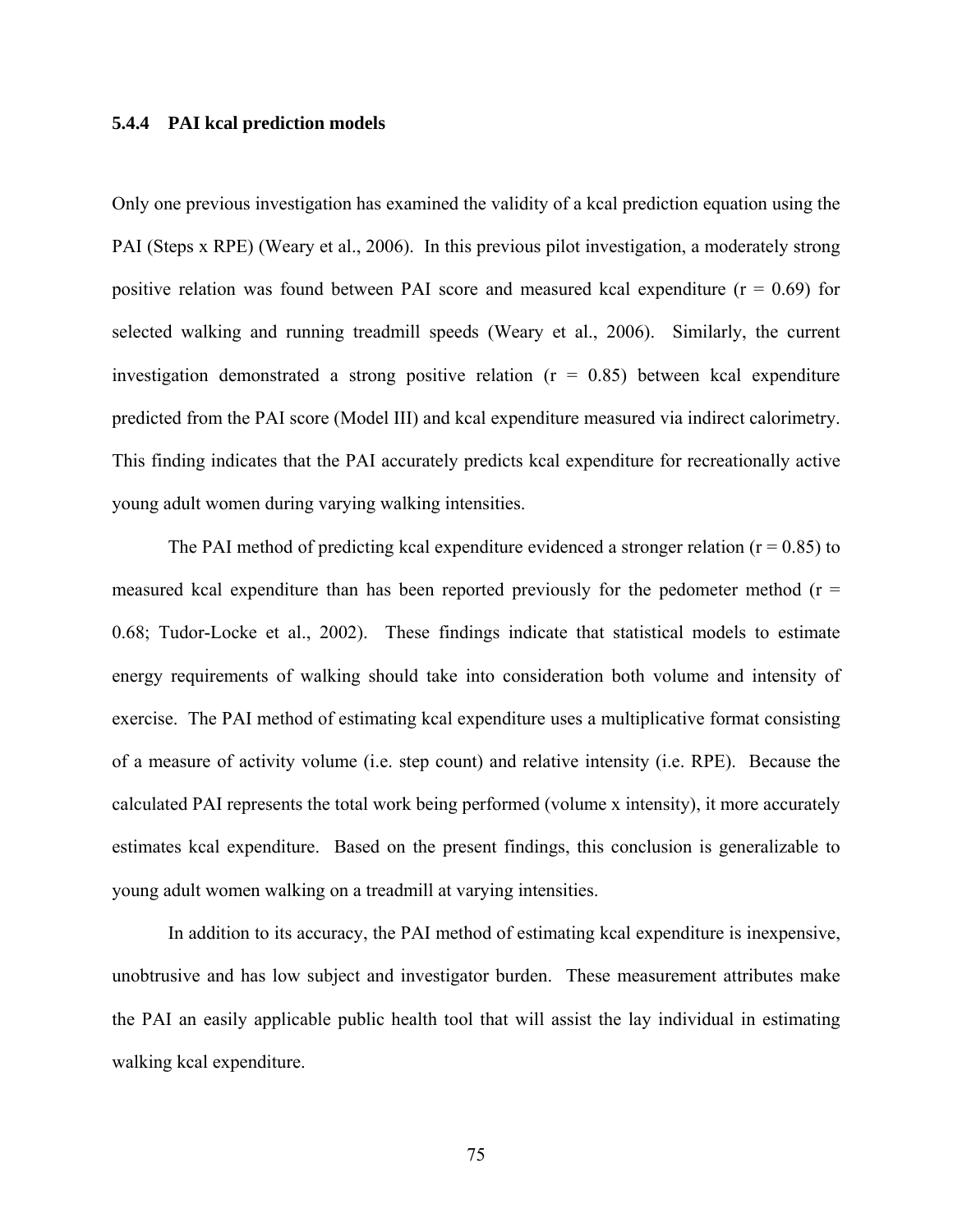# **5.5 SENSEWEAR PRO ARMBAND ™ VS. MEASURED KCAL EXPENDITURE**

A secondary purpose of this investigation was to compare kcal expenditure estimated by the PAI (Model III) to the kcal expenditure estimated by the SenseWear Pro Armband™. Both PAI and Armband methods of estimating kcal expenditure were correlated with actually measured kcal expenditure to determine which method was most accurate. It was hypothesized that both the PAI and Armband methods would be highly correlated with measured kcal expenditure.

The SenseWear Pro Armband<sup>™</sup> adjusts for interindividual differences in gender, age, height, weight, handedness, and smoking status of the subject and uses proprietary algorithms developed by the manufacturer to estimate energy expenditure (Feo et al., 2005). Multiple regression analysis revealed a strong, positive relation between estimated Armband kcal expenditure and measured kcal expenditure ( $r = 0.83$ ;  $p < 0.01$ ) for data collapsed across the three walking intensities. However, analysis of variance revealed that kcal expenditure was significantly different between Armband and measured methods at the low, moderate, and high walking intensities. A *post hoc* analysis revealed that the Armband generally over-predicted kcal expenditure at the low intensity and under-predicted kcal expenditure at the moderate and high intensities for the women studied.

Several other Armband validation studies have reported results similar to those observed presently. Jakicic et al. (2004) reported that the SenseWear Pro Armband™ significantly underestimated total energy expenditure by (mean  $\pm$  SD) 14.9  $\pm$  17.5 kcal (6.9  $\pm$  8.5%) during walking exercise (Jakicic, et al., 2004). In addition, Cole et al. reported that a moderate, positive correlation was found between kcal expenditure measured with indirect calorimetry and estimated by the Armband  $(r = 0.67)$  for treadmill walking (Cole et al., 2004). Some investigators have proposed that the SenseWear Pro Armband™ can be used as a motivational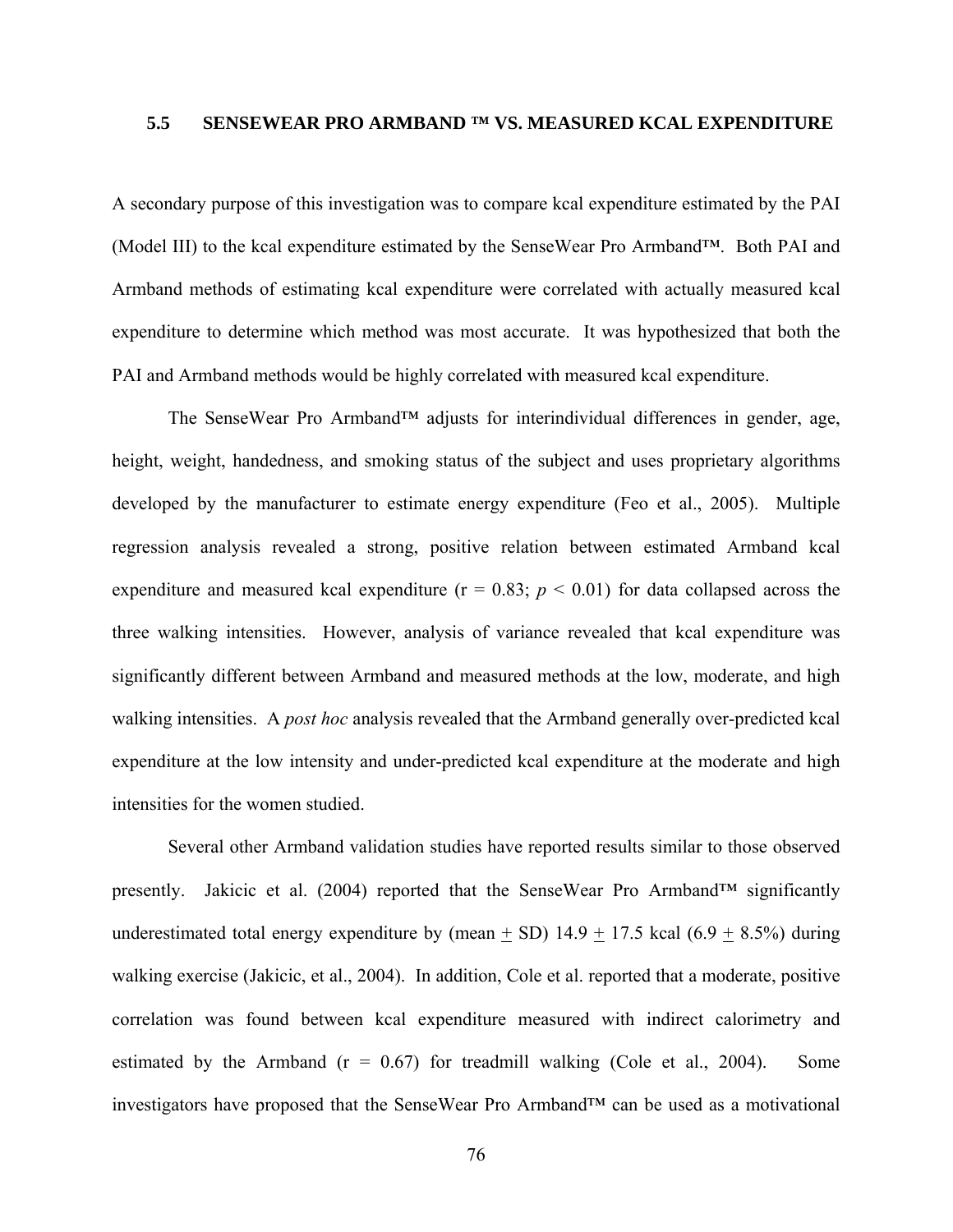tool to promote physical activity participation (Jakicic, 2004). However, the data derived presently indicate that the Armband should be used cautiously when energy expenditure is the focal point of physical activity interventions that involve walking.

# **5.5.1 SenseWear Pro Armband™ versus PAI kcal expenditure**

The current investigation used kcal expenditure measured by indirect calorimetry as the criterion variable to evaluate the prediction validity of both the PAI and SenseWear Pro Armband™. Correlations between measured kcal expenditure and estimated kcal expenditure were  $r = 0.85$ for the PAI and  $r = 0.83$  for the Armband. The ANOVA for these data revealed that kcal expenditure did not differ between Armband and PAI methods at the low and moderate intensities but was significantly lower for Armband than PAI at the high walking intensity. The Armband did not appear to be a sensitive measure of energy expenditure during high intensity walking in comparison to the PAI.

Therefore, the PAI may be more accurate than the Armband in predicting kcal expenditure at faster walking speeds. If so, individuals who are seeking to increase physical activity levels may employ the PAI as a less expensive and more accurate means to track kcal expenditure during higher intensity walking exercise.

Due to the reported inconsistencies of the Armband kcal measurements and its comparatively high cost, the unit may not always be the method of choice for locomotor activity assessment. In contrast, the present findings suggest that the PAI (Model III) may be a preferable procedure to estimate kcal expenditure for young women walking at varying intensities. The PAI Model III not only accounts for differences in walking intensities and more

77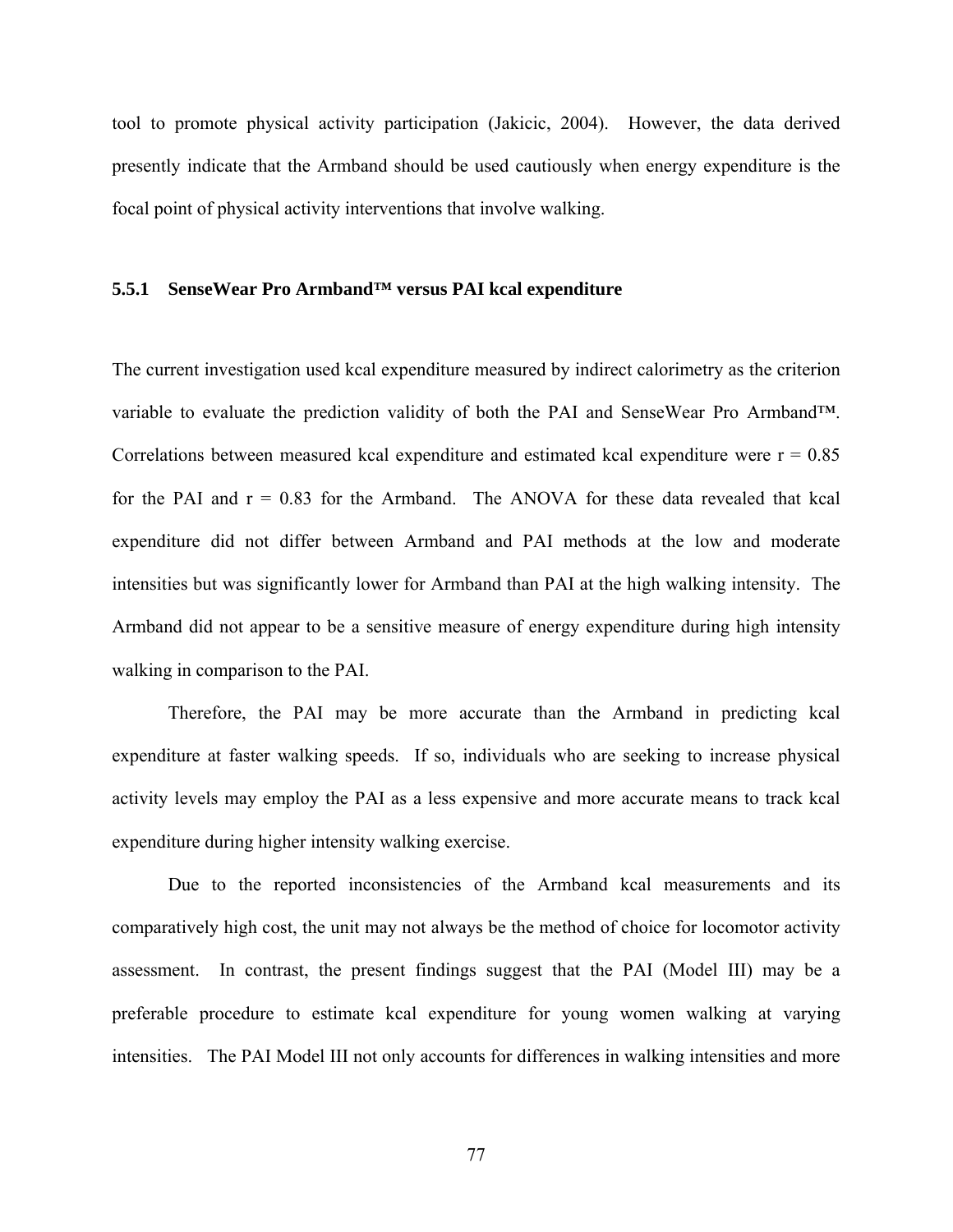accurately estimates kcal expenditure, but it is comparatively less expensive and easier for general public use.

# **5.6 PAI APPLICATION**

It was anticipated that the PAI would provide an easy and inexpensive means to estimate kcal expenditure during walking exercise in young adult, recreationally active females. The PAI is unobtrusive, inexpensive and provides low subject and investigator burden as compared to current commercially available instruments such as the SenseWear Pro Armband™. Instruments such as the SenseWear Pro Armband™ are comparatively more expensive (\$950) and require technical knowledge for computer-based data entry and interpretation. In contract, the PAI costs approximately \$35.00, is simple to understand and easy to use. The current investigation, while preliminary, suggests that the PAI is an affordable public health tool that can assist lay individuals in estimating kcal expenditure for varying walking intensities.

The ability to accurately estimate kcal expenditure for locomotor activities is an important application of the PAI. Many public health recommendations and weight loss interventions prescribe an exercise energy deficit. This prescription process is often difficult for lay individuals to comprehend. For example, current exercise recommendations suggest that to lose weight and to prevent weight regain, one should expend 300-500 kcal per day (Jakicic, 2001). Although valid, this recommendation is difficult for the general population to implement given the lack of understanding of the appropriate total physical activity load (i.e. volume and intensity) that is required to attain the target energy expenditure. The PAI appears to be a useful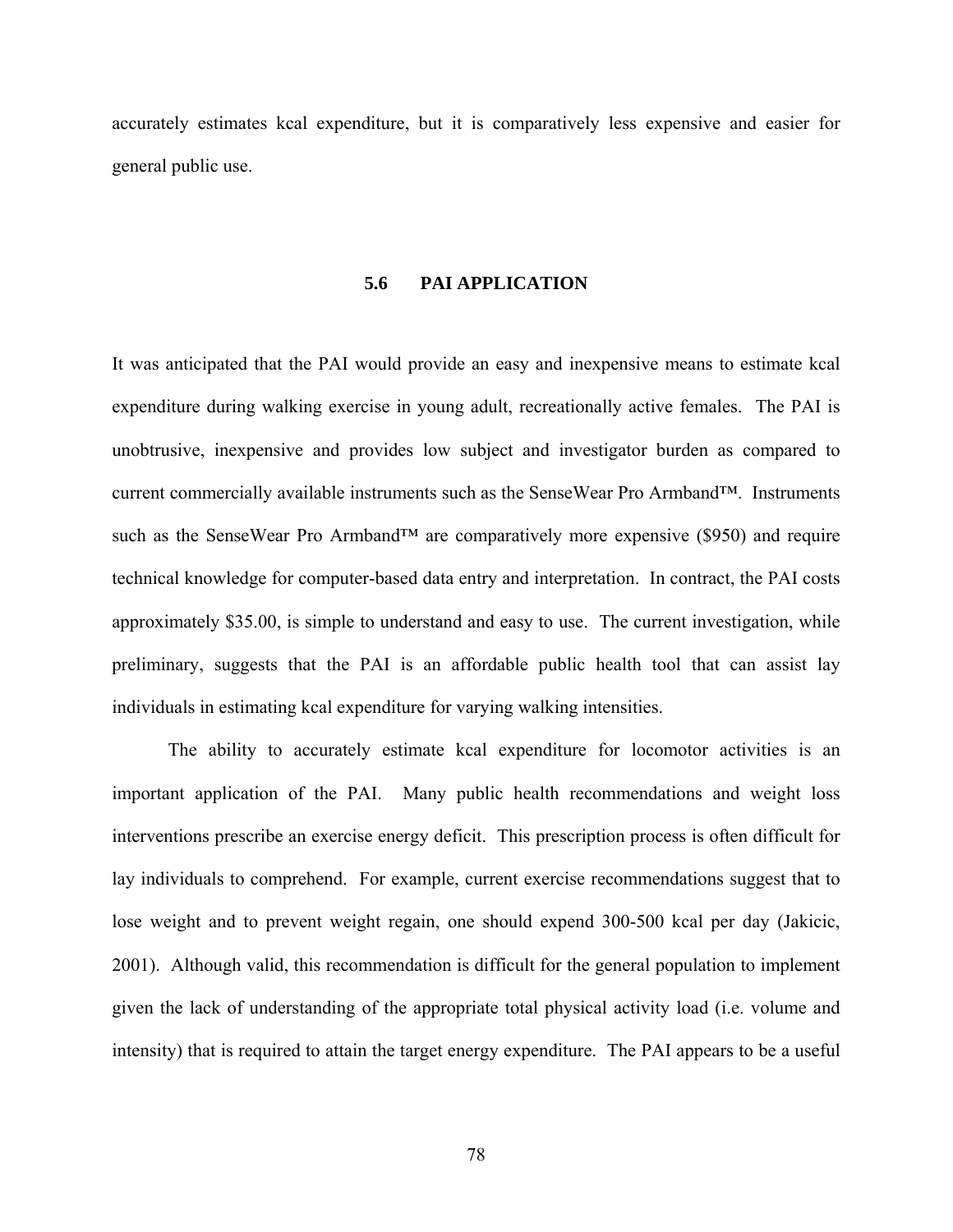tool to better estimate kcal expenditure during walking, thus helping to achieve public health recommendations regarding physical activity participation.

The PAI may also serve as a guide to prescribe physical activity programs (volume and intensity) to promote health, reduce excess body weight and maintain ideal body weight long term. For example, the PAI could be used to augment pedometer based physical activity interventions such as the one conducted by Merom et al. (2007). Merom et al. used pedometers as a motivational strategy to increase physical activity in a community-based, nonclinical sample of 369 individuals. Subjects were randomized into three groups: a walking group, walking group with pedometers and a no-treatment control group. Self-report questionnaires indicated that the walking group with pedometers significantly increased physical activity and sports/recreation participation as compared to the other two groups (Merom et al., 2007). It is proposed that the effects of such interventions could be enhanced by using the PAI to measure relative exercise intensity and kcal expenditure.

In addition, the PAI can be used as a means to evaluate physical activity outcomes in public health, clinical, and/or rehabilitation settings. Self-report questionnaires, which are often used in these settings, do not always provide accurate measures of physical activity or kcal expenditure (Tudor-Locke, 2002). By using the proposed PAI, exercise professionals and clinicians may be better able to evaluate clients' current physical activity status and associated kcal expenditure.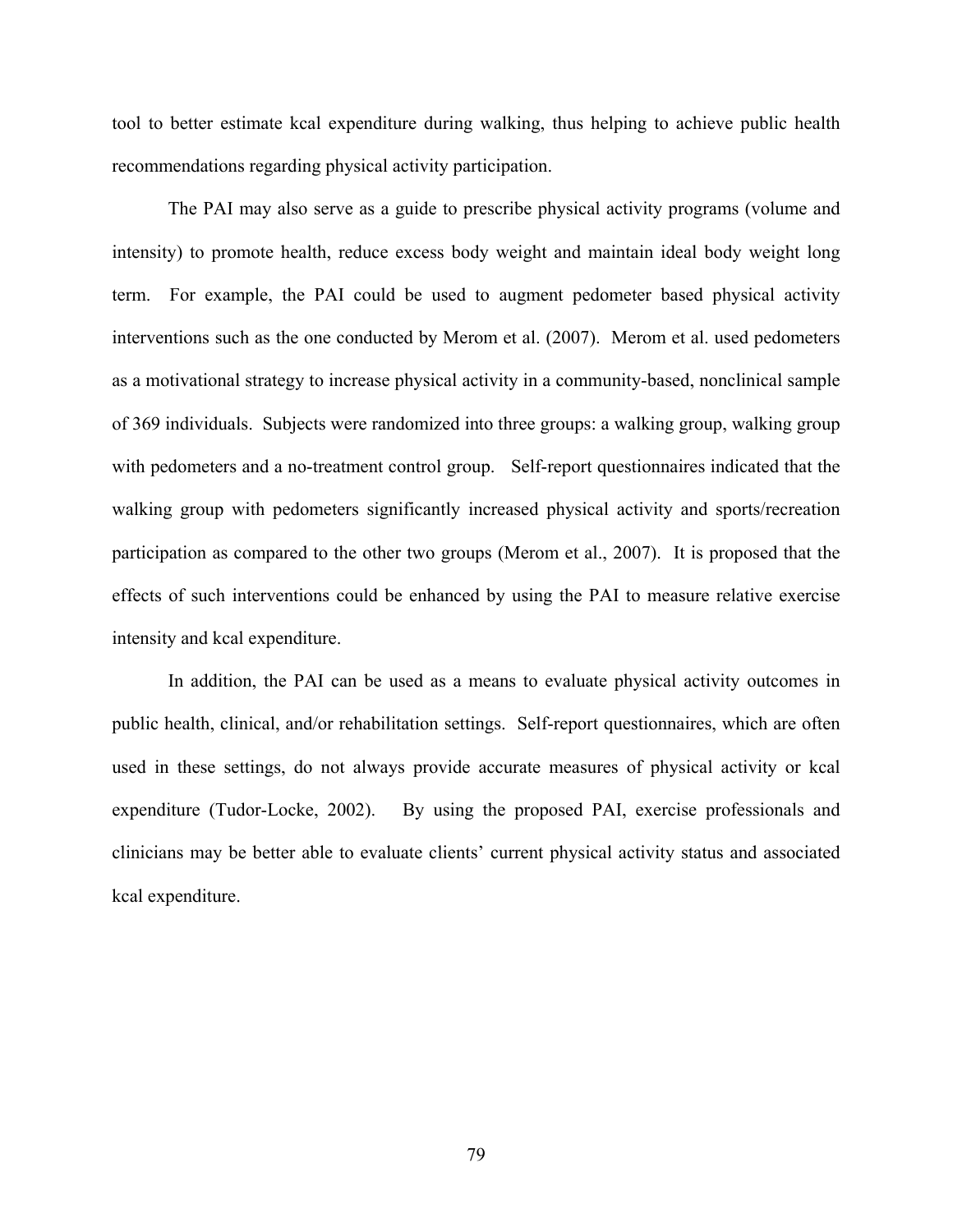# **5.7 RECOMMENDATIONS**

Findings of the present investigation provide the basis for several avenues of future research.

1. Only one type of commercially available pedometer was used limiting generalizability of the findings to the model employed in this study. Future investigations should examine a range of pedometer models and anatomical placements of the instruments.

2. The current investigation validated the PAI for recreationally active females between the ages of 18 and 24 years. Future research should include children, adolescents, male adults, older adults, sedentary/overweight/obese individuals, and/or athletes, in order to generalize results to more diversified segments of the population.

3. Inter-individual differences in gait cycle and stride length may have effected the PAI measurements, especially during the very slow  $(4.02 \text{ km}\cdot\text{hr}^{-1})$  and very fast  $(7.24 \text{ km} \cdot \text{hr}^{-1})$  treadmill walking speeds. To account for variations in stride length, future research should factor in its effect when using the PAI to predict kcal expenditure for various locomotor intensities.

4. The current investigation examined 32 young, female adults. Using a larger sample size will provide a higher statistical power, strengthening generalization of the regression models.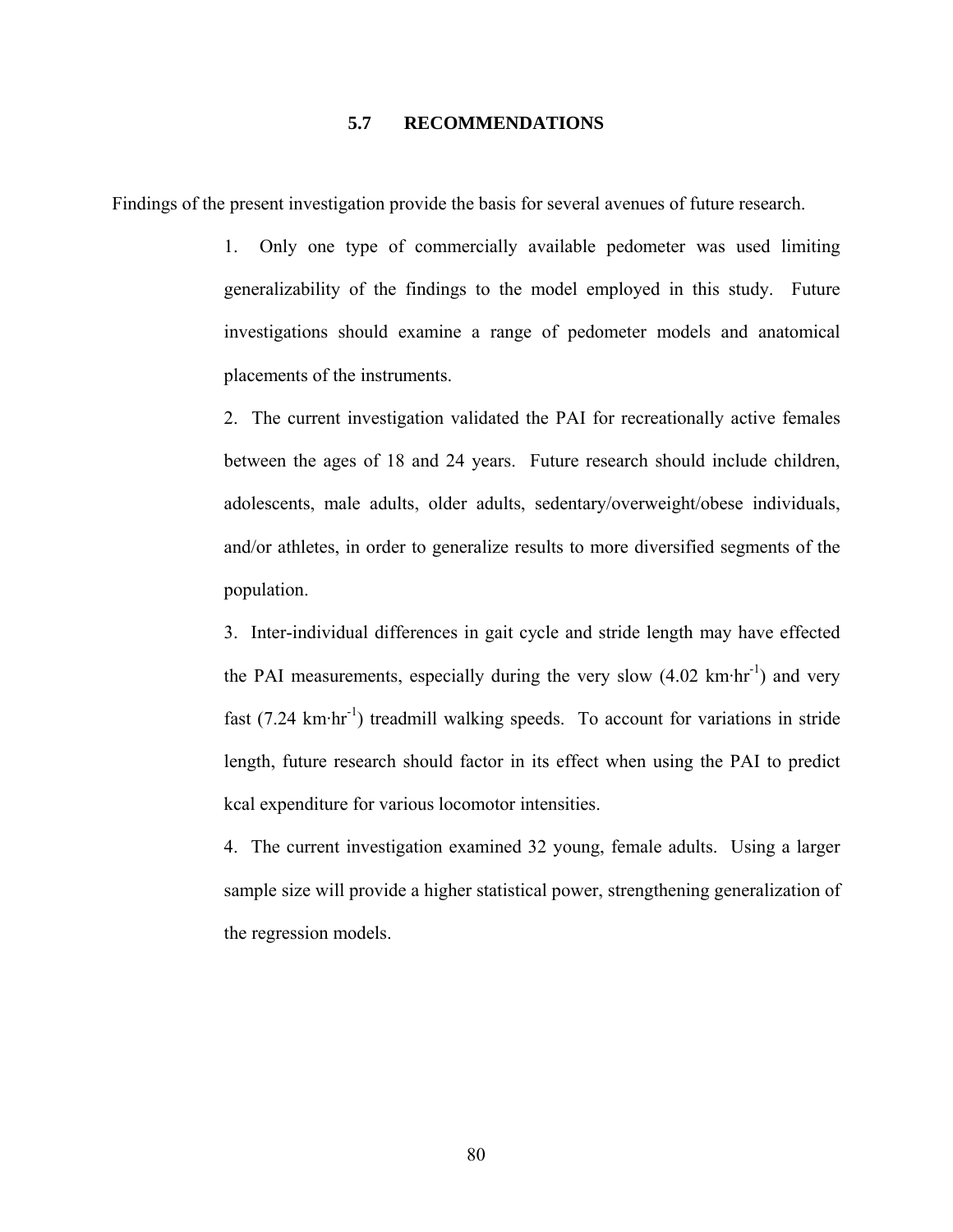5. The current investigation used three treadmill bouts approximating low, moderate and high walking intensities. Using different locomotor modes (i.e. running, jumping, hopping, sliding) and intensities for longer durations (i.e. 30 min) will result in kcal prediction equations that are more generalizable to physical activities typical of free living environments.

# **5.8 CONCLUSION**

Several new physical activity intervention strategies have been developed to address the increase of obesity and physical inactivity among adult Americans. A number of these interventions use pedometer step counts to promote physical activity adoption and adherence, as well as to track intervention outcomes. The present investigation focused on a proposed method to enhance the information provided by pedometers in assessing total physical activity load (i.e. volume x intensity). Specifically, the present investigation validated a Physical Activity Index (PAI) to measure the total activity load and associated kcal expenditure of young women performing varying walking intensities. For purposes of this investigation, the PAI was calculated as the product of pedometer step count and rating of perceived exertion (RPE) for each of three treadmill walking intensities. The PAI score was then used as the predictor variable in a model that estimated kcal expenditure for various walking intensities.

It was the purpose of the present investigation to develop and validate a statistical model that used the PAI to estimate kcal expenditure during treadmill walking. Concurrent validation was evidenced by strong, statistically significant correlations between the PAI and both  $\rm VO_2$  and HR responses to a range of treadmill walking intensities. In addition, the PAI provided a valid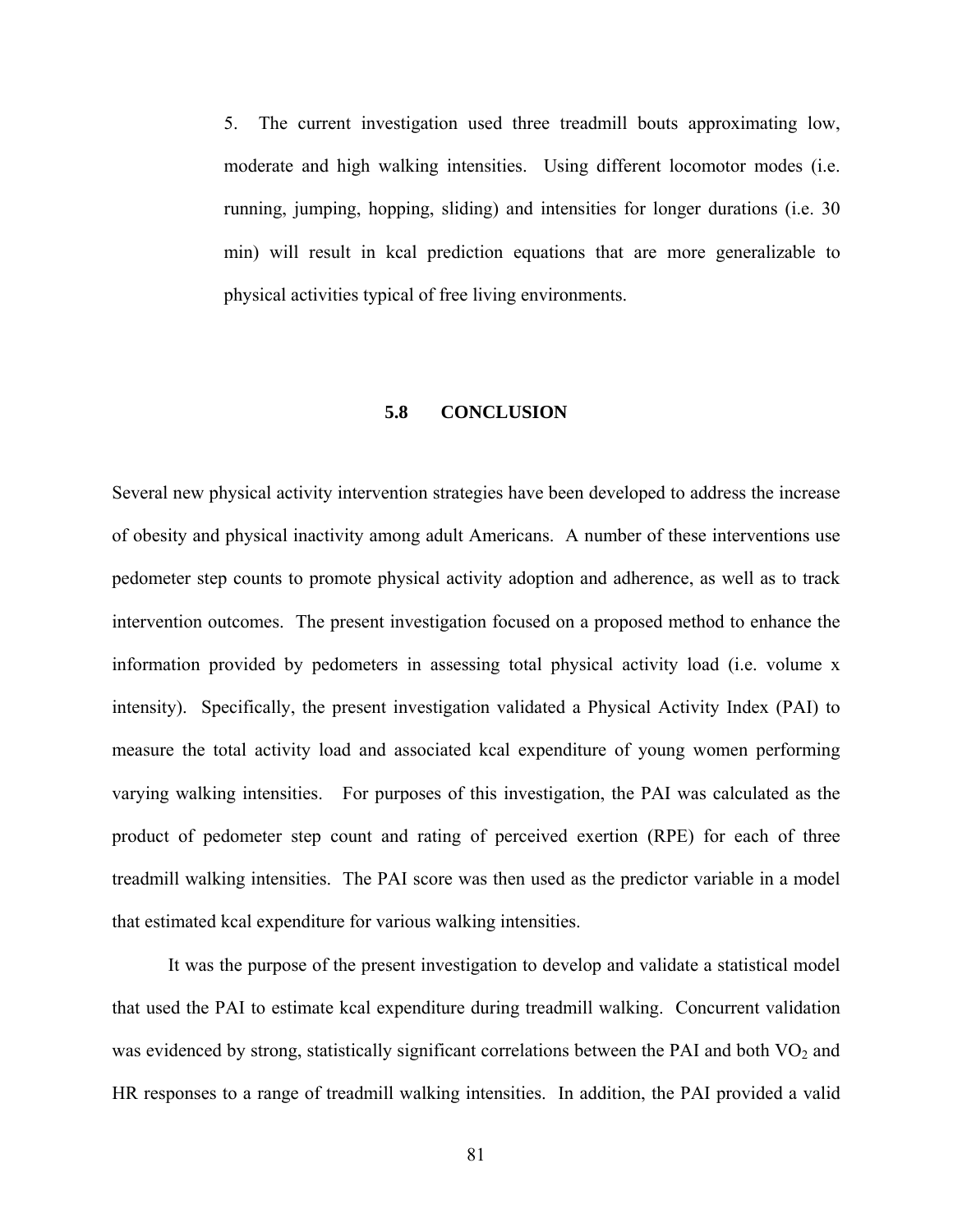estimate of kcal expenditure for young women performing treadmill walking. The following statistical model (Model III) was used to estimate kcal expenditure from PAI scores.

The PAI was most accurate at estimating kcal expenditure at moderate walking intensities and slightly less accurate at estimating kcal expenditure at low and high walking intensities.

The SenseWear Pro Armband was also used to estimate kcal expenditure during treadmill exercise. The kcal expenditure estimated by the Armband method was significantly higher than the measured kcal expenditure at the low walking intensity and significantly lower than the measured kcal expenditure at moderate and high walking intensities. Overall, the Armband was found to be less accurate in estimating kcal expenditure than the PAI when examined over treadmill walking bouts that ranged from low to high intensities.

With continued investigation to broaden subject demographics and activity modes, it is proposed that the PAI can be used in the public health setting as a tool to estimate kcal expenditure for a range of locomotor activities. The PAI is a simple and inexpensive means to predict kcal expenditure during varying intensities of walking in young adult women and could potentially serve as a physical activity indicator for weight loss and/or exercise interventions. It is proposed that with further development and validation, the PAI can be used in educational, public health, clinical, and/or rehabilitation settings to monitor physical activity patterns and outcomes.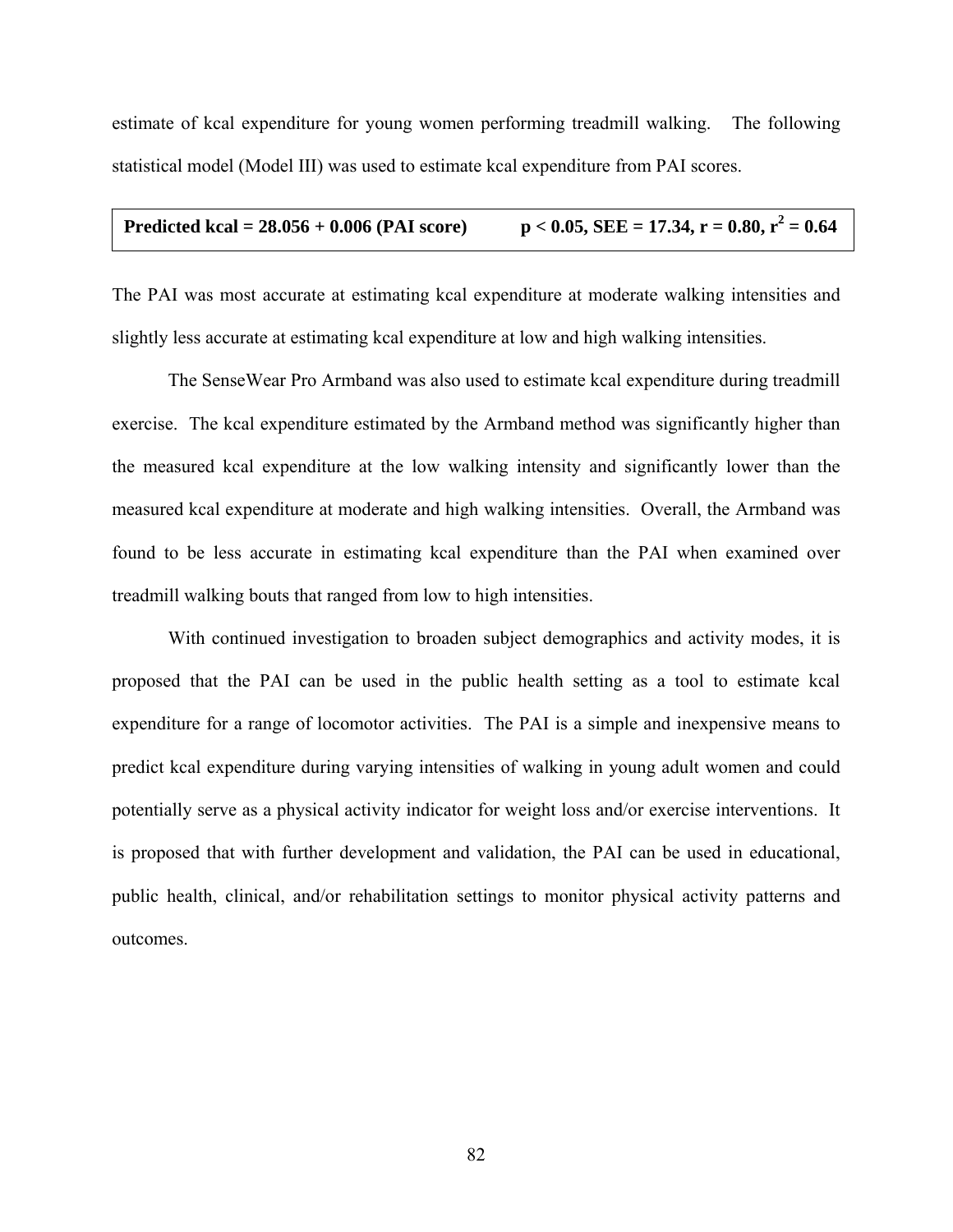# **APPENDIX A**

# **RISK FACTORS AND STRATIFICATION**

# **RISK FACTORS**

| <b>Positive Risk Factors</b>    | <b>Defining Criteria</b>                                                                            |
|---------------------------------|-----------------------------------------------------------------------------------------------------|
| <b>Family History</b>           | Myocardial infarction, coronary revascularization, or sudden                                        |
|                                 | death before 55 years of age in father or other male first-degree                                   |
|                                 | relative, or before 65 years of age in mother or other female                                       |
|                                 | first-degree relative                                                                               |
| Cigarette Smoking               | Current cigarette smoker or those who quit within the previous 6<br>months                          |
| Hypertension                    | Systolic blood pressure $\geq$ 140 mmHg or diastolic $\geq$ 90 mmHg,                                |
|                                 | confirmed by measurements on at least two separate occasions,<br>or on antihypertensive medication  |
| Dyslipidemia                    | Low-density lipoprotein (LDL) cholesterol $>130$ mg·dl <sup>-1</sup> or high-                       |
|                                 | density lipoprotein (HDL) <40 mg·dl <sup>-1</sup> , or on lipid-lowering                            |
|                                 | medication. If total serum cholesterol is all that is available use                                 |
|                                 | $>$ 200 mg·dl <sup>-1</sup> rather than low-density lipoprotein (LDL) $>$ 130<br>$mg \cdot dl^{-1}$ |
| <b>Impaired Fasting glucose</b> | Fasting blood glucose $\geq 100$ mg·dl <sup>-1</sup> confirmed by measurement                       |
|                                 | on at least two separate occasions                                                                  |
| Obesity                         | Body mass index > 30 kg·m <sup>-2</sup> OR waist girth > 102cm for men                              |
|                                 | and $>88$ cm for women OR waist/hip ration: $>0.95$ for men and                                     |
|                                 | $>0.86$ for women                                                                                   |
| Sedentary Lifestyle             | Persons not participating in a regular exercise program or not                                      |
|                                 | meeting the minimal physical activity recommendations from                                          |
|                                 | the U.S. Surgeon General's Report                                                                   |
| <b>Negative Risk Factor</b>     | <b>Defining Criteria</b>                                                                            |
| High-Serum HDL                  | $>60$ mg·dl <sup>-1</sup>                                                                           |
| cholesterol                     |                                                                                                     |

# **RISK STRATIFICATION**

| <b>Level of Risk</b> | <b>Defining Criteria</b>                                                                                                                                |
|----------------------|---------------------------------------------------------------------------------------------------------------------------------------------------------|
| Low                  | Men $\leq$ 45 years of age and women $\leq$ 55 years of age who are<br>asymptomatic and meet no more than one risk factor threshold<br>from above table |
| Moderate             | Men $>45$ years and women $>55$ years OR those who meet the<br>threshold for two or more risk factors from above table                                  |
| High                 | Individuals with one or more signs and symptoms OR known<br>cardiovascular, pulmonary or metabolic disease                                              |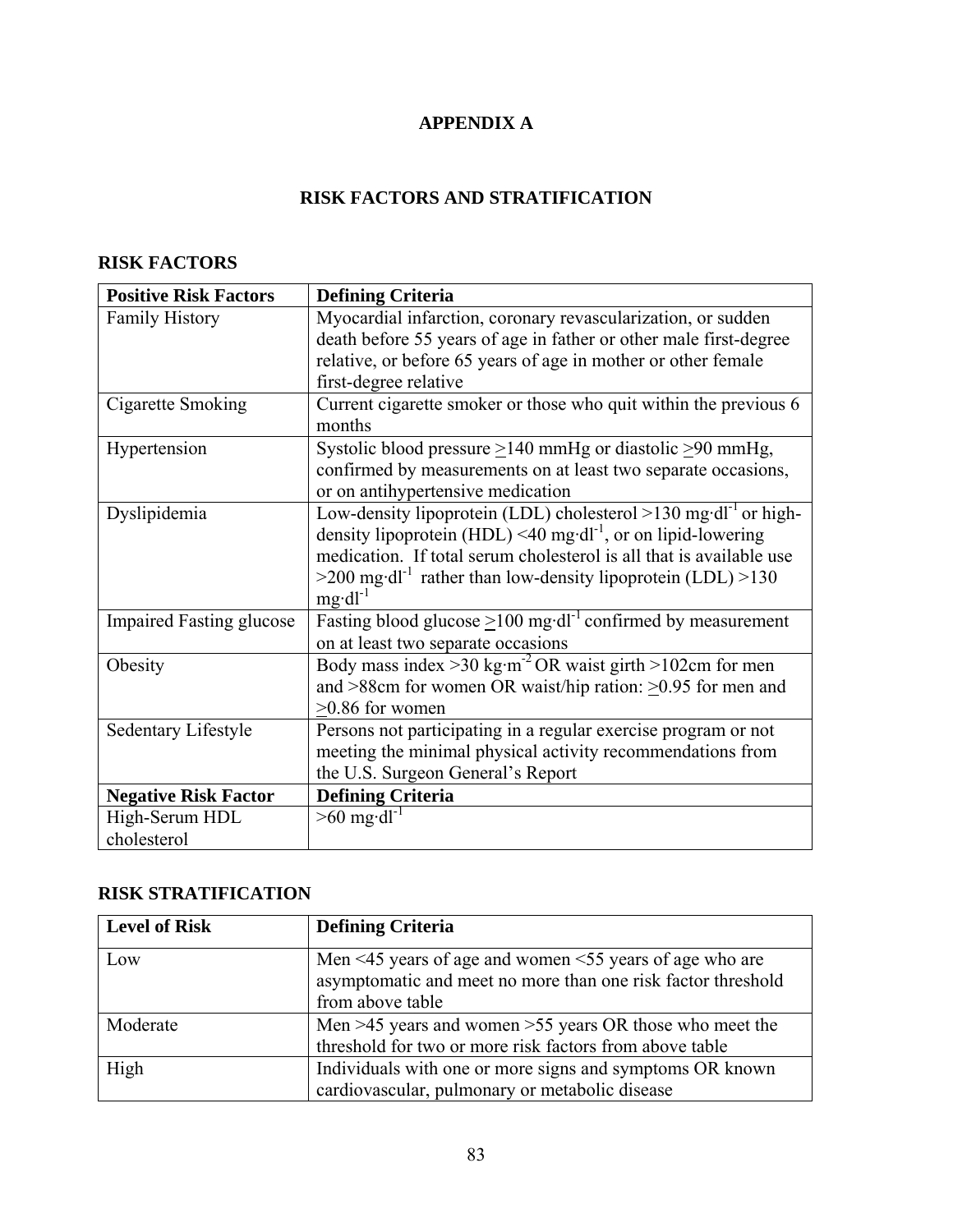# **APPENDIX B**

# **MEDICAL HISTORY FORM**

#### MEDICAL HISTORY FORM

Assess your health needs by marking all *true* statements.

#### *History*

You have had:

- -- a heart attack
- -- heart surgery
- -- cardiac catheterization
- -- coronary angioplasty (PTCA)
- -- pacemaker/implantable cardiac
- defibrillator/rhythm disturbance
- -- heart valve disease
- -- heart failure
- -- heart transplantation
- -- congenital heart disease

- -- You experience chest discomfort with exertion. -- You have musculoskeletal problems.
- -- You experience unreasonable breathlessness. -- You have concerns about the safety of exercise.
- -- You experience dizziness, fainting, blackouts. -- You take prescription medication(s).
- -- You take heart medications.

Cardiovascular risk factors

-- You are a man older than 45 years.

-- You are a woman older than 55 years or you have

- had a hysterectomy or you are postmenopausal.
- -- You smoke.
- -- Your blood pressure is greater than 140/90.
- -- You don't know your blood pressure.
- -- You take blood pressure medication.
- -- Your blood cholesterol level is >240 mg/dL.
- -- You don't know your cholesterol level.

-- You have a close blood relative who had a heart attack before age 55 (father or brother) or age 65 (mother or sister).

-- You are diabetic or take medicine to control your blood sugar.

-- You are physically inactive (i.e., you get less than 30 minutes of physical activity on at least 3 days per week).

-- You are more than 20 pounds overweight.

-- None of the above is true.

*If you marked any of the statements in this section, consult your healthcare provider before engaging in exercise. You may need to use a facility with a medically qualified staff.*

*Symptoms* Other health issues:

- 
- 
- 
- -- You are pregnant.

*If you marked two or more of the statements in this section, you should consult your healthcare provider before engaging in exercise. You might benefit by using a facility with a professionally qualified exercise staff to guide your exercise program.*

*You should be able to exercise safely without consulting your healthcare provider in almost any facility that meets your exercise program needs.*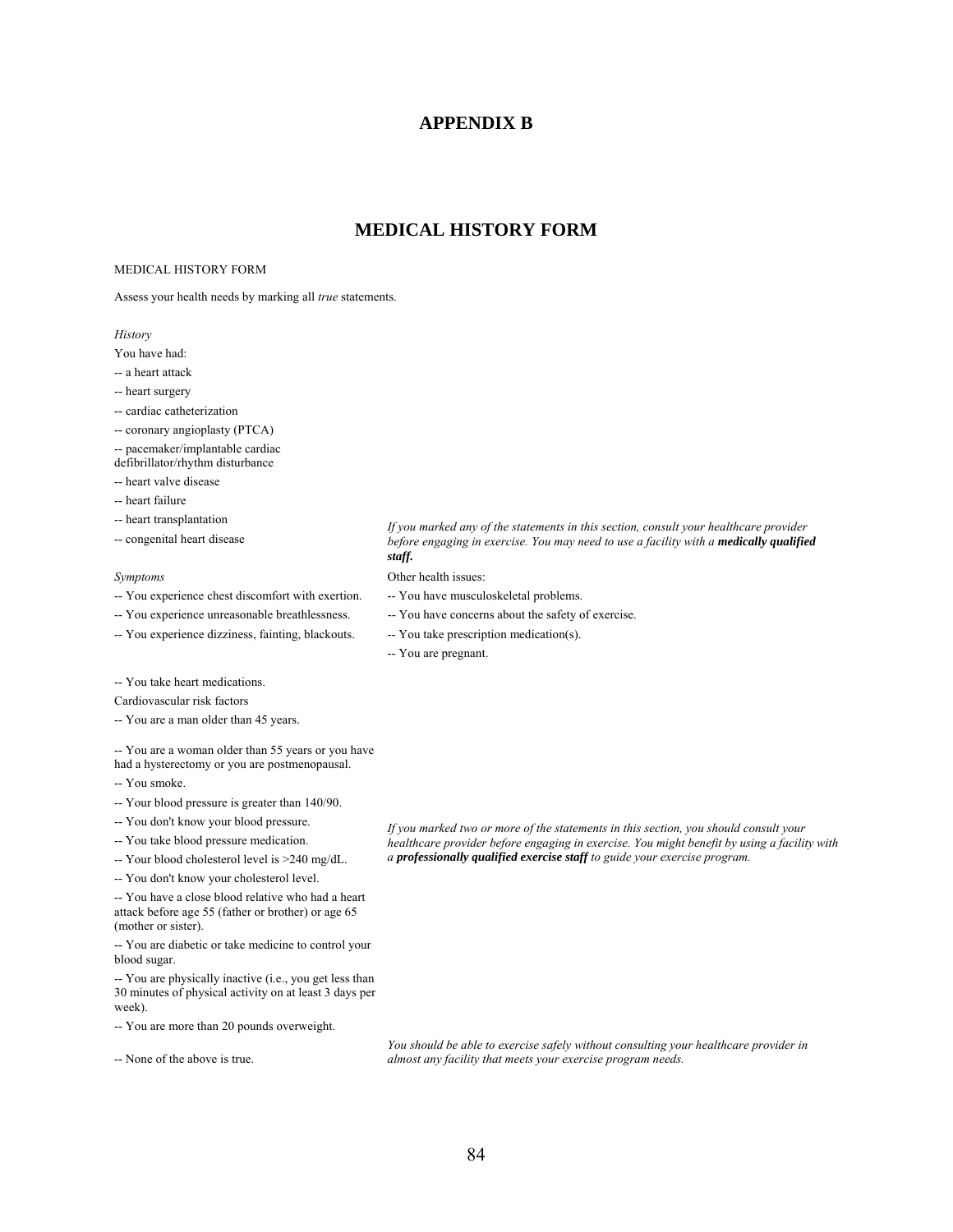# **APPENDIX C**

# **PHYSICAL ACTIVITY READINESS QUESTIONNAIRE (PAR-Q)**

# **PAR-Q & YOU**

Regular physical activity is fun and healthy, and increasingly more people are starting to become more active every day. Being more active is very safe for most people. However, some people should check with their doctor before they start becoming much more physically active.

If you are planning to become much more physically active than you are now, start by answering the seven questions in the box below. If you are between the ages of 15 and 69, the PAR-Q will tell you if you should check with your doctor before you start. If you are over 69 years of age, and you are not used to being very active, check with your doctor.

Common sense is your best guide when you answer these questions. Please read the questions carefully and answer each one honestly: check YES or NO.

#### **YES NO**

- **1. Has your doctor ever said that you have a heart condition and that you should only do physical activity recommended by a doctor?**
- **2. Do you feel pain in your chest when you do physical activity?**
- **3. In the past month, have you had chest pain when you were not doing physical activity?**
- **4. Do you lose your balance because of dizziness or do you ever lose consciousness?**
- **5. Do you have a bone or joint problem (for example, back, knee or hip) that could be made worse by a change in your physical activity?**
- **6. Is your doctor currently prescribing drugs (for example, water pills) for your blood pressure or heart condition?**
- **7. Do you know of any other reason why you should not do physical activity?**

# **YES to one or more questions If you answered**

Talk with your doctor by phone or in person BEFORE you start becoming much more physically active or BEFORE you have a fitness appraisal. Tell your doctor about the PAR-Q and which questions you answered YES.

- You may be able to do any activity you want as long as you start slowly and build up gradually. Or, you may need to restrict your activities to those which are safe for you. Talk with your doctor about the kinds of activities you wish to participate in and follow his/her advice.
- Find out which community programs are safe and helpful for you.

#### ➔

#### **DELAY BECOMING MUCH MORE ACTIVE:**

• if you are not feeling well because of a temporary illness such as a cold or a fever – wait until you feel better; or

• if you are or may be pregnant – talk to your doctor before you start becoming more active.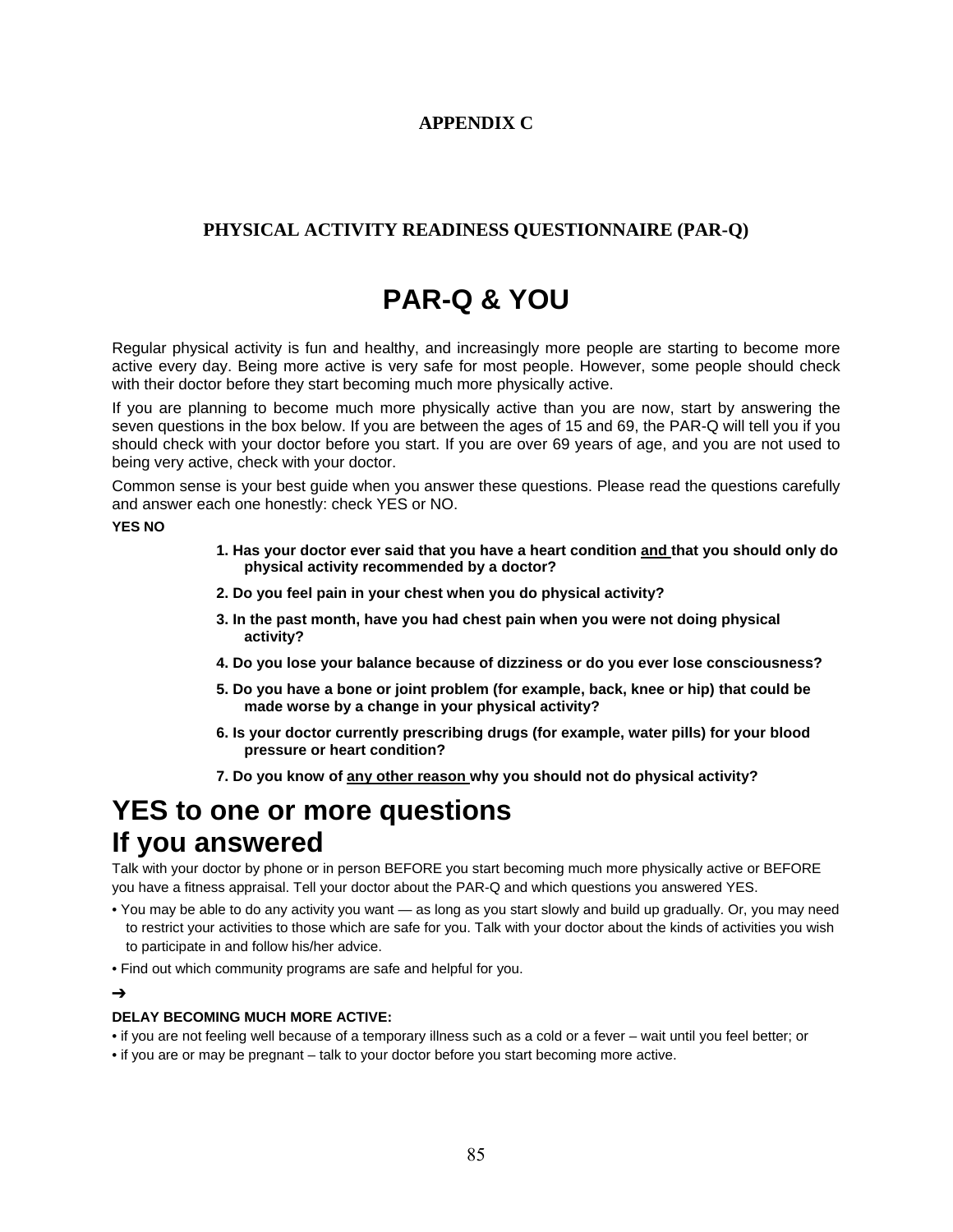# **APPENDIX C (CONTINUED)**

# **NO to all questions**

If you answered NO honestly to  $all$  PAR-Q questions, you can be reasonably sure that you can:

• start becoming much more physically active – begin slowly and build up gradually. This is the safest and easiest way to go.

• take part in a fitness appraisal – this is an excellent way to determine your basic fitness so that you can plan the best way for you to live actively. It is also highly recommended that you have your blood pressure evaluated. If your reading is over 144/94, talk with your doctor before you start becoming much more physically active.

**PLEASE NOTE:** If your health changes so that you then answer YES to any of the above questions, tell your fitness or health professional. Ask whether you should change your physical activity plan.

#### **No changes permitted. You are encouraged to photocopy the PAR-Q but only if you use the entire form.**

NOTE: If the PAR-Q is being given to a person before he or she participates in a physical activity program or a fitness appraisal, this section may be used for legal or administrative purposes.

"I have read, understood and completed this questionnaire. Any questions I had were answered to my full satisfaction."

| WITNESS or GUARDIAN (for participants under the age of majority) ___________________________________ |  |
|------------------------------------------------------------------------------------------------------|--|

**Note: This physical activity clearance is valid for a maximum of 12 months from the date it is completed and becomes invalid if your condition changes so that you would answer YES to any of the seven questions.**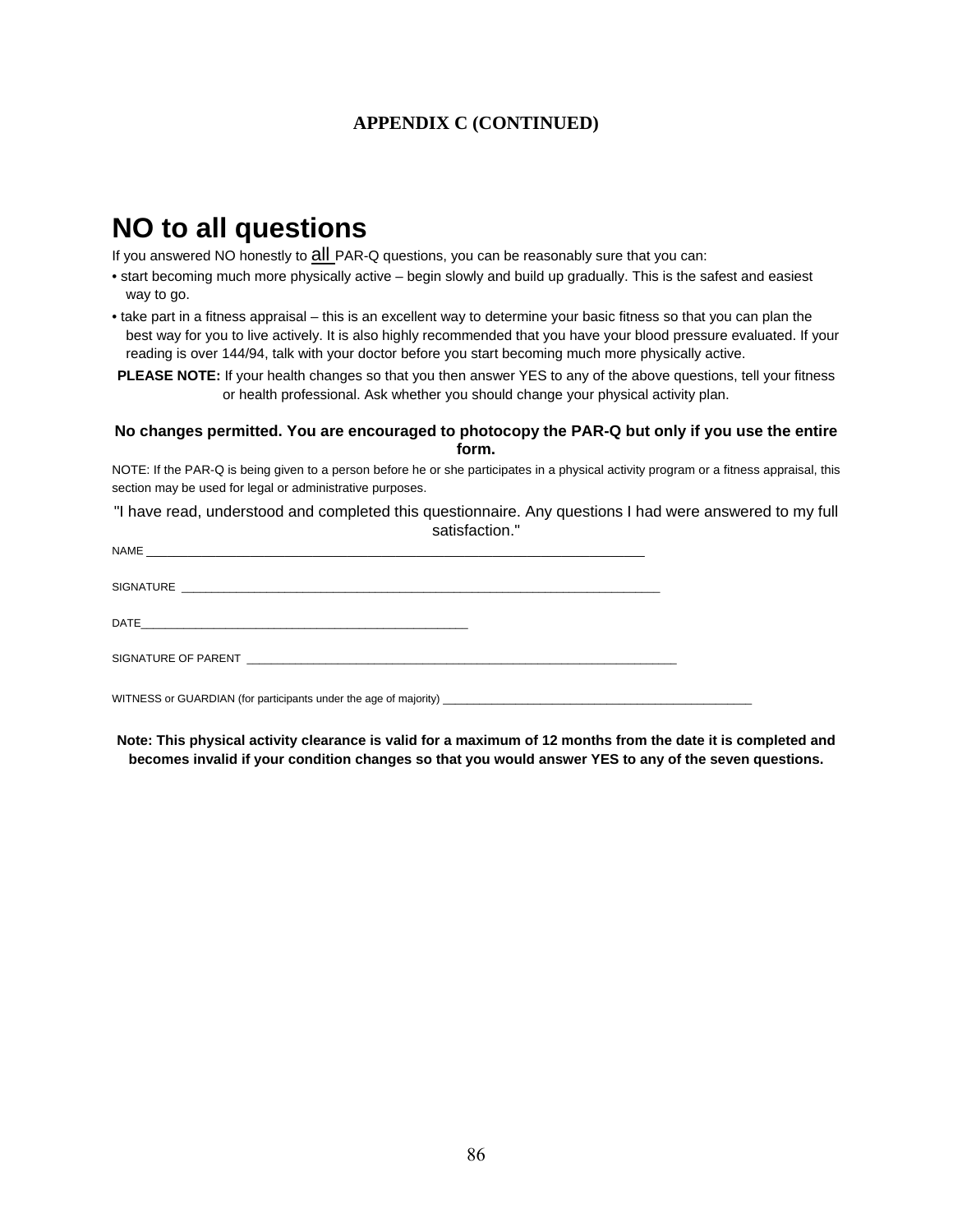# **APPENDIX D**

# **ADULT OMNI WALK/RUN SCALE**

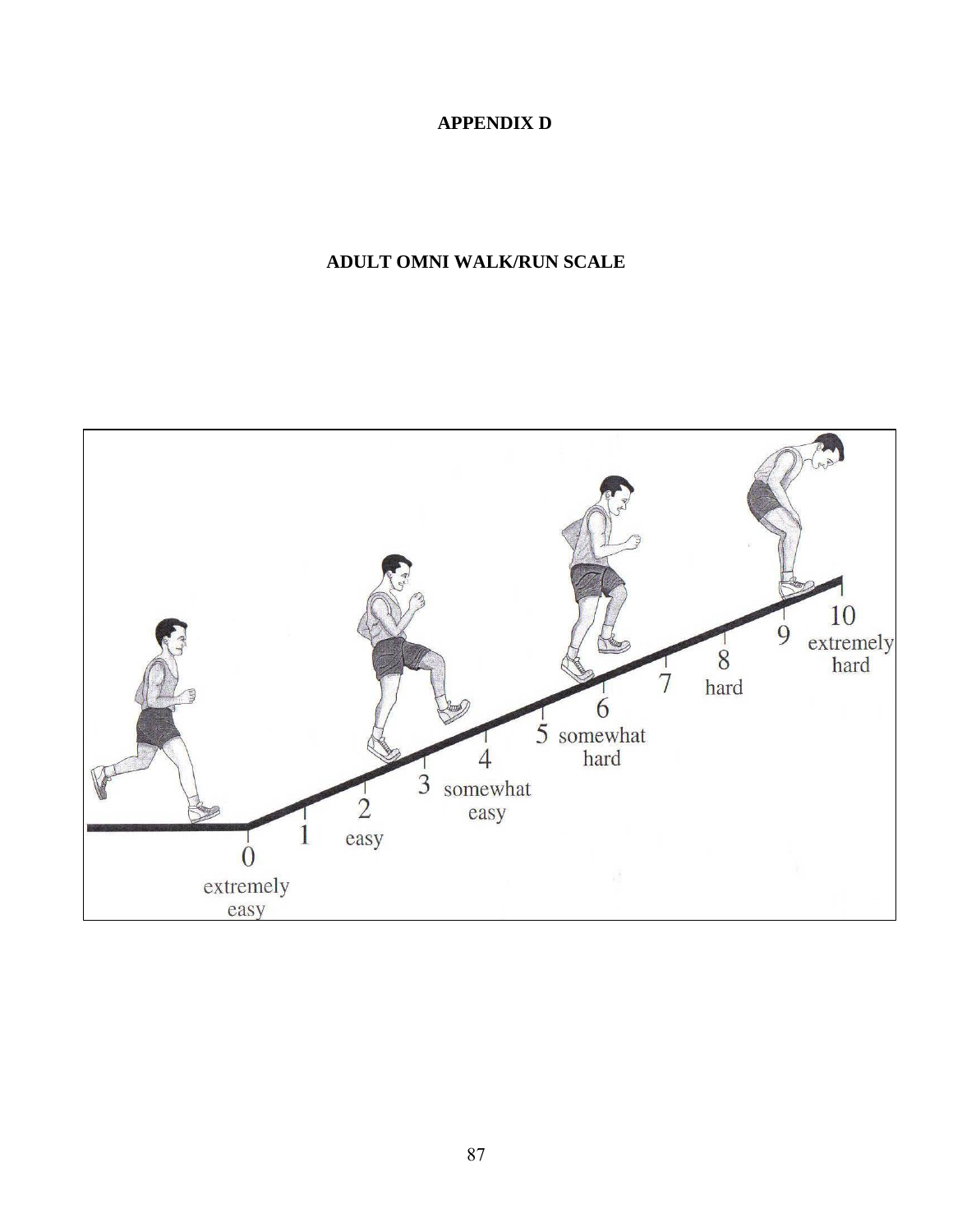## **APPENDIX E**

## **OMNI RPE SCALING INSTRUCTIONS**

# **Definition of RPE:**

We define physical exertion as the intensity of effort, strain, discomfort or fatigue that you feel during exercise.

# **Instructions:**

We would like you walk on a treadmill. Please use the numbers on this scale to tell us how your body feels when you are walking. Please look at the person at the bottom of the hill who is just starting to walk (*point to the left-hand picture*). If you feel like this person when you are walking, the exertion will be *Extremely Easy*. In this case, your rating should be the number 0. Now look at the person who is exhausted at the top of the hill (*point to the right-hand picture*). If you feel like this person when walking, the exertion will be *Extremely Hard*. In this case, your rating should be the number 10. If you feel somewhere between *Extremely Easy* (0) and *Extremely Hard* (10), then give a number between 0 and 10.

We will ask you to point to the number that tells how your whole body feels. There is no right or wrong number. Use both the pictures and the words to help you select a number. Use any of the numbers to tell how you feel when you are walking.

**Ask the subject the following questions and instruct them to point to the appropriate scale number.** 

- 1. How do you feel right now?
- 2. When you are walking up a hill, how do you feel?
- 3. When you exercised as hard as you can ever remember, how did you feel?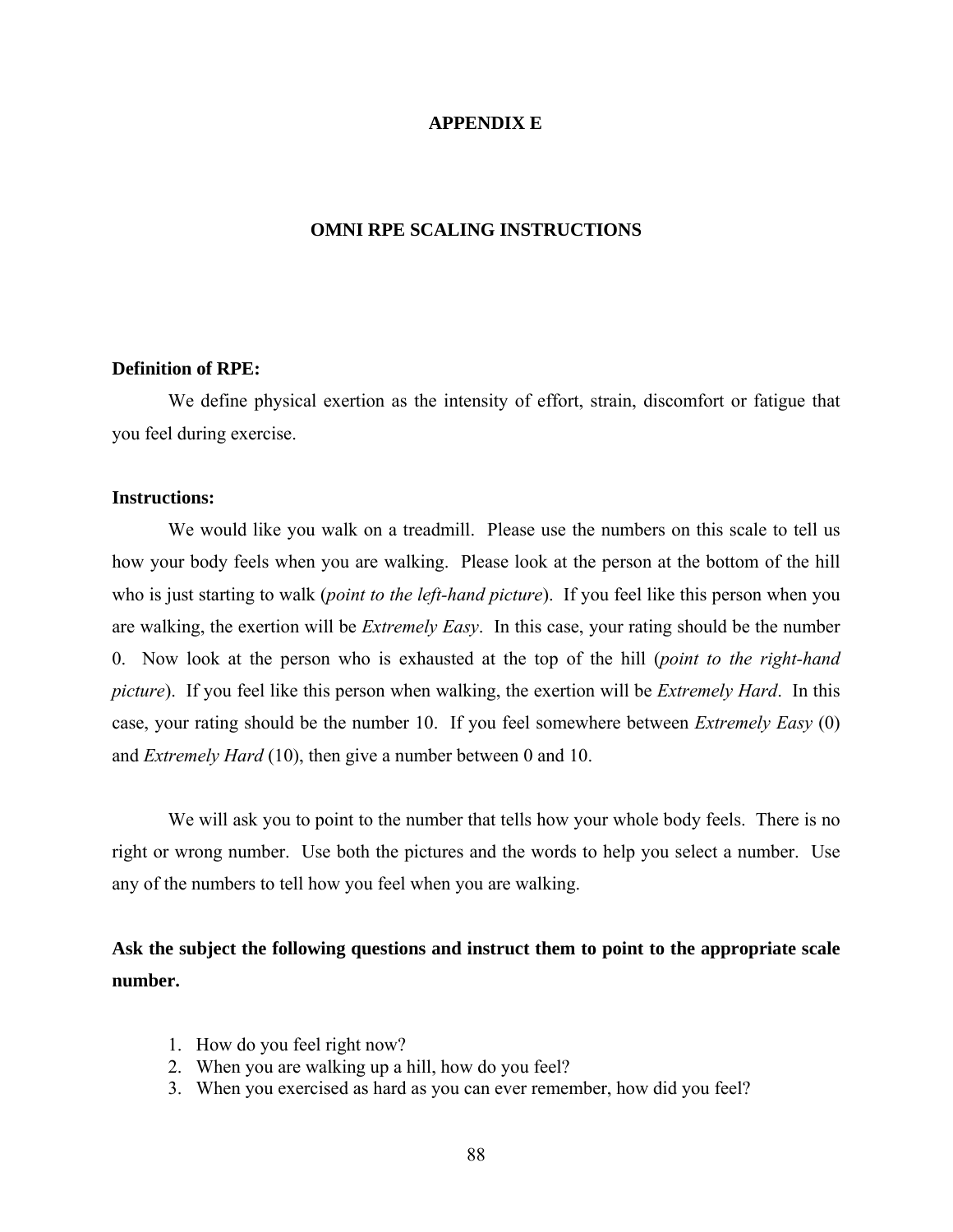# **BIBLIOGRAPHY**

- Allison, D.B., Fontaine, K.R., Manson, J.E., Stevens, J., VanItallie, T.B.: Annual deaths attributable to obesity in the United States*. Journal of the American Medical Association.* 282(16): 1530-1538, 1999.
- American College of Sports Medicine. Guidelines for exercise testing and prescription. Philadelphia, PA: Lippincott, Williams, and Wilkins, 2000.
- Australian Institute of Health and Welfare. Physical Inactivity. Retrieved from [www.aihw.gov.au.](http://www.aihw.gov.au/) May, 2006.
- Bassett, D.R., Ainsworth, B.E., & Leggett, S.R. Accuracy of five electronic pedometers for measuring distance walked. *Medicine and Science in Sports and Exercise.* 28: 1071-1077, 1996.
- Bassett, D.R., Ainsworth, B.E., Swartz, A.M., Strath, S.J., O'Brien, W.L., & King, G. Validity of four motion sensors in moderate intensity physical activity. *Medicine and Science in Sports and Exercise.* 32: S471-S480, 2000.
- Borg, G. *Borg's Perceived Exertion and Pain Scales*. Champaign, IL: Human Kinetics, 1998.
- Centers for Disease Control. Physical activity trends-United States. *MMWR*. 40: 166- 169, 2001.
- Centers for Disease Control. *Increasing physical activity: a report on recommendations of the task force on community preventive services*. Washington, DC: U. S. Department of Health and Human Services, 2001.
- Croteau, K. A preliminary study on the impact of pedometer-based intervention on daily steps. *American Journal of Health Promotion*. 18(3): 217-220, 2003.
- Crouter, S.E., Schneider, P.L., Karabulut, M., & Bassett, Jr., D. Validity of 10 electronic pedometers for measuring steps, distance, and energy cost. *Medicine and Science in Sports and Exercise.* 35 (8): 1455-1460, 2003.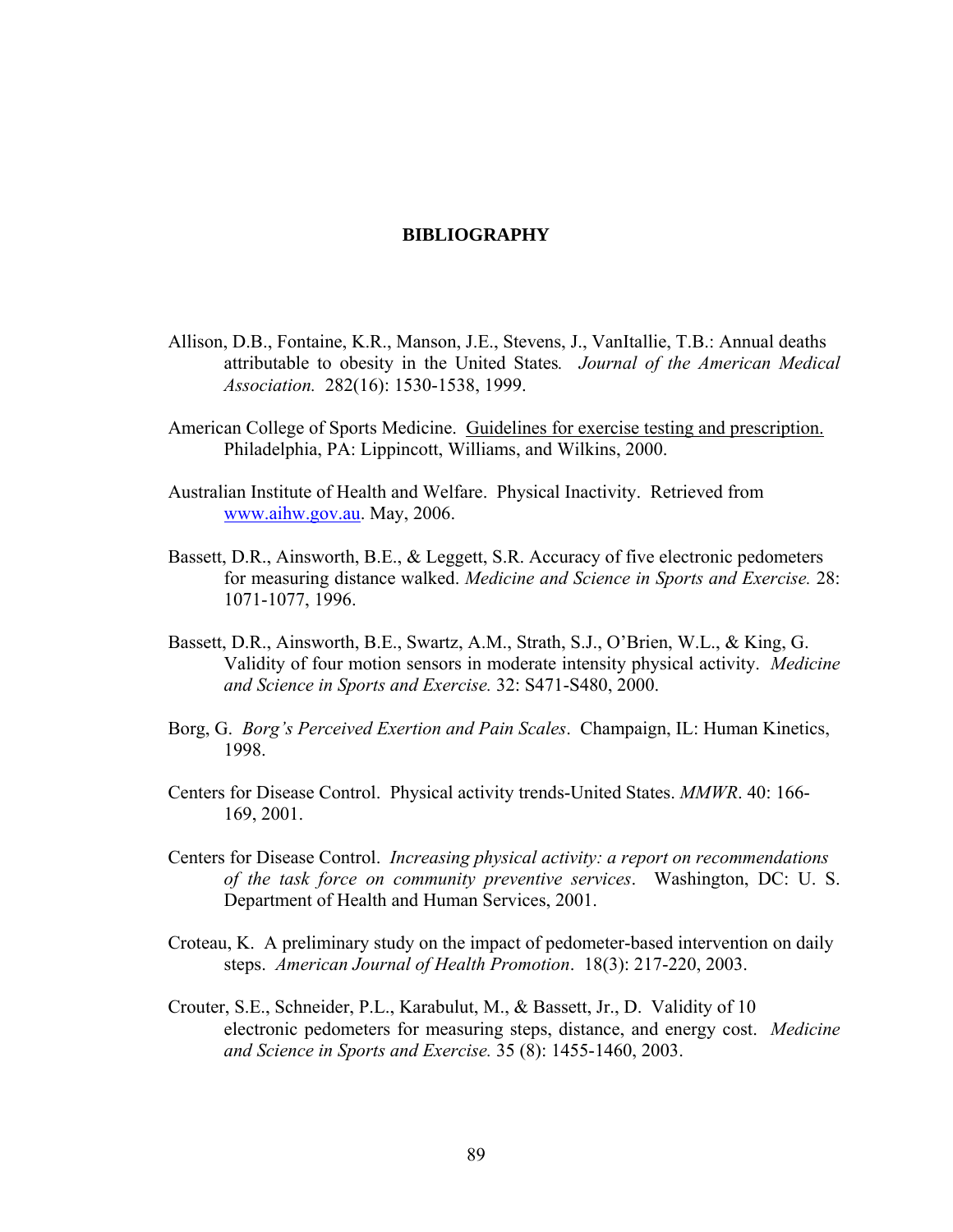- Crouter, S.E., Clowers, K.G., & Bassett, D.R. A novel method for using accelerometer data to predict energy expenditure*. Journal of Applied Physiology*. 100: 1324- 1331, 2005.
- DiPietro, L., Kohl, H.W., Barlow, C.E., & Blair, S.N. Physical fitness and risk of weight gain in men and women: the aerobics center longitudinal study 660. *Medicine and Science in Sports and Exercise.* 29 (5): S115, 1997.
- Differding, J., Welk, G.J., Hart, P., Abate, J., & Symington, S. The use of the Digi-Walker step counter to measure levels of physical activity. *Medicine and Science in Sports and Exercise.* 20: 14-25, 1988.
- Edwards, R.T., Melcher, A., Hesser, C.M., Wigebtz, O., Ekelund, L.G. Physiological correlates of perceived exertion in continuous and intermittent exercise with the same average power output. *European Journal of Clinical Investigations*. 19722: 108-114, 1972.
- Eston, R.G., Rowlands, A.V., & Ingledew, D.K. Validity of heart rate, pedometry, and accelerometry for predicting the energy cost's of children's activities. *Journal of Applied Physiology.* 84: 362-371, 1998.
- French, S.A., Story, M., & Jeffery, R. W. Environmental influences on eating and physical activity. *Annual Review of Public Health.* 22: 309-355, 2001.
- Freedson, P., David, P., & Kanz, K.F. Calibration of accelerometer output for children. *Medicine and Science in Sports and Exercise.* 37 (11): S523-S530, 2005.
- Flegal K.M., Carroll M.D., Ogden C.L., and Johnson C.L.: Prevalence and trends in obesity among US adults. *JAMA*. 288(14): 1723-1727, 2002.
- Flegal, K.M., Caroll, M.D., Kuczmarski, R.J.: Overweight and obesity in the United States: prevalence and trends. *International Journal of Obesity*. 22: 39-47, 1998.
- Feo, P. Review: evaluation of the SenseWear Pro Armband to assess energy expenditure during exercise. *Diabetes in Movement*. 5, 2005.
- Harnack, L.J., Jeffery, R.W., & Boutelle, K.N. Temporal trends in energy intake in the United States: An ecological perspective. *American Journal of Clinical Nutrition.* 71: 1478-1484, 2000.
- Hendelman, D., Miller, K., Baggett, C., Debold, E., & Freedson, P. Validity of accelerometry for the assessment of moderate intensity physical activity in the field. *Medicine and Science in Sports and Exercise.* 32: S442-S449, 2000.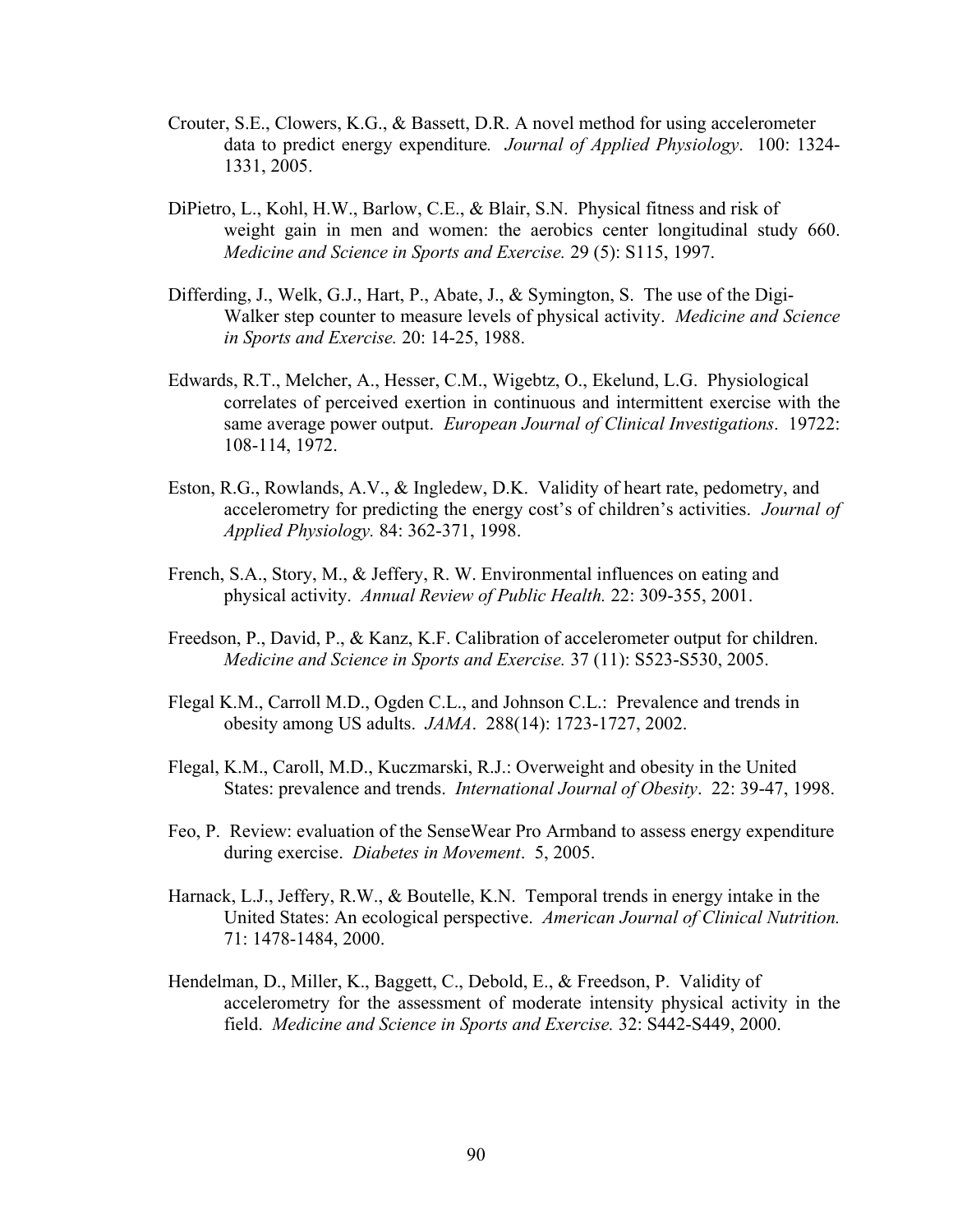- Jackson, A.W., Bowles, H.R., FitzGerald, S.J., Morrow, J.R., Church, T.X., & Blair, S.N. Validity of a single-item self-reported measure of physical activity. *Medicine and Science in Sports and Exercise.* 34 (5): S206, 2002.
- Jakicic, J.M., Clark, K., Coleman, E., Donnelly, J.E., Foreyt, J., Melanson, E., Volek, J., & Volpe, S.L. American College of Sports Medicine position stand. Appropriate intervention strategies for weight loss and prevention of weight regain for adults. *Medicine and Science in Sports and Exercise.* 33 (12): 2145-2156, 2001.
- Jakicic, J.M., Marcus, M., Gallagher, K.I., Randall, C., Thomas, E., Goss, F.L., & Robertson, R.J. Evaluation of the SenseWear Pro Armband [TM] to assess energy expenditure during exercise. *Medicine and Science in Sports and Exercise.* 36 (5): 897-904, 2004.
- Jeffrey, R.W., & Utter, J. The changing environment and population obesity in the United States. *Obesity Research.* 11: 12S – 22S, 2003.
- Kayman S., Bruvold W., & Stern, J.S. Maintenance and relapse after weight loss in women: behavioral aspects. *American Journal of Clinical Nutrition*. 52 (5): 800- 807, 1990.
- King, G.A., Torres, N., Potter, C., Brooks, T.J., & Colemen, K.J. Comparison of activity monitors to estimate energy cost of treadmill exercise. *Medicine and Science in Sports and Exercise.* 36 (7): 1244-1251, 2004.
- Kuczmarski F.J., Flegal, K.M., Campbell, S.M., Johnson, C.L.: Increasing prevalence of overweight among US adults: The National Health and Nutrition Examination Surveys, 1960 to 1991. *Journal of the American Medical Association*. 272: 205- 211, 1994.
- Lee, I.M., Sesso, H.D., Oguma, Y., Paffenbarger, R.S. Relative intensity of physical activity and risk of coronary heart disease. *Circulation*. 107 (8): 1110-1116, 2003.
- Leon A.S. , Connett J., Jacobs D.R., Jr & Rauramaa R. Leisure-time physical activity levels and risk of coronary heart disease and death in the multiple risk factor intervention trial. *JAMA*. 258: 2388-2395, 1987.
- LeMasurier, G.C. & Tudor-Locke, C. Comparison of pedometer and accelerometer accuracy under controlled conditions. *Medicine and Science in Sports and Exercise.* 35 (5): 867-871, 2003.
- LeMasurier, G.C., Lee, S.M., & Tudor-Locke, C. Motion sensor accuracy under controlled and free-living environments. *Medicine and Science in Sports and Exercise.* 36 (5): 905-910, 2004.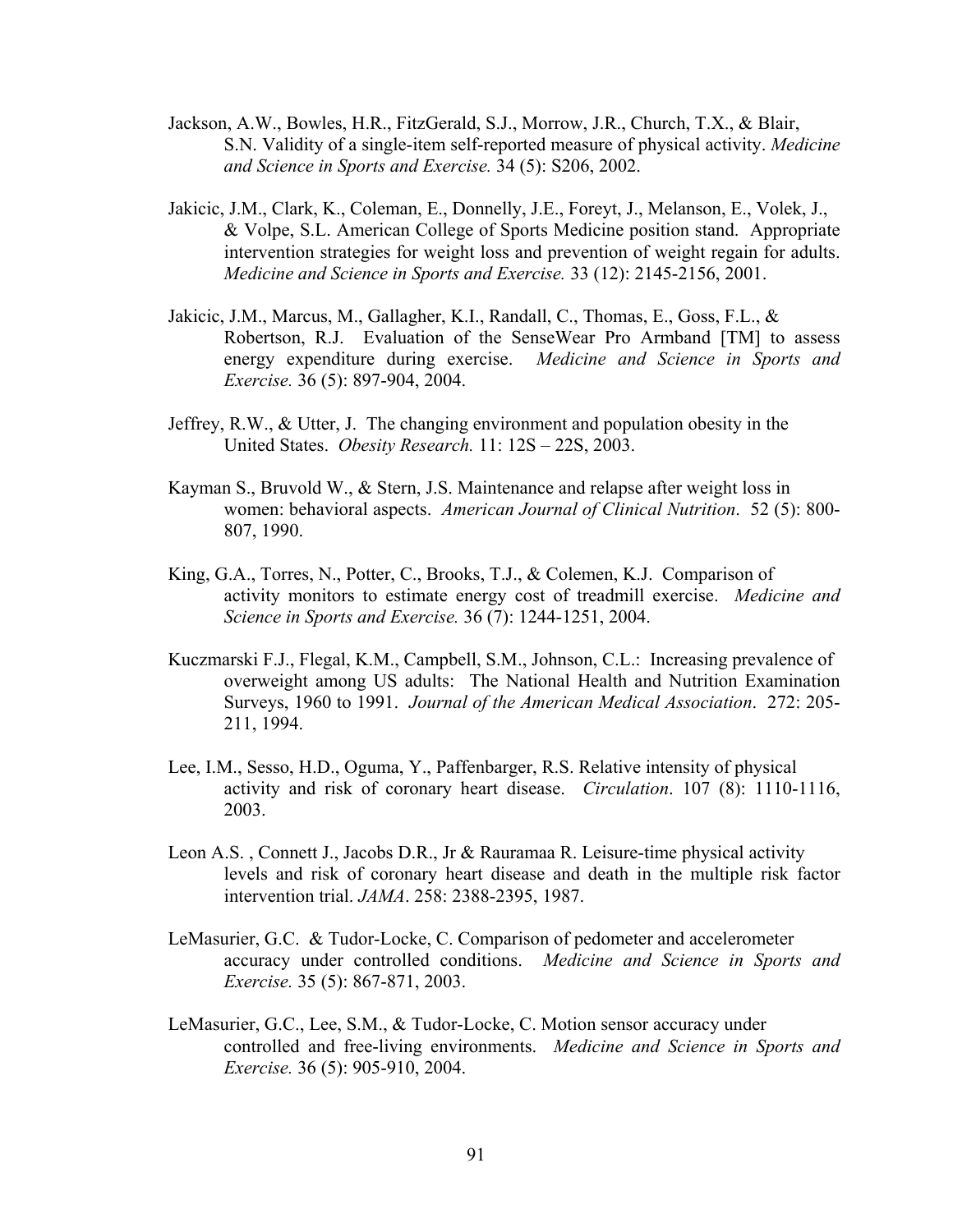- McArdle, W.D., Katch, F.I., & Katch, V.L., eds. *Exercise Physiology: Energy, Nutrition, and Human Performance.* 4<sup>th</sup> ed. Baltimore, MD: Williams & Wilkins; 1996.
- Melanson, E.L., Knoll, J.R., Bell, M.R., Donahoo, W.T., Hill, J.O., Nysse, L.J., Lanningham-Foster, L., Peters, J.C., & Levine, J.A. Commercially available pedometers: considerations for accurate step counting. *Preventative Medicine*. 39 (2): 361-368, 2004.
- Merom, D., Rissel, C., Phongsavan, P., Smith, B.J., Van Kemenade, C., Brown, W.J., & Bauman, A.E. Promoting walking with pedometers in the community. *American Journal of Preventative Medicine*. 32 (4): 290-297, 2007.
- Moreau, K.L., Degarmo, R., & Langley, J. Increasing daily walking lowers blood pressure in postmenopausal women. *Medicine and Science in Sport and Exercise.* 33: 1825-1831, 2001.
- Moyna, N.M., Robertson, R.J., Meckes, C.L., Peoples, J.A., Millich, N.B., & Thompson, P.D. Intermodal comparison of energy expenditure at exercise intensities corresponding to the perceptual preference range. *Medicine and Science in Sport and Exercise.* 33: 1404-1410, 2001.
- Nielson Media Research. *2000 Report on Television: The First 50 Years*. New York: AC Nielsen Co.; 2000.
- Noble, B.J. & Robertson, R.J. *Perceived Exertion*. Champaign, IL: Human Kinetics, 1996.
- Pate, R.R., Pratt, M., & Blair, S. Physical activity and public health: a recommendation from the Centers for Disease Control and Prevention and the American College of Sports Medicine. *JAMA.* 273:402-407, 1995.
- President's Council on Physical Fitness and Sports. Taking steps toward increased physical activity: using pedometers to measure and motivate. Research Digest. June, 2002.
- Rimm, E.B., Stampfer, M.J., Giovannucci, E., Ascherio, A., Spiegelman, D., Colditz, G.A., Willett, WC: Body size and fat distribution as predictors of coronary heart disease amng middle-aged and older US men. *American Journal of Epidemiology*. 141: 1117-1127, 1995.
- Robertson, R.J., Goss, F.L., Andreacci, J.L., Dube, J.J., Rutkowski, J.J., Frazee, K. M., Aaron, D.J., Metz, K.F., Kowallis, R.A., & Snee, B.M. Validation of the children's OMNI-Resistance Scale of Perceived Exertion. *Medicine and Science in Sports and Exercise.* 37 (5): 819-826, 2005.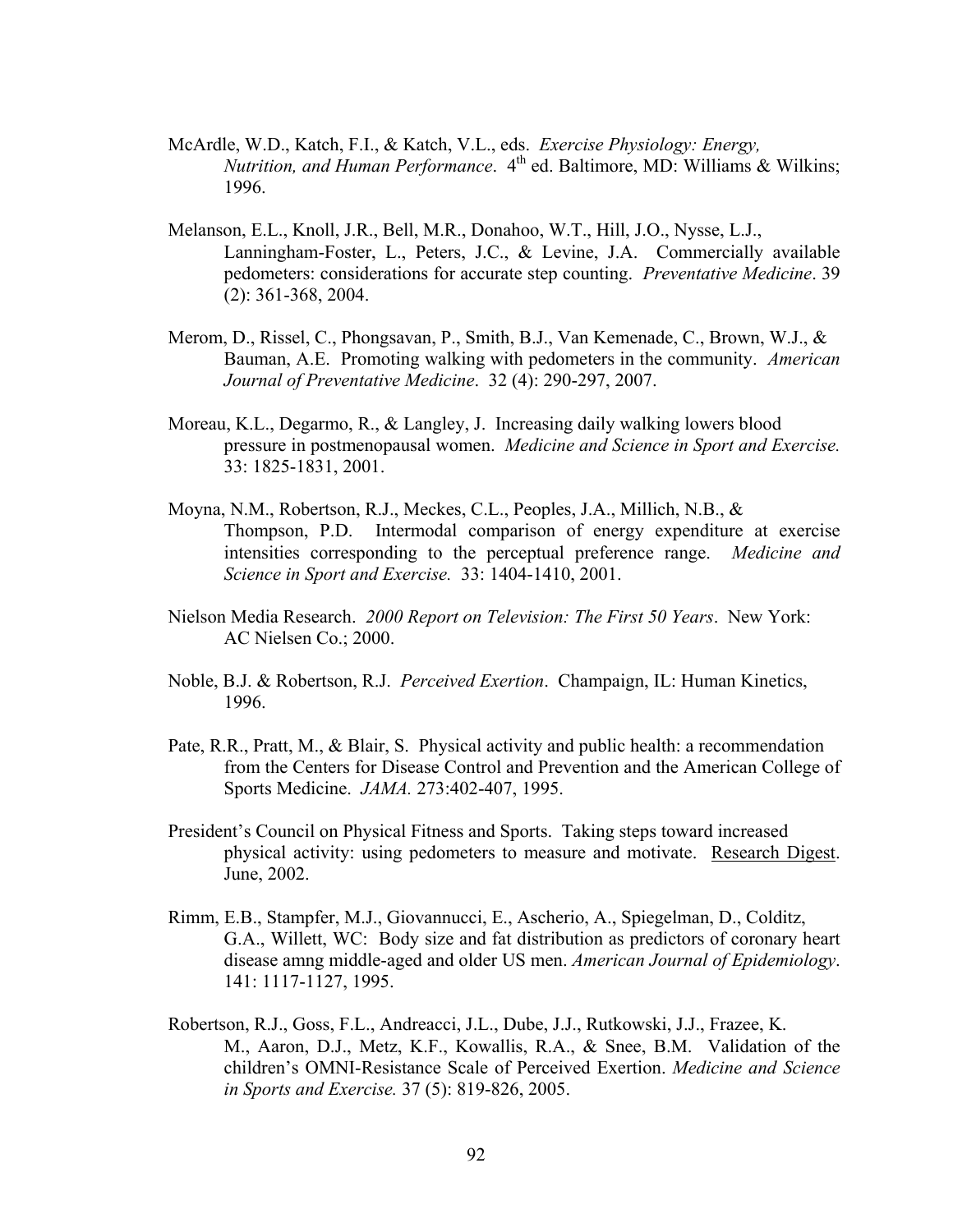- Robertson, R.J. *Perceived Exertion for Practitioners: Rating effort with the OMNI Picture System.* Champaign, IL: Human Kinetics, 2004.
- Robertson, R.J., Goss, F.L., & Dube, J. Validation of the adult OMNI Scale of Perceived Exertion for cycle ergometer exercise. *Medicine and Science in Sports and Exercise.* 36: 102-108, 2004.
- Robertson, R.J., Goss, F.L., Aaron, D.J., Tessmer, K.A., Gairola, A., Ghigiarelli, J.J., Kowallis, R.A., Thekkada, Y.L., Randall, C.R., Weary, K.A. Observation of perceived exertion in children using the OMNI pictorial scale. *Medicine and Science in Sports and Exercise.* 38 (1): 158-166, 2006.
- Ross, R., Janssen, I., Dawson, J., Kungl, A., Kuk, J.L., Wong, S.L., Nguyen-Duy, T., Lee, S., Kilpatrick, K., & Hudson, R. Exercise-induces reduction in obesity and insulin resistance in women: a randomized controlled trial. *Obesity Research*. 12: 789-798, 2004.
- Rowlands, A.V., Eston, R.G., & Ingledew, E.K. Measurement of physical activity in children with particular reference to the use of heart rate and pedometry. *Sports Medicine.* 24 (4): 258-272, 1997.
- Schneider, P.L., Crouter, S.E., & Bassett, Jr., D.R. Pedometer measures of free-living physical activity: Comparison of 13 models. *Medicine and Science in Sports and Exercise.* 36 (2): 331-335, 2004.
- Speck, B., & Looney, S.W. Effects of a minimal intervention to increase physical activity in women: daily activity records. *Nursing Research.* 50(6): 374-378, 2001.
- Swartz, A.M., Bassett, D.R. Jr., Moore, J.B., Thompson, D.L., & Strath, S.J. Effects of body mass index on the accuracy of the electronic pedometer. *International Journal of Sports Medicine*. 24 (8): 588-592, 2003.
- Talbot, L.A., Gaines, J.M., Huynh, T.N., & Metter, E.J. A home-based pedometerdriven walking program to increase physical activity in older adults with osteoarthritis of the knee: a preliminary study. *Journal of American Geriatric Society.* 51: 387-392, 2003.
- Telama, R., Yang, X., Viikari, J., Valimaki, I., Wanne, O., & Raitakari, O. Physical activity from childhood to adulthood. *American Journal of Preventative Medicine.* 28 (3): 267-273, 2005.
- Tsai, A.**,** Yang, C.H., Lin, S.F., Fang, F.M. Impact of obesity on medical problems and quality of life in Taiwan. *Archives of Internal Medicine*. 165(13): 1552-1555, 2005.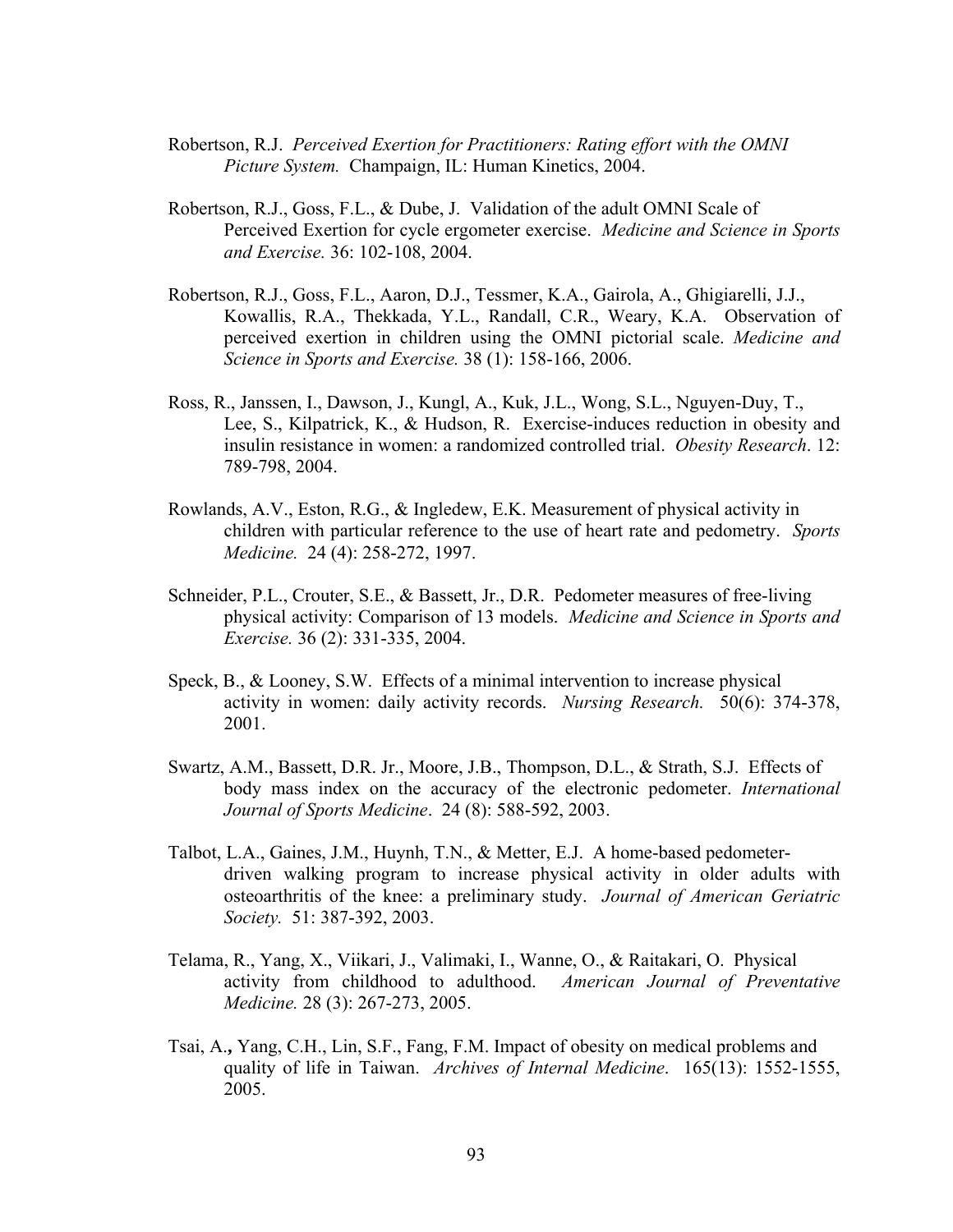- Tudor-Locke, C.E. Taking steps toward increased physical activity: using pedometers to measure and motivate. *Research Digest*. 3: 1-8, 2002.
- Tudor-Locke, C., & Myers, A.M. Challenges and opportunities for measuring physical activity in sedentary adults. *Sports Medicine.* 31: 91-100, 2001.
- Tudor-Locke, C., Williams, J.E., Reis, J.P., & Pluto, D. Utility of pedometers for assessing physical activity: convergent validity. *Sports Medicine.* 32 (12): 795- 808, 2002.
- Tudor-Locke, C., Jones, R., Myers, A.M., Paterson, D.H., & Ecclestone, N.A. Contribution of structured exercise class participation and informal waking for exercise to daily physical activity in community-dwelling older adults. *Research Quarterly Exercise and Sport.* 73: 350-356, 2002.
- Tudor-Locke, C., Myers, A.M., & Rodger, N.W. Development of a theory-based daily activity intervention for individuals with type 2 diabetes. *Diabetes Education*. 27 (1): 85-93, 2001.
- Tudor-Locke, C., Sisson, S.B., Collova, T., Lee, S.M., & Swan, P.D. Pedometerdetermined step count guidelines for classifying walking intensity in a young obstensibly healthy population. *Canadian Journal of Applied Physiology*. 30 (6): 666-676, 2005.
- Tudor-Locke, C., Sisson, S.B., Lee, S.M., Craig, C.L., Plotnikoff, R.C. & Bauman, A. Evaluation of quality of commercial pedometers*. Canadian Journal of Public Health*. 97 (S1): S10-5, S10-6, 2006.
- U.S. Bureau of the Census. *Economic Census*. Washington, DC: U.S. Department of Commerce; 1967, 1977, 1987, and 1997.
- United States Department of Health and Human Services. Physical activity and health: a report of the surgeon general executive summary. Washington, DC: U.S. Department of Health and Human Services, Centers for Disease Control and Prevention, National Center for Chronic Disease Prevention and Health Promotion, 1996.
- United States Department of Health and Human Services. Healthy people 2010 (conference edition). Washington, DC: U. S. Department of Health and Human Services, 2000.
- Utter, A.C., Robertson, R.J., Green, M., Suminski, R.R., Mcanulty, S.R., & Nieman, D. Validation of the Adult OMNI Scale of Perceived Exertion for walking/running exercise. *Medicine and Science in Sports and Exercise.* 36 (10): 1776-1780, 2004.